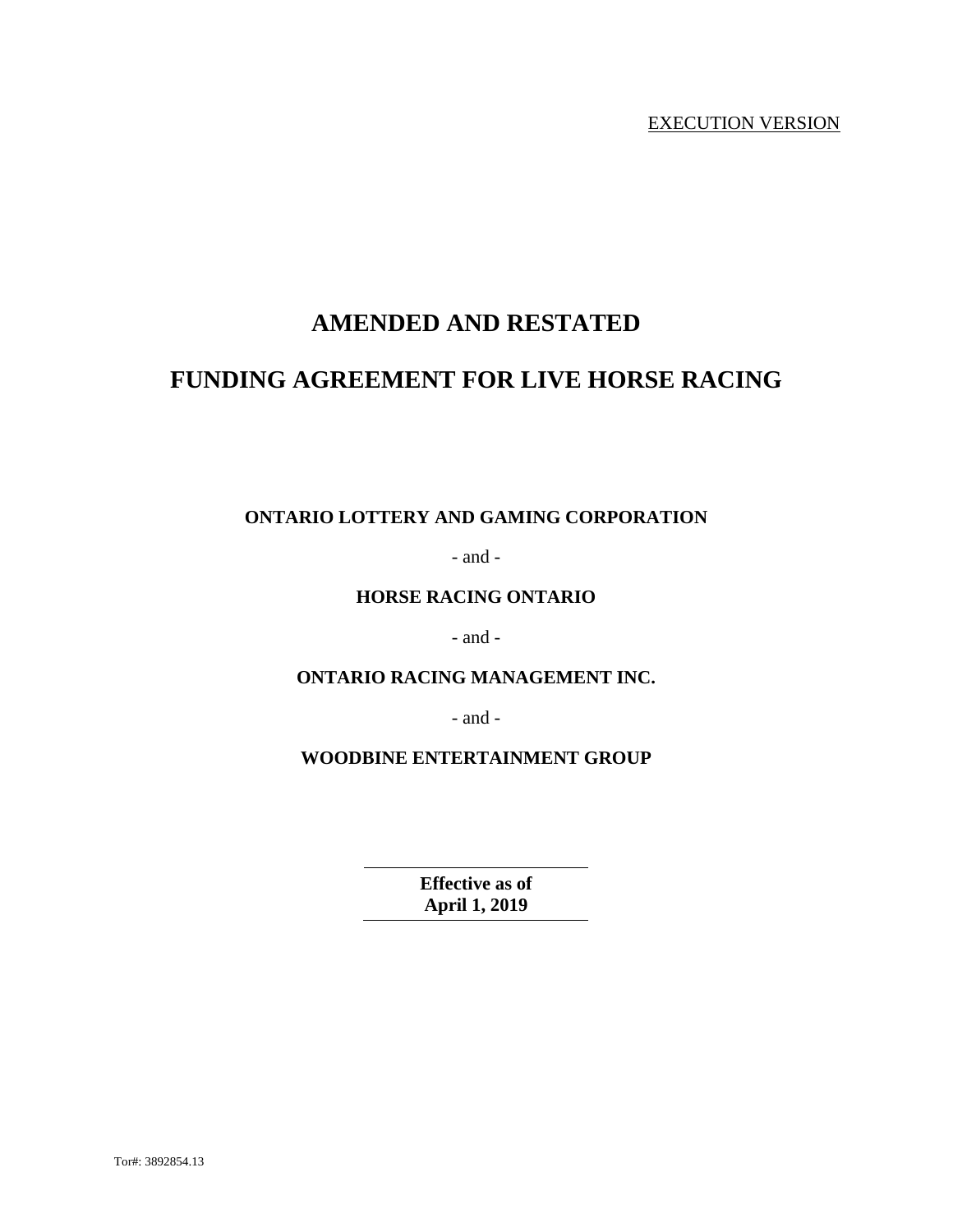### **TABLE OF CONTENTS**

# **ARTICLE 1 INTERPRETATION**

| 1.1  |  |
|------|--|
| 1.2  |  |
| 1.3  |  |
| 1.4  |  |
| 1.5  |  |
| 1.6  |  |
| 1.7  |  |
| 1.8  |  |
| 1.9  |  |
| 1.10 |  |
| 1.11 |  |
| 1.12 |  |
| 1.13 |  |
| 1.14 |  |
| 1.15 |  |

# **ARTICLE 2 OLG'S FUNDING ROLE UNDER AGREEMENT**

# **ARTICLE 3** PERMITTED USES OF FUNDS

# **ARTICLE 4** ADJUSTMENTS TO RACETRACKS PAYMENTS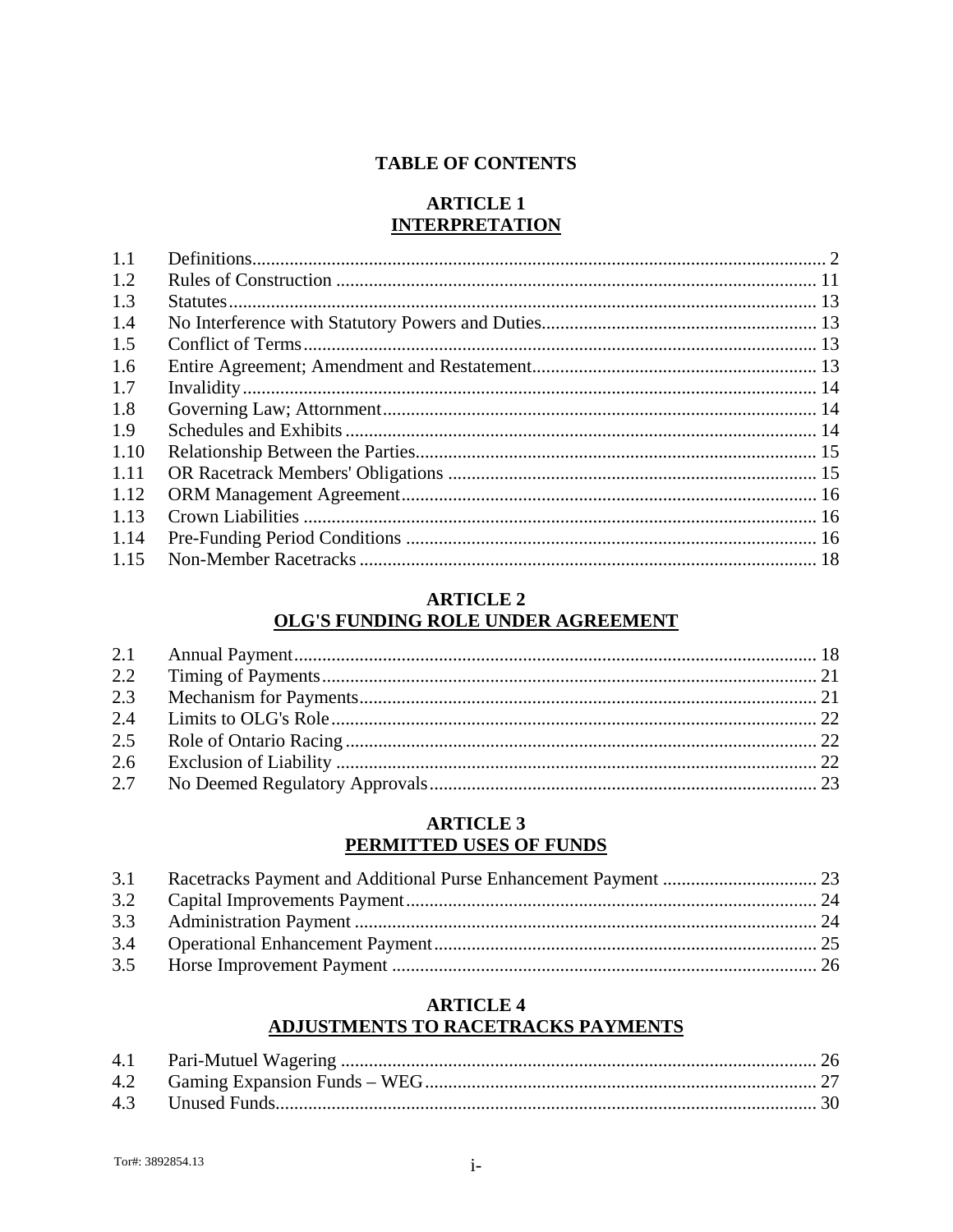# **ARTICLE 5 PLANNING AND BUDGETING**

| 5.2 |  |
|-----|--|
|     |  |
|     |  |
|     |  |
|     |  |
|     |  |

# **ARTICLE 6 ADDITIONAL COVENANTS**

# **ARTICLE 7 FINANCIAL, REGULATORY AND PERFORMANCE REPORTING**

| 7.2 |  |
|-----|--|
| 7.3 |  |
| 7.4 |  |
| 7.5 |  |
| 7.6 |  |
| 7.7 |  |
| 7.8 |  |

# **ARTICLE 8 INFORMATION; AUDIT AND INSPECTION**

# **ARTICLE 9 REPRESENTATIONS AND WARRANTIES**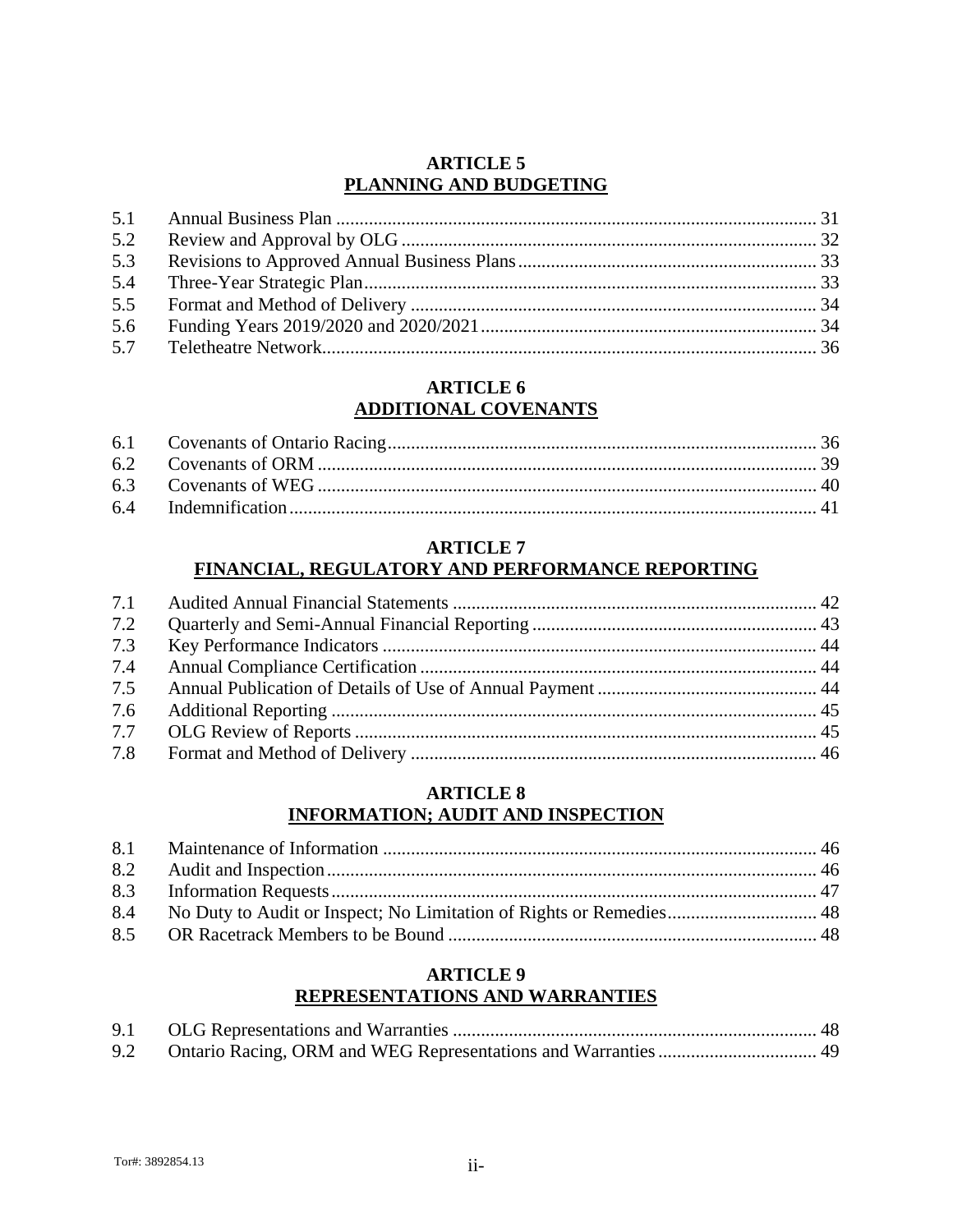# **ARTICLE 10 RELATIONSHIP MANAGEMENT**

#### **ARTICLE 11 EVENTS OF DEFAULT**

# **ARTICLE 12 TERM**

# **ARTICLE 13 TERMINATION**

# **ARTICLE 14 DISPUTE RESOLUTION PROCEDURE**

### **ARTICLE 15 CONFIDENTIALITY**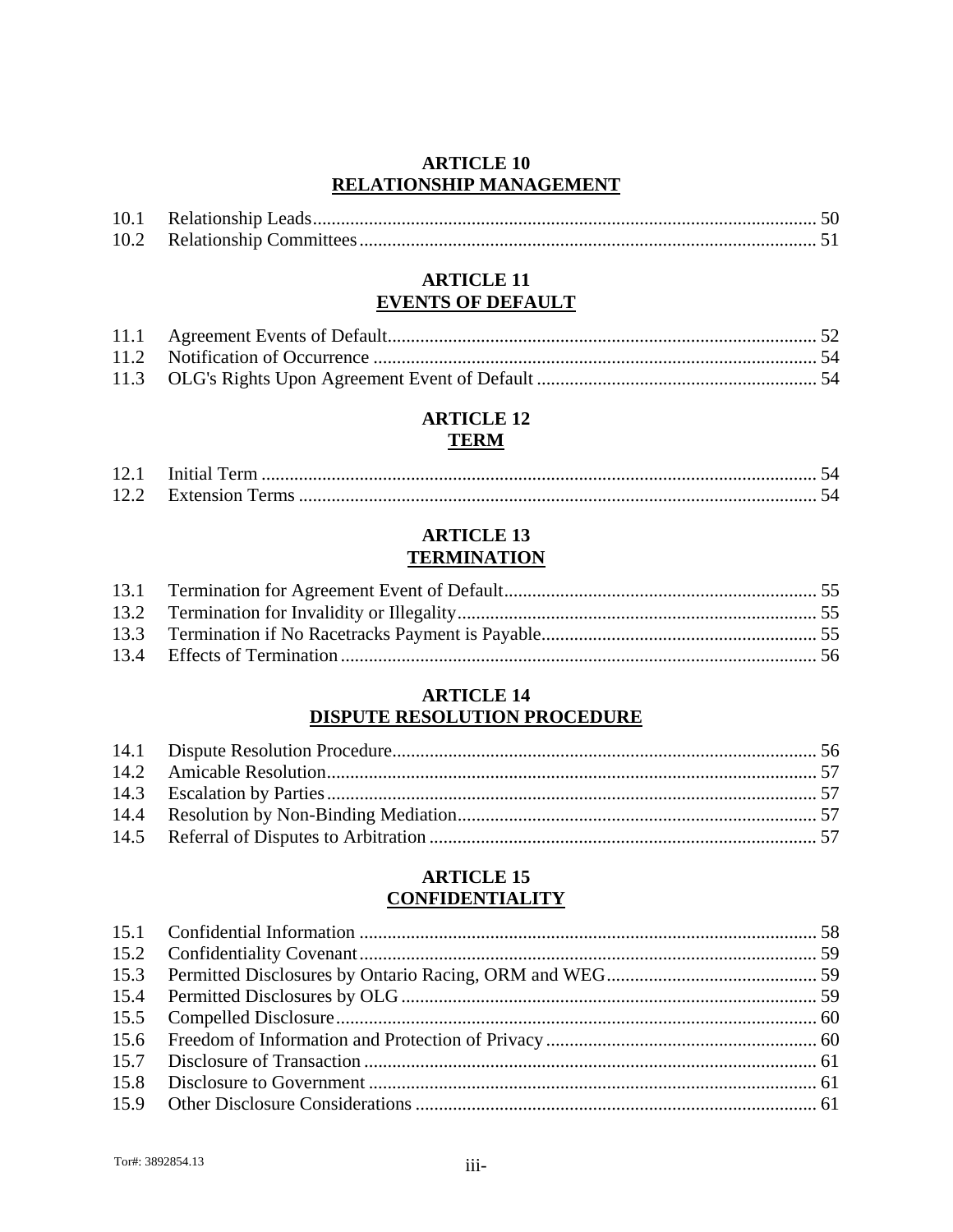# **ARTICLE 16 MISCELLANEOUS**

| Schedule A            | - List of Purse-Related and Other Eligible Costs                                         |
|-----------------------|------------------------------------------------------------------------------------------|
| Schedule B            | - List of Eligible Uses of Administration Payment                                        |
| Schedule 1.14         | - List of Transfer Payment Agreements                                                    |
| Schedule $3.4(a)$     | List of Operational Enhancement Payment Recipients<br>$\blacksquare$                     |
| Schedule $5.1(a)$     | <b>Content for Proposed Annual Business Plan</b><br>$\blacksquare$                       |
| Schedule 5.4          | Three-Year Strategic Plan Requirements and Template<br>$\overline{\phantom{0}}$          |
| Schedule $5.6(a)(ii)$ | - List of Transition Payment Recipients                                                  |
| Schedule $7.2(a)$     | <b>Quarterly Wagering Reports</b><br>$\overline{\phantom{a}}$                            |
| Schedule $7.2(b)(ii)$ | - Semi-Annual Financial Reporting Requirements (OR Racetrack                             |
|                       | Members)                                                                                 |
| Schedule 7.3          | <b>Key Performance Indicators</b><br>$\overline{\phantom{a}}$                            |
| Schedule 7.4          | - Form of Annual Compliance Certificate                                                  |
| Schedule $7.6(a)$     | <b>Semi-Annual Operational Reporting</b><br>$\blacksquare$                               |
| Schedule $9.2(b)$     | List of OR Racetrack Members as of the date of the Original Funding<br>$\qquad \qquad -$ |
|                       | Agreement                                                                                |
| Exhibit $9.2(h)(i)$   | Articles and By-laws of Ontario Racing<br>$\qquad \qquad -$                              |
| Exhibit $9.2(h)(ii)$  | OR Membership Agreement<br>$\overline{\phantom{0}}$                                      |
| Exhibit $9.2(h)(iii)$ | <b>ORM Management Agreement</b><br>$\overline{\phantom{0}}$                              |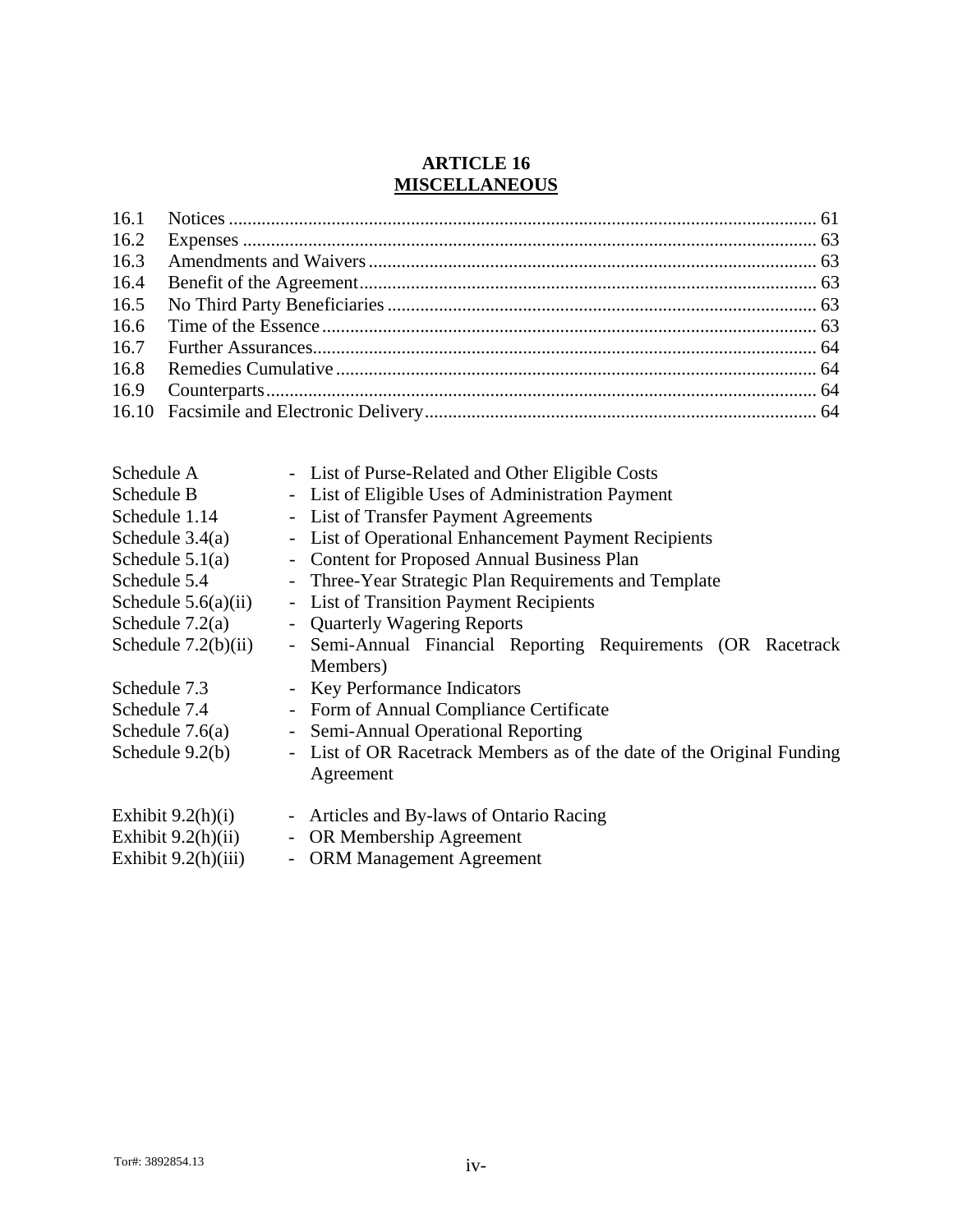### **AMENDED AND RESTATED**

# **FUNDING AGREEMENT FOR LIVE HORSE RACING**

**THIS AGREEMENT** made effective as of the 1st day of April, 2019.

B E T W E E N :

# **ONTARIO LOTTERY AND GAMING CORPORATION**,

a corporation established pursuant to the Enabling Legislation,

(hereinafter referred to as "**OLG**"),

- and -

#### **HORSE RACING ONTARIO**,

a non-share capital corporation incorporated under the laws of Canada,

(hereinafter referred to as "**Ontario Racing**"),

- and -

#### **ONTARIO RACING MANAGEMENT INC.**,

a corporation incorporated under the laws of the Province of Ontario,

(hereinafter referred to as "**ORM**"),

- and -

#### **WOODBINE ENTERTAINMENT GROUP**,

a non-share capital corporation incorporated under the laws of the Province of Ontario,

(hereinafter referred to as "**WEG**").

WHEREAS capitalized terms have the respective meanings specified in Section 1.1 unless the context otherwise requires;

AND WHEREAS pursuant to the Enabling Legislation, the objects of OLG include undertaking activities with respect to the support of live horse racing in Ontario;

Tor#: 3892854.13 AND WHEREAS providing financial support for the funding of purses for live horse racing in Ontario and certain related costs and expenses pursuant to this Agreement is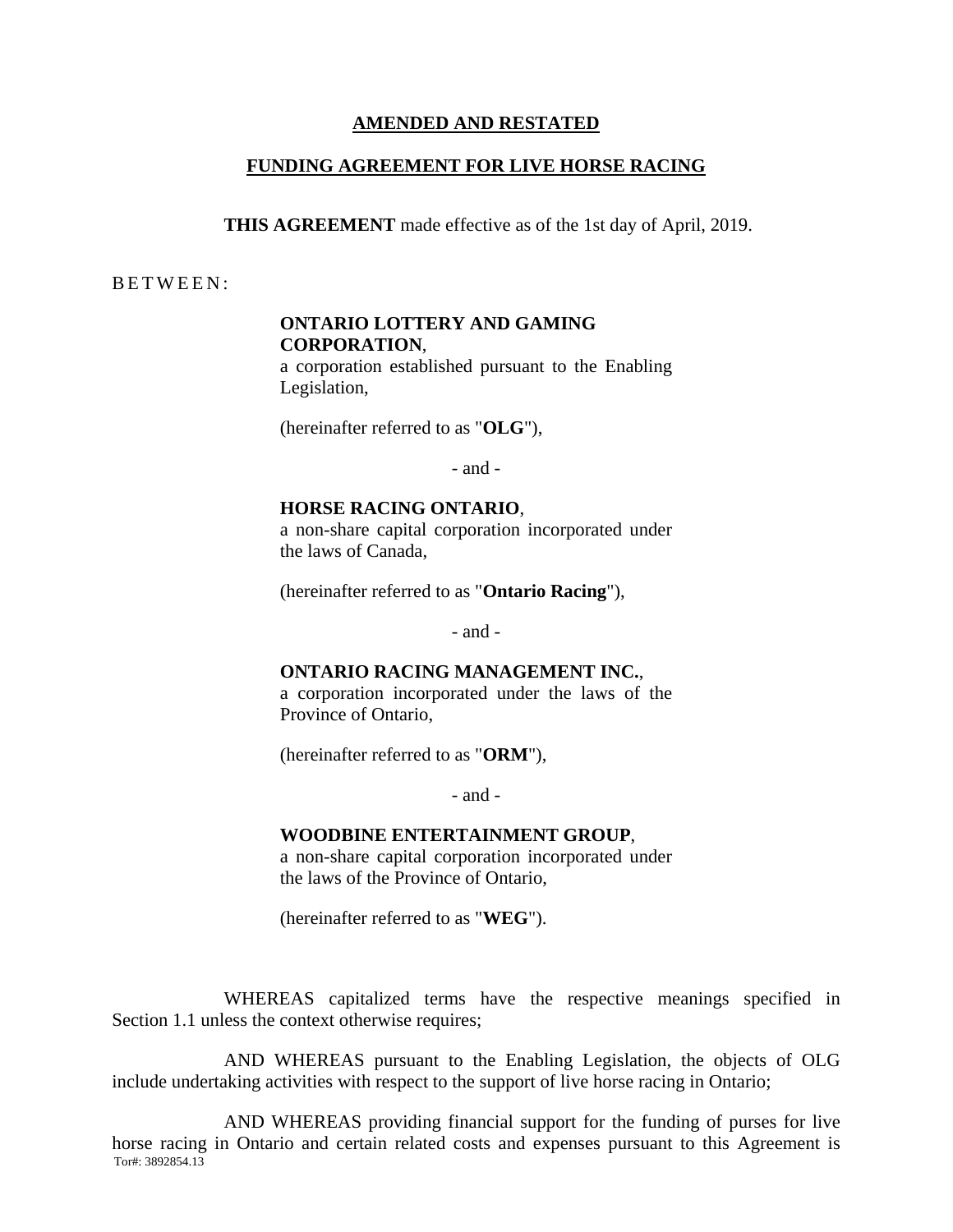expected to help build the foundation for a more stable and sustainable live horse racing industry in Ontario, with increased responsibility for the industry to become self-governing and manage its business towards such greater sustainability, including by putting a focus on growth in its customer base across all wagering channels for the betterment of the industry as a whole (the "**Funding Purpose**");

AND WHEREAS Ontario Racing was incorporated with the name "Horse Racing Ontario" but intends to carry on its operations as "Ontario Racing";

AND WHEREAS Ontario Racing was formed by, and has as its members, among others, horse racing tracks in Ontario that conduct live horse racing;

AND WHEREAS ORM, a wholly-owned subsidiary of WEG, is responsible for the management of Ontario Racing;

AND WHEREAS in furtherance of the Funding Purpose, OLG, Ontario Racing, ORM and WEG are entering into this Agreement to implement a funding model in which payments will be made by OLG to Ontario Racing, and Ontario Racing will distribute the money received from OLG to or for the benefit of the OR Racetrack Members or other horse racing industry participants, in each case subject to the terms and conditions of this Agreement (including with respect to the permitted uses of the funds comprising the Annual Payments) and the Organizational Documents of Ontario Racing;

AND WHEREAS OLG's funding obligations under this Agreement will commence as of April 1, 2019, being the first day of the Term, subject to the satisfaction of certain conditions during the Pre-Funding Period;

AND WHEREAS since the date of the Original Funding Agreement, the membership of Ontario Racing has expanded and OLG has agreed to increase the funding to Ontario Racing for certain specified purposes, the goal of which is to provide further support for live horse racing in Ontario, so the Parties consider it desirable to amend and restate the Original Funding Agreement in its entirety as set out herein;

NOW THEREFORE THIS AGREEMENT WITNESSES THAT in consideration of the respective covenants and agreements of the Parties herein contained and for other good and valuable consideration (the receipt and sufficiency of which are hereby acknowledged by each Party), the Parties agree as follows:

### **ARTICLE 1 INTERPRETATION**

# **1.1 Definitions**

For purposes of this Agreement, unless the context other requires, the following terms shall have the respective meanings specified below and grammatical variations of such terms shall have corresponding meanings;

Tor#: 3892854.13 "**Act of Insolvency**" means, when used in relation to any person, that such person: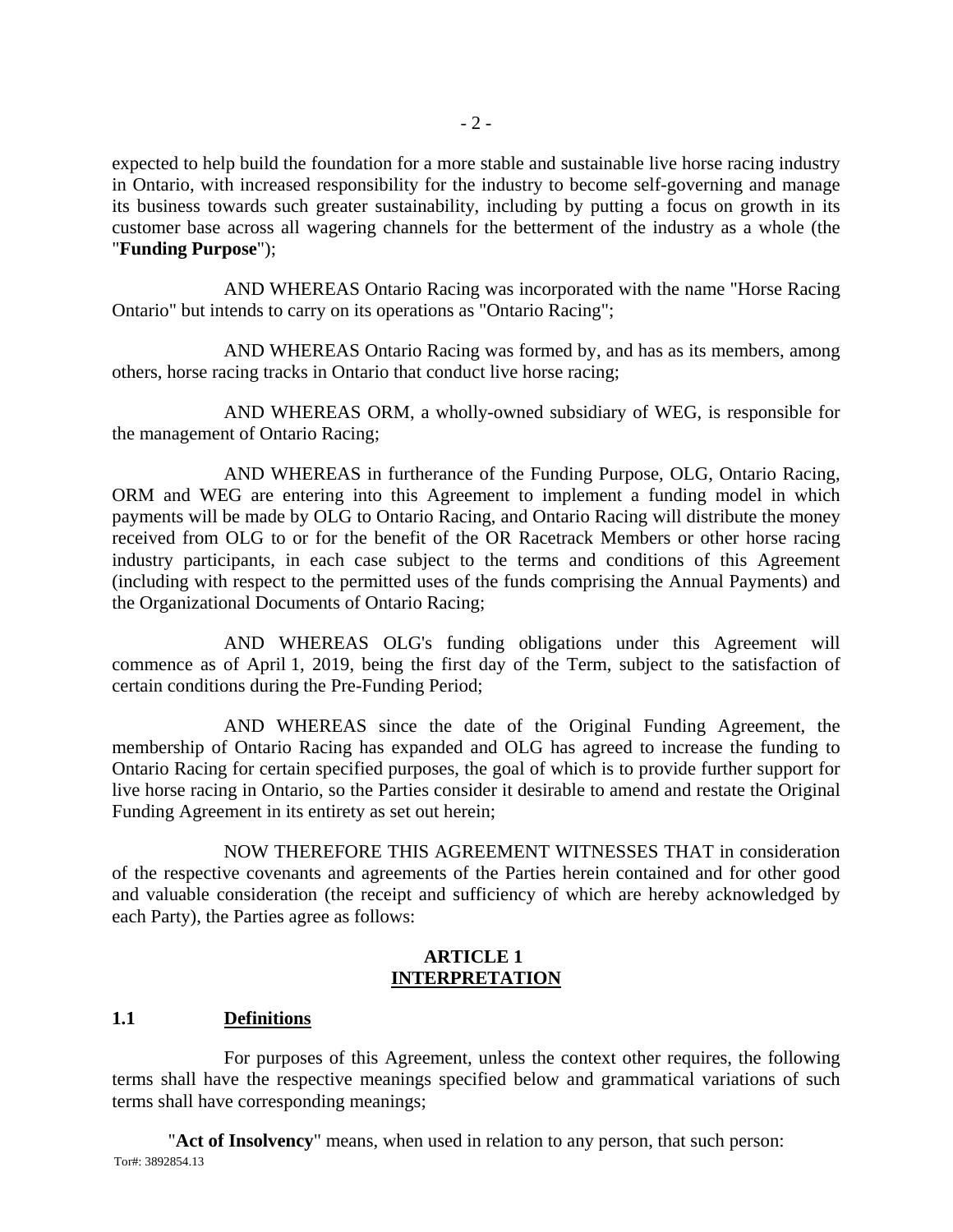- (a) becomes insolvent, makes an assignment for the benefit of its creditors, makes a proposal or takes the benefit of any Debtor Relief Laws or an actual or deemed entry of an order for relief is made under any Debtor Relief Laws in respect of such person;
- (b) has a receiver, trustee, interim receiver, receiver and manager or other officer with like powers appointed for all or any substantial part of its assets; or
- (c) has a resolution passed in respect of it or an application or petition is made seeking any reorganization, arrangement, composition, cancellation, dissolution, liquidation, revocation or winding-up of it under any Debtor Relief Laws;

"**Additional Purse Enhancement Payment**" has the meaning specified in Section 2.1(a);

"**Administration Payment**" has the meaning specified in Section 2.1(a);

"**Affiliate**" means with respect to any person, any other person that directly, or indirectly through one or more intermediaries, controls, or is controlled by, or is under common control with, such person, where "**control**" refers to the possession, directly or indirectly, of the power to direct or cause the direction of the management and policies of a person, whether through the ownership of voting securities or other voting interests, by contract or otherwise;

"**AGCO**" means the Alcohol and Gaming Commission of Ontario;

"**Agreement Event of Default**" means any of the events or circumstances described in Section 11.1;

"**Agreement Records**" has the meaning specified in Section 8.1(a);

"**Annual Payment**" has the meaning specified in Section 2.1(a);

"**Annual WEG Rent Report**" has the meaning specified in Section 4.2(b);

"**Applicable Law**" means:

- (a) any domestic or foreign statute, law, treaty, code, ordinance, rule, regulation, restriction or by-law;
- (b) any judgement, order, writ, injunction, decision, ruling, decree or award, guideline, policy, standard, directive or bulletin, in each case, of any Governmental Authority; and
- (c) any franchise, licence, qualification, authorization, consent, exemption, waiver, right, permit or other approval, in each case, of any Governmental Authority,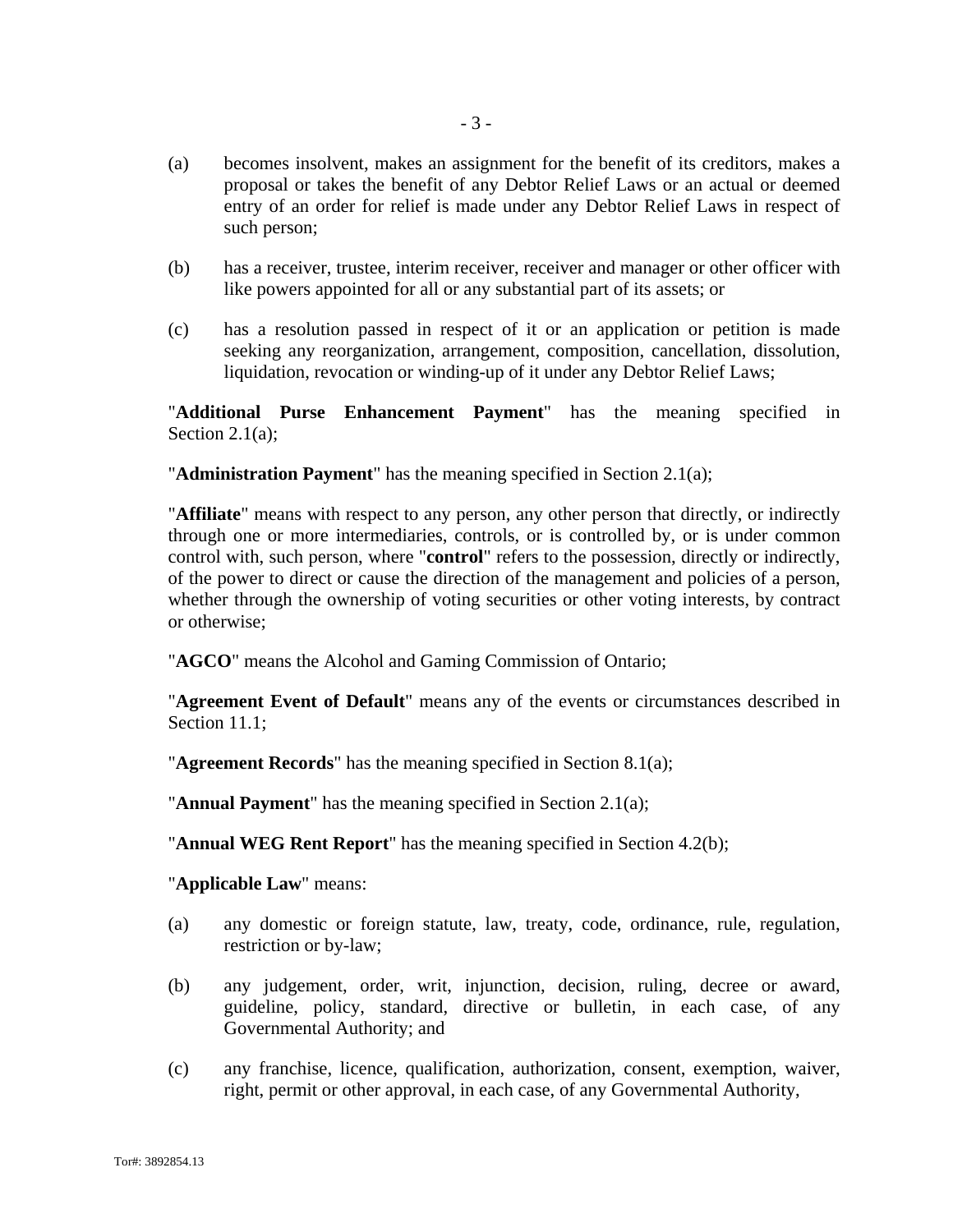in each case, having the force of law and binding on the person referred to in the context in which the term is used, or any provision of any of the foregoing, including general principles of common law, civil law and equity;

"**Approved Annual Business Plan**" has the meaning specified in Section 5.2(a);

"**Bank Account Notice**" has the meaning specified in Section 2.3(a);

"**Breakage**" means the net of the rounding of a payout on a winning pari-mutuel wager in accordance with CPMA regulations;

"**Business Day**" means any day other than a Saturday, Sunday, statutory or civic holiday in the Province of Ontario or any day on which banks are generally not open for business in the City of Toronto;

"**Capital Improvements Payment**" has the meaning specified in Section 2.1(a);

# "**Casino Gaming**" means:

- (a) games operated by a live dealer at a single gaming table; and
- (b) reel-type slot machines, video-type slot machines and all table games that utilize a random number generator to calculate or otherwise determine such game's outcome, whether or not a live dealer is present to enable or control game play,

in each case, that are conducted and managed by OLG;

"**Claim**" means any actual civil, criminal, administrative, regulatory or arbitral action, suit, application, hearing, grievance, litigation or proceeding and, in each case, any claim or demand resulting therefrom;

"**Commencement Date**" has the meaning specified in Section 12.1;

"**Confidential Information**" has the meaning specified in Section 15.1;

"**CPMA**" means the Canadian Pari-Mutuel Agency and also includes (a) any successor to the Canadian Pari-Mutuel Agency that collects or compiles wagering data in a manner similar thereto, and (b) if the Canadian Pari-Mutuel Agency ceases to collect or compile wagering data to the extent required by this Agreement, any other Governmental Authority or person identified by OLG, acting in good faith, as capable of collecting or compiling the wagering data that is required for purposes of this Agreement, or such other person as OLG and Ontario Racing mutually agree;

"**Crown**" means Her Majesty the Queen in right of Ontario;

"**Debtor Relief Laws**" means the *Bankruptcy and Insolvency Act* (Canada), the *Companies' Creditors Arrangement Act* (Canada), the *Winding-up and Restructuring Act* (Canada) and any other liquidation, conservatorship, bankruptcy, assignment for the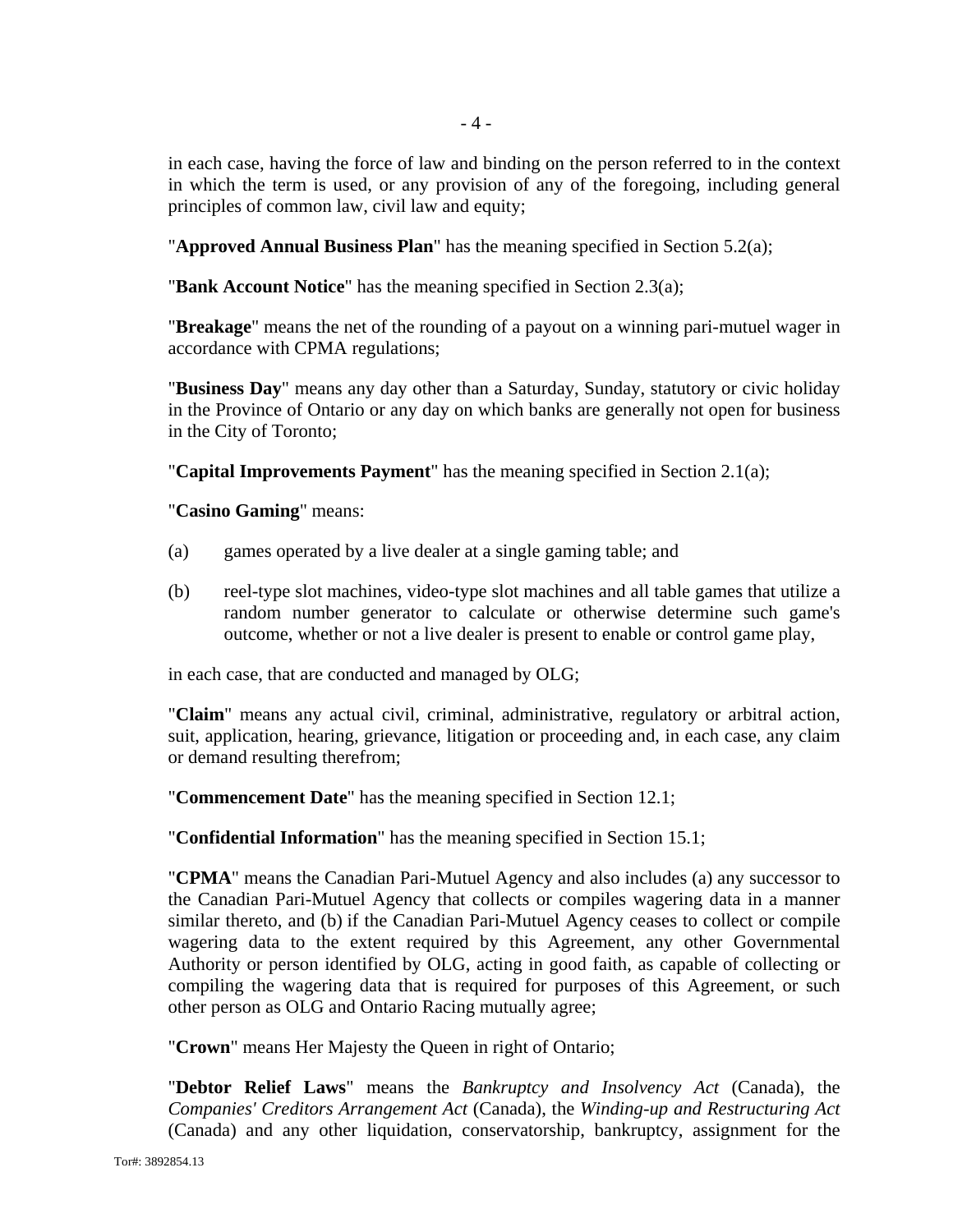benefit of creditors, moratorium, arrangement, rearrangement, receivership, insolvency, reorganization, or analogous laws of Canada, in each case, from time to time in effect and affecting the rights of creditors generally;

"**Disclosing Party**" has the meaning specified in Section 15.1;

"**Dispute**" has the meaning specified in Section 14.1(a);

"**Dispute Resolution Procedure**" has the meaning specified in Section 14.1(a);

"**Eligible Capital Costs**" means, with respect to any funds comprising the Capital Improvements Payment, capital costs (not operating costs and expenses) actually incurred by or on behalf of any OR Racetrack Member (other than WEG) from and after the Commencement Date for the improvement of facilities used in connection with the operation of a Member Racetrack where such improvements are intended to improve the horse racing experience for customers and horse people at such Member Racetrack, regardless of the Funding Year in which such costs and expenses were incurred;

"**Eligible Costs**" means, with respect to any funds comprising the Racetracks Payment or the Additional Purse Enhancement Payment:

- (a) the funding of purses for live horse races run by the OR Racetrack Members (other than WEG in the case of the Additional Purse Enhancement Payment) at Member Racetracks during the Term;
- (b) the purse-related and other costs and expenses described in Schedule A that are incurred during the Term; and
- (c) such other costs and expenses as OLG may from time to time deem to be Eligible Costs in accordance with Section 3.1(c) or Section 3.1(d);

"**Eligible Uses**" means, with respect to any funds comprising the Administration Payment:

- (a) the payment or disbursement of funds in connection with the costs and expenses described in Schedule B that are incurred during the Term; and
- (b) such other costs, expenses, distributions or other uses as OLG may from time to time deem to be Eligible Uses in accordance with Section 3.3(c) or Section 3.3(d).

"**Enabling Legislation**" means the *Ontario Lottery and Gaming Corporation Act*, *1999*;

"**Executive Management Committee**" has the meaning specified in Section 10.2(a)(i);

"**FIPPA**" has the meaning specified in Section 15.6;

"**First Capital Continuation Proposal**" has the meaning specified in Section 2.1(b);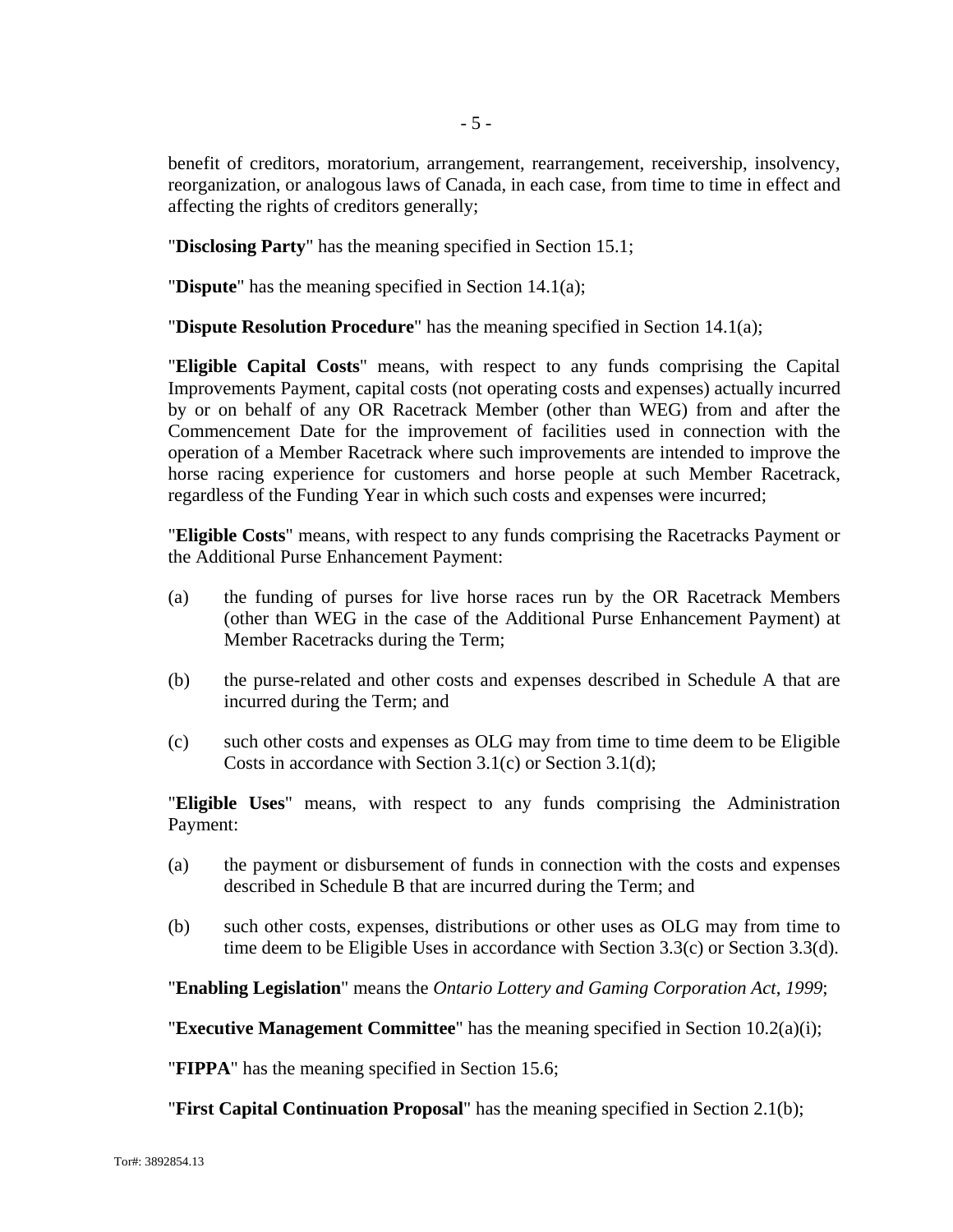"**First Extended Term**" has the meaning specified in Section 12.2(a);

"**First Extension Option**" has the meaning specified in Section 12.2(a);

"**First HIP Continuation Proposal**" has the meaning specified in Section 2.1(f);

"**First Term Notice**" has the meaning specified in Section 12.2(a);

"**Full Time Equivalents**" or "**FTEs**" means employees individually or collectively working 2,080 hours per year;

"**Funding Purpose**" has the meaning specified in the recitals to this Agreement;

"**Funding Year**" means the 12-month period commencing on April 1st and ending on March 31st:

"**GAAP**" means those accounting principles generally accepted in Canada as recommended by the Chartered Professional Accountants of Canada handbook at such relevant time, including the International Financial Reporting Standards as adopted by the Chartered Professional Accountants of Canada until such time as such standards are no longer recommended by the Chartered Professional Accountants of Canada or a successor organization;

"**Governmental Authority**" means the government of Canada or of any other nation, or any political subdivision thereof, whether provincial, territorial, state, municipal or local, and any governmental, executive, legislative, judicial, administrative or regulatory agency, department, ministry, authority, instrumentality, commission, board, bureau or similar body, whether federal, provincial, territorial, state, municipal or local, and whether foreign or domestic, in each case, having jurisdiction in the relevant circumstances, other than OLG;

"**Governmental Consent**" means any licence, right, permit, franchise, privilege, registration, direction, decree, consent, order, permission, approval or authority issued or provided, or to be issued or provided, by any Governmental Authority;

"**Gross Wagering Handle**" means the sum of the HMA Joint Venture Gross Wagering Handle plus the Remotes Joint Venture Gross Wagering Handle;

"**Ground Lease**" has the meaning specified in Section 4.2(a)(i);

"**GWH Notice**" has the meaning specified in Section 4.1(c);

"**HIP Permitted Use**" has the meaning specified in Section 3.5;

"**HMA Joint Venture Gross Wagering Handle**" has the meaning specified in Section 4.1(a):

"**HMA Racetracks Payment Deduction**" has the meaning specified in Section 4.1(a);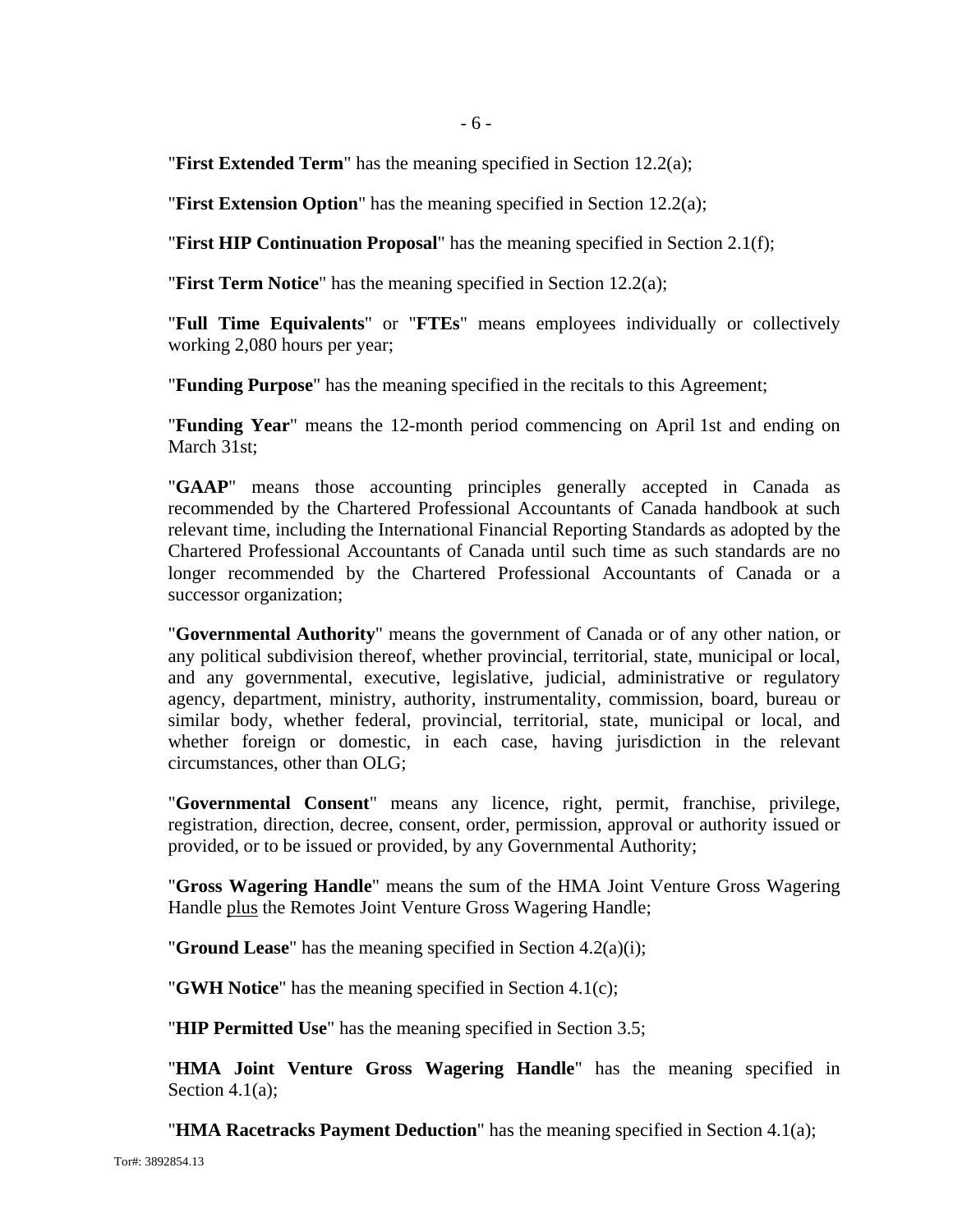"**Horse Improvement Payment**" has the meaning specified in Section 2.1(a);

"**Initial Term**" has the meaning specified in Section 12.1;

"**Joint Venture Revenue**" means wagering revenue earned through arrangements with establishments located outside of Ontario;

"**Key Performance Indicators**" has the meaning specified in Section 7.3;

"**Live**" means on-site wagering on live horse races occurring at a specific racetrack, which is conducted at a racetrack and allows a patron to place bets through an account established at that particular racetrack or by purchasing tickets with lawful currency;

"**Long Term Track Lease**" has the meaning specified in Section 4.2(a)(ii);

"**Losses**" means all losses, damages, penalties, deficiencies, obligations, liabilities (whether accrued, actual, contingent, latent or otherwise), assessments, Taxes, judgements, awards, orders, decrees, rulings, settlements, dues, fines, costs, fees and expenses (including interest, court costs and reasonable fees and expenses of lawyers, accountants and other experts and professionals, and all costs and expenses incurred in any investigation, collection, prosecution or defence of any Claim);

"**Make-Up Tactic**" has the meaning specified in Section 6.1(h);

"**Material Adverse Effect**" means any change, event, circumstance, occurrence, violation, inaccuracy, misrepresentation failure, breach, Claim, Loss or other matter that (alone or in combination) is or could reasonably be expected to be:

- (a) materially adverse to the business, assets, liabilities, financial condition, results of operations or prospects of Ontario Racing, ORM, WEG, any of the other OR Racetrack Members or any of the Member Racetracks, as applicable; or
- (b) contrary to the public interest in any material respect or materially adverse or materially prejudicial to the reputation or integrity of OLG, the Crown or the live horse racing industry in Ontario;

"**Material Agreements**" means the OR Membership Agreement and the ORM Management Agreement;

"**Maximum WEG Reduction Amount**" has the meaning specified in Section 4.2(a);

"**Member Obligations**" has the meaning specified in Section 8.5;

"**Member Racetracks**" means the OR Racetrack Members' respective horse racing tracks in Ontario that conduct live horse racing;

"**Minister**" has the meaning specified in the Enabling Legislation;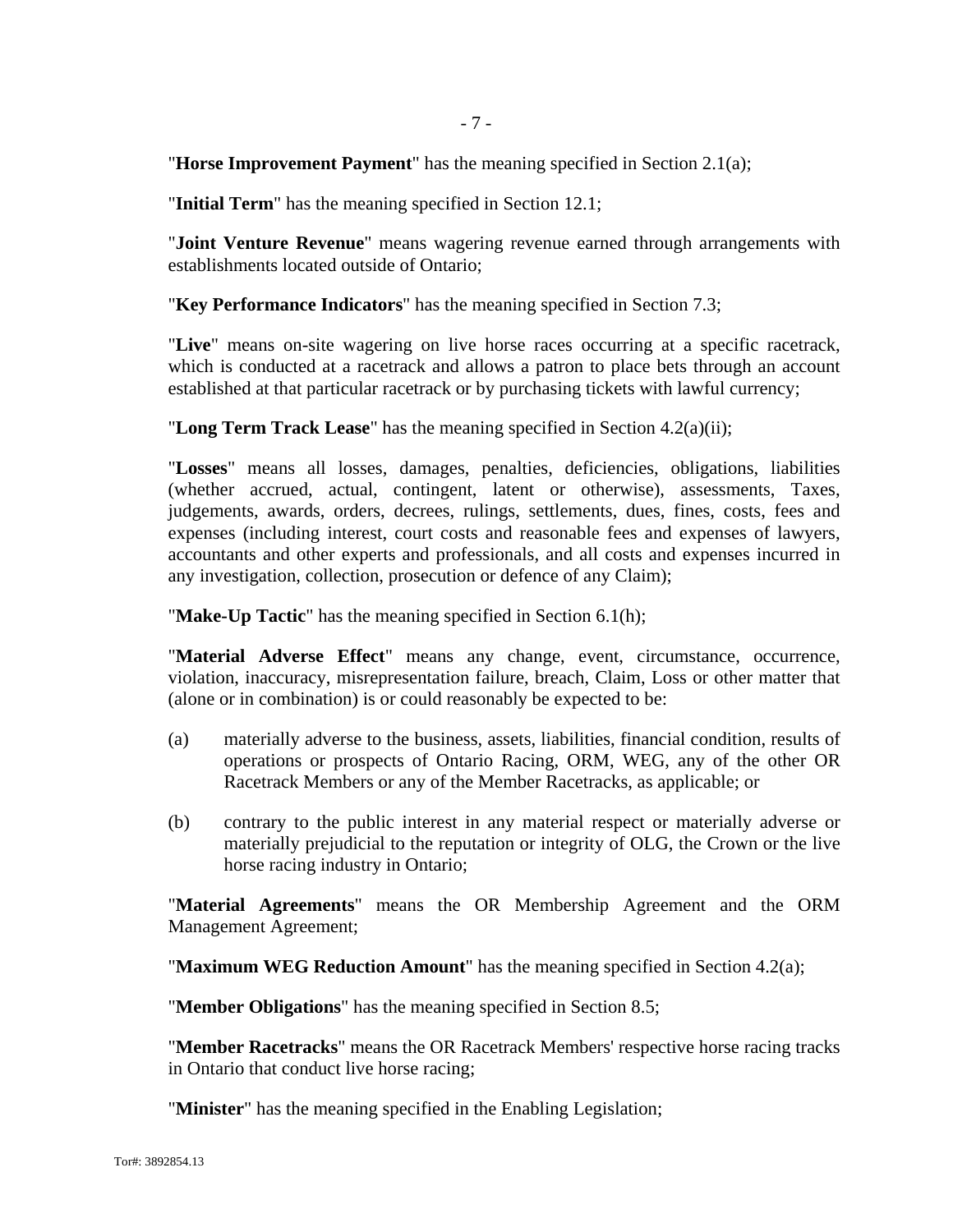"**Non-Member Racetracks**" means the duly licensed operators of horse racing tracks in Ontario that conduct live horse racing but are not members of Ontario Racing as of the date of this Agreement, in each case until such time as the applicable operator becomes an OR Racetrack Member (if ever);

"**OLG Indemnitees**" has the meaning specified in Section 6.4;

"**Operational Enhancement Eligible Costs**" means, with respect to any funds comprising the Operational Enhancement Payment:

- (a) costs and expenses associated with sustaining horse racing operations at the Operational Enhancement Payment Recipient's Member Racetrack in accordance with this Agreement, including Section 2.1(e); and
- (b) costs and expenses associated with funding race dates at the Operational Enhancement Payment Recipient's Member Racetrack;

"**Operational Enhancement Payment**" has the meaning specified in Section 2.1(a);

"**Operational Enhancement Payment Recipients**" has the meaning specified in Section 3.4(a);

"**Original Funding Agreement**" means the Funding Agreement for Live Horse Racing made effective as of May 7, 2018 by the Parties;

"**OR Membership Agreement**" means the Membership Agreement dated as of May 7, 2018 between Ontario Racing, the OR Racetrack Members and the other members of Ontario Racing, as contemplated in the by-laws of Ontario Racing, and includes any Assumption Agreement (as defined therein) that is entered into from time to time by Ontario Racing in accordance with the terms thereof and of the other Organizational Documents;

"**OR Racetrack Members**" means the duly licensed operators of horse racing tracks in Ontario that conduct live horse racing and that are members of Ontario Racing from time to time, including WEG;

"**Organizational Documents**" means the organizational documents of Ontario Racing, including its articles of incorporation and by-laws, and the OR Membership Agreement;

"**ORM Management Agreement**" means the management agreement dated as of May 3, 2018 between Ontario Racing and ORM pursuant to which Ontario Racing retains ORM to be, and ORM agrees to be, responsible for the management of Ontario Racing, including the performance of certain agreements, covenants and obligations of Ontario Racing contained in this Agreement;

"**Parties**" means, collectively, OLG, Ontario Racing, ORM and WEG, unless otherwise expressly provided herein, and "**Party**" means any of the Parties;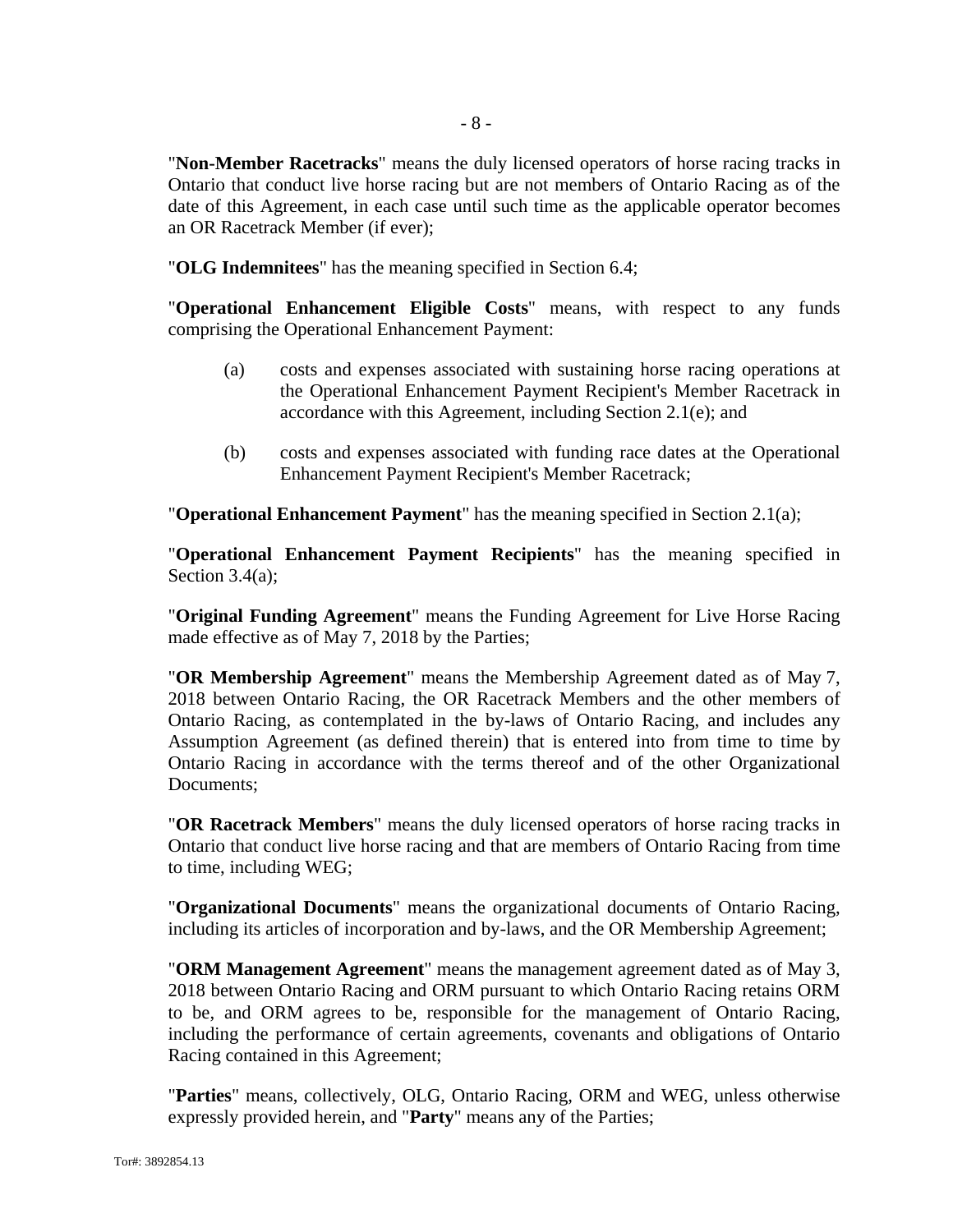"**PMTR**", also known as "**Pari-Mutuel Tax Reduction**", means the forgone government revenue that was made available to the horse racing industry in Ontario following the 1996 amendments to the *Racetracks Tax Act* (Ontario) which lowered the taxes on a bet placed under the system known as pari-mutuel wagering from 7.4% to 0.5%, and also includes any changes to or replacements of such arrangements;

"**Pre-Funding Period**" means the period beginning on the date hereof and ending on the Commencement Date which, subject to Section 1.14, will be the first day of the first Funding Year of the Term;

"**Proposed Annual Business Plan**" has the meaning specified in Section 5.1(a);

"**Provincial Entity**" means the Crown or any agency, ministry, department or Affiliate thereof;

"**Racetracks Payment**" has the meaning specified in Section 2.1(a);

"**Racetracks Payment Deduction**" means the sum of the HMA Racetracks Payment Deduction plus the Remotes Racetracks Payment Deduction;

"**Receiving Party**" has the meaning specified in Section 15.1;

"**Relationship Committees**" has the meaning specified in Section 10.2(a);

"**Relationship Leads**" has the meaning specified in Section 10.1;

"**Relationship Management Committee**" has the meaning specified in Section  $10.2(a)(ii)$ ;

"**Remaining Transfer Payment Agreements**" has the meaning specified in Section 1.14(b);

"**Remotes Joint Venture Gross Wagering Handle**" has the meaning specified in Section 4.1(b):

"**Remotes Racetracks Payment Deduction**" has the meaning specified in Section 4.1(b);

"**Second Capital Continuation Proposal**" has the meaning specified in Section 2.1(c);

"**Second Extended Term**" has the meaning specified in Section 12.2(b);

"**Second Extension Option**" has the meaning specified in Section 12.2(b);

"**Second HIP Continuation Proposal**" has the meaning specified in Section 2.1(g);

"**Second Term Notice**" has the meaning specified in Section 12.2(b);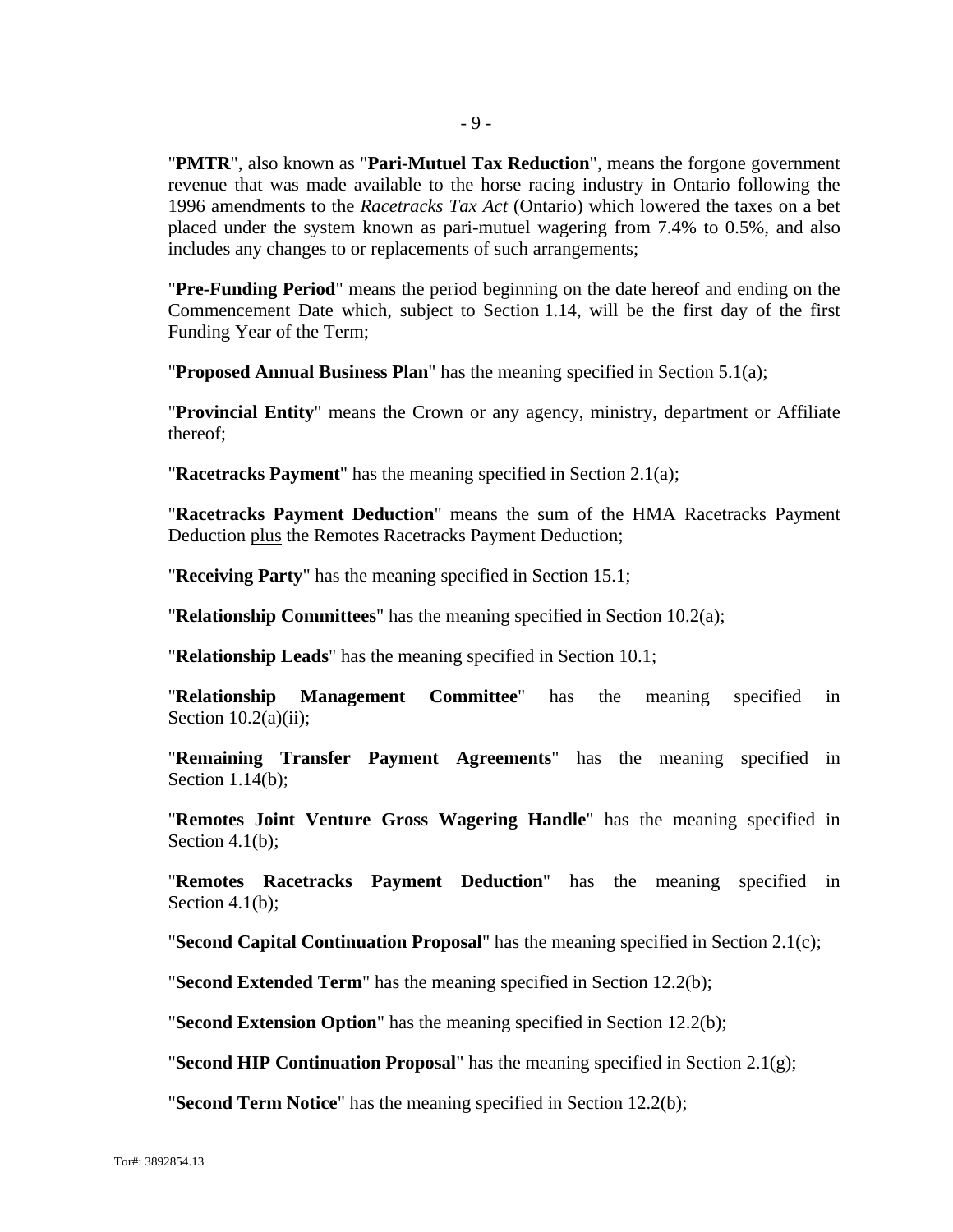"**Simulcast**" means wagering at one racetrack on live horse races occurring at another racetrack, in circumstances in which the race is broadcast, and includes simulcasts that involve the transmission of wagering information to a central site, so that all betters may bet in the same betting pool;

"**Standard of Care**" means the performance of the obligations, covenants and agreements hereunder:

- (a) exercising a reasonable degree of skill, care, diligence, prudence, foresight and judgement that would, in light of the facts known at the time the decision was made, ordinarily be expected from a skilled, experienced and prudent owner, manager or operator of a live horse racing track in Ontario;
- (b) in a timely and professional manner; and
- (c) in all dealings with third parties, avoiding conflicts of interest;

"**Tax**" or "**Taxes**" means all federal, state, provincial, territorial, county, municipal, local or foreign taxes, charges, fees, levies, imposts and other assessments, including all income, sales, use, goods and services, HST, value added, capital, capital gains, alternative, net worth, transfer, profits, withholding, payroll, employer health, excise, franchise, real property and personal property taxes, and any other taxes, customs duties, fees, assessments, royalties, duties, deductions, compulsory loans or similar charges in the nature of a tax, including Canada Pension Plan contributions and equivalent contributions under provincial or foreign Applicable Law, employment insurance premiums and workers compensation premiums, together with any instalments, and any interest, fines, penalties, or addition to tax imposed by any Governmental Authority, whether disputed or not;

"**Telephone Account Betting**" or "**TAB**" means wagering on live horse races via telephone or computer to a racetrack at which a patron has an account, including bets placed using platforms that rely on computers (including internet betting) or any similar or replacement technologies and all on-line and digital platforms and other electronic technologies that generate, store and process data;

"**Teletheatre**" means wagering on live horse races that is conducted at a site other than a racetrack, which allows patrons to place a bet at a licensed location that displays the odds, the results and pay-outs prices of each race, and also includes such site at which the wagering occurs;

"**Term**" means the Initial Term and, if applicable, the First Extended Term and the Second Extended Term;

"**Terminated Transfer Payment Agreements**" has the meaning specified in Section 1.14(b);

"**Three-Year Strategic Plan**" has the meaning specified in Section 5.4(a);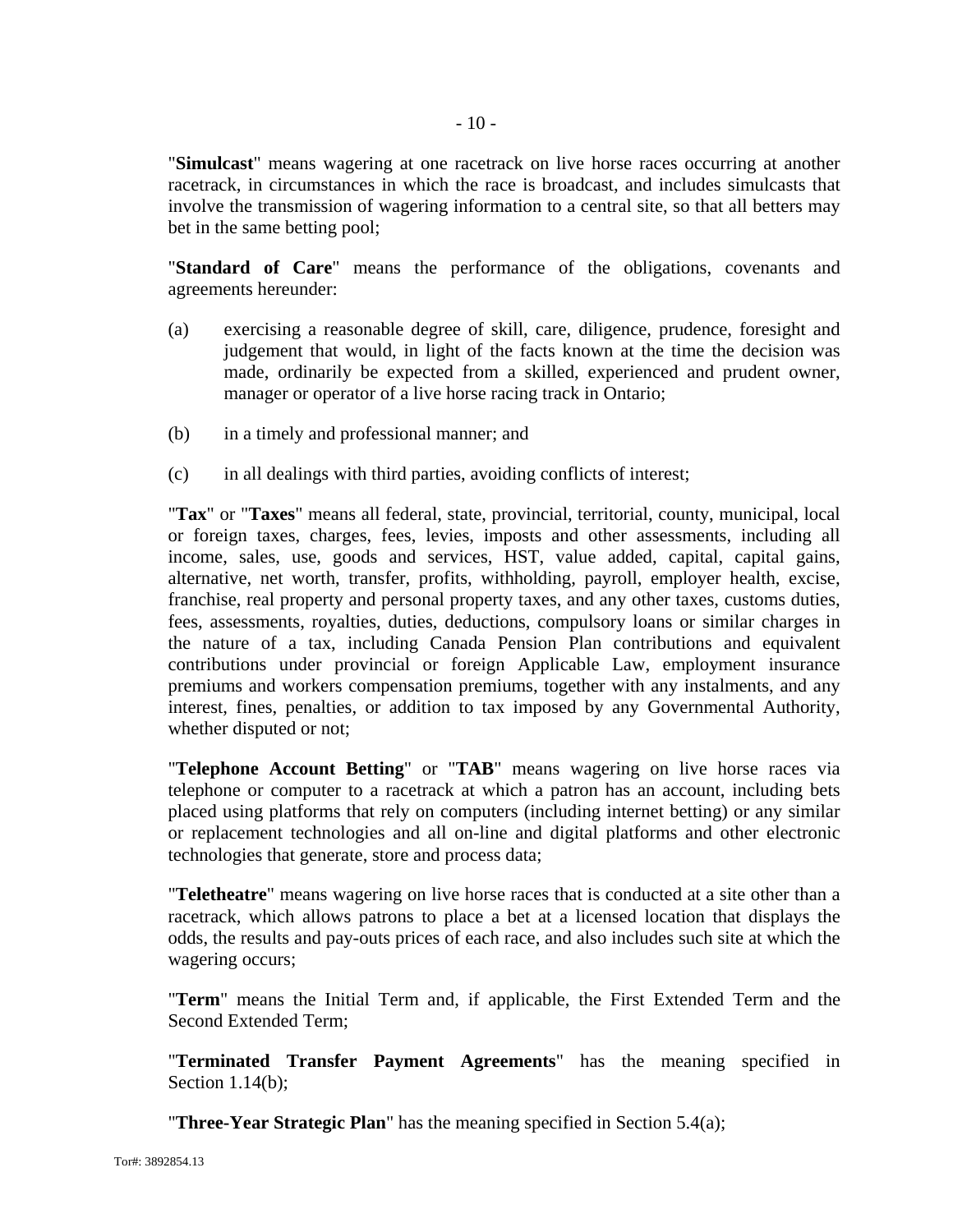"**Tote Contract Termination Compensation**" has the meaning specified in Section 3.3(e);

"**Tote Contract Termination Costs**" has the meaning specified in Section 3.3(e)(i);

"**Track Lease**" has the meaning specified in Section 4.2(a)(iii);

"**Transition Payment**" has the meaning specified in Section 5.6(a);

"**Transition Payment Eligible Costs**" means, with respect to any funds comprising the Transition Payment, to the extent set forth in Schedule  $5.6(a)(ii)$  in respect of any Transition Payment Recipient:

- (a) the funding of base purses for live horse races run by the Transition Payment Recipient at its Member Racetrack during the applicable Funding Year during the Term ("**TP Purses**");
- (b) the funding of purse enhancements for live horse races run by the Transition Payment Recipient at its Member Racetrack during the applicable Funding Year during the Term, provided that the funds are used as additional purse enhancements to current levels and not to offset base purse funding levels ("**TP Purse Enhancements**"); and
- (c) the operating costs described in item 2 of Schedule A that are properly and reasonably incurred and necessary for the operation of the Transition Payment Recipient's Member Racetrack during the applicable Funding Year during the Term ("**TP Operating Costs**"), and

such other costs and expenses as OLG may from time to time deem to be Transition Payment Eligible Costs following a written request from or on behalf of Ontario Racing;

"**Transition Payment Recipients**" has the meaning specified in Section 5.6(a)(ii);

"**WEG Receipts**" has the meaning specified in Section 4.2(a); and

"**West GTA Gaming Service Provider**" means Ontario Gaming GTA West Limited Partnership, the service provider retained by OLG to provide services relating to the operation of Casino Gaming in the geographic area designated by OLG as gaming zone C4 in the West GTA gaming bundle, and also includes any Affiliate of such service provider and any assignee of such service provider or such Affiliate.

### **1.2 Rules of Construction**

Except as otherwise specifically provided in this Agreement and unless the context otherwise requires, the following rules of construction will apply to this Agreement: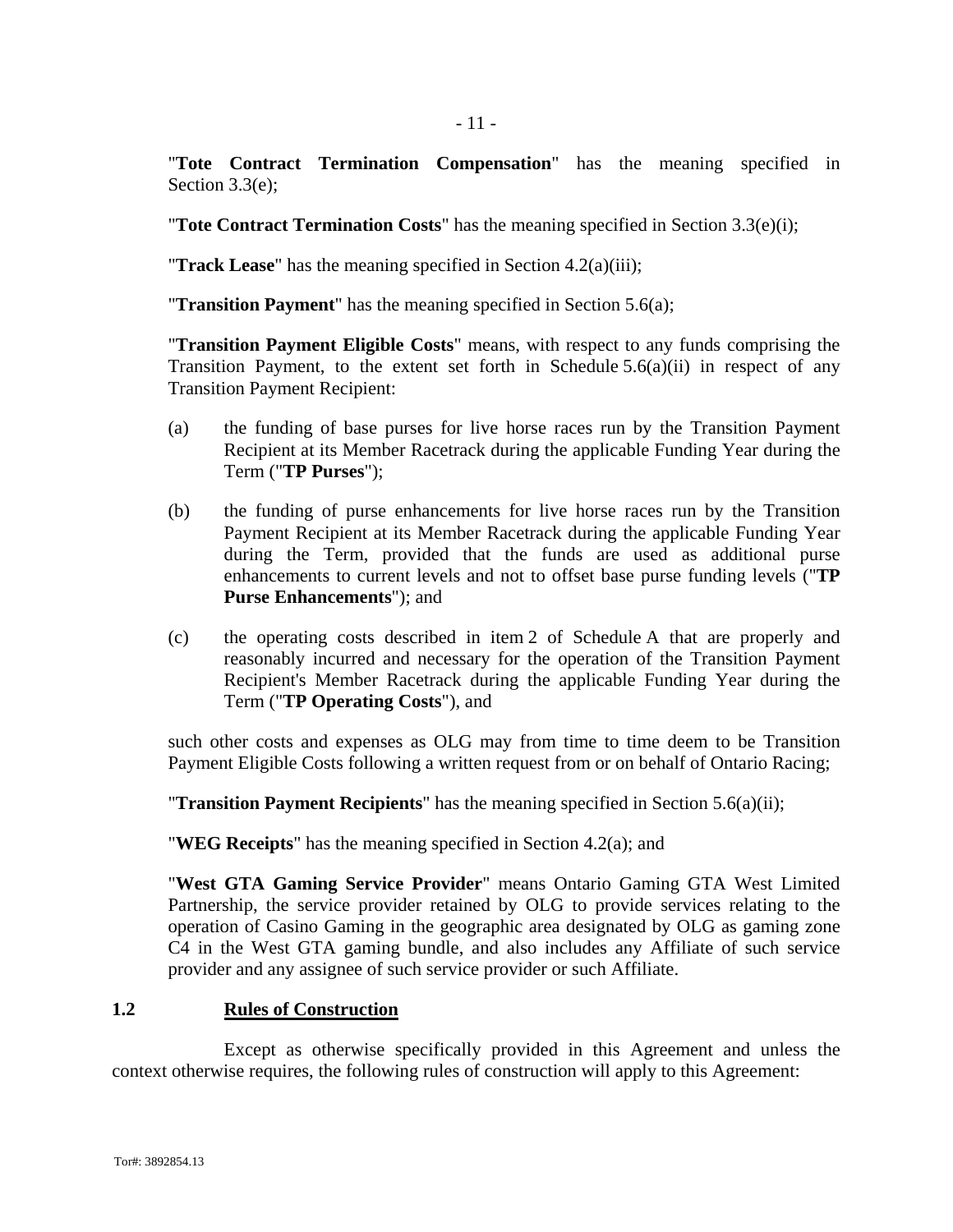- (a) the division of this Agreement into Articles and Sections and the insertion of headings are for convenience of reference only and will not affect the construction or interpretation of this Agreement;
- (b) references in this Agreement to "Articles", "Sections", "Schedules" and "Exhibits" refer, respectively, to Articles and Sections of, and Schedules and Exhibits to, this Agreement;
- (c) "hereunder", "herein", "hereto" and "hereof", when used in this Agreement, refer to this Agreement and not to a particular Section or clause of this Agreement;
- (d) "including" means "including, but not limited to" and "include" or "includes" means "include, without limitation" or "includes, without limitation";
- (e) words importing persons include individuals, firms, corporations, bodies corporate, limited and unlimited liability companies, general and limited partnerships, associations, trusts, trustees, unincorporated organizations, syndicates, joint ventures and Governmental Authorities;
- (f) words importing the singular number only will include the plural and *vice versa* and words importing the use of any gender will include all genders;
- (g) references to any document, instrument or agreement, including this Agreement, (i) will include all exhibits, schedules and other attachments thereto, (ii) will include all documents, instruments or agreements issued or executed in replacement thereof, and (iii) will mean such document, instrument or agreement, or replacement or predecessor thereto, as amended, restated, amended and restated, modified or supplemented from time to time (to the extent permitted hereunder) and in effect at the given time;
- (h) references to any person will include such person's successors and assigns (to the extent permitted hereunder). References to any Governmental Authority will include its successors and assigns, and if a Governmental Authority ceases to exist or ceases to perform its functions without a successor or assign, references to such Governmental Authority will be deemed to include a reference to any Governmental Authority or any organization or entity that has taken over either or both the functions and responsibilities of such Governmental Authority;
- (i) any time period within which a payment is to be made or any other action is to be taken hereunder will be calculated excluding the day on which the period commences and including the day on which the period ends;
- (j) whenever any payment is required to be made, action is required to be taken or period of time is to expire on a day other than a Business Day, such payment will be made, action will be taken or period will expire on the next following Business Day;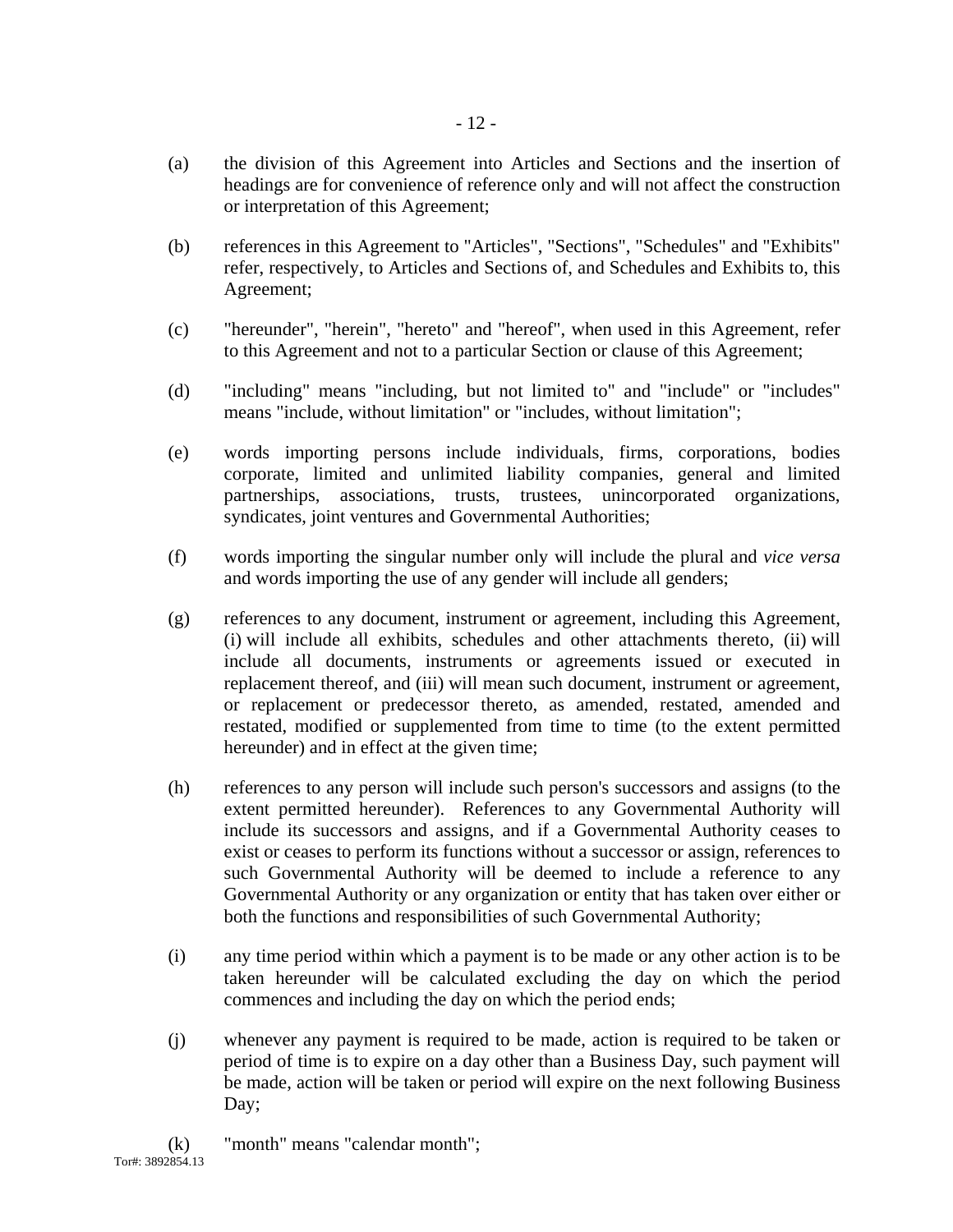- (l) all sums of money that are referred to in this Agreement are expressed in lawful money of Canada; and
- (m) references to "discretion" or "sole discretion" mean the absolute, sole, unqualified, subjective discretion of the Party having or exercising such discretion, and all references to "judgement" or "satisfaction" mean the absolute, sole, unqualified, subjective judgement or satisfaction of the Party having, exercising, or entitled to such judgement or satisfaction, which judgement or satisfaction will not be subject to the Dispute Resolution Procedure.

# **1.3 Statutes**

Unless otherwise indicated, all references in this Agreement to any statute, including the Enabling Legislation, include the regulations thereunder and all applicable guidelines, policies, standards, directives and bulletins made in connection therewith and that are legally binding, in each case, as amended, re-enacted, consolidated or replaced from time to time and, in the case of any such amendment, re-enactment, consolidation or replacement, reference herein to a particular provision will be read as referring to such amended, re-enacted, consolidated or replaced provision.

# **1.4 No Interference with Statutory Powers and Duties**

Nothing in this Agreement, including any requirement for OLG to act reasonably, will be interpreted as requiring OLG to act in any manner contrary to the Enabling Legislation or any other Applicable Law, or in a manner that interferes with the exercise by OLG of any legislative or statutory power or duty, whether existing prior to, on or after the date hereof.

# **1.5 Conflict of Terms**

In the event of ambiguities, conflicts or inconsistencies between or among any of the provisions of this Agreement:

- (a) any provision establishing a higher standard of performance shall take precedence over a provision establishing a lower standard of performance; and
- (b) the provisions of the body of this Agreement shall take precedence over those contained in any of the Schedules or Exhibits.

# **1.6 Entire Agreement; Amendment and Restatement**

(a) This Agreement amends and restates the Original Funding Agreement in its entirety as of the date first written above. Each of the Parties agrees and confirms that all of the rights, liabilities and obligations under the Original Funding Agreement arising on or prior to the date of this Agreement continue in full force and effect, as amended and restated in accordance with the terms of this Agreement.

Tor#: 3892854.13 (b) This Agreement constitutes the entire agreement between the Parties with respect to the subject matter hereof and, except as otherwise provided in Section 1.6(a), cancels and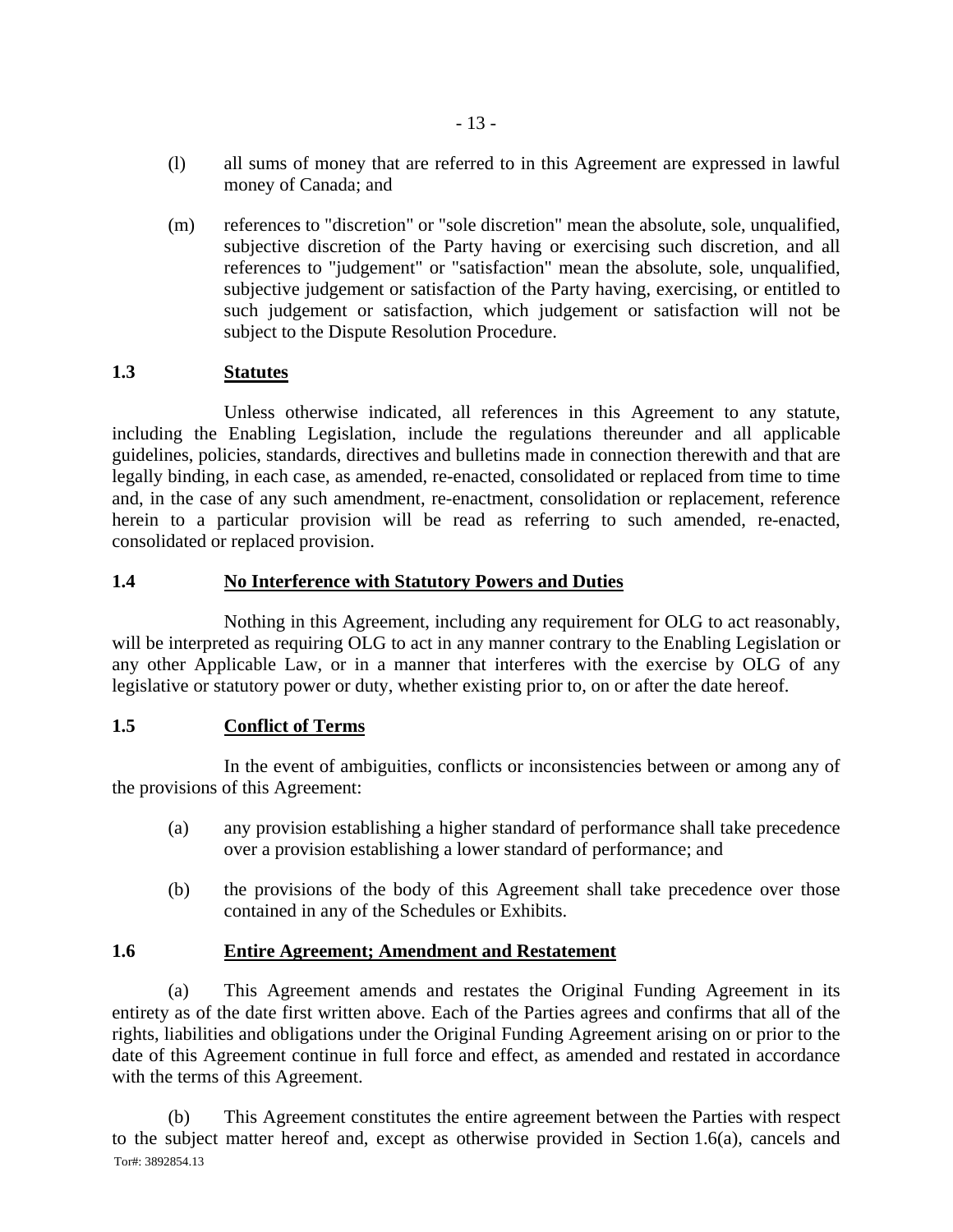supersedes any prior communications, understandings and agreements, oral or written, between the Parties with respect thereto. There are no representations, warranties, terms, conditions, undertakings or collateral agreements, express, implied or statutory, between the parties other than as expressly set forth in this Agreement.

### **1.7 Invalidity**

If any provision of this Agreement is determined by any court of competent jurisdiction to be illegal or unenforceable, that provision will be severed from this Agreement and the remaining provisions will continue in full force and effect so long as the economic or legal substance of the transactions contemplated hereby is not affected in any manner materially adverse to any of the Parties.

#### **1.8 Governing Law; Attornment**

This Agreement will be governed and construed in accordance with the laws of the Province of Ontario and the laws of Canada applicable therein. For the purpose of all legal proceedings, this Agreement will be deemed to have been performed in the Province of Ontario and, subject to the Dispute Resolution Procedure, the courts of the Province of Ontario will have exclusive jurisdiction to entertain any action arising under this Agreement.

### **1.9 Schedules and Exhibits**

(a) The following Schedules are incorporated into and form an integral part of this Agreement, and any reference to this Agreement shall be deemed to include a reference to all Schedules unless otherwise indicated:

| Schedule A            | - List of Purse-Related and Other Eligible Costs                         |
|-----------------------|--------------------------------------------------------------------------|
| Schedule B            | - List of Eligible Uses of Administration Payment                        |
| Schedule 1.14         | - List of Transfer Payment Agreements                                    |
| Schedule $3.4(a)$     | - List of Operational Enhancement Payment Recipients                     |
| Schedule $5.1(a)$     | - Content for Proposed Annual Business Plan                              |
| Schedule 5.4          | - Three-Year Strategic Plan Requirements and Template                    |
| Schedule $5.6(a)(ii)$ | - List of Transition Payment Recipients                                  |
| Schedule $7.2(a)$     | - Quarterly Wagering Reports                                             |
| Schedule $7.2(b)(ii)$ | - Semi-Annual Financial Reporting Requirements (OR<br>Racetrack Members) |
| Schedule 7.3          | - Key Performance Indicators                                             |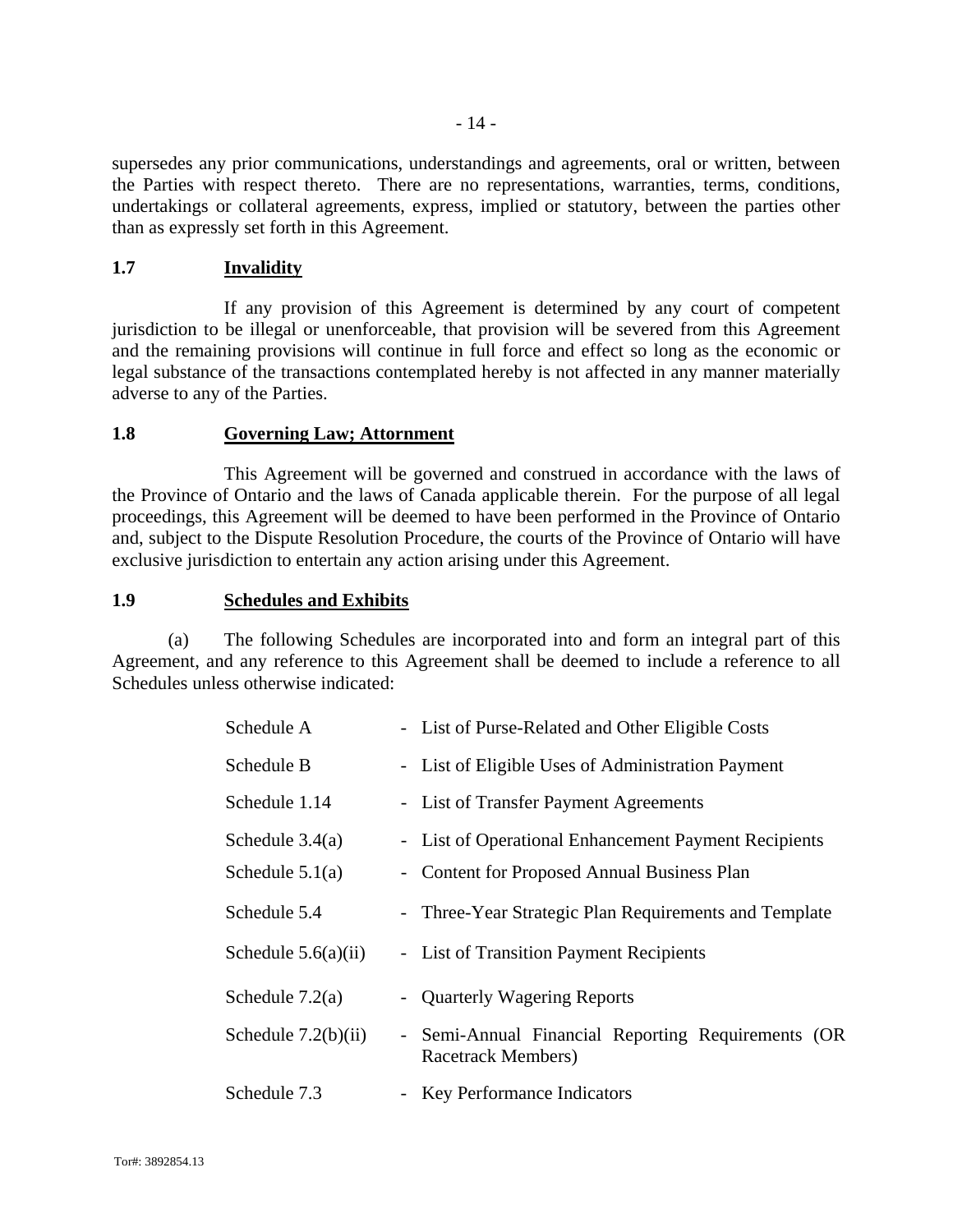| Schedule 7.4      | - Form of Annual Compliance Certificate                                                   |
|-------------------|-------------------------------------------------------------------------------------------|
| Schedule $7.6(a)$ | - Semi-Annual Operational Reporting                                                       |
| Schedule $9.2(b)$ | - List of OR Racetrack Members as of the date of the<br><b>Original Funding Agreement</b> |

(b) The following Exhibits are attached to this Agreement for reference purposes only but are not incorporated into this Agreement:

- 15 -

| Exhibit $9.2(h)(i)$   | - Articles and By-laws of Ontario Racing |
|-----------------------|------------------------------------------|
| Exhibit $9.2(h)(ii)$  | - OR Membership Agreement                |
| Exhibit $9.2(h)(iii)$ | - ORM Management Agreement               |

# **1.10 Relationship Between the Parties**

The Parties are independent contractors. This Agreement is not intended to and does not create or establish between the Parties, or between OLG and any of the OR Racetrack Members or any employee of Ontario Racing, ORM, WEG or any other OR Racetrack Member, any relationship as partners, joint venturers, employer and employee or of principal and agent. Without limiting the generality of the foregoing, none of Ontario Racing, ORM or WEG will be, or will be deemed to be, an agent of OLG, and none of them will have authority under this Agreement or represent that it is an agent of OLG.

# **1.11 OR Racetrack Members' Obligations**

(a) Except as otherwise expressly provided in this Agreement, to the extent that any provision of this Agreement includes an obligation, covenant or agreement that is expressed to be an obligation, covenant or agreement of any of the OR Racetrack Members, such provision shall be deemed to be a covenant of Ontario Racing to cause the relevant OR Racetrack Member to comply with or perform, as applicable, such obligation, covenant or agreement, regardless of the amount of funds comprising any Annual Payment that will be used to pay Eligible Costs or Eligible Capital Costs for or on behalf of, or for the benefit of, such OR Racetrack Member during such Funding Year, and such provision shall be construed accordingly.

(b) Nothing in this Agreement shall limit or otherwise restrict OLG's ability to engage with the OR Racetrack Members in connection with the Funding Purpose, the operation of their respective Member Racetracks or the live horse racing industry generally. If requested by OLG, Ontario Racing shall facilitate such engagement by OLG and the OR Racetrack Members.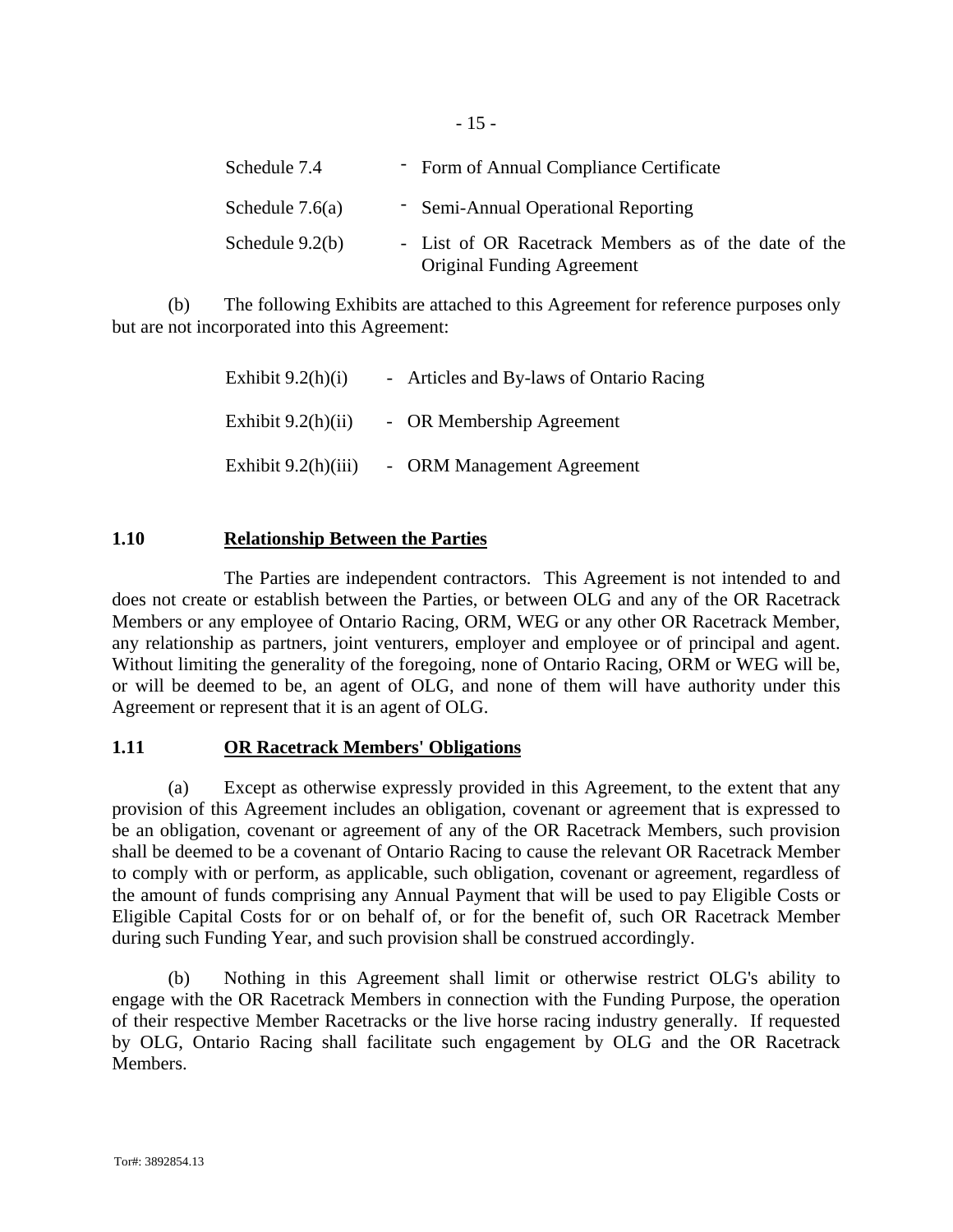# **1.12 ORM Management Agreement**

OLG acknowledges that, pursuant to the ORM Management Agreement, ORM will perform certain of the covenants and obligations of Ontario Racing contained herein for and on behalf of Ontario Racing. The Parties acknowledge and agree that, notwithstanding ORM's obligations under the ORM Management Agreement, Ontario Racing shall be responsible for the covenants and obligations of Ontario Racing contained herein that are performed for and on behalf of Ontario Racing by ORM as if such covenants and obligations were performed by Ontario Racing directly.

# **1.13 Crown Liabilities**

(a) The Parties acknowledge and agree that the remedies, recourse and rights of Ontario Racing, ORM and WEG under or in connection with this Agreement are intended by them to be, and will be, limited to their respective remedies, recourse and rights as against OLG or any successor or permitted assignee of OLG that becomes party to or otherwise assumes OLG's obligations under this Agreement. In furtherance of the foregoing:

- (i) Ontario Racing, ORM and WEG covenant and agree with OLG that, notwithstanding that OLG is an agent of the Crown or that any successor or permitted assignee of OLG that becomes party to or otherwise assumes OLG's obligations under this Agreement may be an agent of the Crown, none of them will make any Claim or seek to enforce any remedy, recourse or right against any Provincial Entity other than OLG or such successor or permitted assignee; and
- (ii) Ontario Racing, ORM and WEG hereby waive and release all Claims, remedies, recourse and rights that any of them ever had, now has or may hereafter have against any Provincial Entity other than OLG or any successor or permitted assignee of OLG that becomes party to or otherwise assumes OLG's obligations under this Agreement,

in each case (A) in respect of OLG's (or in respect of such successor's or permitted assignee's) obligations under or in connection with this Agreement, or (B) for any act, omission or liability of OLG (or of any such successor or permitted assignee) or for which OLG (or such successor or permitted assignee) is responsible, whether relating to or otherwise in accordance with this Agreement.

(b) Ontario Racing, ORM and WEG acknowledge that the Provincial Entities shall be entitled to the benefit of, and to rely on, this Section 1.13.

# **1.14 Pre-Funding Period Conditions**

(a) The commencement of the Term on the Commencement Date will be conditional upon the satisfaction or waiver of the conditions in this Section 1.14 prior to or on the Commencement Date.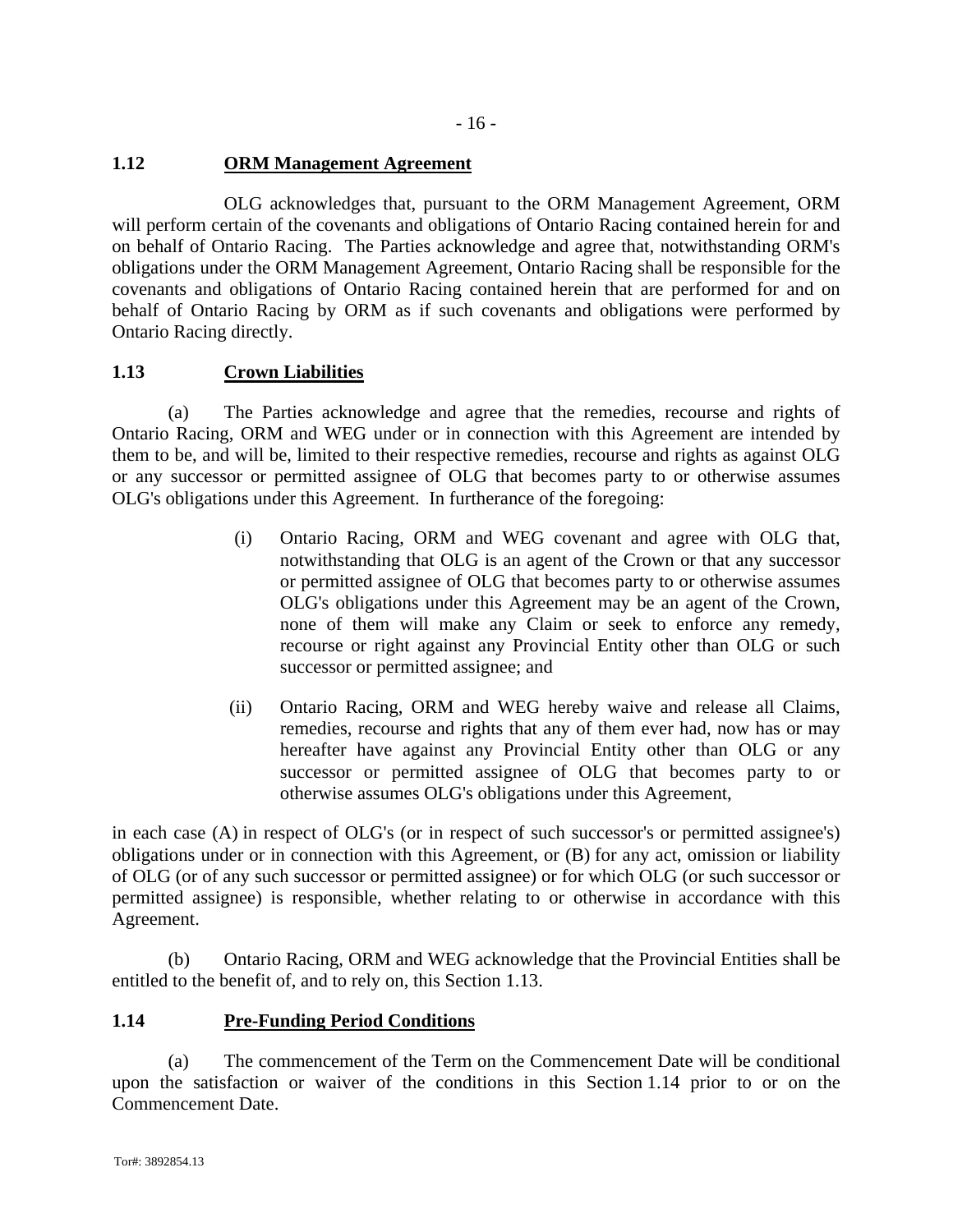(b) The commencement of the Term will be conditional upon each of the transfer payment agreements listed in Schedule 1.14 to which any of the OR Racetrack Members are parties (the "**Terminated Transfer Payment Agreements**") being terminated or cancelled prior to or with effect as of the Commencement Date. For greater certainty, each of the transfer payment agreements listed in Schedule 1.14 to which any of the Non-Member Racetracks is a party (the "**Remaining Transfer Payment Agreements**") will remain in effect in the accordance with the terms thereof as of the Commencement Date, unless or until the applicable Non-Member Racetrack becomes an OR Racetrack Member (if ever), in which case the applicable Remaining Transfer Payment Agreement will be terminated or cancelled if it is still in existence in accordance with its terms and will thereafter be deemed to be a Terminated Transfer Payment Agreement as a condition precedent to the Non-Member Racetrack becoming an OR Racetrack Member for purposes of this Agreement.

(c) The commencement of the Term will be conditional upon each of the representations and warranties of each of Ontario Racing, ORM and WEG in Section 9.2 being true and correct as of the Commencement Date as if made at such date, and each of Ontario Racing, ORM and WEG shall have delivered to OLG a certificate of a senior officer thereof, dated as of the Commencement Date, to that effect, such certificate to be in form and substance satisfactory to OLG, acting reasonably; provided, however, that, if applicable, such representations and warranties of Ontario Racing may be updated as required to reflect the fact that a Non-Member Racetrack has become an OR Racetrack Member.

(d) The commencement of the Term will be conditional upon OLG and Ontario Racing agreeing with respect to the Approved Annual Business Plan for the first Funding Year of the Term. The provisions of Sections 5.1, 5.2, 5.5 and 5.6 will apply to the preparation, delivery, review and approval of the Proposed Annual Business Plan for the first Funding Year of the Term that Ontario Racing delivers to OLG; provided, however, that if OLG does not approve in writing any portion of the Proposed Annual Business Plan that is subject to OLG's approval in accordance with Section 5.1(b), then (A) OLG shall discuss with Ontario Racing the reasons therefor, (B) OLG and Ontario Racing shall cooperate in an attempt to resolve their disagreements, (C) the Dispute Resolution Procedure shall not be used to resolve the Dispute, and (D) the deeming provisions in Section 5.2 shall not apply thereto. If OLG and Ontario Racing are unable to resolve any disagreement with respect to the Proposed Annual Business Plan prior to the Commencement Date, then the condition in this Section 1.14(d) shall not have been satisfied. If approved by OLG, such Proposed Annual Business Plan will be the Approved Annual Business Plan for the first Funding Year.

(e) Contemporaneously with the delivery of the portions of the Proposed Annual Business Plan in respect of the first Funding Year of the Term in accordance with Section 1.14(d), Ontario Racing shall delivery to OLG a Three-Year Strategic Plan for the first three Funding Years of the Term. The provisions of Section 5.4 will apply to the preparation and delivery of the Three-Year Strategic Plan.

(f) If any of the conditions in this Section 1.14 are not satisfied prior to or on the Commencement Date or waived in writing by OLG (any such waiver to be in OLG's sole discretion):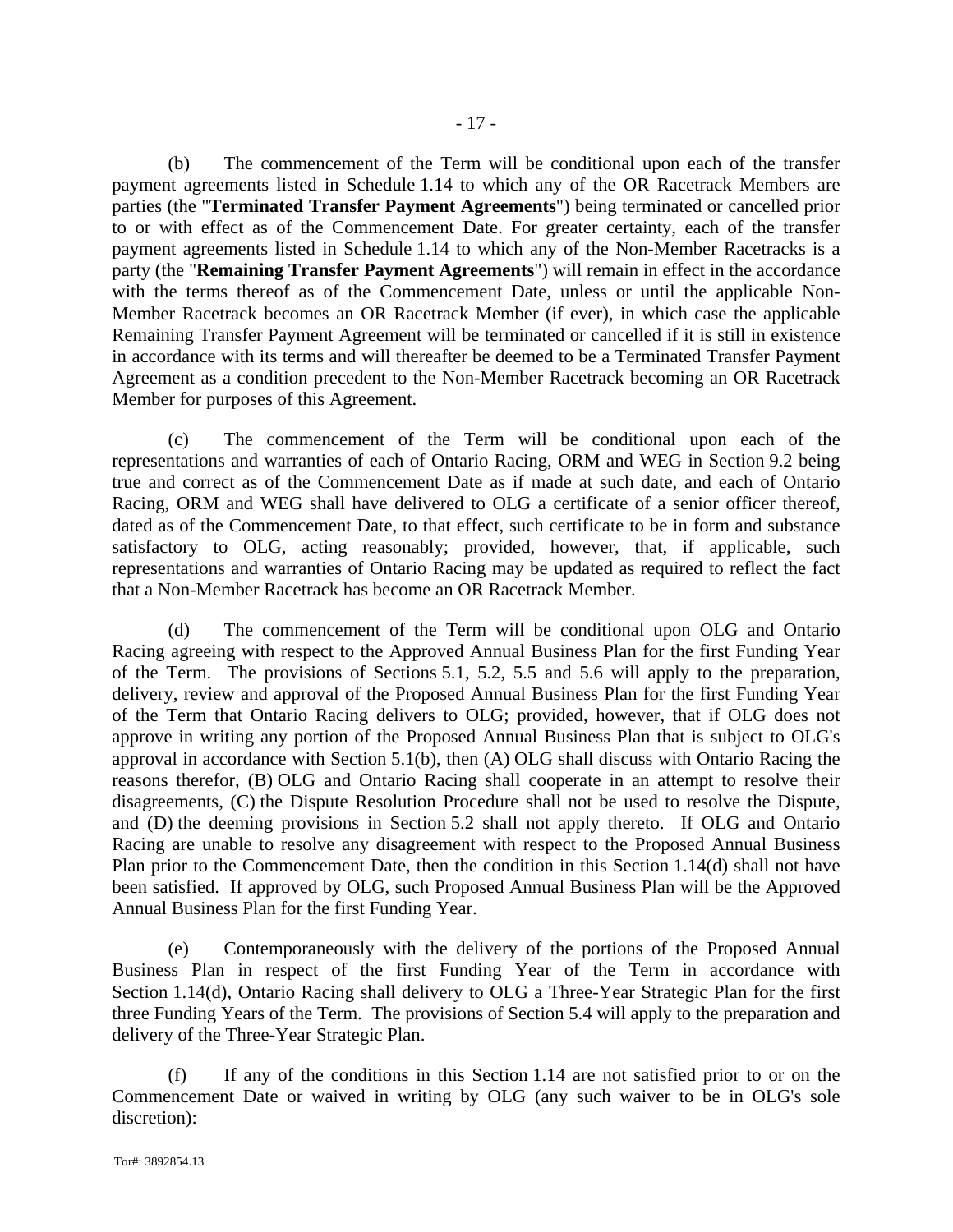- (i) this Agreement shall automatically terminate as of the Commencement Date:
- (ii) all of the Parties shall be released of their obligations under this Agreement; and
- (iii) no termination fee or other compensation whatsoever will be paid or payable by OLG to Ontario Racing, ORM, WEG, any of the other OR Racetrack Members or any other person as a consequence of the termination of this Agreement.

#### **1.15 Non-Member Racetracks**

Notwithstanding anything to the contrary herein, none of the parties shall have any rights or obligations hereunder in respect of any Non-Member Racetrack until such time as such Non-Member Racetrack becomes an OR Racetrack Member (if ever). Without limiting the generality of the foregoing, Ontario Racing shall not use any funds comprising the Annual Payment for the purpose of paying any Eligible Cost, any Eligible Capital Cost or any Transition Payment Eligible Cost for and on behalf of, or for the benefit of, such Non-Member Racetrack, and Ontario Racing shall not be required to forecast, business plan or report on any matters relating to such Non-Member Racetrack or to cause such Non-Member Racetrack to comply with any covenant or obligation of Ontario Racing or the OR Racetrack Members hereunder, in each case until such time as such Non-Member Racetrack becomes an OR Racetrack Member (if ever) and its Remaining Transfer Payment Agreement expires or is terminated or cancelled (following which such Remaining Transfer Payment Agreement will be deemed to be a Terminated Transfer Payment Agreement for purposes of this Agreement).

# **ARTICLE 2 OLG'S FUNDING ROLE UNDER AGREEMENT**

#### **2.1 Annual Payment**

(a) In furtherance of the Funding Purpose, OLG agrees, subject to the terms and conditions of this Agreement (including Sections 2.1(b), 2.1(c), 3.4(a) (including Schedule 3.4(a)) and 5.6 and the adjustments permitted under Article 4, Section 6.1(g) and Section 6.1(h)), to pay to Ontario Racing during each Funding Year of the Term, an aggregate amount not to exceed \$116,850,000 (the "**Annual Payment**"), comprised of \$91,400,000 (the "**Racetracks Payment**"), \$4,000,000 (the "**Additional Purse Enhancement Payment**"), \$6,000,000 (the "**Capital Improvements Payment**"), \$3,400,000 (the "**Administration Payment**"), \$2,050,000 (the "**Operational Enhancement Payment**") and \$10,000,000 (the "**Horse Improvement Payment**"),

(b) If the Initial Term is extended for the First Extended Term in accordance with Section 12.2(a), then by no later than August 31st of the sixth Funding Year of the Term, Ontario Racing shall deliver to OLG a written proposal that provides a detailed rationale for the continuation of the portion of the Annual Payment comprised of the Capital Improvements Payment during the First Extended Term (the "**First Capital Continuation Proposal**"). Within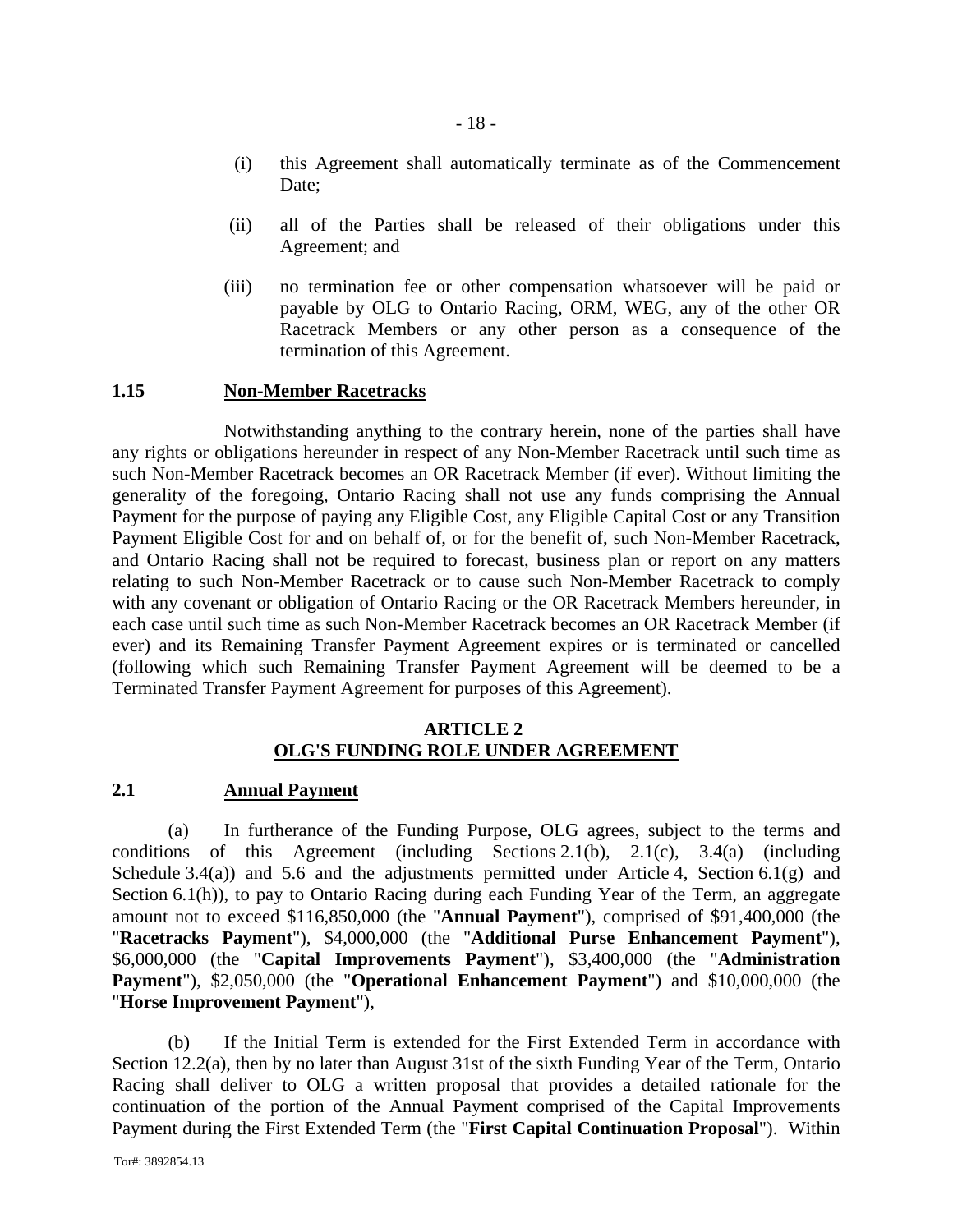30 days following the delivery of the First Capital Continuation Proposal by Ontario Racing (or at such other time as OLG may direct upon reasonable notice to Ontario Racing), representatives of OLG and Ontario Racing will meet for a discussion thereof. OLG, acting reasonably, shall consider the merits of the First Capital Continuation Proposal and, within 30 days following the meeting of the representatives of OLG and Ontario Racing referred to in this Section 2.1(b), OLG shall notify Ontario Racing, in writing, whether OLG accepts or rejects the First Capital Continuation Proposal. If OLG accepts the First Capital Continuation Proposal, then OLG shall continue to pay the portion of the Annual Payment comprised of the Capital Improvements Payment during the First Extended Term in accordance with Section 2.1(a). If OLG rejects the First Capital Continuation Proposal, or if Ontario Racing fails to deliver a First Capital Continuation Proposal to OLG in accordance with this Section 2.1(b), then notwithstanding anything to the contrary in Section 2.1(a), the portion of the Annual Payment comprised of the Capital Improvements Payment shall be deemed to be zero during the First Extended Term and, if applicable, the Second Extended Term. OLG's decision to accept or reject the First Capital Continuation Proposal delivered by Ontario Racing in accordance with this Section 2.1(b) shall be final, provided that OLG has acted reasonably in making such decision.

(c) If the First Extended Term is extended for the Second Extended Term in accordance with Section 12.2(b), and if OLG accepted the First Capital Continuation Proposal, then by no later than August 31st of the twelfth Funding Year of the Term (i.e., the fifth Funding Year of the First Extended Term), Ontario Racing shall deliver to OLG a written proposal that provides a detailed rationale for the continuation of the portion of the Annual Payment comprised of the Capital Improvements Payment during the Second Extended Term (the "**Second Capital Continuation Proposal**"). Within 30 days following the delivery of the Second Capital Continuation Proposal by Ontario Racing (or at such other time as OLG may direct upon reasonable notice to Ontario Racing), representatives of OLG and Ontario Racing will meet for a discussion thereof. OLG, acting reasonably, shall consider the merits of the Second Capital Continuation Proposal and, within 30 days following the meeting of the representatives of OLG and Ontario Racing referred to in this Section 2.1(c), OLG shall notify Ontario Racing, in writing, whether OLG accepts or rejects the Second Capital Continuation Proposal. If OLG accepts the Second Capital Continuation Proposal, then OLG shall continue to pay the portion of the Annual Payment comprised of the Capital Improvements Payment during the Second Extended Term in accordance with Section 2.1(a). If OLG rejects the Second Capital Continuation Proposal, or if Ontario Racing fails to deliver a Second Capital Continuation Proposal to OLG in accordance with this Section 2.1(c), then notwithstanding anything to the contrary in Section 2.1(a), the portion of the Annual Payment comprised of the Capital Improvements Payment shall be deemed to be zero during the Second Extended Term. OLG's decision to accept or reject the Second Capital Continuation Proposal delivered by Ontario Racing in accordance with this Section 2.1(c) shall be final, provided that OLG has acted reasonably in making such decision.

(d) For any Funding Year that commences after April 1 or that ends prior to March 31, the Administration Payment will be decreased proportionately to reflect the actual number of days in such Funding Year.

Tor#: 3892854.13 (e) Notwithstanding anything to the contrary in this Agreement, the amount of the Operational Enhancement Payment that is included in the Annual Payment for any Funding Year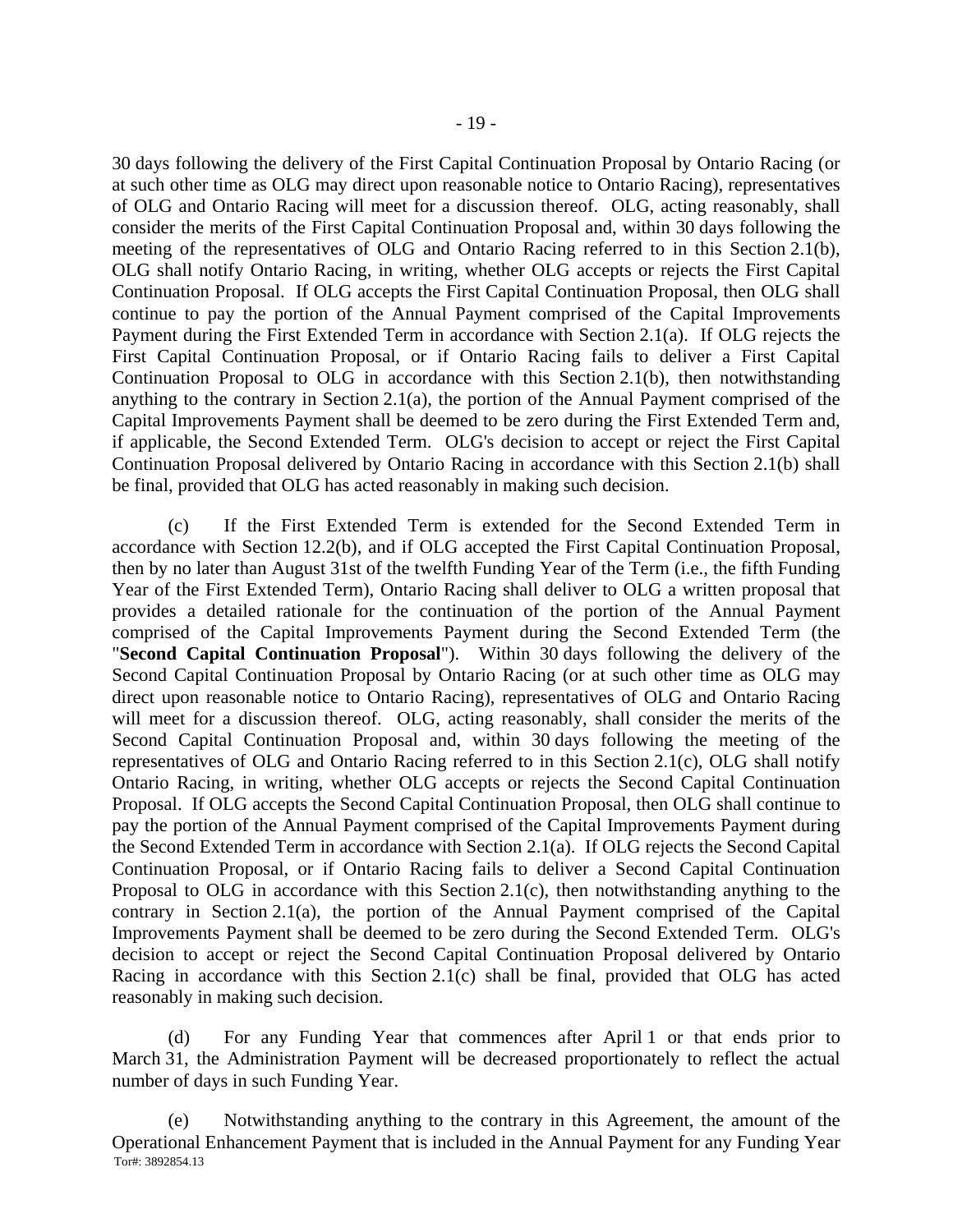will not exceed the aggregate amount specified in Schedule 3.4(a) for such Funding Year. Without limiting the generality of the foregoing, commencing with the eighth Funding Year of the Term, the Operational Enhancement Payment will be deemed to be zero dollars. In addition, notwithstanding anything to the contrary in this Agreement, if, in any Funding Year, an Operational Enhancement Payment Recipient does not maintain live horse racing at its Member Racetracks at substantially similar levels as those in effect during its 2018 live racing schedule, then for such Funding Year, the Operational Enhancement Payment that would otherwise be paid to such OR Racetrack Member hereunder will be deemed to be zero and Section 3.4(a) will apply in respect of the applicable unused funds.

(f) If the Initial Term is extended for the First Extended Term in accordance with Section 12.2(a), then by no later than August 31st of the sixth Funding Year of the Term, Ontario Racing shall deliver to OLG a written proposal that provides a detailed rationale for the continuation of the portion of the Annual Payment comprised of the Horse Improvement Payment during the First Extended Term (the "**First HIP Continuation Proposal**"). Within 30 days following the delivery of the First HIP Continuation Proposal by Ontario Racing (or at such other time as OLG may direct upon reasonable notice to Ontario Racing), representatives of OLG and Ontario Racing will meet for a discussion thereof. OLG, acting reasonably, shall consider the merits of the First HIP Continuation Proposal and, within 30 days following the meeting of the representatives of OLG and Ontario Racing referred to in this Section 2.1(f), OLG shall notify Ontario Racing, in writing, whether OLG accepts or rejects the First HIP Continuation Proposal. If OLG accepts the First HIP Continuation Proposal, then OLG shall continue to pay the portion of the Annual Payment comprised of the Horse Improvement Payment during the First Extended Term in accordance with Section 2.1(a). If OLG rejects the First HIP Continuation Proposal, or if Ontario Racing fails to deliver a First HIP Continuation Proposal to OLG in accordance with this Section 2.1(f), then notwithstanding anything to the contrary in Section 2.1(a), the portion of the Annual Payment comprised of the Horse Improvement Payment shall be deemed to be zero during the First Extended Term and, if applicable, the Second Extended Term. OLG's decision to accept or reject the First HIP Continuation Proposal delivered by Ontario Racing in accordance with this Section 2.1(f) shall be final, provided that OLG has acted reasonably in making such decision.

(g) If the First Extended Term is extended for the Second Extended Term in accordance with Section 12.2(b), and if OLG accepted the First HIP Continuation Proposal, then by no later than August 31st of the twelfth Funding Year of the Term (i.e., the fifth Funding Year of the First Extended Term), Ontario Racing shall deliver to OLG a written proposal that provides a detailed rationale for the continuation of the portion of the Annual Payment comprised of the Horse Improvement Payment during the Second Extended Term (the "**Second HIP Continuation Proposal**"). Within 30 days following the delivery of the Second HIP Continuation Proposal by Ontario Racing (or at such other time as OLG may direct upon reasonable notice to Ontario Racing), representatives of OLG and Ontario Racing will meet for a discussion thereof. OLG, acting reasonably, shall consider the merits of the Second HIP Continuation Proposal and, within 30 days following the meeting of the representatives of OLG and Ontario Racing referred to in this Section 2.1(g), OLG shall notify Ontario Racing, in writing, whether OLG accepts or rejects the Second HIP Continuation Proposal. If OLG accepts the Second HIP Continuation Proposal, then OLG shall continue to pay the portion of the Annual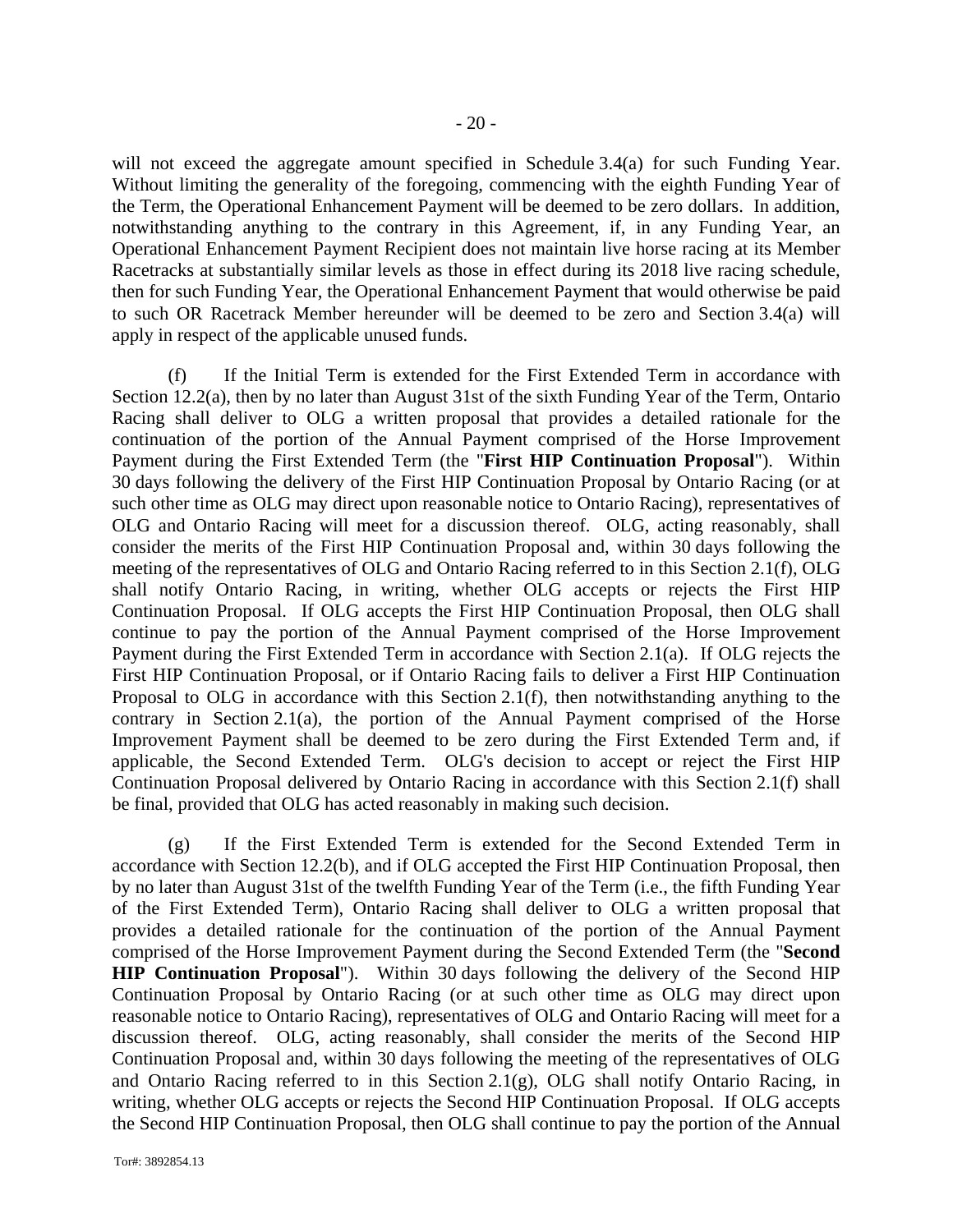Payment comprised of the Horse Improvement Payment during the Second Extended Term in accordance with Section 2.1(a). If OLG rejects the Second HIP Continuation Proposal, or if Ontario Racing fails to deliver a Second HIP Continuation Proposal to OLG in accordance with this Section 2.1(g), then notwithstanding anything to the contrary in Section 2.1(a), the portion of the Annual Payment comprised of the Horse Improvement Payment shall be deemed to be zero during the Second Extended Term. OLG's decision to accept or reject the Second HIP Continuation Proposal delivered by Ontario Racing in accordance with this Section 2.1(g) shall be final, provided that OLG has acted reasonably in making such decision.

# **2.2 Timing of Payments**

(a) Subject to Article 4, OLG shall pay each Racetracks Payment, each Additional Purse Enhancement Payment and each Operational Enhancement Payment to Ontario Racing in monthly instalments in accordance with the payment schedule that is included in the Approved Annual Business Plan, which will reflect the approved race schedule that is included therein, subject to the terms and conditions of this Agreement. Each such instalment payment shall be made prior to or on the last Wednesday of each month during each Funding Year.

(b) OLG shall pay each Capital Improvements Payment to Ontario Racing in accordance with the payment schedule that is included in the Approved Annual Business Plan, which will reflect when the applicable OR Racetrack Member will incur Eligible Capital Costs.

(c) OLG shall pay each Administration Payment to Ontario Racing in 12 equal monthly instalments, each of which instalment payments shall be made, in arrears, prior to or on the last Wednesday of each month during each Funding Year.

(d) OLG shall pay each Horse Improvement Payment to Ontario Racing in accordance with the payment schedule that is included in the Approved Annual Business Plan.

# **2.3 Mechanism for Payments**

(a) OLG shall pay all funds comprising the Annual Payment in accordance with this Agreement by electronic funds transfer to such bank accounts with any Canadian financial institution as Ontario Racing or, subject to Section 2.3(b), ORM may specify by written notice to OLG (the "**Bank Account Notice**") from time to time. Ontario Racing or ORM, as applicable, shall deliver the first Bank Account Notice to OLG by no later than February 1, 2019, and thereafter any Bank Account Notice shall be delivered to OLG at least 20 Business Days prior to the date on which OLG is required to make any payment of funds comprising the Annual Payment to Ontario Racing in accordance with this Agreement, failing which OLG shall be permitted to pay the funds to the bank account most recently specified by Ontario Racing or ORM in accordance with this Section 2.3.

(b) Notwithstanding anything to the contrary contained herein, ORM shall not be permitted to deliver a Bank Account Notice if, at any time, the ORM Management Agreement ceases to be in full force or effect or if ORM ceases to be a party thereto.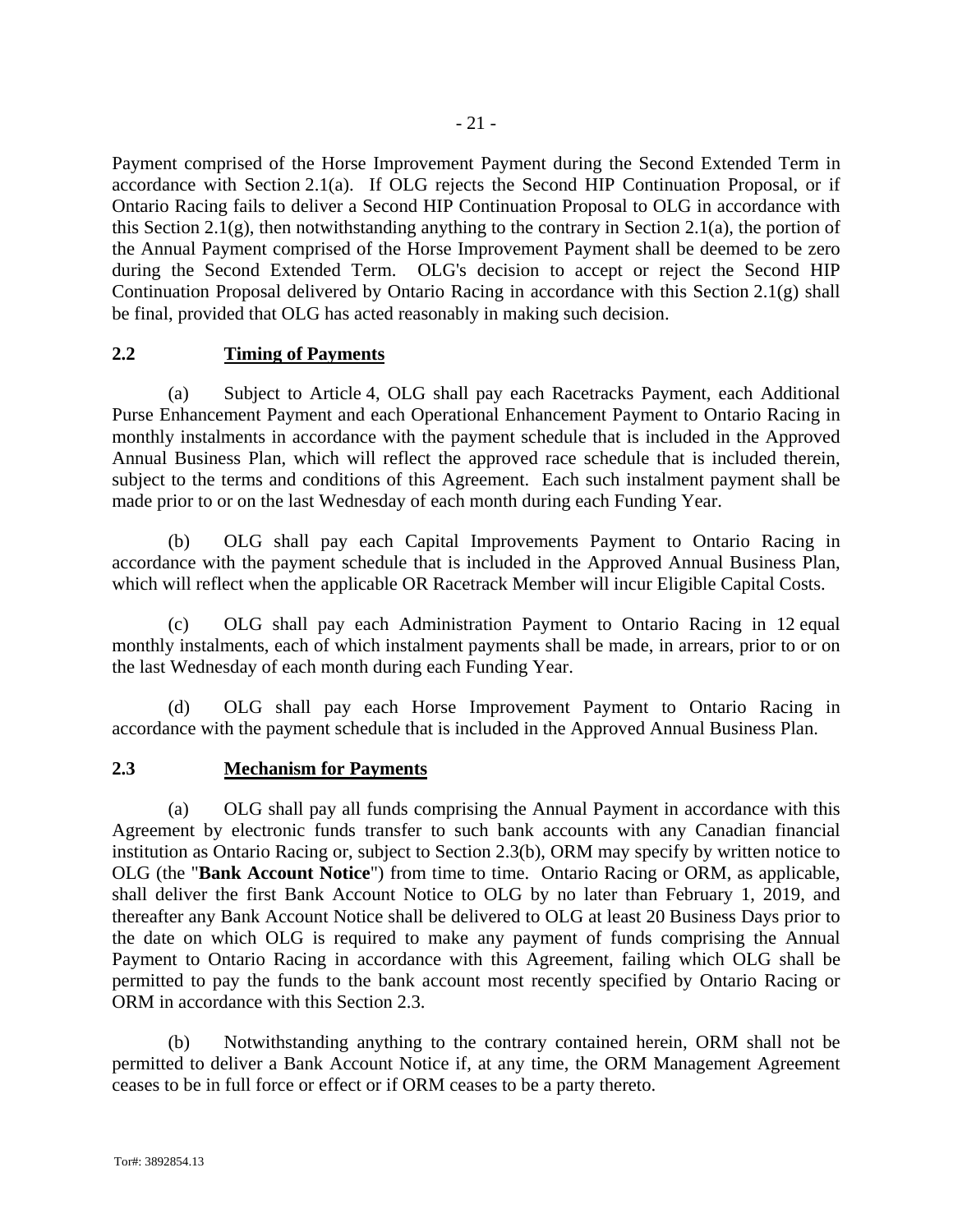(c) Ontario Racing shall ensure that each Bank Account Notice is in the form of OLG's Vendor and Electronic Funds Transfer (EFT) Request Form or such other form as OLG may prescribe from time to time for such purpose.

# **2.4 Limits to OLG's Role**

Ontario Racing, ORM and WEG acknowledge and agree that:

- (a) OLG's role under this Agreement is strictly limited to paying the Annual Payments, subject to the terms and conditions of this Agreement, and except for the payment of the Administration Payment, nothing contained in this Agreement creates any other obligation of OLG to pay or otherwise be responsible for the payment of any costs associated with the management and operation of Ontario Racing, ORM, WEG, any of the other OR Racetrack Members or any of the Member Racetracks;
- (b) OLG is not, and the exercise by OLG of its rights under this Agreement shall not result in OLG being deemed to be, a decision-maker or an advisor in relation to the management and operation of Ontario Racing, ORM, WEG, any of the other OR Racetrack Members or any of the Member Racetracks; and
- (c) except to the extent expressly contemplated herein in connection with the Annual Payments that become payable during the Term, OLG does not, and will not, as a result of entering into this Agreement, have any other involvement in the management and operation of Ontario Racing, ORM, WEG, any of the other OR Racetrack Members or any of the Member Racetracks,

provided, however, that nothing in this Section 2.4 is intended to limit or restrict the exercise by OLG of any of its rights contained in this Agreement or under any Applicable Law.

# **2.5 Role of Ontario Racing**

Without limiting any of OLG's rights under this Agreement, OLG acknowledges and agrees that Ontario racing is the representative body of the horse racing industry in Ontario and, as such, OLG agrees to primarily interact and communicate with Ontario Racing with respect to industry-related matters. Notwithstanding the foregoing, nothing in this Section 2.5 prohibits or otherwise restricts OLG from interacting with or communicating with any OR Racetrack Member or any other member of Ontario Racing, or any other entity involved with the horse racing industry in Ontario.

# **2.6 Exclusion of Liability**

Tor#: 3892854.13 Ontario Racing, ORM and WEG acknowledge and agree that, notwithstanding anything to the contrary in this Agreement, none of them shall have any right to claim damages against OLG for any loss of revenue, loss of profits or anticipated profits, loss of use, loss of contract, loss of goodwill, loss of production, loss of business, loss of business opportunity, exemplary, punitive or special damages or any consequential loss or indirect loss of any nature, in connection with the subject matter of this Agreement.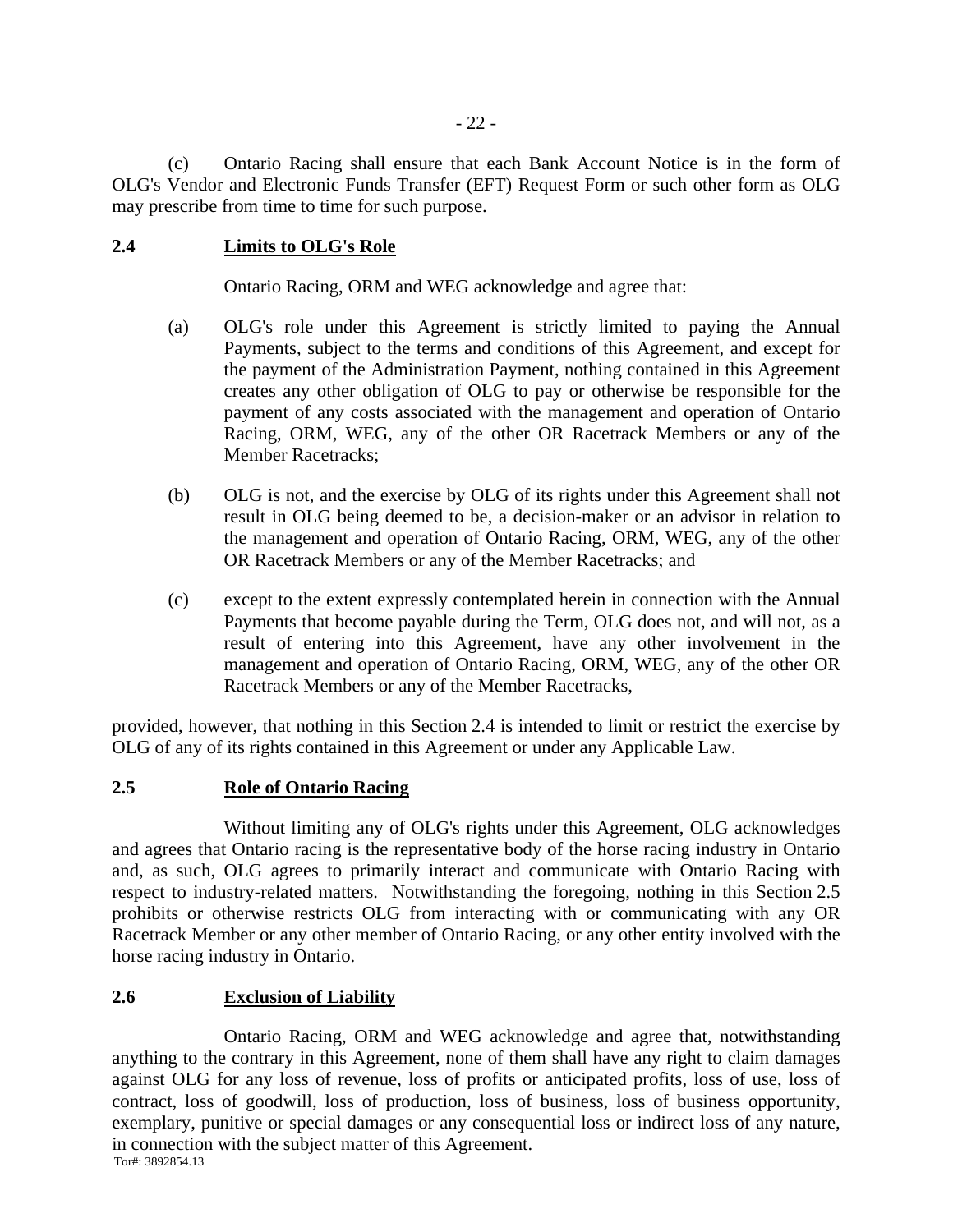# **2.7 No Deemed Regulatory Approvals**

Neither the entering into nor the performance of this Agreement by OLG in any way obligates any Governmental Authority to issue or grant to or in respect of Ontario Racing, ORM, WEG, any of the other OR Racetrack Members or any of the Member Racetracks any Governmental Consents that Ontario Racing, ORM, WEG, any of the other OR Racetrack Members or any of the Member Racetracks is obligated under Applicable Law to obtain, whether in connection with the performance of its obligations under this Agreement or otherwise.

# **ARTICLE 3 PERMITTED USES OF FUNDS**

### **3.1 Racetracks Payment and Additional Purse Enhancement Payment**

(a) Following the receipt of funds comprising the Racetracks Payment by Ontario Racing, Ontario Racing shall distribute the full amount thereof to ORM to be used solely for the purpose of paying Eligible Costs for and on behalf of, or for the benefit of, the OR Racetrack Members as contemplated in the Approved Annual Business Plan. The Parties agree that, subject to the terms of the ORM Management Agreement, Ontario Racing shall be responsible for ensuring that any funds comprising the Racetracks Payments are used by ORM, for and on behalf of, and for the benefit of, the OR Racetrack Members, solely for the purpose of paying Eligible Costs that are contemplated in the applicable Approved Annual Business Plan, and for no other purpose.

(b) Following the receipt of funds comprising the Additional Purse Enhancement Payment by Ontario Racing, Ontario Racing shall distribute the full amount thereof to ORM to be used solely for the purpose of paying Eligible Costs for and on behalf of, or for the benefit of, the OR Racetrack Members, other than WEG (which shall not be entitled to receive any portion of the Additional Purse Enhancement Payment), as contemplated in the Approved Annual Business Plan. The Parties agree that, subject to the terms of the ORM Management Agreement, Ontario Racing shall be responsible for ensuring that any funds comprising the Additional Purse Enhancement Payments are used by ORM, for and on behalf of, and for the benefit of, the OR Racetrack Members other than WEG, solely for the purpose of paying Eligible Costs that are contemplated in the applicable Approved Annual Business Plan, and for no other purpose.

(c) Following receipt of a written request from or on behalf of Ontario Racing, OLG may, in its sole discretion on a case-by-case basis, deem costs and expenses not included in Schedule A to be Eligible Costs by providing written notice thereof to Ontario Racing; provided, however, that any such costs and expenses that are incurred by or on behalf of, or for the benefit of, Ontario Racing, ORM or any of the OR Racetrack Members prior to the date of such notice from OLG shall not be Eligible Costs.

(d) OLG may from time to time, in its sole discretion, deem other costs and expenses to be Eligible Costs for all purposes of this Agreement by providing written notice thereof to Ontario Racing, and Schedule A shall be deemed to be amended accordingly; provided, however, that any such costs and expenses that are incurred by or on behalf of, or for the benefit of,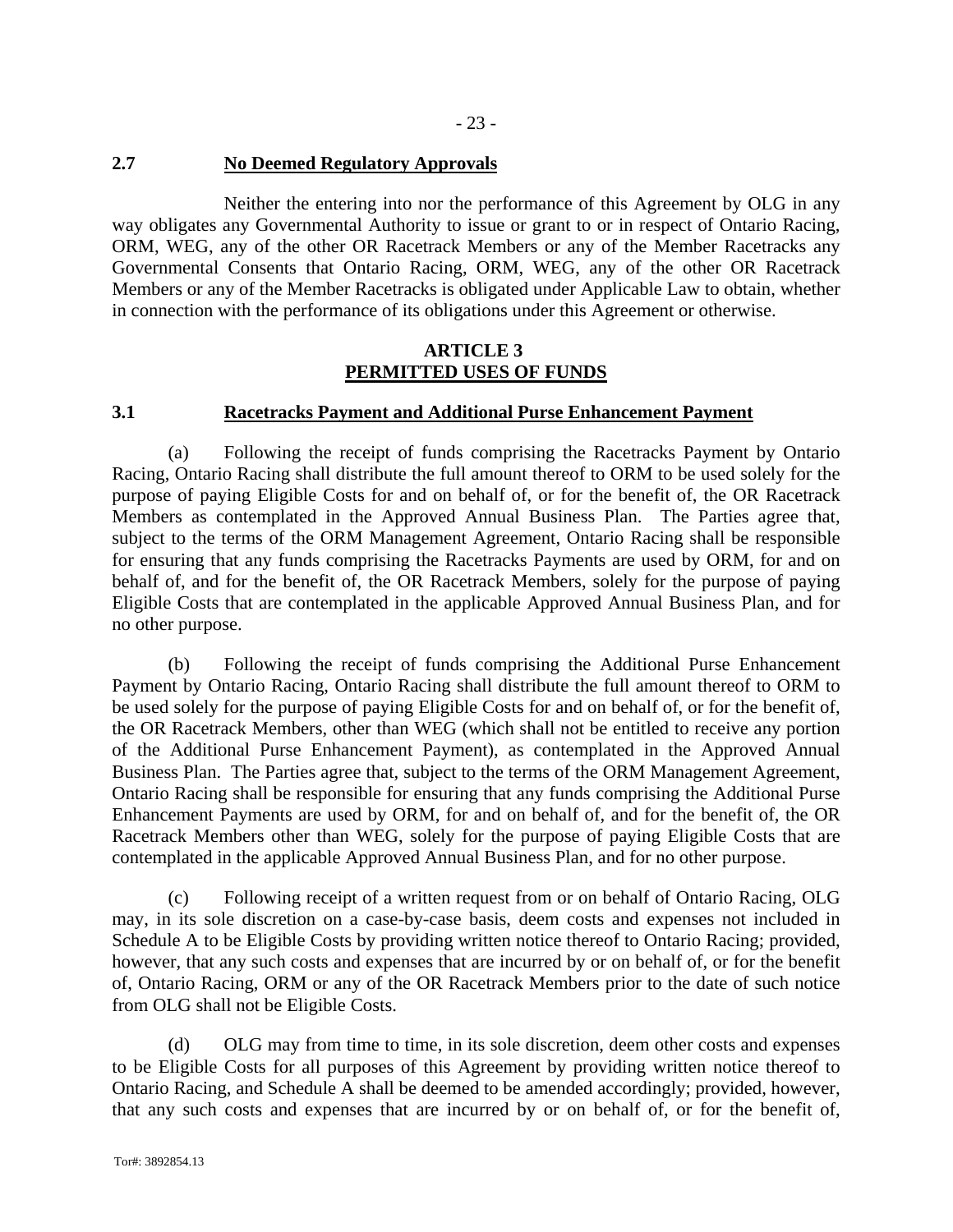Ontario Racing, ORM or any of the OR Racetrack Members prior to the date of such notice from OLG shall not be Eligible Costs.

(e) Ontario Racing acknowledges and agrees that, as of the Commencement Date, costs and expenses incurred in connection with the administration or operation of Ontario Racing are not Eligible Costs.

### **3.2 Capital Improvements Payment**

Following the receipt of funds comprising the Capital Improvements Payment by Ontario Racing, Ontario Racing shall distribute the full amount thereof to ORM to be used solely for the purpose of paying Eligible Capital Costs for and on behalf of, or for the benefit of, the OR Racetrack Members, other than WEG (which shall not be entitled to receive any portion of the Eligible Capital Costs), as contemplated in the Approved Annual Business Plan. The Parties agree that, subject to the terms of the ORM Management Agreement, Ontario Racing shall be responsible for ensuring that any funds comprising the Capital Improvements Payment are used by ORM, for and on behalf of, and for the benefit of, the OR Racetrack Members, solely for the purpose of paying Eligible Capital Costs that are contemplated in the applicable Approved Annual Business Plan, and for no other purpose.

# **3.3 Administration Payment**

- (a) The Parties acknowledge and agree that:
	- (i) Ontario Racing shall use the Administration Payment solely in connection with the performance of Ontario Racing's obligations under this Agreement; and
	- (ii) for so long as the ORM Management Agreement remains in full force and effect and ORM remains a party thereto, subject to the terms of the ORM Management Agreement, Ontario Racing shall be entitled to pay the Administration Payment to ORM as consideration for the performance by ORM of its obligations under the ORM Management Agreement, including the performance by ORM of certain of Ontario Racing's obligations under this Agreement, during the Term.

(b) Ontario Racing and ORM shall use the funds comprising the Administration Payments solely for Eligible Uses, and for no other purpose.

(c) Following receipt of a written request from or on behalf of Ontario Racing, OLG may, in its sole discretion on a case-by-case basis, deem costs, expenses, distributions or other uses not included in Schedule B to be Eligible Uses by providing written notice thereof to Ontario Racing; provided, however, that any such costs, expenses, distributions or other uses that are incurred or that occur by or on behalf of, or for the benefit of, Ontario Racing or ORM prior to the date of such notice from OLG shall not be Eligible Uses.

Tor#: 3892854.13 (d) OLG may from time to time, in its sole discretion, deem other costs, expenses, distributions or other uses to be Eligible Uses for all purposes of this Agreement by providing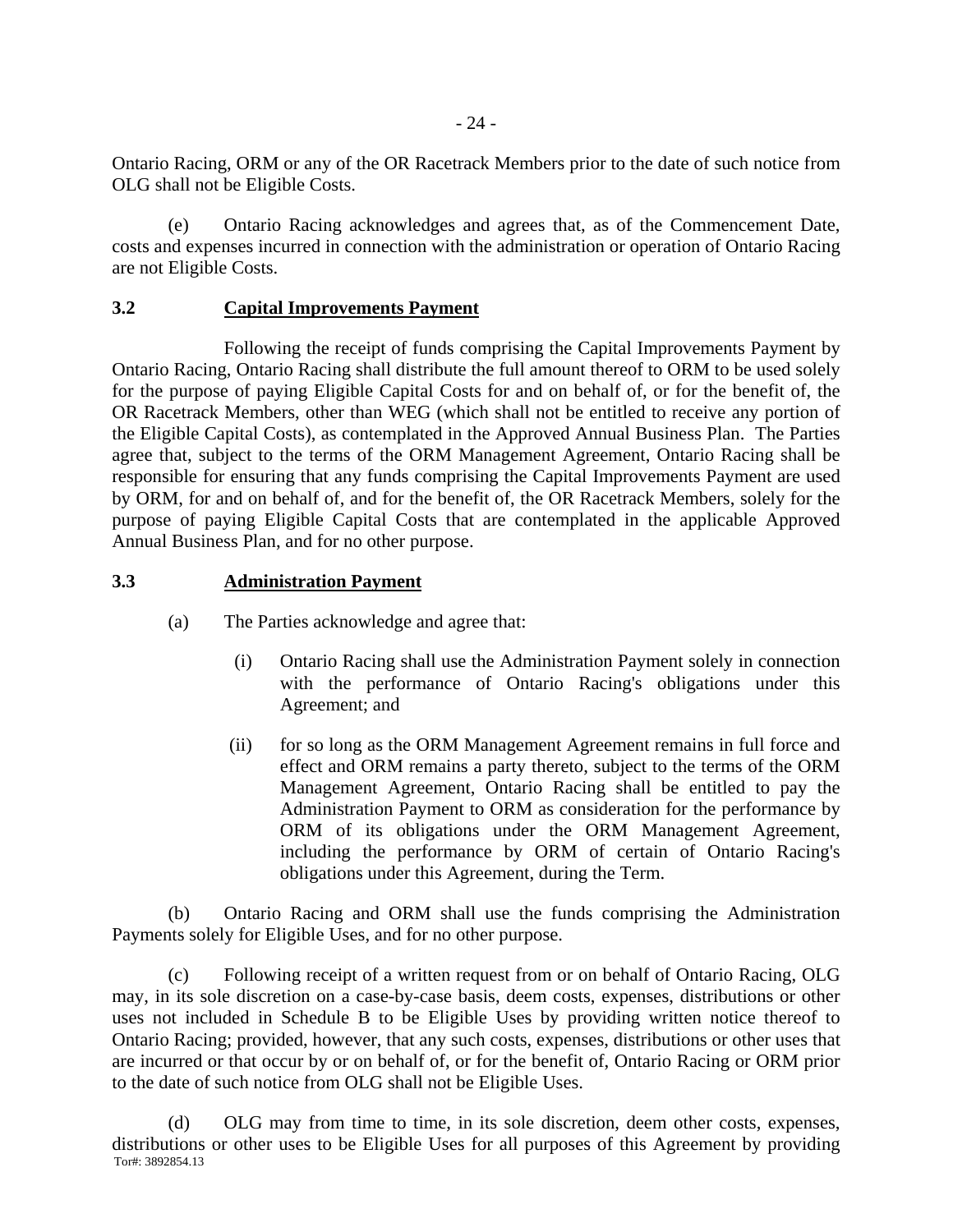written notice thereof to Ontario Racing, and Schedule B shall be deemed to be amended accordingly; provided, however, that any such costs, expenses, distributions or other uses that are incurred or that occur by or on behalf of, or for the benefit of, Ontario Racing or ORM prior to the date of such notice from OLG shall not be Eligible Uses.

(e) Notwithstanding anything to the contrary herein, OLG agrees to pay to Ontario Racing, during the first Funding Year of the Term only, an additional amount in respect of the Administration Payment, not to exceed \$400,000 (the "**Tote Contract Termination Compensation**"), subject to the following conditions:

- (i) funds comprising the Tote Contract Termination Compensation will be used only for the purpose of paying costs, expenses and fees that any OR Racetrack Member (or anyone acting on behalf of such OR Racetrack Member) is obligated to pay to any third party with whom such OR Racetrack Member has entered into a tote contract prior to the date hereof, in connection with the early termination of such tote contract by such OR Racetrack Member (the "**Tote Contract Termination Costs**");
- (ii) Ontario Racing shall provide to OLG evidence of the applicable OR Racetrack Member's Tote Contract Termination Costs, including any further information relating thereto or substantiation thereof as OLG reasonably requires; and
- (iii) OLG shall only be required to pay funds comprising the Tote Contract Termination Compensation to Ontario Racing in respect of an OR Racetrack Member's Tote Contract Termination Costs upon receipt of the evidence and further information referred to in clause (ii) above during the first Funding Year of the Term.

#### **3.4 Operational Enhancement Payment**

(a) Following the receipt of funds comprising the Operational Enhancement Payment by Ontario Racing, Ontario Racing shall distribute the portion of the Operational Enhancement Payment to ORM to be used solely for the purpose of paying Operational Enhancement Eligible Costs for and on behalf of, or for the benefit of, the OR Racetrack Members specified in Schedule 3.4(a) (the "**Operational Enhancement Payment Recipients**"), in each case up to the amount of the payment referred to in such Schedule as being for or for the benefit of such Operational Enhancement Payment Recipient.

(b) The Parties agree that Ontario Racing shall be responsible for ensuring that any funds comprising the Operational Enhancement Payment are distributed by ORM to or for the benefit of the Operational Enhancement Payment Recipients, and used solely for the purpose of paying Operational Enhancement Eligible Costs that are contemplated in the applicable Approved Annual Business Plan, and for no other purpose.

(c) Following receipt of a written request from or on behalf of Ontario Racing, OLG may, in its sole discretion on a case-by-case basis, deem costs and expenses that are not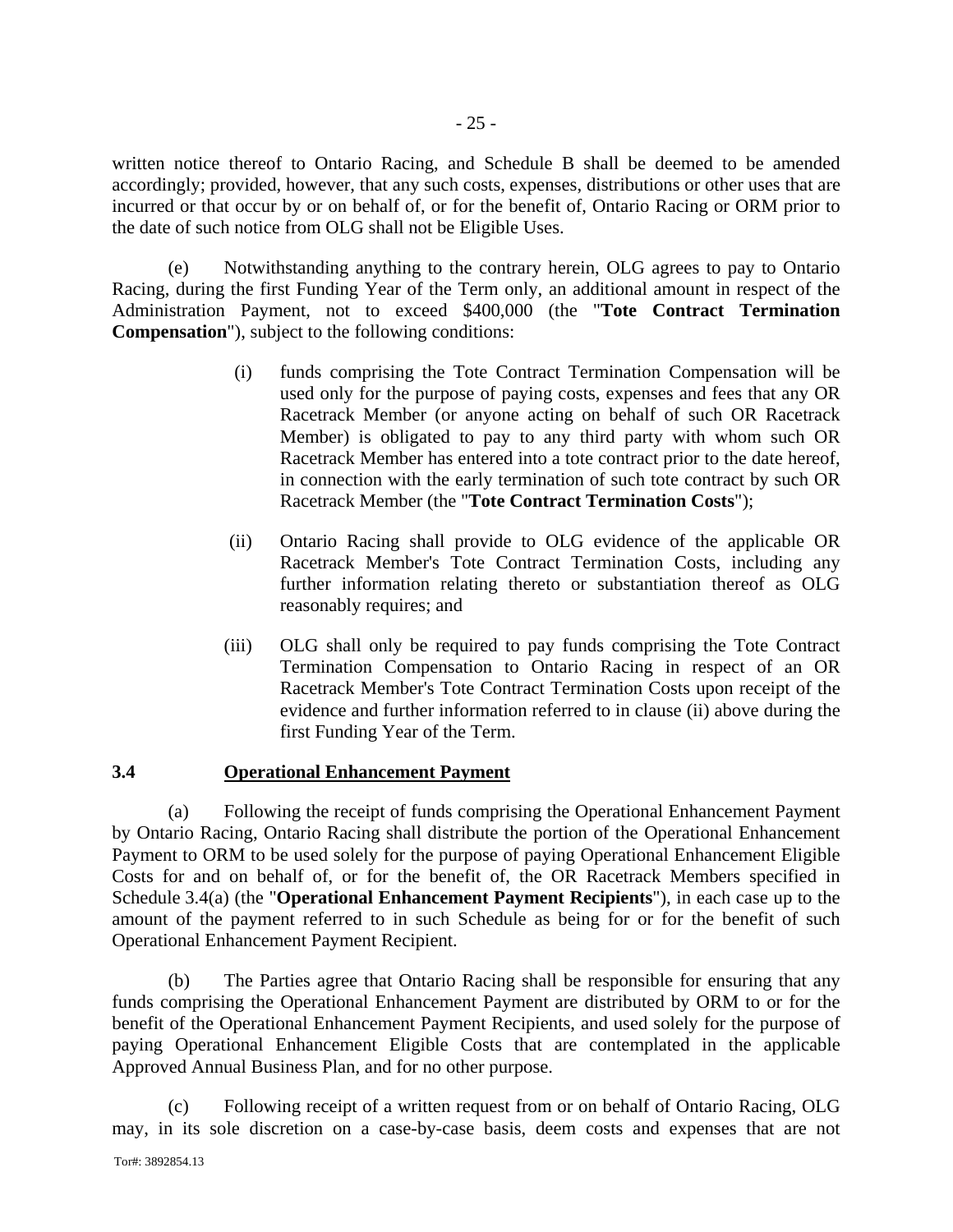Operational Enhancement Eligible Costs as of the date hereof to be Operational Enhancement Eligible Costs by providing written notice thereof to Ontario Racing; provided, however, that any such costs and expenses that are incurred by or on behalf of, or for the benefit of, any of the Operational Enhancement Payment Recipients prior to the date of such notice from OLG shall not be Operational Enhancement Eligible Costs.

(d) OLG may from time to time, in its sole discretion, deem other costs and expenses to be Operational Enhancement Eligible Costs for all purposes of this Agreement by providing written notice thereof to Ontario Racing; provided, however, that any such costs and expenses that are incurred by or on behalf of, or for the benefit of, any of the Operational Enhancement Payment Recipients prior to the date of such notice from OLG shall not be Operational Enhancement Eligible Costs.

(e) Ontario Racing acknowledges and agrees that, as of the Commencement Date, costs and expenses incurred in connection with the administration or operation of Ontario Racing are not Operational Enhancement Eligible Costs.

(f) Notwithstanding anything to the contrary in this Agreement, when determining how to allocate any portion of the Annual Payment (other than the Operational Enhancement Payment) in any Funding Year, Ontario Racing shall not take into account the entitlement of the Operational Enhancement Payment Recipients to receive the Operational Enhancement Payments. In addition, Ontario Racing shall not include the Operational Enhancement Payments in any determination of the Net Revenue Allocation (as defined in the OR Membership Agreement) that will be payable to either of the Operational Enhancement Payment Recipients in any Funding Year pursuant to the OR Membership Agreement.

# **3.5 Horse Improvement Payment**

Following the receipt of funds comprising the Horse Improvement Payment by Ontario Racing, Ontario Racing shall distribute the full amount thereof as contemplated in the Approved Annual Business Plan. The Parties agree that Ontario Racing shall be responsible for ensuring that any funds comprising the Horse Improvement Payment are used to improve the quality of racehorses in Ontario and to promote breeding and ownership of Quarterhorse, Standardbred and Thoroughbred racehorses in Ontario through purse supplements and breeder awards for Ontario-bred horses (each "**HIP Permitted Use**").

# **ARTICLE 4 ADJUSTMENTS TO RACETRACKS PAYMENTS**

# **4.1 Pari-Mutuel Wagering**

(a) If, for any Funding Year during the Term, the aggregate amount of pari-mutuel wagering handle generated by the OR Racetrack Members from betting on live horse racing through any channel (including, for example, Live, Simulcast, Teletheatre and Telephone Account Betting) from (i) customers in Ontario wagering on races at racetracks located in Ontario, and (ii) customers in Ontario wagering on races at racetracks located outside of Ontario, whether such sales are operated at the Member Racetracks or elsewhere in any jurisdiction,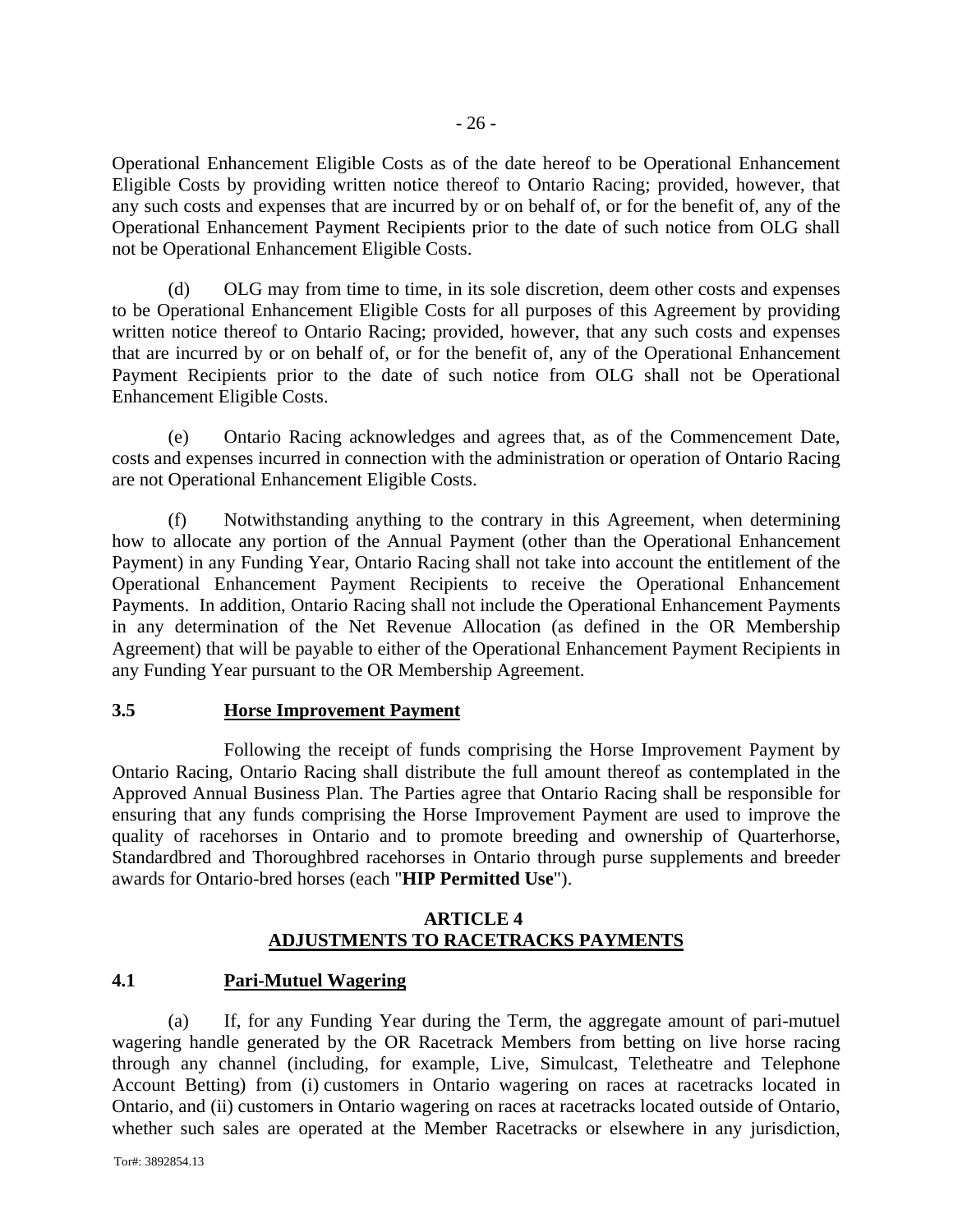(collectively, the "**HMA Joint Venture Gross Wagering Handle**") is greater than \$1,200,000,000 then the amount of the Racetracks Payment for the immediately following Funding Year will be reduced by the amount (the "**HMA Racetracks Payment Deduction**") that is equal to:

5% x (HMA Joint Venture Gross Wagering Handle - \$1,200,000,000),

until the Racetracks Payment is equal to zero (after taking into account the other reductions to the Racetracks Payment contemplated in this Article 4).

(b) If, for any Funding Year during the Term, the aggregate amount of pari-mutuel wagering handle generated by the OR Racetrack Members from betting on live horse racing through any channel (including, for example, Live, Simulcast, Teletheatre and Telephone Account Betting) from (i) customers located outside of Ontario but elsewhere in Canada wagering on races at racetracks located in Ontario, and (ii) customers outside of Canada wagering on races at racetracks located in Ontario, whether such sales are operated at the Member Racetracks or elsewhere in any jurisdiction, (collectively, the "**Remotes Joint Venture Gross Wagering Handle**") is greater than \$1,000,000,000, then the amount of the Racetracks Payment for the immediately following Funding Year will be reduced by the amount (the "**Remotes Racetracks Payment Deduction**") that is equal to:

1.5% x (Remotes Joint Venture Gross Wagering Handle - \$1,000,000,000),

until the Racetracks Payment is equal to zero (after taking into account the other reductions to the Racetracks Payment contemplated in this Article 4).

(c) Within 60 days following the end of each Funding Year, OLG shall provide written notice (the "**GWH Notice**") to Ontario Racing specifying:

- (i) the Gross Wagering Handle for such Funding Year, as determined by OLG and ORM, both acting reasonably, using wagering data obtained from the CPMA; and
- (ii) the Racetracks Payment Deduction.

(d) Following delivery of the GWH Notice, each monthly instalment payment that OLG is required to make pursuant to Section 2.2 during that Funding Year will be reduced on a proportionate basis, reflecting that proportion of the unpaid Racetracks Payment for such Funding Year that such monthly instalment represents so that, at the end of such Funding Year, the aggregate amount of reductions pursuant to this Section 4.1(d) will be equal to the Racetracks Payment Deduction for such Funding Year.

# **4.2 Gaming Expansion Funds – WEG**

Tor#: 3892854.13 (a) Commencing with the third Funding Year of the Term, the Racetracks Payment for each Funding Year during the Term will be reduced on a dollar-for-dollar basis by certain amounts received by WEG (or an Affiliate of WEG, or an assignee of WEG or such Affiliate) as follows, provided, however, that in no circumstances will the reductions described in this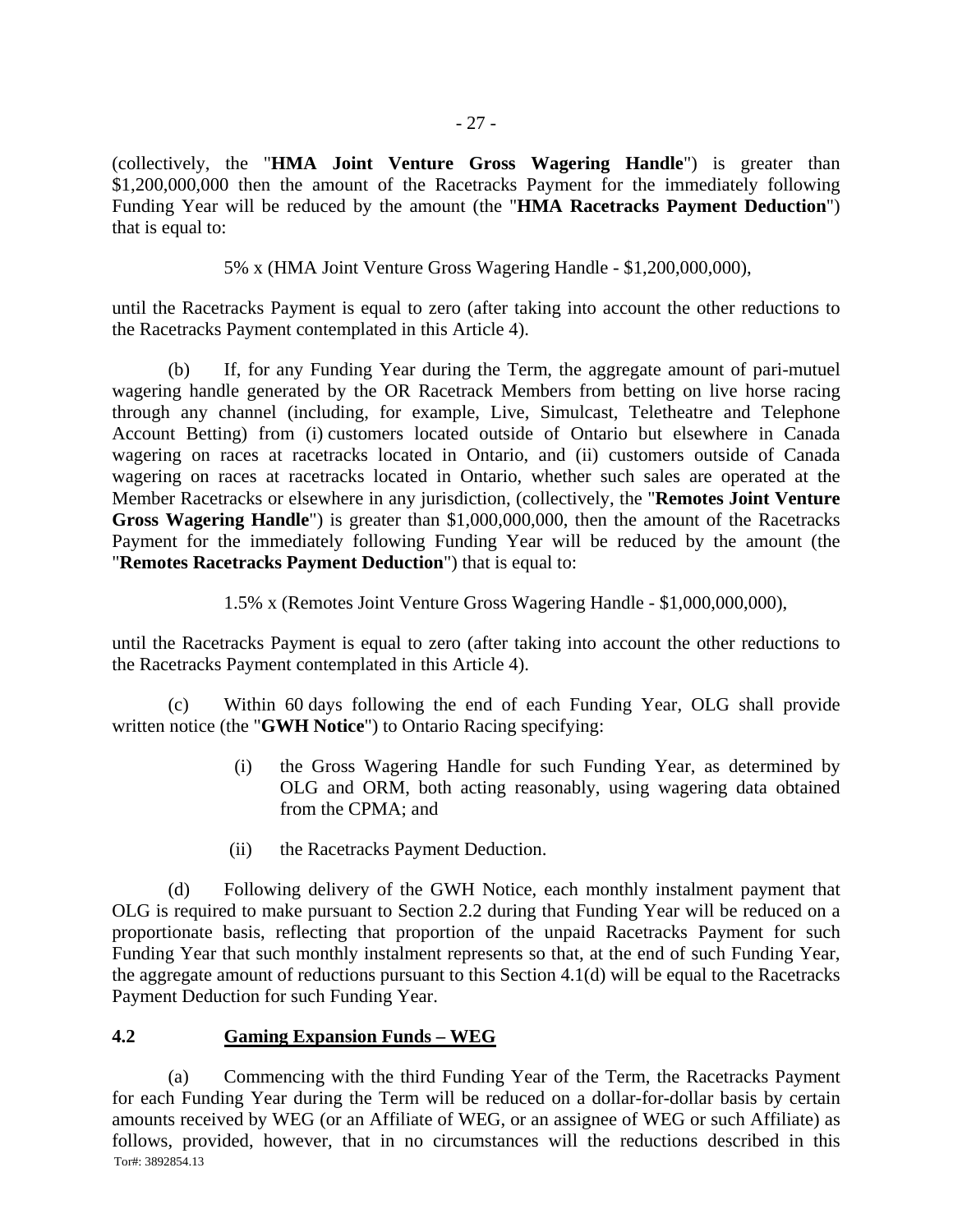Section 4.2, in the aggregate, exceed \$51,400,000 in any Funding Year (the "**Maximum WEG Reduction Amount**"):

- (i) *under the Ground Lease dated as of January 23, 2018 (as amended from time to time, the "Ground Lease") between WEG, in its capacity as landlord, Ontario Gaming GTA Limited Partnership, by its general partner, 2569129 Ontario Inc., in its capacity as tenant, and OLG, in its capacity as the party conducting and managing any Lottery Scheme in the Ground Premises (as such terms are defined in the Ground Lease), in respect of approximately 33 acres of vacant land on Rexdale Boulevard in Toronto, Ontario*: the aggregate amount of Base Rent and Variable Fee Rent (as such terms are defined in the Ground Lease, without deduction) that was received during the immediately preceding Funding Year;
- (ii) *under the Long Term Track Lease dated as of January 23, 2018 (as amended from time to time, the "Long Term Track Lease") between WEG, in its capacity as landlord, Ontario Gaming GTA Limited Partnership, by its general partner, 2569129 Ontario Inc., in its capacity as tenant, and OLG, in its capacity as the party conducting and managing any Lottery Scheme in the Premises (as such term is defined in the Long Term Track Lease), in respect of the premises located at 555 Rexdale Boulevard in Toronto, Ontario*: the aggregate amount of Variable Fee Rent (as such term is defined in the Long Term Track Lease, without deduction) that was received during the immediately preceding Funding Year; and
- (iii) *under the Track Lease dated as of April 1, 2013 (as amended from time to time, the "Track Lease") between WEG, in its capacity as landlord, OLG, in its capacity as tenant, and OLG, in its capacity as the party conducting and managing any Lottery Scheme in the Premises (as such terms are defined in the Track Lease), in respect of the premises located at 9430 Guelph Line in Milton, Ontario, but only after such time as OLG, in its capacity as tenant, assigns such Track Lease to the West GTA Gaming Service Provider*: the aggregate amount of Base Rent (as defined in the Track Lease, without deduction) related to gaming operations that was received from the West GTA Gaming Service Provider during the immediately preceding Funding Year in excess of the payments on account of Base Rent that WEG received under the Track Lease from OLG during the 12-month period that immediately preceded the assignment of such Track Lease by OLG to the West GTA Gaming Service Provider,

in each case, while such leases (or any amendment to or replacement thereof) are in effect, without duplication (collectively, the "**WEG Receipts**").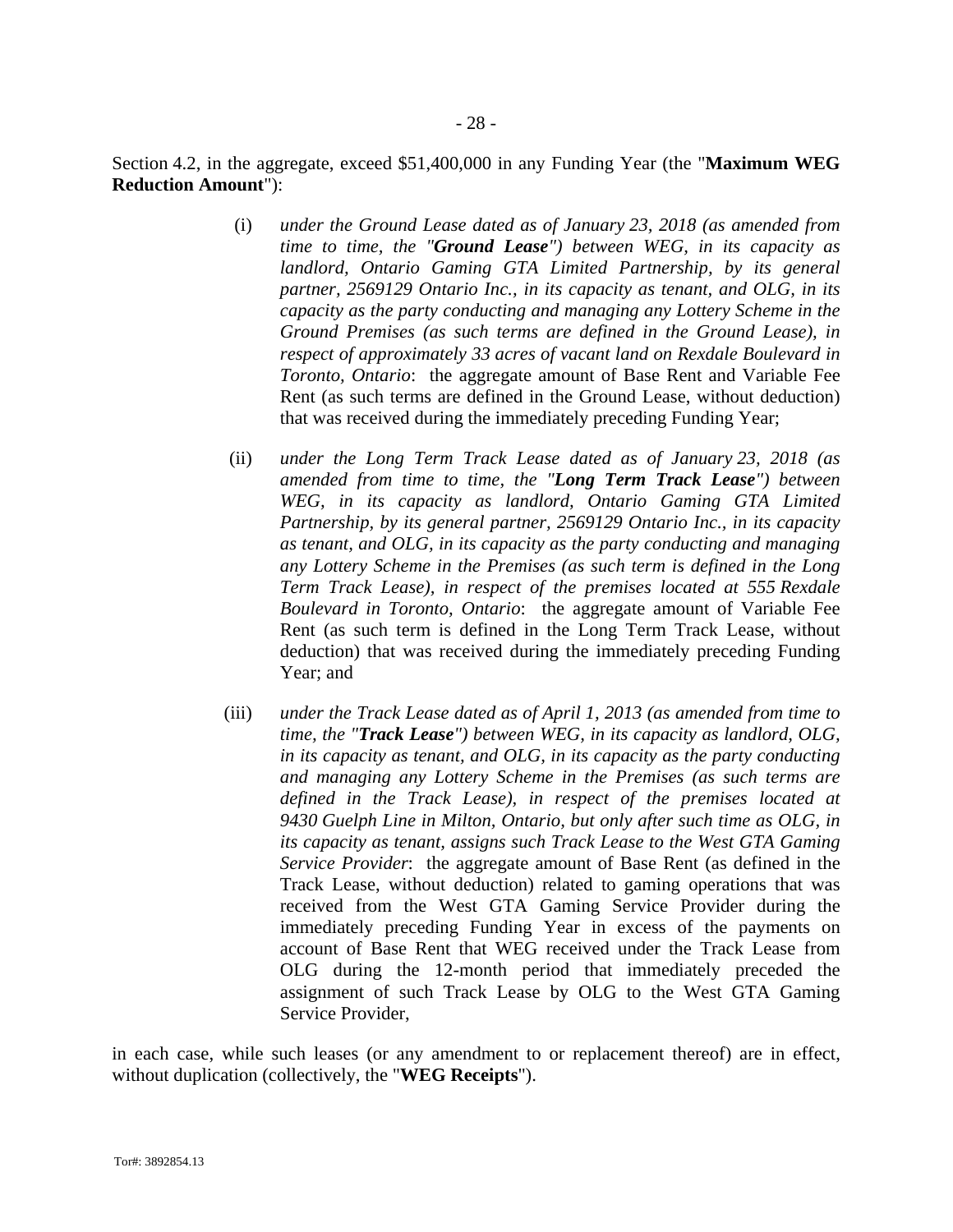(b) Within 30 Business Days following the end of the second Funding Year of the Term and each Funding Year of the Term thereafter, WEG shall deliver a written report (the "**Annual WEG Rent Report**") to OLG that lists:

- (i) the Base Rent and Variable Fee Rent (as such terms are defined in the Ground Lease, without deduction) that was received by WEG (or an Affiliate of WEG, or an assignee of WEG or such Affiliate) pursuant to the Ground Lease in respect of such Funding Year;
- (ii) the Variable Fee Rent (as such term is defined in the Long Term Track Lease, without deduction) that was received by WEG (or an Affiliate of WEG, or an assignee of WEG or such Affiliate) pursuant to the Long Term Track Lease in respect of such Funding Year; and
- (iii) if, prior to or during such Funding Year, OLG, in its capacity as tenant, assigned the Track Lease to the West GTA Gaming Service Provider, the aggregate amount of Base Rent (as defined in the Track Lease, without deduction) related to gaming operations that was received by WEG (or an Affiliate of WEG, or an assignee of WEG or such Affiliate) from the West GTA Gaming Service Provider pursuant to such Track Lease in respect of such Funding Year in excess of the payments on account of Base Rent that WEG received under such Track Lease from OLG in the 12-month period that immediately preceded the assignment of such Track Lease by OLG to the West GTA Gaming Service Provider,

in each case, including details of the calculation of such amounts. Each Annual WEG Rent Report will be deemed to be an Agreement Record. OLG and ORM, both acting reasonably, shall use the applicable Annual WEG Rent Reports to calculate the amount of the WEG Receipts for the purposes of Section 4.2(c), and OLG shall notify Ontario Racing and WEG of such amount.

(c) The Parties agree that, notwithstanding anything to the contrary in this Agreement:

> (i) the aggregate amount of money that OLG shall be required to pay to Ontario Racing as the Racetracks Payment pursuant to Section 2.1 for any Funding Year will be reduced by the amount of the WEG Receipts for such immediately preceding Funding Year, but only up to the Maximum WEG Reduction Amount; provided, however, that in the first Funding Year in which the WEG Receipts for the immediately preceding Funding Year included Base Rent under and as defined in the Ground Lease, for the purposes of Section 4.2(a), such WEG Receipts will be deemed to be an amount equal to the lesser of (A) the actual amount thereof minus \$12,000,000, or (B) the Maximum WEG Reduction Amount minus \$12,000,000;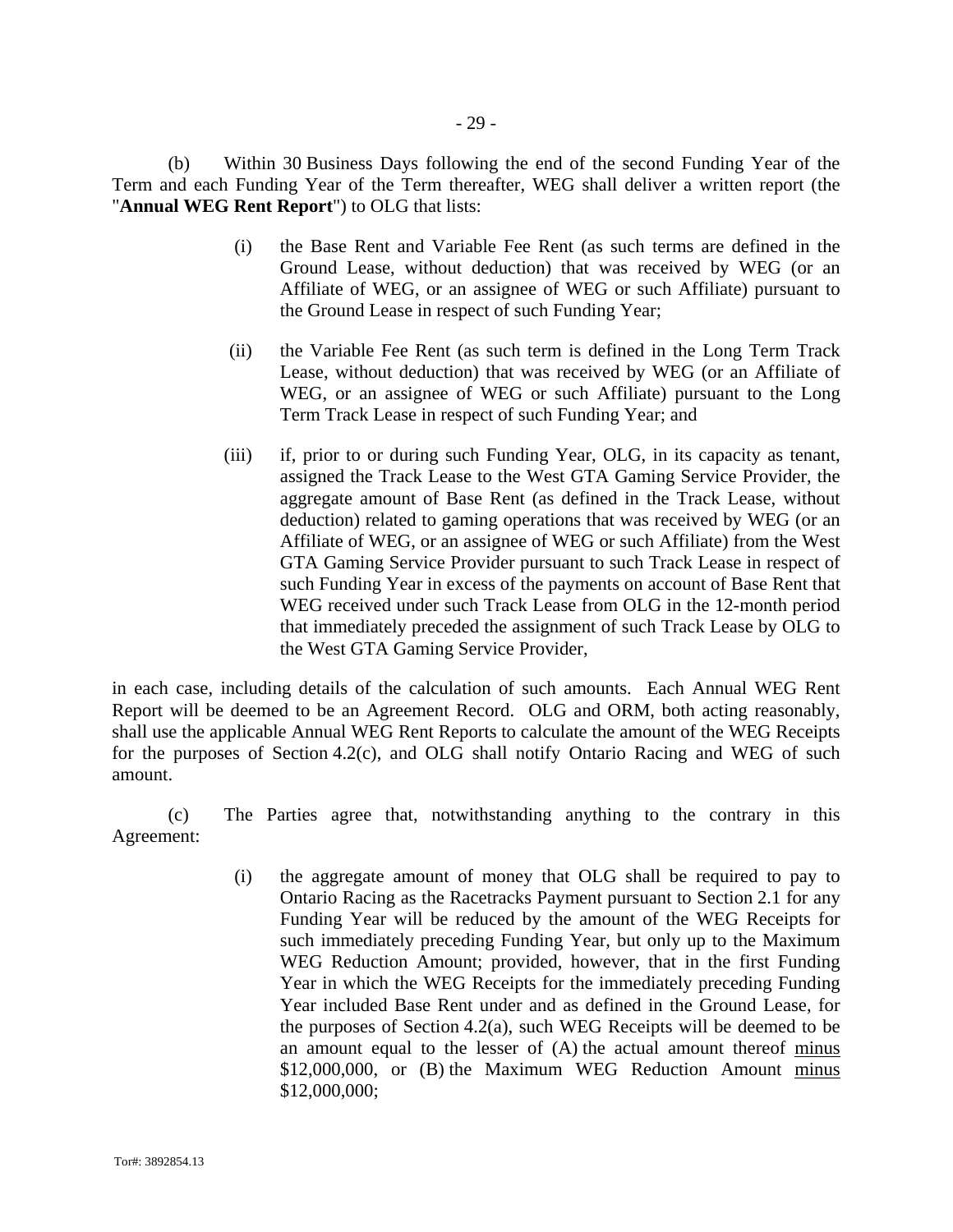- (ii) in the circumstances described in the foregoing clause (i), notwithstanding the content of the Approved Annual Business Plan for the applicable Funding Year, Ontario Racing shall not use or permit to be used funds comprising the Racetracks Payment for such Funding Year, in an amount equal to the lesser of the WEG Receipts and the Maximum WEG Reduction Amount, to pay Eligible Costs for or on behalf of, or for the benefit of, WEG (or any Affiliate of WEG, or the assignee of WEG or any such Affiliate);
- (iii) if the Racetracks Payment for any Funding Year is reduced on account of WEG Receipts by the Maximum WEG Reduction Amount, then Ontario Racing shall not use any funds comprising the Racetracks Payment to pay Eligible Costs for or on behalf of, or for the benefit of, WEG (or any Affiliate of WEG, or the assignee of WEG or an such Affiliate) during such Funding Year; and
- (iv) the Parties shall amend the applicable Approved Annual Business Plan accordingly to reflect this Section 4.2(c).

#### **4.3 Unused Funds**

(a) If any of the funds comprising Racetracks Payments or Purse Enhancement Payments for any Funding Year are not used or reserved by Ontario Racing to pay Eligible Costs for or on behalf of, or for the benefit of, the OR Racetrack Members in accordance with this Agreement and the Approved Annual Business Plan for such Funding Year, the aggregate amount of money that OLG shall be required to pay to Ontario Racing as the Racetracks Payment pursuant to Section 2.1 for the next following Funding Year may be reduced by an amount equal to such unused funds, in OLG's sole discretion following consultation with ORM.

(b) If, in any Funding Year, any funds comprising the Capital Improvements Payment are not distributed by Ontario Racing to the extent contemplated in the Approved Annual Business Plan for such Funding Year, the distribution of such funds may be included in the Approved Annual Business Plan for the next following Funding Year, failing which the aggregate amount of money that OLG shall be required to pay to Ontario Racing as the Capital Improvements Payment pursuant to Section 2.1 for such next following Funding Year may be reduced by an amount equal to such undistributed funds, following consultation with ORM.

(c) If, in any Funding Year, any funds comprising the Horse Improvement Payment are not distributed by Ontario Racing to the extent contemplated in the Approved Annual Business Plan for such Funding Year, the aggregate amount of money that OLG shall be required to pay to Ontario Racing as the Horse Improvement Payment pursuant to Section 2.1 for the next following Funding Year may be reduced by an amount equal to such unused funds, in OLG's sole discretion following consultation with ORM.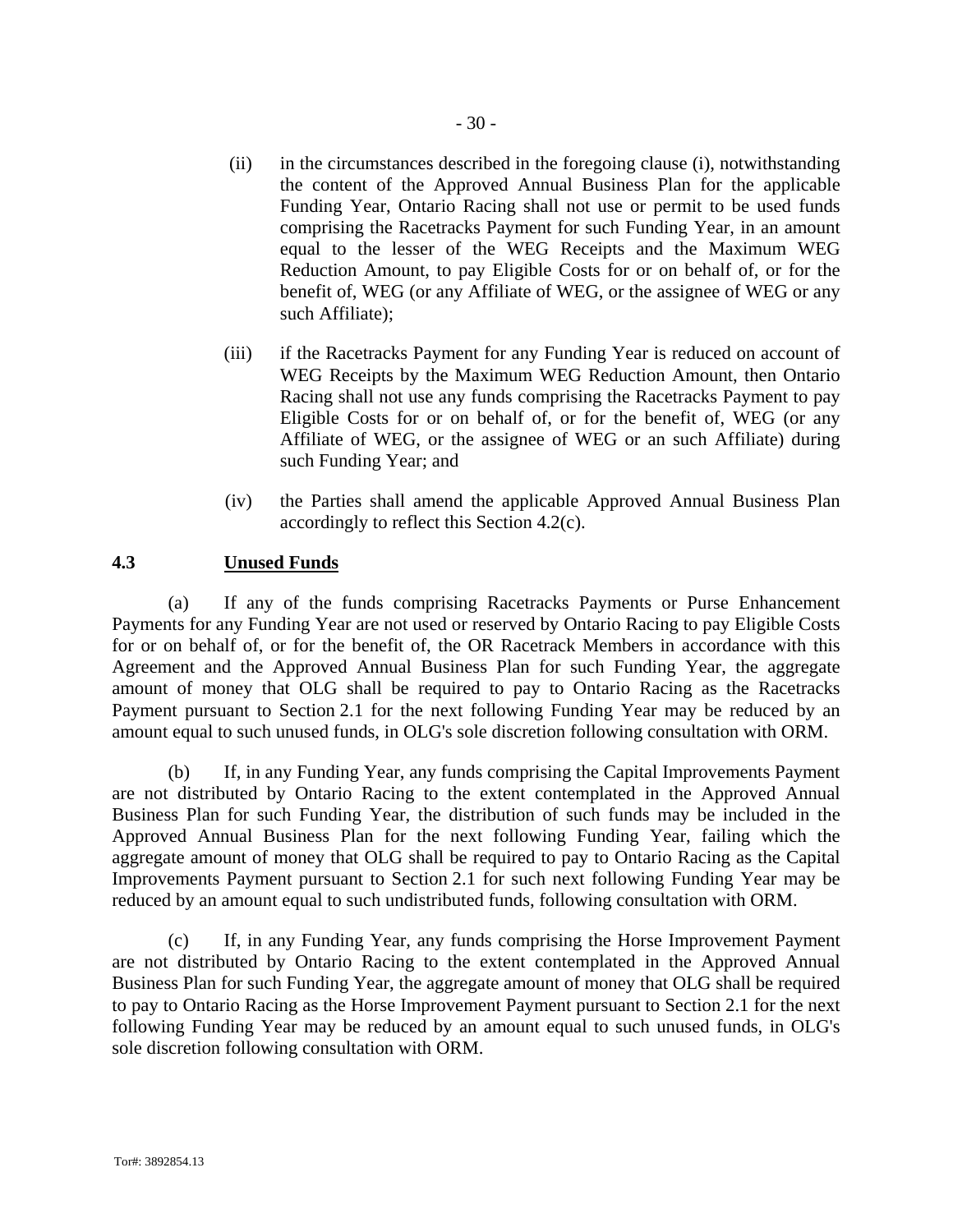# **ARTICLE 5 PLANNING AND BUDGETING**

#### **5.1 Annual Business Plan**

(a) Ontario Racing shall, at least 60 days prior to the commencement of each Funding Year (or at such other time as OLG may direct, acting reasonably, upon reasonable notice to Ontario Racing), deliver to OLG a proposed annual business plan for such Funding Year, prepared in accordance with this Section 5.1(a) (each a "**Proposed Annual Business Plan**"). In each Proposed Annual Business Plan, Ontario Racing shall include:

- (i) an annual budget for Ontario Racing by quarter;
- (ii) a detailed use of funds relating to the Annual Payment;
- (iii) race dates for each of the Member Racetracks;
- (iv) purse levels for each of the Member Racetracks;
- (v) for informational purposes only, proposed pari-mutuel wagering handle growth rates for each of the Member Racetracks;
- (vi) the other matters specified in Schedule 5.1(a), which Schedule OLG, acting reasonably, shall be entitled to modify from time to time by written notice to Ontario Racing and ORM; and
- (vii) a detailed use of funds relating to the Horse Improvement Payment.

For greater certainty, Ontario Racing shall include the specified information regarding each OR Racetrack Member and each Member Racetrack in each Proposed Annual Business Plan regardless of the amount of funds comprising any Annual Payment that will be used to pay Eligible Costs or Eligible Capital Costs for or on behalf of, or for the benefit of, any OR Racetrack Member during the applicable Funding Year.

(b) Each Proposed Annual Business Plan will be subject to review by OLG. The elements of the Proposed Annual Business Plan that are referred to in Sections 5.1(a)(i), 5.1(a)(ii), 5.1(a)(iii), 5.1(a)(iv) and 5.1(a)(vii) and those elements specified as being "Subject to OLG approval" in Schedule 5.1(a), will be subject to approval by OLG, acting reasonably, in accordance with Section 5.2.

Tor#: 3892854.13 (c) Ontario Racing shall ensure that each Proposed Annual Business Plan that is delivered to OLG pursuant to Section  $5.1(a)$ , and any proposed revisions thereto that are submitted to OLG pursuant to Section 5.2(a) or Section 5.3(a), shall have been approved by the board of directors of Ontario Racing prior to such delivery. Ontario Racing shall include with each Proposed Annual Business Plan (or any proposed revisions thereto, as applicable) a copy of the minutes of meeting or written resolutions of the board of directors of Ontario Racing evidencing proper approval of the applicable plan in accordance with the Organizational Documents of Ontario Racing, in each case certified to be a true, correct and complete copy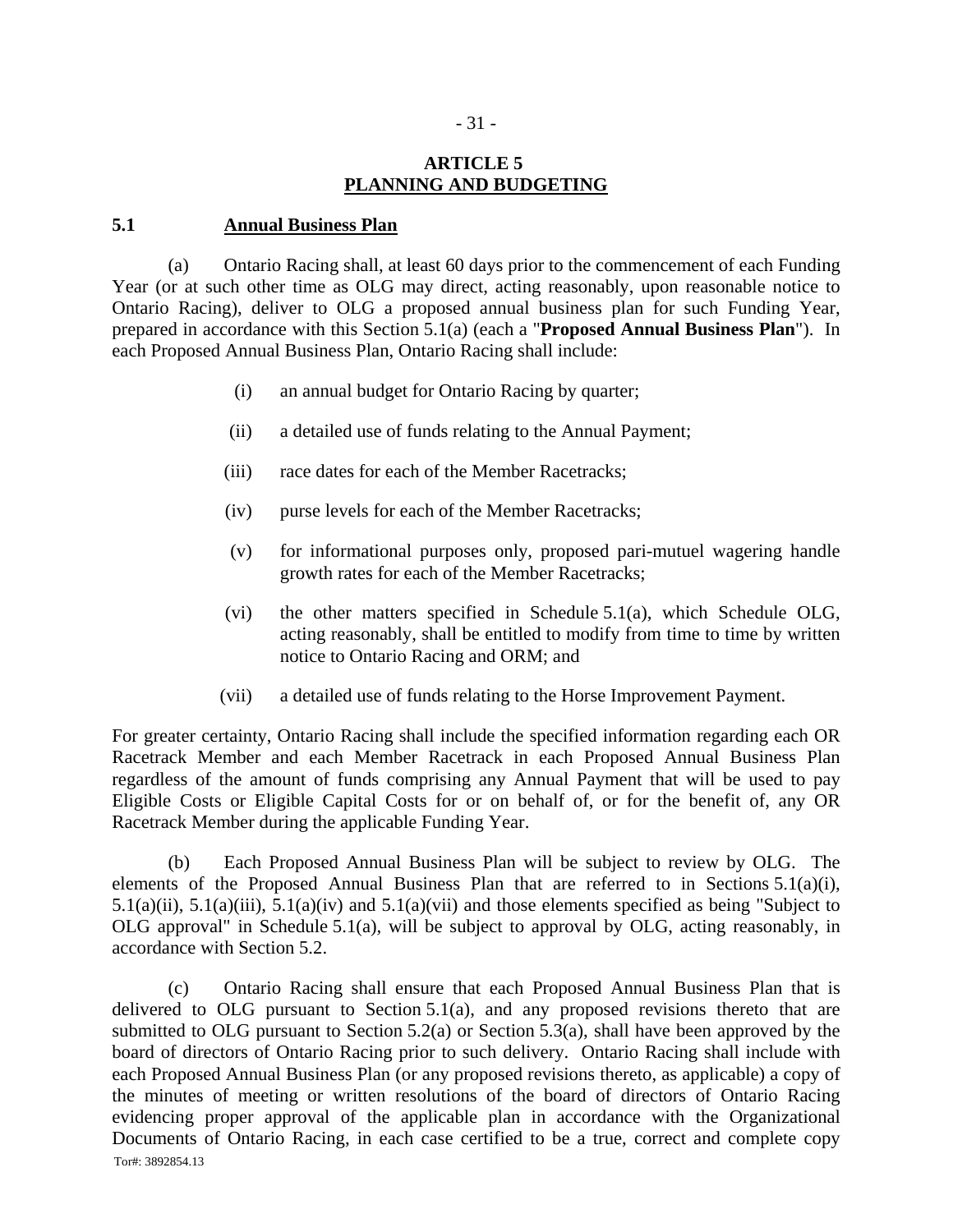thereof by the applicable corporate secretary (or another corporate officer that is acceptable to OLG, in its sole discretion).

#### **5.2 Review and Approval by OLG**

(a) OLG shall be entitled to review the Proposed Annual Business Plan, acting reasonably, for the purpose of validating the appropriateness and sufficiency of the plans and budgets contained therein, taking into account that a key goal of Ontario Racing will be to reduce the need for OLG financial support over time. Within 15 days following the delivery by Ontario Racing to OLG of each Proposed Annual Business Plan and the approvals referred to in Section 5.1(c) (or at such other time as OLG may direct upon reasonable notice to Ontario Racing), representatives of OLG and Ontario Racing will meet for a discussion thereof, including a comparison with the performance of Ontario Racing and each of the OR Racetrack Members during the previous Funding Year. If OLG does not approve in writing any portion of a Proposed Annual Business Plan that is subject to OLG's approval in accordance with Section 5.1(b), then OLG shall discuss with Ontario Racing the reasons therefor, and OLG and Ontario Racing shall cooperate in an attempt to resolve their disagreements. If OLG and Ontario Racing are unable to resolve any such disagreement with respect to a Proposed Annual Business Plan on or before the date that is 25 days prior to the commencement of the Funding Year to which it relates, then the items in dispute will be resolved pursuant to the Dispute Resolution Procedure. If any such items remain in dispute at the commencement of the Funding Year to which the Proposed Annual Business Plan relates, then notwithstanding anything to the contrary herein, with respect to those portions of the Proposed Annual Business Plan that are subject to OLG's approval in accordance with Section 5.1(b), the Approved Annual Business Plan for the immediately preceding Funding Year (except to the extent of any Capital Improvements Payment contemplated therein) will be deemed to be the Approved Annual Business Plan for the current Funding Year until such dispute is resolved, and no Capital Improvements Payment will be paid during the current Funding Year until all such disputed items in the Proposed Annual Business Plan for the applicable Funding Year have been resolved. Each Proposed Annual Business Plan that has been approved by OLG pursuant to this Section 5.2(a), or otherwise settled pursuant to the Dispute Resolution Procedure, is referred to herein as an "**Approved Annual Business Plan**". Ontario Racing shall not make any changes to the Approved Annual Business Plan without the prior written consent of OLG, other than changes mandated by the AGCO in connection with the granting of any Governmental Consent that is required to be obtained by Ontario Racing in respect of any portion of the Approved Annual Business Plan, including with respect to the racing programs (which changes Ontario Racing shall notify to OLG, in writing).

(b) Without limiting any other provisions of this Agreement, Ontario Racing shall promptly provide to OLG written clarifications of the information and analysis included in any Proposed Annual Business Plan or any Approved Annual Business Plan, and such additional information or analysis, in each case, as OLG may reasonably request from time to time.

Tor#: 3892854.13 (c) If any portion of a Proposed Annual Business Plan for a Funding Year that is subject to OLG's approval in accordance with Section 5.1(b) remains in dispute (provided that OLG has acted reasonably in withholding its approval), or if Ontario Racing has not obtained from the AGCO any Governmental Consent that is required in respect of any portion of the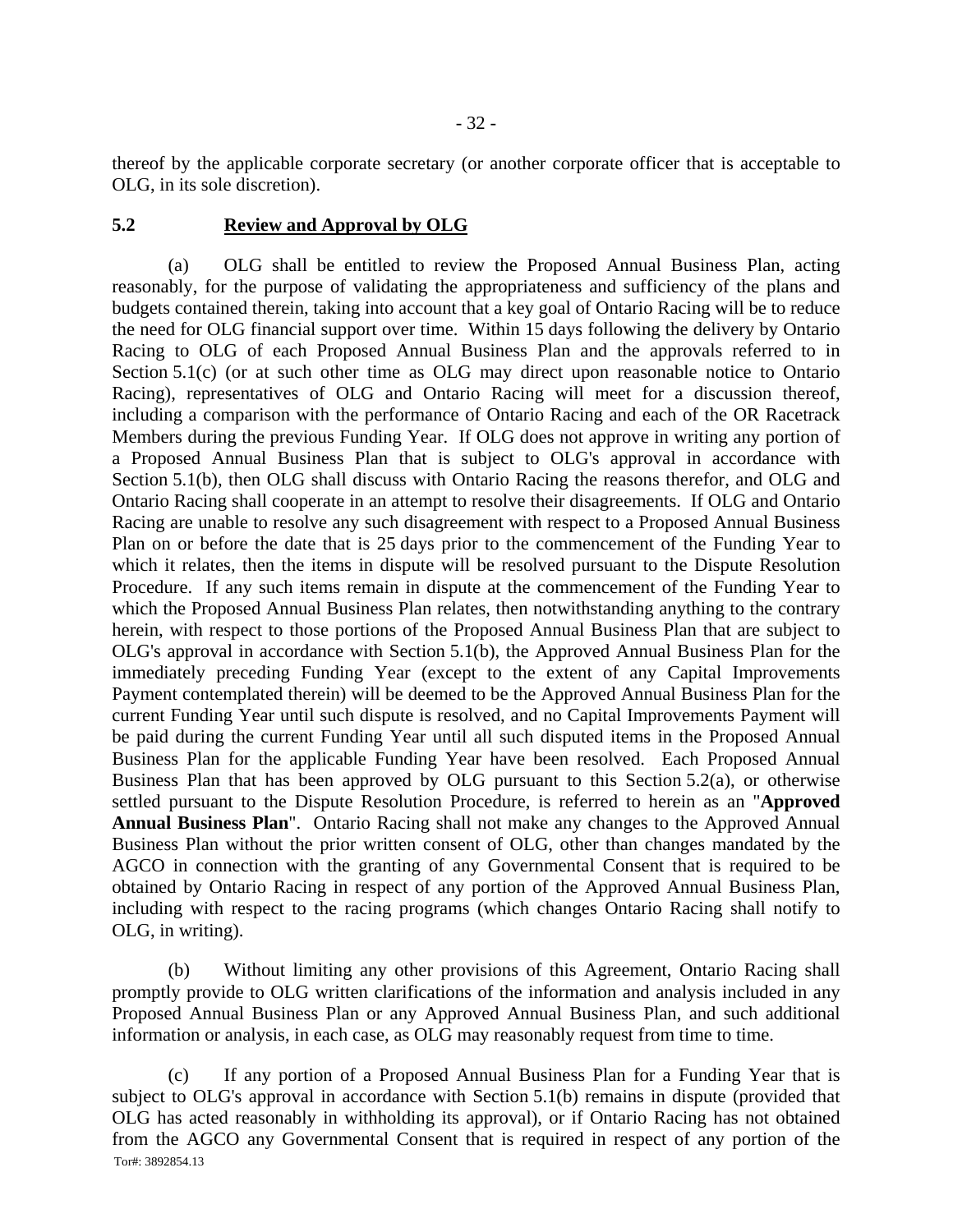Approved Annual Business Plan (including with respect to racing programs) for a Funding Year, then notwithstanding anything to the contrary in this Agreement, OLG shall not be required to pay the portion of the Racetracks Payment, the Additional Purse Enhancement Payment, the Capital Improvement Payments or the Horse Improvement Payment, as applicable, related to the disputed or unapproved portion of the Proposed Annual Business Plan or the Approved Annual Business Plan, as applicable, to Ontario Racing in respect of such Funding Year.

#### **5.3 Revisions to Approved Annual Business Plans**

(a) If at any time during any Funding Year Ontario Racing determines, acting reasonably, that the Approved Annual Business Plan for that Funding Year is no longer accurate or appropriate in any material respect because of changes in conditions, circumstances or otherwise, Ontario Racing shall promptly advise OLG in writing of such determination. In addition to the foregoing, upon any written request of OLG, acting reasonably, Ontario Racing shall evaluate any then current Approved Annual Business Plan to determine whether the assumptions and other data used as the basis for preparing the budgets and plans contained therein continue to be valid and appropriate in all material respects or whether any such budget or plan is otherwise no longer accurate or appropriate in any material respect. In either of the foregoing circumstances, subject to first obtaining the approvals required pursuant to Section 5.1(c), Ontario Racing shall deliver to OLG, for review and, to the extent required pursuant to Section 5.1(b), approval, a revised Proposed Annual Business Plan for the remainder of the Funding Year (which revised Proposed Annual Business Plan will be subject to the requirements of Section 5.1(b) and Section 5.2), together with, in narrative form, an explanation of the proposed revisions and the reasons the assumptions and other data, as applicable, used as the basis for preparing the applicable Approved Annual Business Plan are no longer valid or appropriate in any material respect. Any revisions to an Approved Annual Business Plan will be subject to review and, to the extent required pursuant to Section 5.1(b), approval by OLG in accordance with Section 5.2 and will not relieve Ontario Racing from its obligation to obtain any required Governmental Consents relating thereto from the AGCO.

(b) Notwithstanding Section 5.3(a), if at any time during any Funding Year Ontario Racing proposes any revisions to the racing program that is included in the Approved Annual Business Plan for that Funding Year for any Member Racetrack (including with respect to race dates, post times, rescheduling of previously cancelled race days, purse levels, the addition of race days or special event day requests), Ontario Racing shall submit the details of such proposed revisions to OLG, in writing, together with such additional information relating thereto as OLG may thereafter request. OLG shall respond to each such request within 10 Business Days following receipt of all information required to be submitted by Ontario Racing pursuant to this Section 5.3(b). If OLG approves such request, then OLG shall notify Ontario Racing thereof and forward the proposal to AGCO for final regulatory approval. If OLG does not approve such request, then OLG shall notify Ontario Racing thereof and provide reasons therefor.

## **5.4 Three-Year Strategic Plan**

Tor#: 3892854.13 (a) Contemporaneously with the submission of the Proposed Annual Business Plan for each of the fourth and seventh Funding Years and, if applicable, each of the tenth, thirteenth, sixteenth and nineteenth Funding Years, Ontario Racing shall deliver to OLG a three-year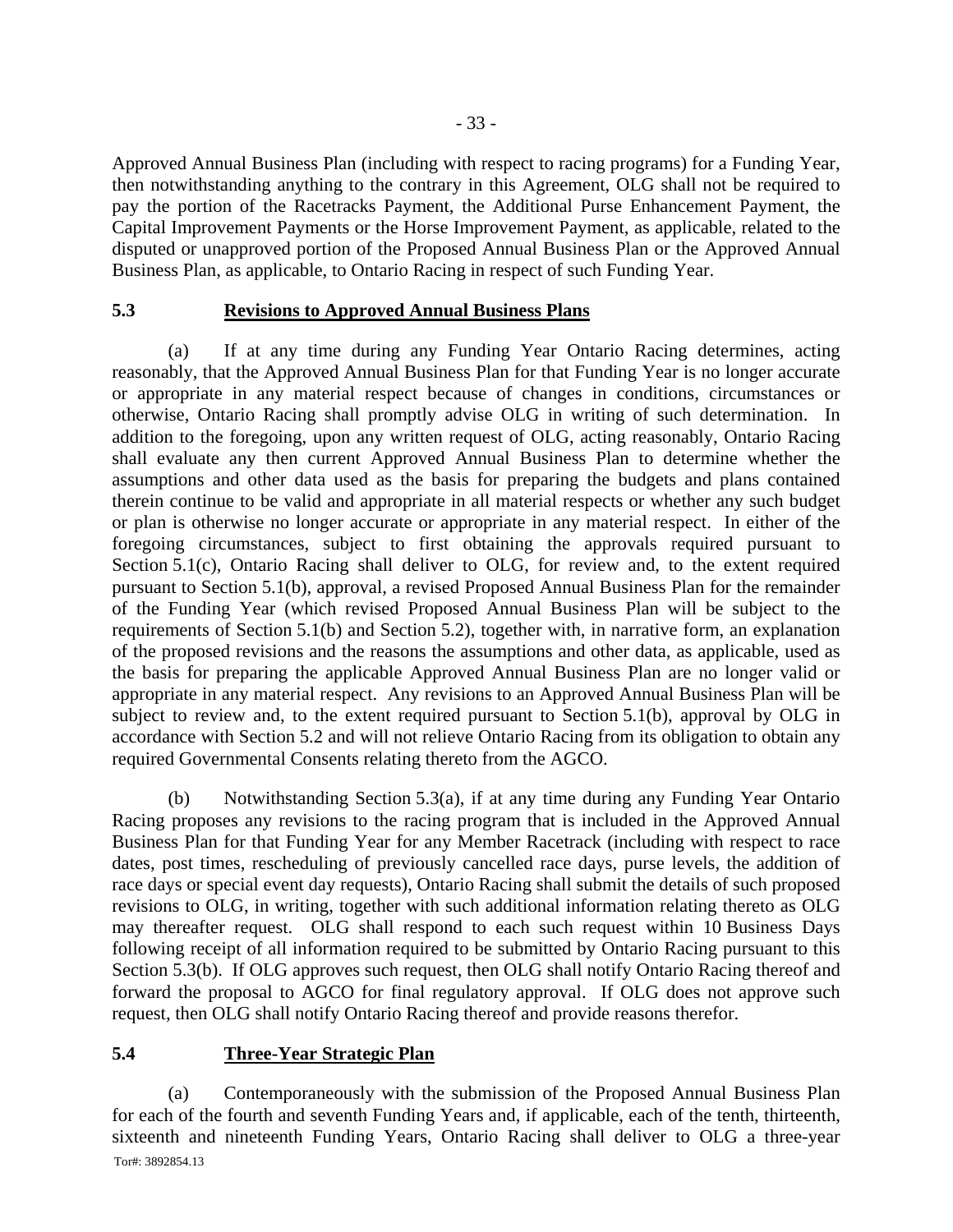strategic plan (the "**Three-Year Strategic Plan**") that addresses the matters specified in Schedule 5.4. In developing the Three-Year Strategic Plan, Ontario Racing shall take into account that racetracks play a critical role in the growth trajectory of the horse racing sector in Ontario. Consequently, Ontario Racing shall drive efforts to enable and grow a prosperous,

dynamic horse racing industry that will be positioned for long-term viability and success. In order to do so, Ontario Racing shall adopt an industry-wide perspective with a concerted focus to progress on the following strategic objectives:

- (i) a more self-sufficient sector that sustains jobs; and
- (ii) industry leadership, collaboration and ownership.

Ontario Racing shall ensure that each Three-Year Strategic Plan reflects the foregoing strategic objectives.

(b) Ontario Racing shall ensure that each Three-Year Strategic Plan that is delivered to OLG pursuant to Section 5.4(a) shall have been approved by the board of directors of Ontario Racing prior to such delivery. Ontario Racing shall include with each Three-Year Strategic Plan a copy of the minutes of meeting or written resolutions of the board of directors of Ontario Racing evidencing proper approval of the applicable plan in accordance with the Organizational Documents of Ontario Racing, in each case certified to be a true, correct and complete copy thereof by the corporate secretary of Ontario Racing (or another corporate officer that is acceptable to OLG, in its sole discretion).

# **5.5 Format and Method of Delivery**

Ontario Racing shall:

- (a) prepare each of the plans referred to in this Article 5 in writing and in such format as OLG, acting reasonably, may prescribe from time to time;
- (b) transmit each of the plans referred to in this Article 5 (including the final approved versions thereof) to OLG using such method, whether in paper or by electronic delivery, as OLG, acting reasonably, may prescribe from time to time.

# **5.6 Funding Years 2019/2020 and 2020/2021**

(a) OLG and Ontario Racing agree that, notwithstanding anything to the contrary in this Agreement but subject to Sections 3.4(a) (including Schedule 3.4(a)) and 5.6(c), the Annual Payment for the first two Funding Years commencing on the Commencement Date will be an aggregate amount not to exceed \$119,850,000, comprised of the Racetracks Payment, the Additional Purse Enhancement Payment, the Capital Improvements Payment, the Administration Payment, the Operational Enhancement Payment, the Horse Improvement Payment and \$3,000,000 (the "**Transition Payment**"), provided that:

> (i) each Proposed Annual Business Plan for the first two Funding Years commencing on the Commencement Date will, at a minimum, maintain an allocation of the Racetracks Payment for the benefit of each of the OR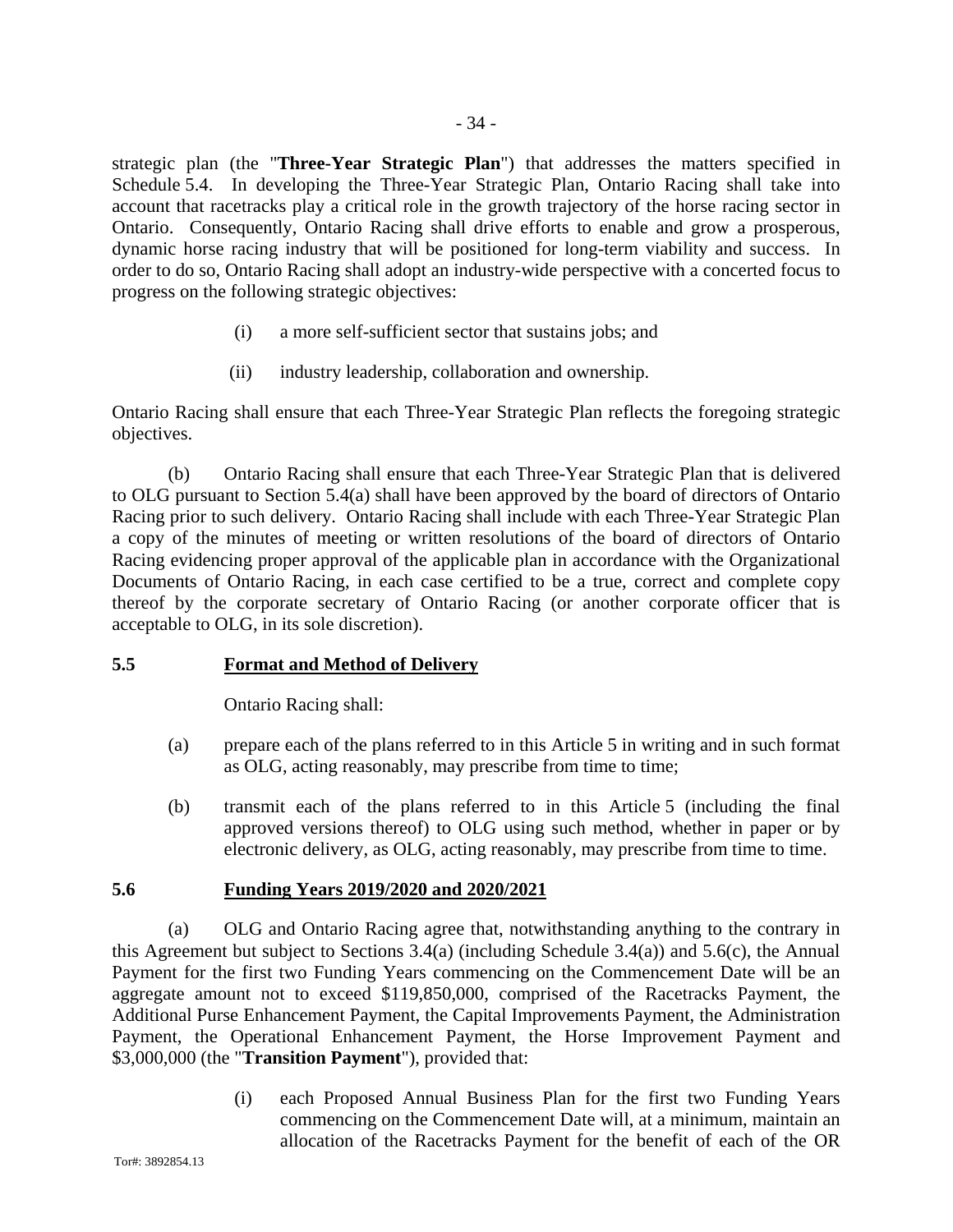Racetrack Members, other than WEG, in a manner that reflects the same level of funding that each OR Racetrack Member was entitled to receive pursuant to its respective Terminated Transfer Payment Agreement during the 12-month period that commenced on April 1, 2017 and ended on March 31, 2018;

- (ii) OLG shall only pay to Ontario Racing and Ontario Racing shall distribute the portion of the Transition Payment to ORM to be used solely for the purpose of paying Transition Payment Eligible Costs for and on behalf of, or for the benefit of, the OR Racetrack Members specified in Schedule 5.6(a)(ii) (the "**Transition Payment Recipients**"), in each case up to the amount of the payment referred to in such Schedule as being for or for the benefit of such Transition Payment Recipient; and if any of the funds comprising the Transition Payment for either of such Funding Years are not used or reserved by Ontario Racing to pay Transition Payment Eligible Costs for or on behalf of, or for the benefit of the Transition Payment Recipients in the amounts specified in Schedule 5.6(a)(ii) and otherwise in accordance with this Agreement for the applicable Funding Year, then Ontario Racing shall repay such unused funds to OLG within 10 Business Days following the end of such Funding Year; and
- (iii) during the first two Funding Years commencing on the Commencement Date, the Racetracks Payment may be used to pay Eligible Costs for or on behalf of, or for the benefit of, the OR Racetrack Members or, in the case of any particular OR Racetrack Member, for such other purposes that funds received by such OR Racetrack Member pursuant to its respective Terminated Transfer Payment Agreement could be used in accordance with the terms thereof, but in each case in accordance with the Approved Annual Business Plans for such Funding Years.

(b) Except as otherwise provided in Section 5.6(a), the provisions of the Agreement that are applicable to the Racetracks Payment shall apply in respect of the Transition Payment.

(c) If any of the Non-Member Racetracks has not become an OR Racetrack Member prior to the commencement of the first Funding Year, the Racetracks Payment shall be reduced by the amount equal to the level of funding that such Non-Member Racetrack was entitled to receive pursuant to its respective Remaining Transfer Payment Agreement during the 12-month period that commenced on April 1, 2017 and ended on March 31, 2018 so long as such payment is being made to such Non-Member Racetrack pursuant to an effective Remaining Transfer Payment Agreement during the first Funding Year. If any of the Non-Member Racetracks has not become an OR Racetrack Member prior to the commencement of the second Funding Year, the Racetracks Payment will be similarly reduced for such second Funding Year. Beginning with the third Funding Year, the fact that there may be Non-Member Racetracks at that time will not give rise to any reduction to the Racetracks Payment.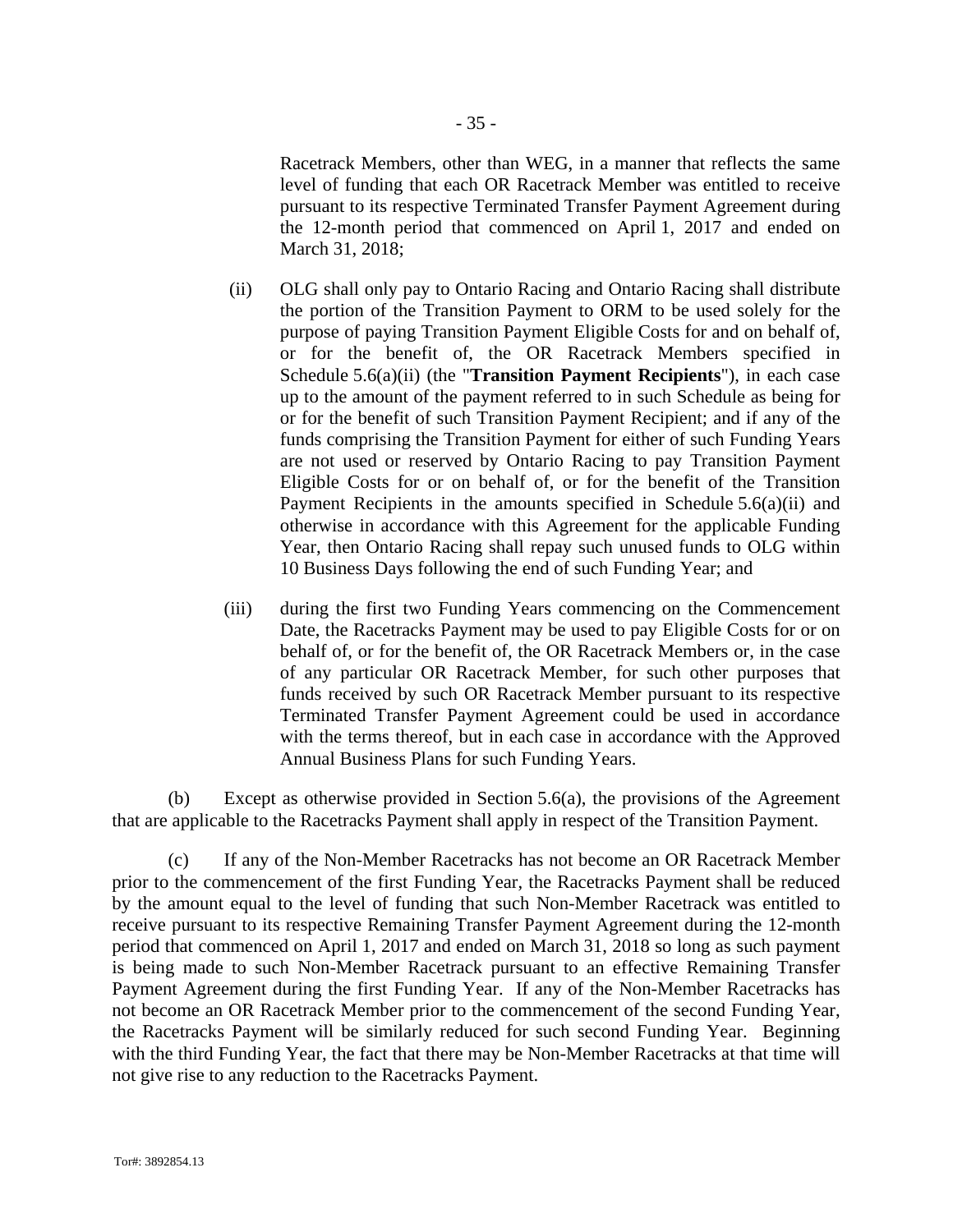# **5.7 Teletheatre Network**

(a) The Parties acknowledge that the Teletheatre network in Ontario is owned and operated by WEG, for the benefit of the live horse racing industry in Ontario in accordance with the pari-mutuel wagering revenue sharing provisions in the OR Membership Agreement. WEG shall cooperate with Ontario Racing to prepare those portions of the Proposed Annual Business Plan relating to such Teletheatre network operations.

(b) OLG shall use commercially reasonable efforts to facilitate discussions between WEG and the AGCO with respect to WEG being licensed as the single operator (for the benefit of Ontario Racing) for the off-track Teletheatre home market area for Ontario.

## **ARTICLE 6 ADDITIONAL COVENANTS**

## **6.1 Covenants of Ontario Racing**

In addition to the other obligations, covenants and agreements of Ontario Racing contained herein, Ontario Racing covenants and agrees with OLG as follows:

- (a) Compliance. Ontario Racing shall, and shall cause each of the OR Racetrack Members to, comply at all times during the Pre-Funding Period and the Term with this Agreement and Applicable Law and, without limiting the generality of the foregoing, shall perform each of its other obligations, covenants and agreements hereunder in compliance with this Agreement, including the Standard of Care, and Applicable Law.
- (b) Governmental Consents. Ontario Racing shall, and shall cause each of the OR Racetrack Members to, remain in good standing with all Governmental Authorities having jurisdiction or authority over or in respect of it, and shall obtain and maintain in good standing throughout the Pre-Funding Period and the Term all Governmental Consents that are necessary in connection with the performance of its obligations hereunder and, in the case of the OR Racetrack Members, the operation of the Member Racetracks.
- (c) Corporate Existence. Ontario Racing shall, and shall cause each of the OR Racetrack Members to, maintain its corporate or other legal form, rights and powers under the laws of its jurisdiction of existence and duly qualify and remain duly qualified to own or lease and operate its assets and to carry on its business as now conducted and as proposed to be conducted.
- (d) Organizational Documents. Ontario Racing shall not amend, or permit the amendment of, in any material respect, the Organizational Documents during the Pre-Funding Period or the Term without the prior written consent of OLG.
- (e) Material Agreements. Ontario Racing shall, at all times during the Pre-Funding Period and the Term, comply with its obligations under each of the Material Agreements to which it is a party in accordance with the terms thereof, and shall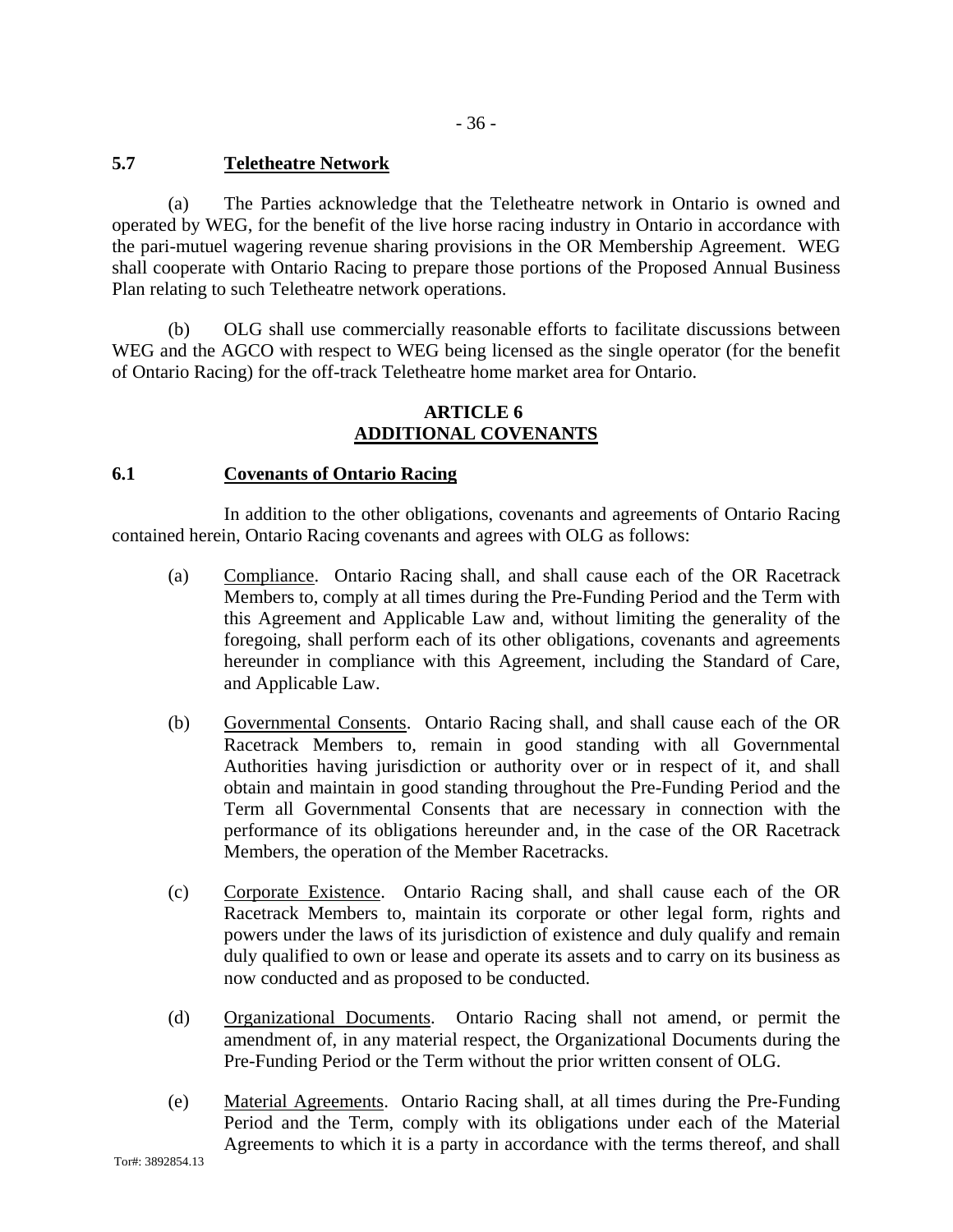not: (i) terminate any such Material Agreement; (ii) amend any such Material Agreement in any material respect, (iii) waive any material provision of any such Material Agreement; or (iv) effect any transfer, assignment or other disposition (whether contingent, absolute or otherwise) of the whole or any part of any such Material Agreement, or any of Ontario Racing's rights under any such Material

- (f) Approved Annual Business Plans. Ontario Racing shall execute each Approved Annual Business Plan in accordance with the provisions of this Agreement.
- (g) Oversight. Ontario Racing shall ensure the proper use and expenditure of the Annual Payment by ORM on behalf of the OR Racetrack Members, and by the OR Racetrack Members, in accordance with this Agreement (including Article 3) and the Approved Annual Business Plans. In the event that Ontario Racing or OLG, acting reasonably, determines that any funds comprising an Annual Payment have not been used or expended to satisfy an Eligible Cost, an Eligible Capital Cost, a Transition Payment Eligible Cost, an Eligible Use, an Operational Enhancement Eligible Cost or a HIP Permitted Use, as applicable, by ORM for or on behalf of, or for the benefit of, an OR Racetrack Member, or by an OR Racetrack Member, in accordance with the relevant Approved Annual Business Plan, Ontario Racing shall repay or shall cause such OR Racetrack Member to repay such funds to OLG. To the extent that any such funds have not been repaid to OLG at the time that any payment in respect of an Annual Payment is required to be made by OLG under this Agreement, without limiting OLG's rights under Section 4.3, OLG shall be entitled to reduce the amount of such Annual Payment by the full amount of such funds.
- (h) Race Dates and Purse Allocations. Ontario Racing shall ensure that, during each Funding Year of the Term, each of the OR Racetrack Members runs the race dates with the purse allocations specified in the Approved Annual Business Plan for such Funding Year. In the event that any date is cancelled, Ontario Racing shall cause the relevant OR Racetrack Member to replace the cancelled race date by running an additional race date, adding additional races to other race dates or increasing the purses on other race dates (or a combination of some or all of the foregoing), in each case after consultation with the applicable horsepersons group and OLG, and subject to complying with Applicable Law and Governmental Consents (each, a "**Make-Up Tactic**"); provided, however, that if it is not feasible to effect a Make-Up Tactic, or if no Make-Up Tactic is effected for any other reason, Ontario Racing shall apply such purse allocations to future races in the then current Funding Year or the next Funding Year.
- (i) Revenue Sharing. During each Funding Year of the Term, Ontario Racing shall distribute a minimum share of the Gross Wagering Handle of all of the OR Racetrack Members to each of them in accordance with the Approved Annual Business Plan and the pari-mutuel wagering sharing agreement provisions in the OR Membership Agreement.

Agreement, in each case, without OLG's prior written consent.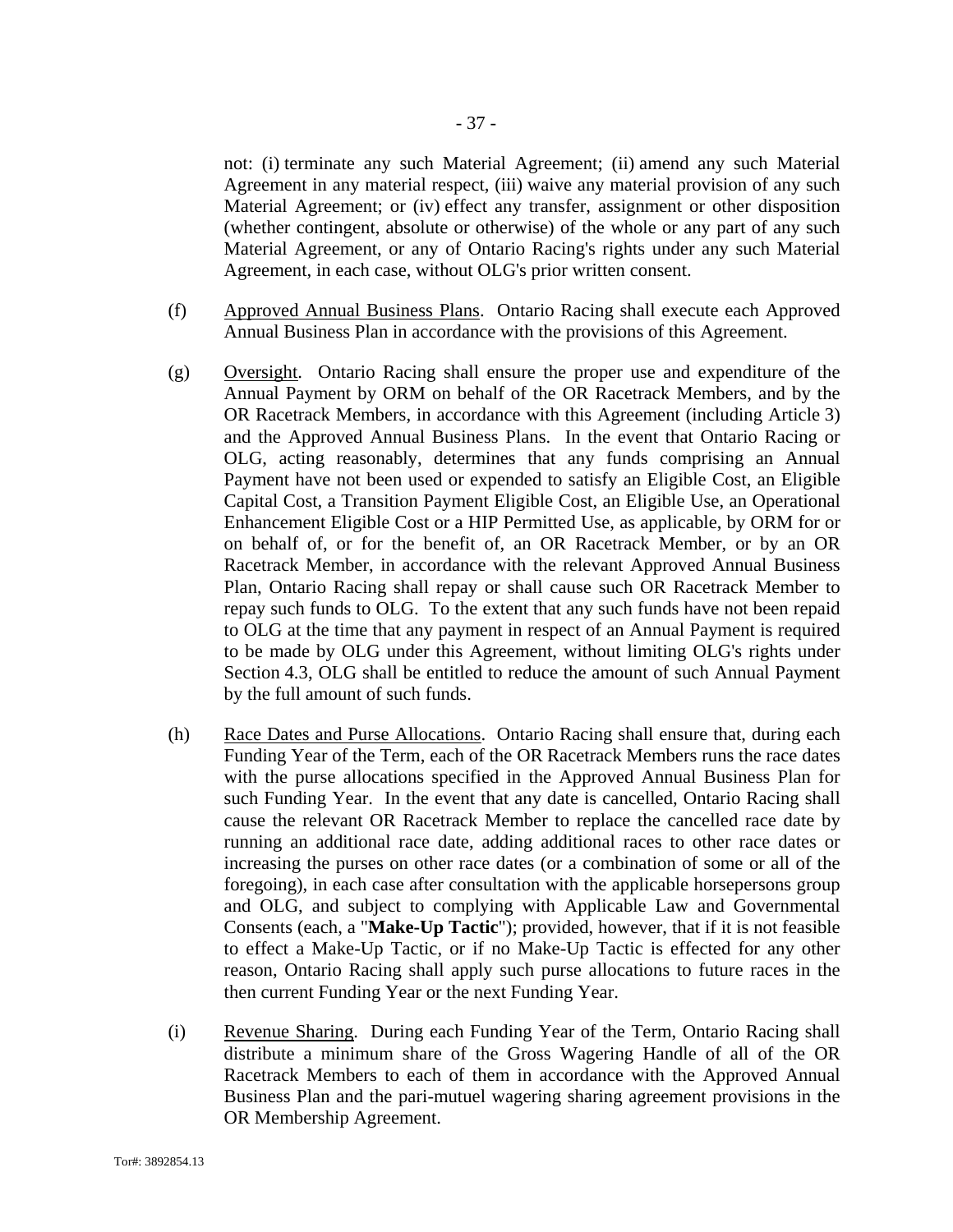- (j) Allocation of Costs. If, notwithstanding the terms of the applicable cost allocation provisions in the OR Membership Agreement, an OR Racetrack Member pays on behalf of Ontario Racing any costs in respect of which Ontario Racing is responsible pursuant to such cost allocation provisions, Ontario Racing shall reimburse the OR Racetrack Member for those costs (including any applicable Taxes).
- (k) Joint Purse. During the Term, Ontario Racing shall administer one joint purse account for the OR Racetrack Members.
- (l) Changes to Ontario Racing Membership. Ontario Racing shall provide written notice to OLG at least 30 days prior to any proposed change to the membership thereof becoming effective, including in the case of any proposed transfer of the ownership of a Member Racetrack from an OR Racetrack Member to any other person, or the addition of any person as an OR Racetrack Member (each of which changes that would result in a new person becoming an OR Racetrack Member shall require the prior written consent of OLG, acting reasonably, if such change is not contemplated by the applicable Approved Annual Business Plan). Ontario Racing shall not permit any person that is not a duly licensed operator of a horse racing track in Ontario that conducts live horse racing to be an OR Racetrack Member, including any existing OR Racetrack Member as of the date hereof that ceases to conduct live horse racing at its Member Racetrack. If, at any time prior to April 1, 2019, any of the Non-Member Racetracks applies to become a member of Ontario Racing (in which case such Non-Member Racetrack would become an OR Racetrack Member for purposes of this Agreement), subject to such Non-Member Racetrack satisfying the conditions to membership as specified in the Organizational Documents, Ontario Racing shall not deny the admission of such Non-Member Racetrack as a member without the prior written approval of OLG. Following the admission of any Non-Member Racetrack as a member of Ontario Racing, Ontario Racing shall revise the applicable Approved Annual Business Plan in accordance with Section 5.3; provided, however, that Ontario Racing shall not be required to make any revisions with respect to the allocation of the funds comprising the Additional Purse Enhancement Payment or the Capital Improvements Payment made in an already Approved Annual Business Plan; and provided further that such new OR Racetrack Member shall not be entitled to receive any funds comprising the Annual Payment in the Funding Year in which such person becomes an OR Racetrack Member.
- (m) Publicity. Ontario Racing shall provide a reasonably detailed notice to OLG within a reasonable period of time prior to Ontario Racing, any OR Racetrack Member or any representative of Ontario Racing or any OR Racetrack Member making any public statement in relation to (i) changes that may have a real or perceived material adverse impact on racetracks or horse people in Ontario, (ii) the reputation or integrity of Ontario Racing or any OR Racetrack Member, or (iii) any position being taken by Ontario Racing or the OR Racetrack Member regarding any policy, position or decision of any Provincial Entity regarding the horse racing industry in Ontario.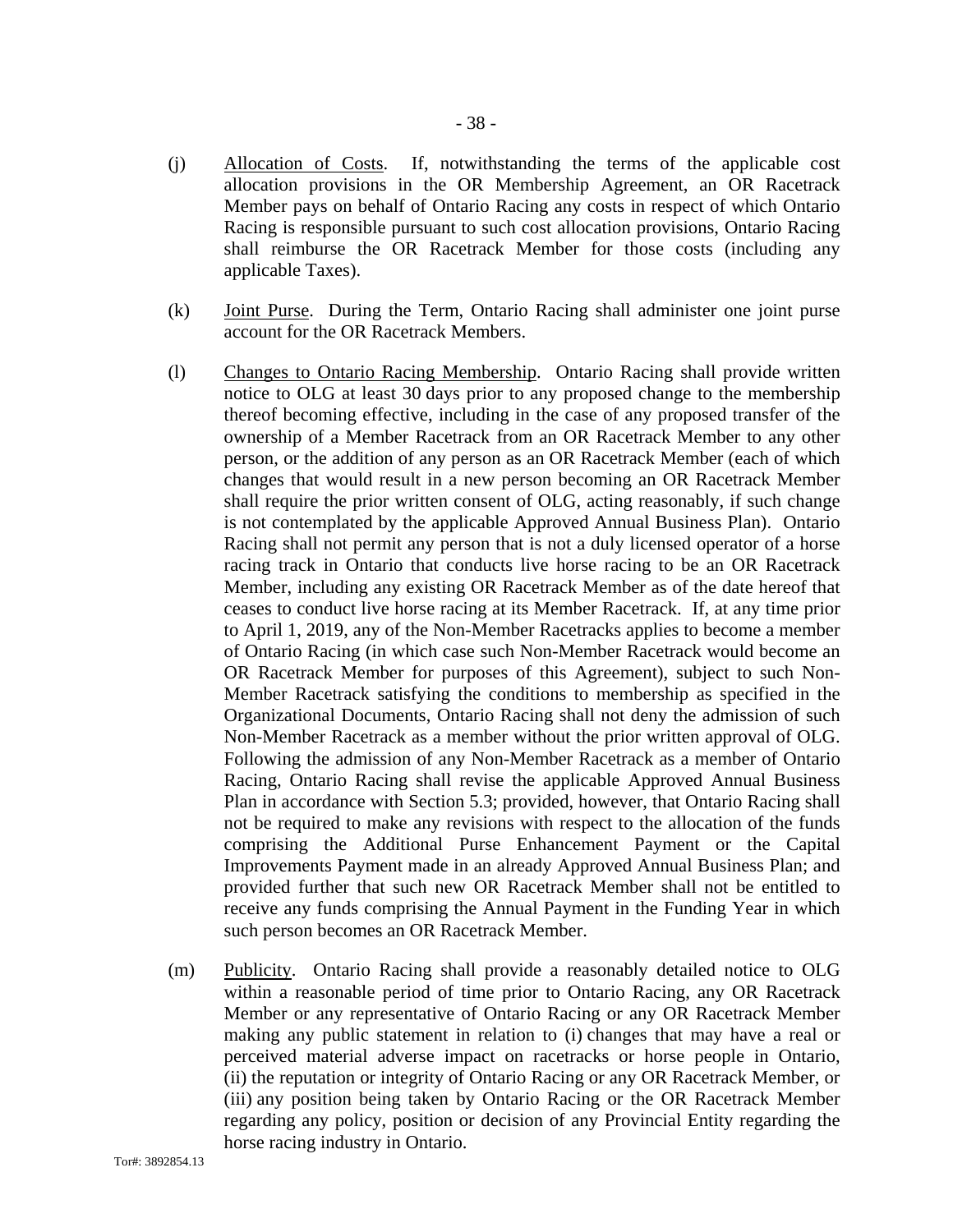- (n) CPMA Compliance. Ontario Racing shall ensure that OR Racetrack Members are contractually obligated to comply with the requirements of the CPMA during the Term.
- (o) Pari-Mutuel Tax Reduction. Ontario Racing shall distribute PMTR for the benefit of the industry based on the memorandum of understanding signed by operators of racetracks, horse people, the Ontario Racing Commission and the Minister of Consumer and Business Services and effective September 30, 1996, or pursuant to any other arrangement that replaces such memorandum of understanding.
- (p) Claims. Ontario Racing shall provide to OLG written notice of any Claim that gives rise to a Material Adverse Effect in respect of Ontario Racing or any of the OR Racetrack Members promptly after Ontario Racing or the applicable OR Racetrack Member becomes aware thereof.

#### **6.2 Covenants of ORM**

In addition to the other obligations, covenants and agreements of ORM contained herein, ORM covenants and agrees with OLG as follows:

- (a) Compliance. ORM shall comply at all times during the Pre-Funding Period and the Term with this Agreement and Applicable Law and, without limiting the generality of the foregoing, shall perform each of its other obligations, covenants and agreements hereunder, and to the extent that ORM is performing any obligation, covenant or agreement of Ontario Racing hereunder pursuant to the ORM Management Agreement, ORM shall perform each of such obligations, covenants and agreements of Ontario Racing hereunder, in compliance with this Agreement, including the Standard of Care, and Applicable Law.
- (b) Governmental Consents. ORM shall remain in good standing with all Governmental Authorities having jurisdiction or authority over or in respect of it, and shall obtain and maintain in good standing throughout the Pre-Funding Period and the Term all Governmental Consents that are necessary in connection with the performance of its obligations hereunder.
- (c) Corporate Existence. ORM shall maintain its corporate or other legal form, rights and powers under the laws of its jurisdiction of existence and duly qualify and remain duly qualified to own or lease and operate its assets and to carry on its business as now conducted and as proposed to be conducted.
- (d) Material Agreements. ORM shall, at all times during the Pre-Funding Period and the Term, comply with its obligations under each of the Material Agreements to which it is a party or in respect of which it is performing any of Ontario Racing's obligations thereunder in accordance with the terms thereof, and shall not: (i) terminate any such Material Agreement; (ii) amend any such Material Agreement in any material respect, (iii) waive any material provision of any such Material Agreement; or (iv) effect any transfer, assignment or other disposition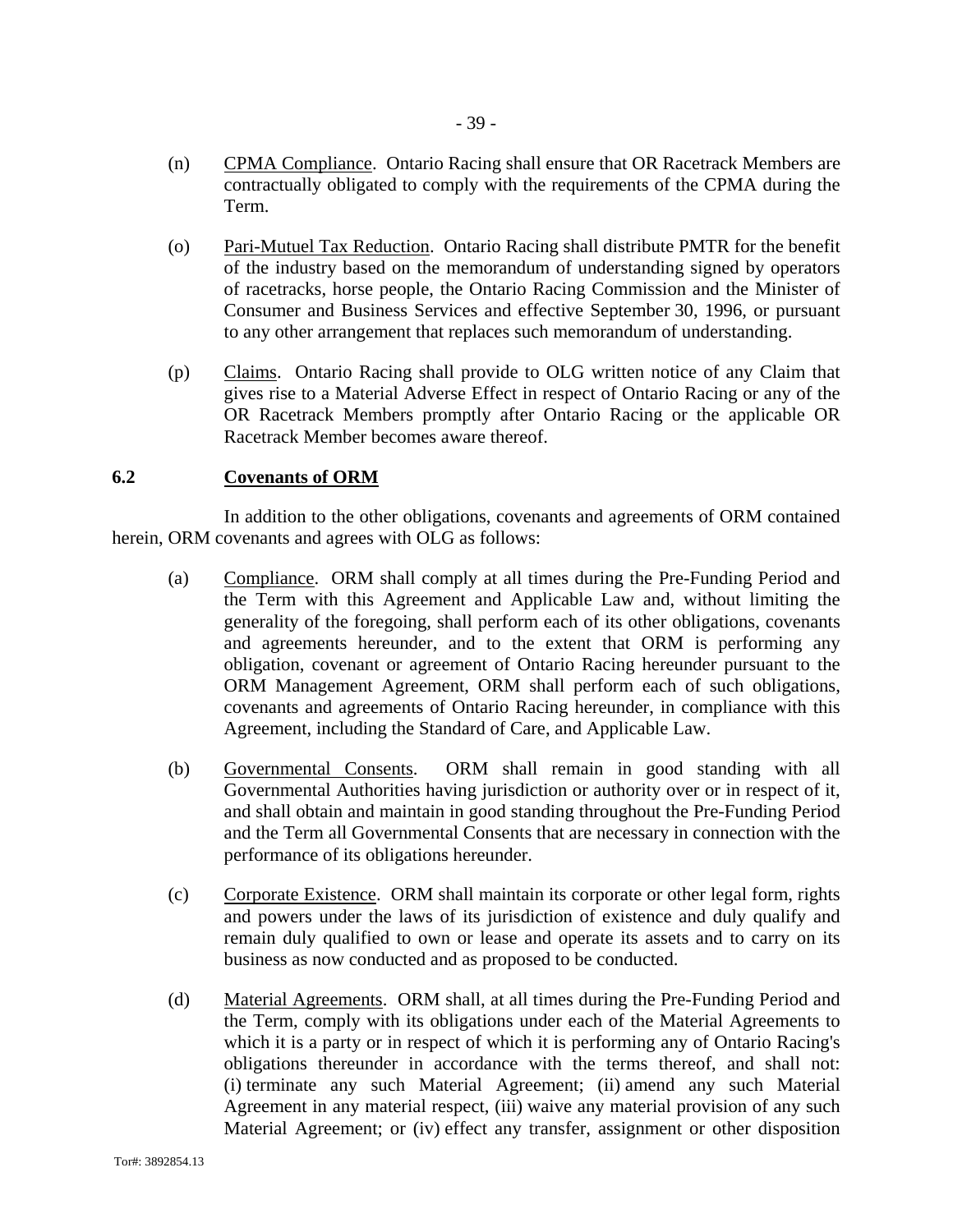(whether contingent, absolute or otherwise) of the whole or any part of any such Material Agreement, or any of ORM's rights under any such Material Agreement, in each case, without OLG's prior written consent.

- (e) Publicity. ORM shall provide a reasonably detailed notice to OLG within a reasonable period of time prior to ORM or any of its representatives making any public statement in relation to (i) changes that may have a real or perceived material adverse impact on racetracks or horse people in Ontario, (ii) the reputation or integrity of ORM, or (iii) any position being taken by ORM regarding any policy, position or decision of any Provincial Entity regarding the horse racing industry in Ontario.
- (f) Race Days and Purse Allocations. ORM shall contribute supplemental funds, at its own cost, to the extent necessary to ensure that Ontario Racing is able to comply with its covenants and agreements in Section 6.1(h) relating to the running of race days with purse allocations specified in the applicable Approved Annual Business Plan, by the OR Racetrack Members.
- (g) Claims. ORM shall provide to OLG written notice of any Claim that gives rise to a Material Adverse Effect in respect of ORM promptly after ORM becomes aware thereof.

## **6.3 Covenants of WEG**

In addition to the other obligations, covenants and agreements of WEG contained herein, WEG covenants and agrees with OLG as follows:

- (a) Compliance. WEG shall comply at all times during the Pre-Funding Period and the Term with this Agreement and Applicable Law and, without limiting the generality of the foregoing, shall perform each of its other obligations, covenants and agreements hereunder in compliance with this Agreement, including the Standard of Care, and Applicable Law.
- (b) Governmental Consents. WEG shall remain in good standing with all Governmental Authorities having jurisdiction or authority over or in respect of it, and shall obtain and maintain in good standing throughout the Pre-Funding Period and the Term all Governmental Consents that are necessary in connection with the performance of its obligations hereunder and the operation of its Member Racetracks.
- (c) Corporate Existence. WEG shall maintain its corporate or other legal form, rights and powers under the laws of its jurisdiction of existence and duly qualify and remain duly qualified to own or lease and operate its assets and to carry on its business as now conducted and as proposed to be conducted.
- (d) OR Membership Agreement. WEG shall, at all times during the Pre-Funding Period and the Term, comply with its obligations under the OR Membership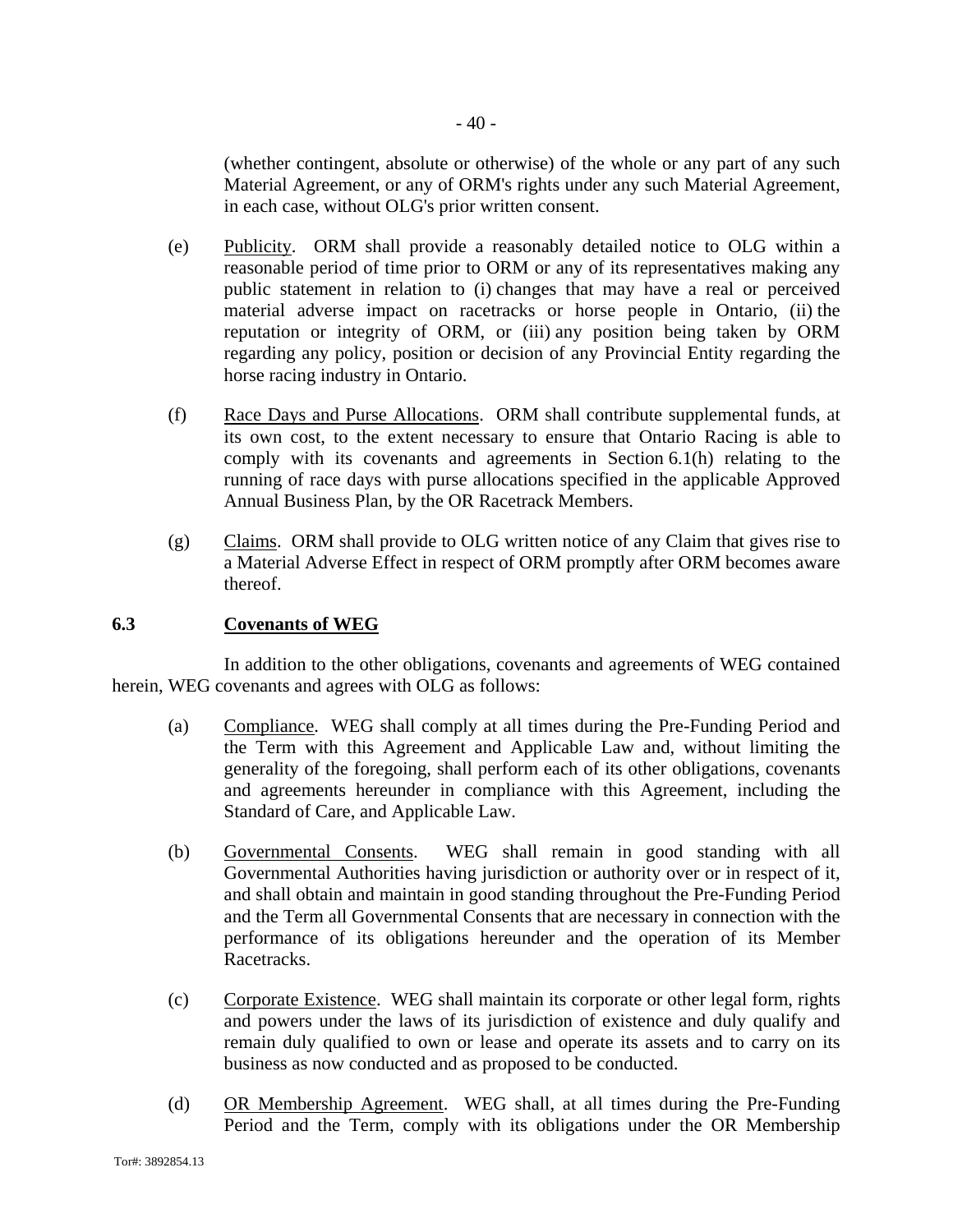Agreement in accordance with the terms thereof, and shall not: (i) terminate the OR Membership Agreement; (ii) amend the OR Membership Agreement in any material respect, (iii) waive any material provision of the OR Membership Agreement; or (iv) effect any transfer, assignment or other disposition (whether contingent, absolute or otherwise) of the whole or any part of the OR Membership Agreement, or any of WEG's rights under the OR Membership Agreement, in each case, without OLG's prior written consent.

- (e) Publicity. WEG shall provide a reasonably detailed notice to OLG within a reasonable period of time prior to WEG or any of its representatives making any public statement in relation to (i) changes that may have a real or perceived material adverse impact on racetracks or horse people in Ontario, (ii) the reputation or integrity of WEG, or (iii) any position being taken by WEG regarding any policy, position or decision of any Provincial Entity regarding the horse racing industry in Ontario.
- (f) OR Racetrack Member. At all times during the Pre-Funding Period and the Term, WEG shall be and remain an OR Racetrack Member, and WEG shall exercise its rights under the Organizational Documents in good faith having regard for the Funding Purpose.
- (g) Race Days and Purse Allocations. WEG shall contribute supplemental funds, at its own cost, to the extent necessary to ensure that Ontario Racing is able to comply with its covenants and agreements in Section 6.1(h) relating to the running of race days with purse allocations specified in the applicable Approved Annual Business Plan, by the OR Racetrack Members.
- (h) Claims. WEG shall provide to OLG written notice of any Claim that gives rise to a Material Adverse Effect in respect of WEG promptly after WEG becomes aware thereof.
- (i) ORM. WEG shall cause ORM to be and remain a wholly-owned subsidiary of WEG during the Pre-Funding Period and the Term. WEG shall cause ORM to comply with and perform ORM's covenants, agreements and obligations under this Agreement in accordance with the terms hereof, and WEG shall be jointly and severally liable and responsible for such performance by ORM.

## **6.4 Indemnification**

(a) Ontario Racing shall indemnify and save harmless (A) OLG, (B) each of the directors, officers, employees, agents and representatives of OLG, (C) the Crown and other Provincial Entities, and (D) the respective employees, agents and representatives of the Crown and all other Provincial Entities (collectively, the "**OLG Indemnitees**") from and against any and all Claims asserted against and all Losses suffered or incurred by any of them or for which any of them is or may be responsible directly or indirectly arising out of or resulting from: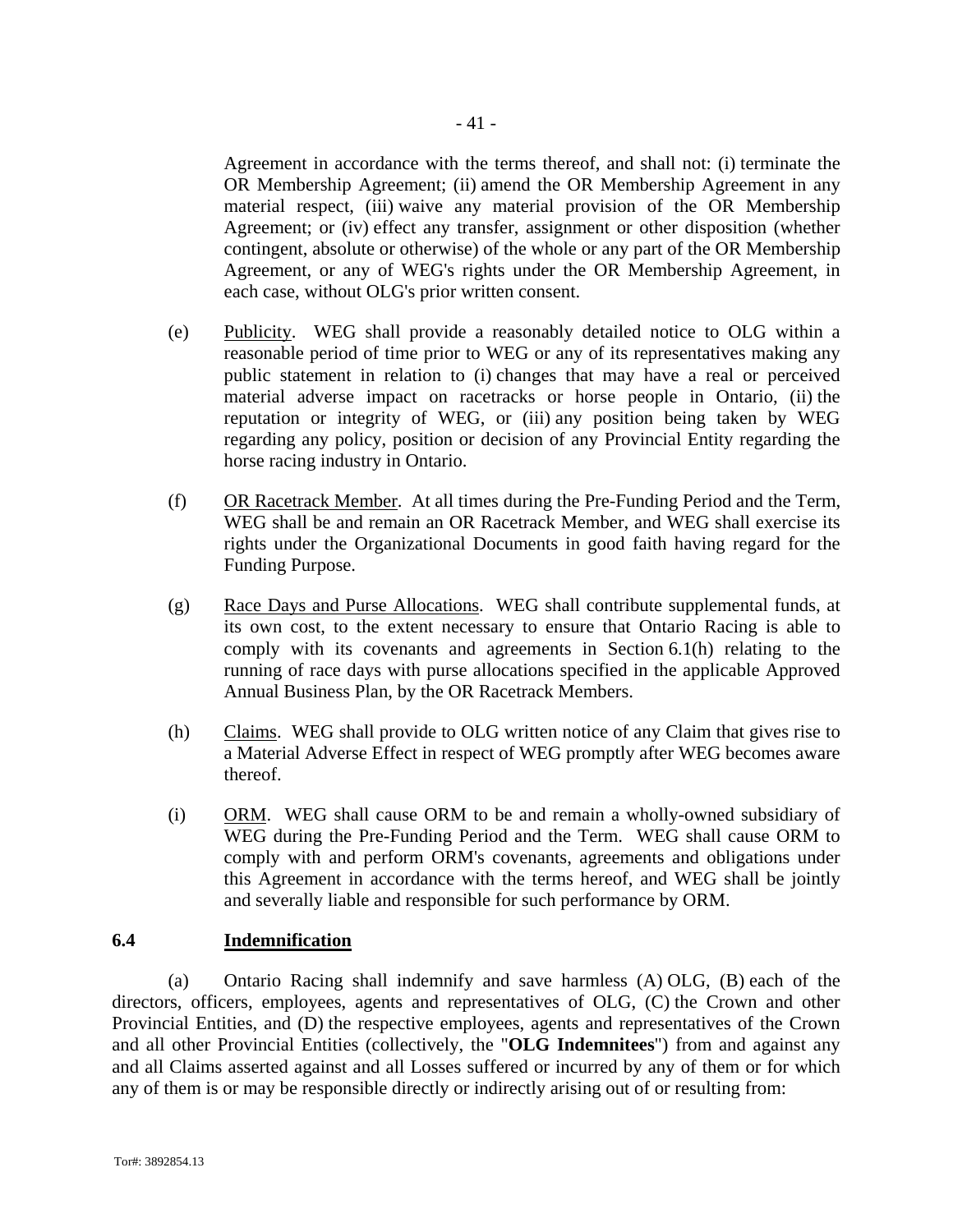- (i) any material inaccuracy or material misrepresentation in any representation and warranty of Ontario Racing in this Agreement or in any document delivered to OLG by or on behalf of Ontario Racing pursuant to this Agreement;
- (ii) any failure of Ontario Racing to perform or comply with any obligation, covenant or agreement in this Agreement in any material respect;
- (iii) any fraud, negligence, wilful misconduct or breach or violation of Applicable Law by Ontario Racing or any employees, agents or representatives of any of the foregoing; and
- (iv) the operation, maintenance or repair of any Member Racetrack.

(b) ORM and WEG shall, on a joint and several basis, indemnify and save harmless the OLG Indemnitees from and against any and all Claims asserted against and all Losses suffered or incurred by any of them or for which any of them is or may be responsible directly or indirectly arising out of or resulting from:

- (i) any material inaccuracy or material misrepresentation in any representation and warranty of ORM or WEG in this Agreement or in any document delivered to OLG by or on behalf of ORM or WEG pursuant to this Agreement;
- (ii) any failure of ORM or WEG to perform or comply with any obligation, covenant or agreement in this Agreement in any material respect;
- (iii) any fraud, negligence, wilful misconduct or breach or violation of Applicable Law by ORM, WEG or any employees, agents or representatives of any of the foregoing; and
- (iv) the operation, maintenance or repair of any of WEG's Member Racetracks.

(c) Ontario Racing, ORM and WEG acknowledge and agree that the OLG Indemnitees shall be entitled to the benefit of, and to rely on, this Section 6.4.

## **ARTICLE 7 FINANCIAL, REGULATORY AND PERFORMANCE REPORTING**

# **7.1 Audited Annual Financial Statements**

(a) Ontario Racing and ORM shall deliver to OLG as soon as practicable and, in any event, within 150 days after the end of each Funding Year, the audited consolidated financial statements of Ontario Racing and ORM, respectively, for such Funding Year then ended, prepared using GAAP, together with a report of the applicable auditors on such annual financial statements. Such audited financial statements will consist of at least the following in respect of Ontario Racing and ORM, as applicable: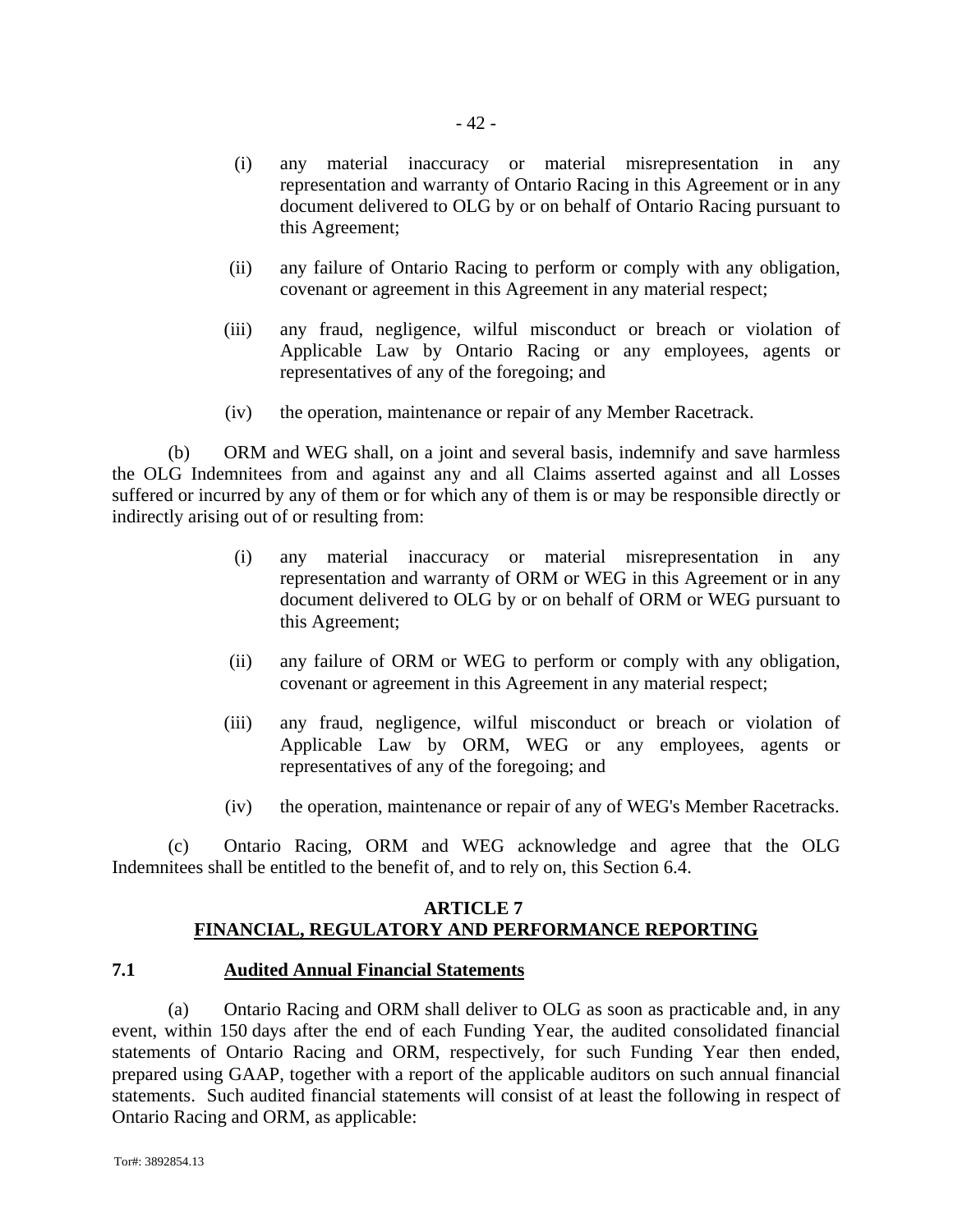- (i) a statement of financial position as at the end of such Funding Year;
- (ii) a statement of comprehensive income and expenses for such Funding Year;
- (iii) a statement of cash flows for such Funding Year;
- (iv) a statement of changes in equity for such Funding Year; and
- (v) all related note disclosures.

(b) Each of Ontario Racing and ORM shall appoint a firm of independent chartered professional accountants to be its auditors.

(c) Ontario Racing shall deliver to OLG as soon as practicable and, in any event, within 150 days after the end of each fiscal year of an OR Racetrack Member (including WEG), the audited financial statements for such OR Racetrack Member for such fiscal year then ended, prepared using GAAP, together with a report thereon by the firm of independent chartered professional accountants that the OR Racetrack Member has appointed as auditors; provided, however, that, without limiting any other covenant, agreement or obligation of Ontario Racing under this Agreement (or the scope thereof), Ontario Racing's obligation under this Section 7.1(c) shall not apply in respect of an OR Racetrack Member if Ontario Racing did not make any payment for or on behalf of, or for the benefit of, such OR Racetrack Member using funds comprising any portion of the Racetracks Payment, the Additional Purse Enhancement Payment, the Capital Improvements Payment or the Operational Enhancement Payment during such fiscal year of such OR Racetrack Member. Such audited financial statements will consist of at least the content specified in Section 7.1(a). WEG acknowledges the obligation of Ontario Racing under this Section 7.1(c) and agrees to take such actions as may be necessary to ensure that Ontario Racing can comply with and perform such obligation as it relates to WEG.

#### **7.2 Quarterly and Semi-Annual Financial Reporting**

(a) No later than 45 Business Days following the end of each quarter (including the fourth quarter) of each Funding Year, Ontario Racing shall deliver to OLG a report consisting of wagering performance results, broken down by origin of bet (for example: Ontario; Canada; other than Ontario; foreign) and by Member Racetrack, in the form of Schedule 7.2(a), together with any other information and supporting materials that are necessary for OLG to adequately review such report, as requested in writing by OLG from time to time.

(b) No later than November  $15<sup>th</sup>$  and May  $15<sup>th</sup>$  of each Funding Year, Ontario Racing shall deliver to OLG, in respect of the six-month periods ending September  $30<sup>th</sup>$  and March  $31<sup>st</sup>$ .

> (i) a report consisting of a comparison of the results contained in the statement of comprehensive income and expenses of Ontario Racing for such six-month period to the budgeted results in the then-current Approved Annual Business Plan, together with a narrative description of the results of operations as at the end of such six-month period and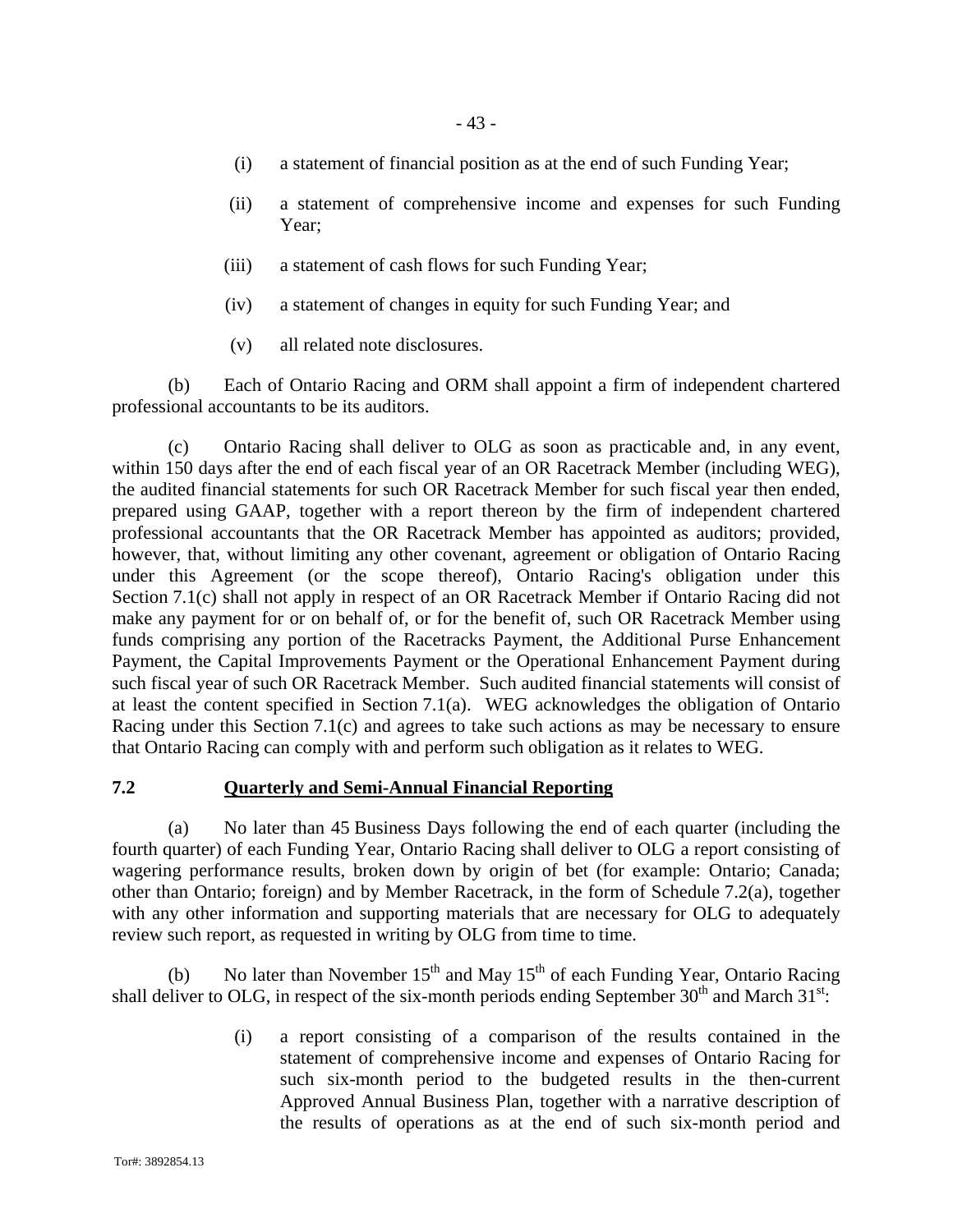descriptions of any significant variances identified as a result of the comparisons; and

(ii) a report in respect of each OR Racetrack Member in the form of Schedule 7.2(b)(ii), together with a narrative description of the results of operations as at the end of such six-month period and descriptions of any significant variances identified as a result of the comparisons,

in each case, together with any other information and supporting materials that are necessary for OLG to adequately review such reports, as requested in writing by OLG from time to time.

# **7.3 Key Performance Indicators**

No later than 30 Business Days following the end of each quarter of each Funding Year (in the case of quarterly reported Key Performance Indicators) or each Funding Year (in the case of annually reported Key Performance Indicators), as applicable, Ontario Racing shall provide to OLG a written report assessing in reasonable detail the performance of the Ontario horse racing industry against the key performance indicators that are described in Schedule 7.3 (the "**Key Performance Indicators**"), including identifying those areas in which the performance of the Ontario horse racing industry has not satisfied a Key Performance Indicator during the previous Funding Year and Ontario Racing's assessment of the reasons therefor. Ontario Racing shall reasonably cooperate with OLG to identify means of improving the performance of the Ontario horse racing industry to the extent that such performance has not achieved a Key Performance Indicator in the previous Funding Year.

## **7.4 Annual Compliance Certification**

On an annual basis, contemporaneously with the delivery of the audited annual financial statements to OLG pursuant to Section 7.1(a), each of Ontario Racing and ORM shall deliver to OLG a separate written statement, in each case in the form attached as Schedule 7.4, signed by at least two directors of Ontario Racing or ORM, as applicable, certifying that, to the best knowledge of such directors after making due enquiries, Ontario Racing or ORM, as applicable, complied with and fulfilled its obligations under this Agreement during the immediately preceding Funding Year and prior thereto since the Commencement Date.

# **7.5 Annual Publication of Details of Use of Annual Payment**

Within 150 days after the end of each Funding Year, Ontario Racing shall publish, on Ontario Racing's website or by such other means as OLG approves from time to time, a written summary of the use of the Annual Payment for such Funding Year, including with respect to:

- (a) the amounts of Eligible Costs, Eligible Capital Costs, Transition Payment Eligible Costs and Operational Enhancement Eligible Costs paid for or on behalf of, or for the benefit of, each OR Racetrack Member during such Funding Year;
- (b) the allocation and payment of the funds comprising the Horse Improvement Payment during such Funding Year; and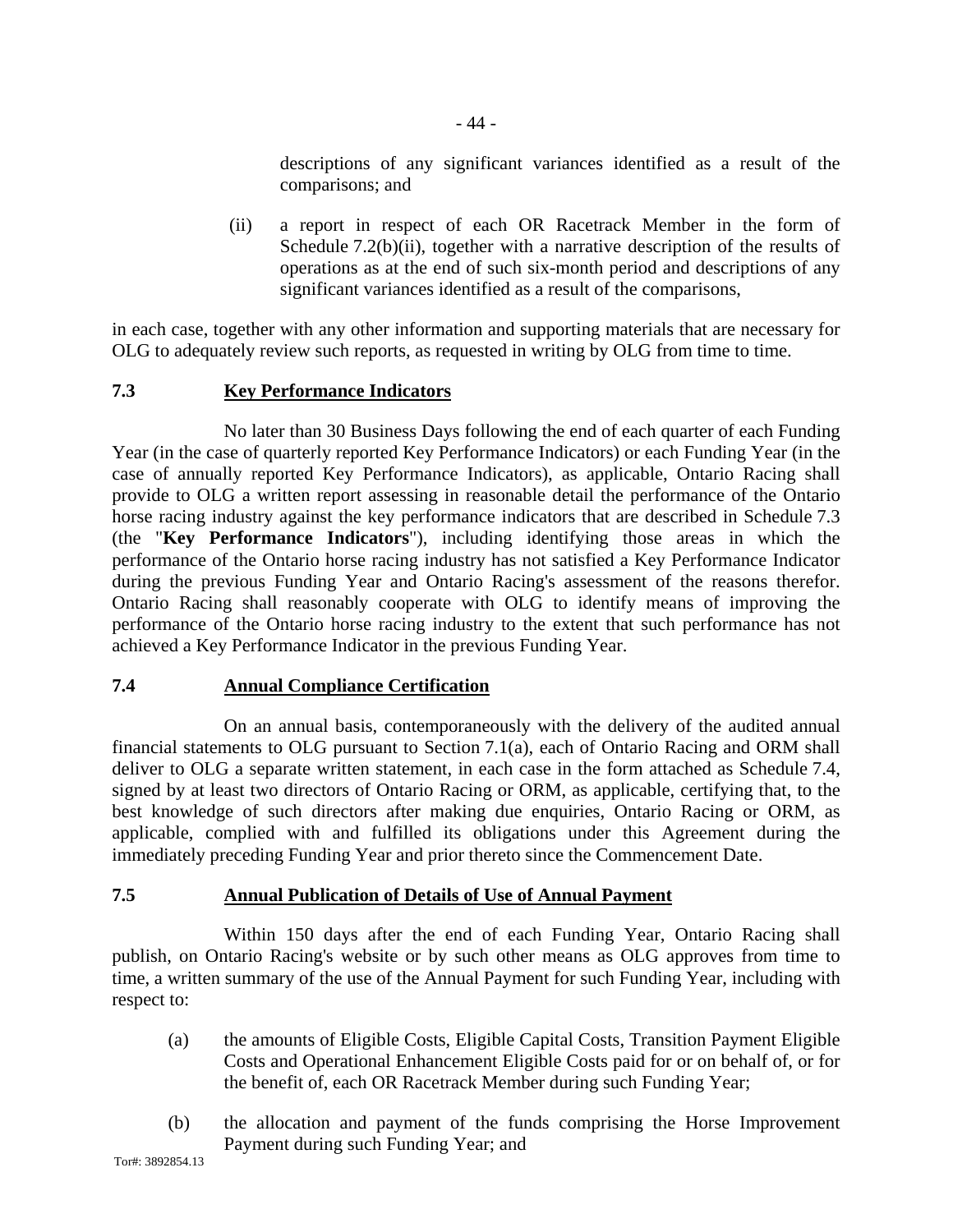(c) the Eligible Uses of the Administration Payment by Ontario Racing and ORM during such Funding Year, by reference to the total amount of the Administration Payment paid to ORM for administration costs and expenses.

Ontario Racing shall ensure that such published information remains publicly available and accessible, on Ontario Racing's website or by such other means as OLG approves from time to time. OLG may, but shall not be obligated to, publish some or all of such information on its website or by such other means as OLG determines from time to time.

## **7.6 Additional Reporting**

(a) Ontario Racing and ORM shall prepare or obtain, as applicable, and deliver to OLG (i) the quarterly operational reports listed in Schedule 7.6(a) within the time periods specified in such Schedule, and (ii) such other daily, weekly, monthly, quarterly and annual reports as reasonably requested by OLG from time to time within the time periods specified by OLG, acting reasonably, in each such request.

(b) Contemporaneously with the delivery of each set of audited financial statements for Ontario Racing pursuant to Section 7.1, Ontario Racing shall provide to OLG written details of the payments and disbursements comprising Eligible Capital Costs incurred by any OR Racetrack Member, or by Ontario Racing or ORM for or on behalf of the OR Racetrack Members, using funds included in any Annual Payment in the immediately preceding Funding Year.

(c) If OLG determines that additional information is required from a financial reporting or performance management perspective, then Ontario Racing or ORM, as applicable, shall, or shall cause its auditors to, provide to OLG and to OLG's auditors all such information as OLG may request from time to time in connection therewith within the time periods specified by OLG, acting reasonably, in each such request.

## **7.7 OLG Review of Reports**

Ontario Racing and ORM shall consider, respond to and address each of OLG's questions and other inquiries and requests regarding the reporting contemplated by this Article 7 in a timely manner. Without limiting the generality of the foregoing, if requested by OLG from time to time, Ontario Racing and ORM shall provide promptly to OLG:

- (a) such information and documentation as may be necessary or advisable to substantiate, confirm or further explain the information and calculations that are included in any such reports; and
- (b) such written clarifications of the information and analysis included in any such reports or supplement any such reports with additional information or analysis,

in each case, as reasonably requested by OLG.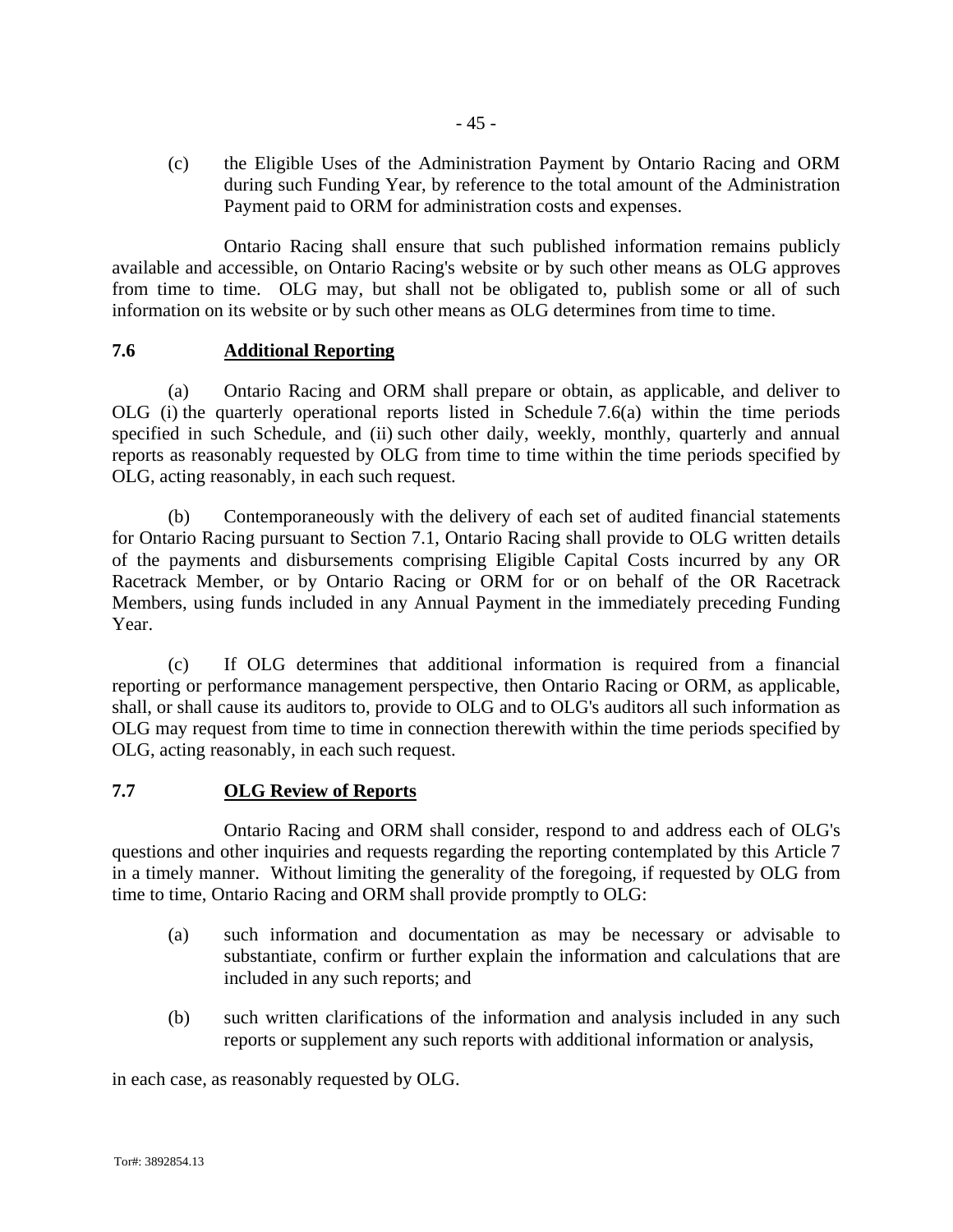#### **7.8 Format and Method of Delivery**

Ontario Racing and ORM shall comply with any reasonable direction of OLG applicable to the format and means of transmitting each document, statement and report required to be prepared and delivered to OLG pursuant to this Article 7 from time to time.

#### **ARTICLE 8 INFORMATION; AUDIT AND INSPECTION**

#### **8.1 Maintenance of Information**

(a) Each of Ontario Racing, ORM, WEG and the other OR Racetrack Members shall maintain or cause to be maintained, in accordance with Applicable Law and this Agreement, proper, accurate and complete books of account and such other records, material, information and data (in any form or notation and however stored) as may be necessary, desirable or customarily prepared or maintained to reflect the use of any of the funds comprising any Annual Payment and the performance of their respective other obligations, covenants and agreements hereunder, and to allow and facilitate the purposes of the rights of inspection and audit contemplated by this Agreement (collectively, the "**Agreement Records**").

(b) Except as otherwise specifically provided in this Agreement, and to the extent applicable, each of Ontario Racing, ORM, WEG and the other OR Racetrack Members shall maintain or cause to be maintained all Agreement Records in accordance with GAAP.

(c) Ontario Racing, ORM, WEG and the OR Racetrack Members shall maintain the Agreement Records in the Province of Ontario or such other location as may be approved by OLG in writing, which approval may be withheld in OLG's sole and absolute discretion.

## **8.2 Audit and Inspection**

(a) OLG and any authorized representatives (including an independent firm selected by OLG with expertise in the performance of such audits) designated by OLG shall have the right to audit and inspect (i) from time to time during the Term, all or any part of the business or operations of Ontario Racing, (ii) from time to time during the Term, the business and operations of ORM relating to its duties under this Agreement and the ORM Management Agreement and use of the Administration Payment, (iii) from time to time during the Term, all or any part of any racetrack operation of any OR Racetrack Member that receives the benefit of any funds comprising any portion of any Annual Payment (including as a result of the payment of Eligible Costs, Eligible Capital Costs, Transition Payment Eligible Costs or Operational Enhancement Eligible Costs by Ontario Racing or ORM for or on behalf of the OR Racetrack Members using funds included in any Annual Payment), and (iv) from time to time during the Term and for the period of seven years thereafter, all Agreement Records.

(b) OLG shall provide at least 10 days' prior written notice to Ontario Racing and ORM of any planned audit or inspection to be conducted by OLG or any authorized representatives pursuant to Section 8.2(a). Ontario Racing shall be responsible for notifying any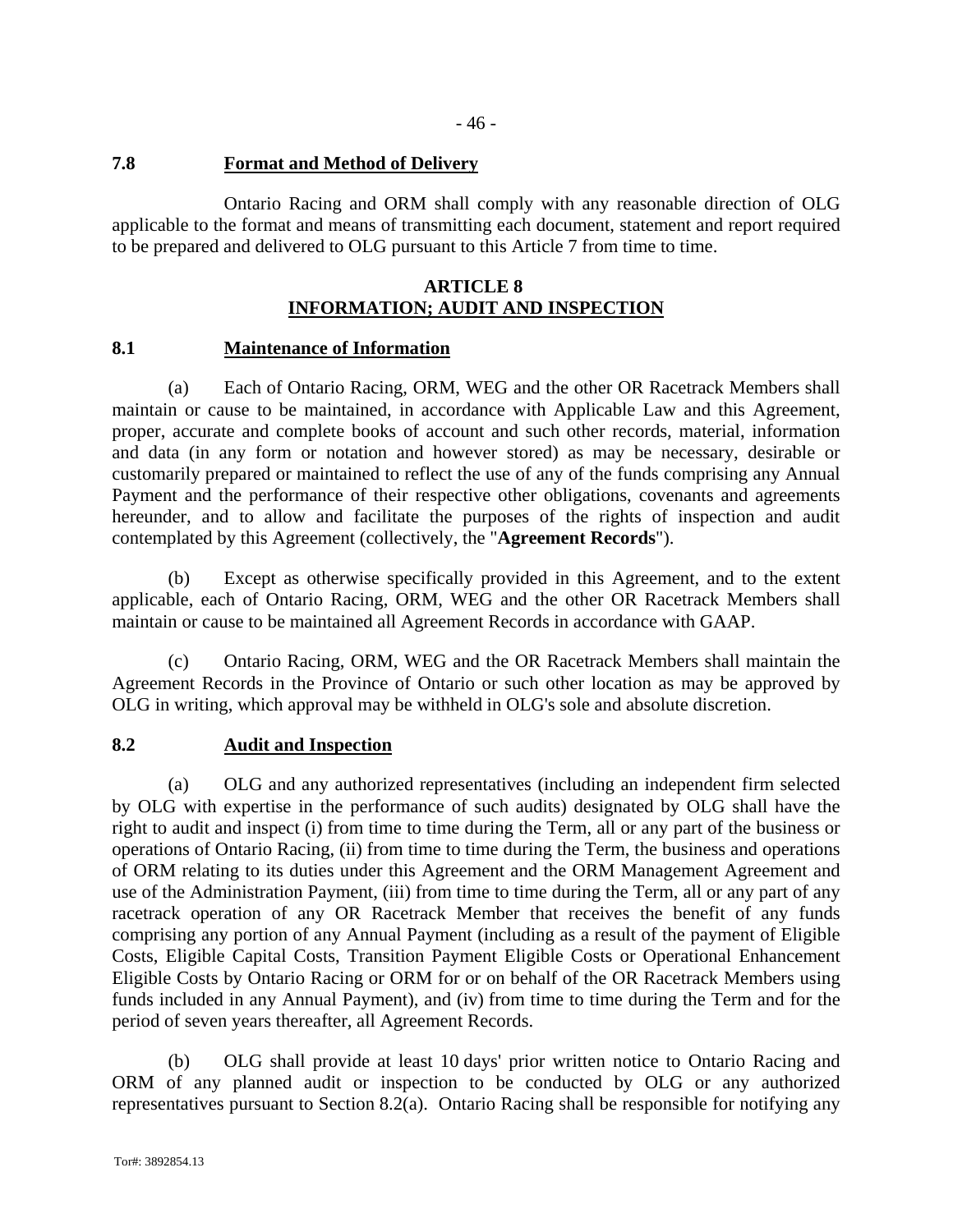OR Racetrack Member of any audit or inspection of such OR Racetrack Member to be conducted by OLG or any authorized representatives pursuant to Section 8.2(a).

(c) OLG and any authorized representatives designated by OLG shall have all rights and authority necessary or incidental to conducting any audit or inspection pursuant to this Agreement, including the right to make copies of and take extracts from any Agreement Records. OLG shall use its commercially reasonable efforts to ensure that any audit or inspection conducted pursuant to this Article 8 will not unreasonably interfere with the ability of Ontario Racing, ORM, WEG or any other OR Racetrack Member to carry on its operations in the ordinary course.

(d) Ontario Racing, ORM, WEG and the other OR Racetrack Members shall, and shall cause their respective directors, officers and employees to, at all times cooperate with and provide such assistance to OLG and any authorized representatives designated by OLG as they reasonably require in order to exercise and carry out the rights set out in this Article 8. Without limiting any other provision of this Agreement, if and as requested by OLG from time to time, Ontario Racing, ORM, WEG and the other OR Racetrack Members shall provide to OLG and such authorized representatives, and shall allow OLG and such authorized representatives to make copies of, all internal and external audit reports and findings (and associated recommendations) prepared by Ontario Racing, ORM, WEG or such other OR Racetrack Member relating to the use of any funds comprising a portion of any Annual Payment or otherwise relating to this Agreement.

(e) Without limiting the generality of any other provision of this Agreement, Ontario Racing, ORM and WEG acknowledge and agree that certain Governmental Authorities from time to time having jurisdiction over OLG (including the Auditor General of Ontario) may have rights of audit, inspection, investigation and similar rights and authority that are separate and apart from the rights and obligations of the Parties under this Agreement.

#### **8.3 Information Requests**

In addition to any other right of OLG in this Article 8, at any time during the Pre-Funding Period and the Term, OLG, acting reasonably, shall be entitled to request from Ontario Racing, ORM, WEG and any other OR Racetrack Member, or any of them (which request shall be delivered to Ontario Racing, which shall then be responsible for the compliance therewith by the applicable OR Racetrack Member), and the recipient of such request shall supply to OLG within 10 Business Days following receipt of such written request (or such longer period as OLG, acting reasonably, may agree to following a request, made in good faith, by the recipient of OLG's request), such information in respect of the operation of Ontario Racing, ORM, the Member Racetracks or the OR Racetrack Members as OLG reasonably requests, including information relating to the use of any funds comprising any Annual Payment, or the assets, liabilities, past performance or future prospects of Ontario Racing, ORM or such Member Racetracks or OR Racetrack Members. Notwithstanding anything to the contrary contained herein, if OLG makes a request pursuant to this Section 8.3 that is not satisfied in accordance with this Section (as determined by OLG, acting reasonably), then in addition to OLG's other rights and remedies hereunder, and notwithstanding anything to the contrary contained herein, OLG shall be entitled to provide written notice thereof to Ontario Racing, and following the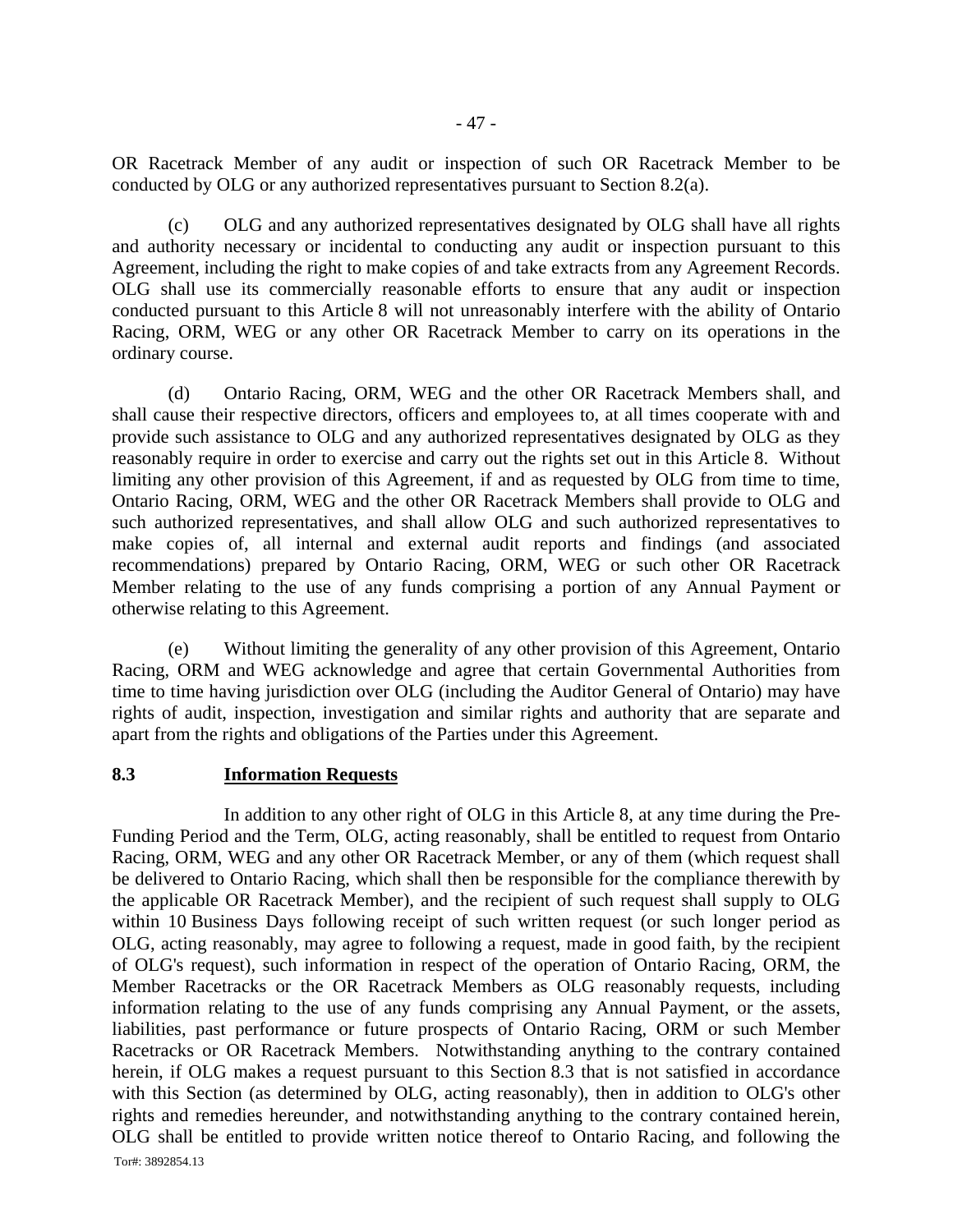receipt of such notice, Ontario Racing shall not make any payment for or on behalf of, or for the

- 48 -

benefit of, the relevant OR Racetrack Member using funds comprising any portion of the Annual Payment or, if the issue is with ORM supplying reasonably requested information, any payment of funds comprising the Administration Payment to ORM, in each case until such request has been satisfied to OLG's reasonable satisfaction.

## **8.4 No Duty to Audit or Inspect; No Limitation of Rights or Remedies**

Notwithstanding OLG's rights contained in this Agreement, OLG shall not have any duty or obligation to Ontario Racing, ORM, WEG, any of the other OR Racetrack Members or to any other person to conduct or cause to be conducted any audit, inspection or monitoring, and shall not incur any liability or obligation whatsoever (i) for not conducting or causing to be conducted any audit, inspection or monitoring, or (ii) for not addressing or otherwise acting upon any matters or information resulting from or identified during any such audit, inspection or monitoring. The fact that any audit, inspection or monitoring may not have been conducted or caused to be conducted by OLG or any of its representatives shall not relieve Ontario Racing, ORM, WEG or any OR Racetrack Member of any of their respective obligations, covenants, agreements or liability arising under or in respect of this Agreement.

# **8.5 OR Racetrack Members to be Bound**

Without limiting Section 1.11, Ontario Racing shall ensure that each of the OR Racetrack Members agrees to comply with and perform the obligations of the OR Racetrack Members (to the extent relating to such OR Racetrack Member) that are included in this Article 8, including with respect to OLG's audit, inspection and information rights that are referred to in this Article 8 (collectively, the "**Member Obligations**"). Ontario Racing shall not permit the use of any funds comprising any portion of the Annual Payment for or on behalf of, or for the benefit of, any OR Racetrack Member that has not acknowledged and agreed to comply with and perform the Member Obligations.

# **ARTICLE 9 REPRESENTATIONS AND WARRANTIES**

## **9.1 OLG Representations and Warranties**

OLG represents and warrants to Ontario Racing, ORM and WEG, recognizing that Ontario Racing, ORM and WEG are relying upon such representations and warranties in entering into this Agreement, as of the date hereof, as follows:

- (a) OLG is a non-share capital corporation established under the Enabling Legislation and has the requisite power and authority to carry on its business as now conducted and as proposed to be conducted;
- (b) the execution, delivery and performance by OLG of this Agreement is within its corporate powers, has been duly authorized by all necessary corporate action and does not (i) contravene any provision of its constating documents, including the Enabling Legislation, or (ii) violate any Applicable Law; and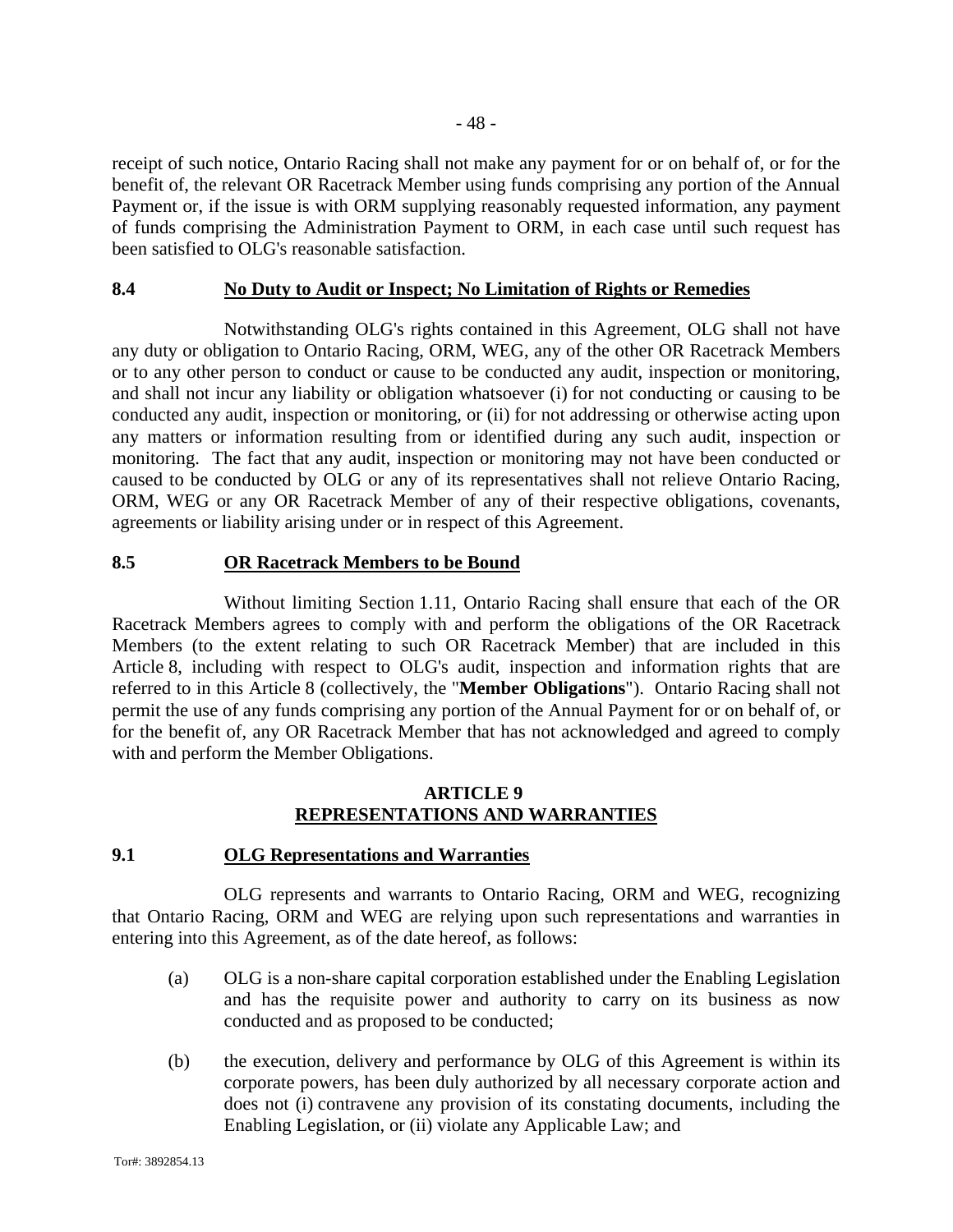(c) this Agreement has been duly executed and delivered by OLG and is the legal, valid and binding obligation of OLG, enforceable against OLG in accordance with its terms except as such enforceability may be limited by (i) limitations with respect to the enforcement of remedies by bankruptcy, insolvency, reorganization, moratorium, and similar Applicable Law affecting creditors' rights generally; (ii) general principles of equity and that a court may stay proceedings or the execution of judgments regardless of whether asserted in a proceeding in equity or at law; and (iii) statutory limitations of general application respecting the enforceability of claims against the Crown or its property.

#### **9.2 Ontario Racing, ORM and WEG Representations and Warranties**

Each of Ontario Racing, ORM and WEG represents and warrants to OLG in respect of itself only, but on a joint and several basis, recognizing that OLG is relying upon such representations and warranties in entering into this Agreement, as of the date hereof and as of the Commencement Date, as follows:

- (a) each of Ontario Racing and WEG is a non-share capital corporation established under the laws of the Province of Ontario, ORM is a corporation incorporated under the laws of the Province of Ontario, and each of Ontario Racing, ORM and WEG has all requisite power and authority to own or lease and operate its assets and to carry on its business as now conducted and as proposed to be conducted, and to its knowledge, each of the OR Racetrack Members other than WEG (i) is a corporation, limited or unlimited liability company or partnership duly organized and validly existing under the laws of the jurisdiction of its formation, and (ii) has all requisite power and authority to own or lease and operate its assets and to carry on its business as now conducted and as proposed to be conducted;
- (b) all of the OR Racetrack Members as of the date of the Original Funding Agreement are listed in Schedule 9.2(b), and all of such OR Racetrack Members will be OR Racetrack Members as of the Commencement Date:
- (c) ORM is a wholly-owned subsidiary of WEG;
- (d) the execution, delivery and performance of this Agreement by Ontario Racing, ORM or WEG, as applicable, is within its corporate powers, has been duly authorized by all necessary corporate action and does not (i) contravene any provision of the Organizational Documents (in the case of Ontario Racing) or its articles, bylaws and other constating documents (in the case of ORM and WEG), or (ii) violate any Applicable Law;
- (e) this Agreement has been duly executed and delivered by Ontario Racing, ORM or WEG, as applicable, and is the legal, valid and binding obligation of Ontario Racing, ORM or WEG, as applicable, enforceable against Ontario Racing, ORM or WEG, as applicable, in accordance with its terms except as such enforceability may be limited by applicable bankruptcy, insolvency, reorganization, moratorium,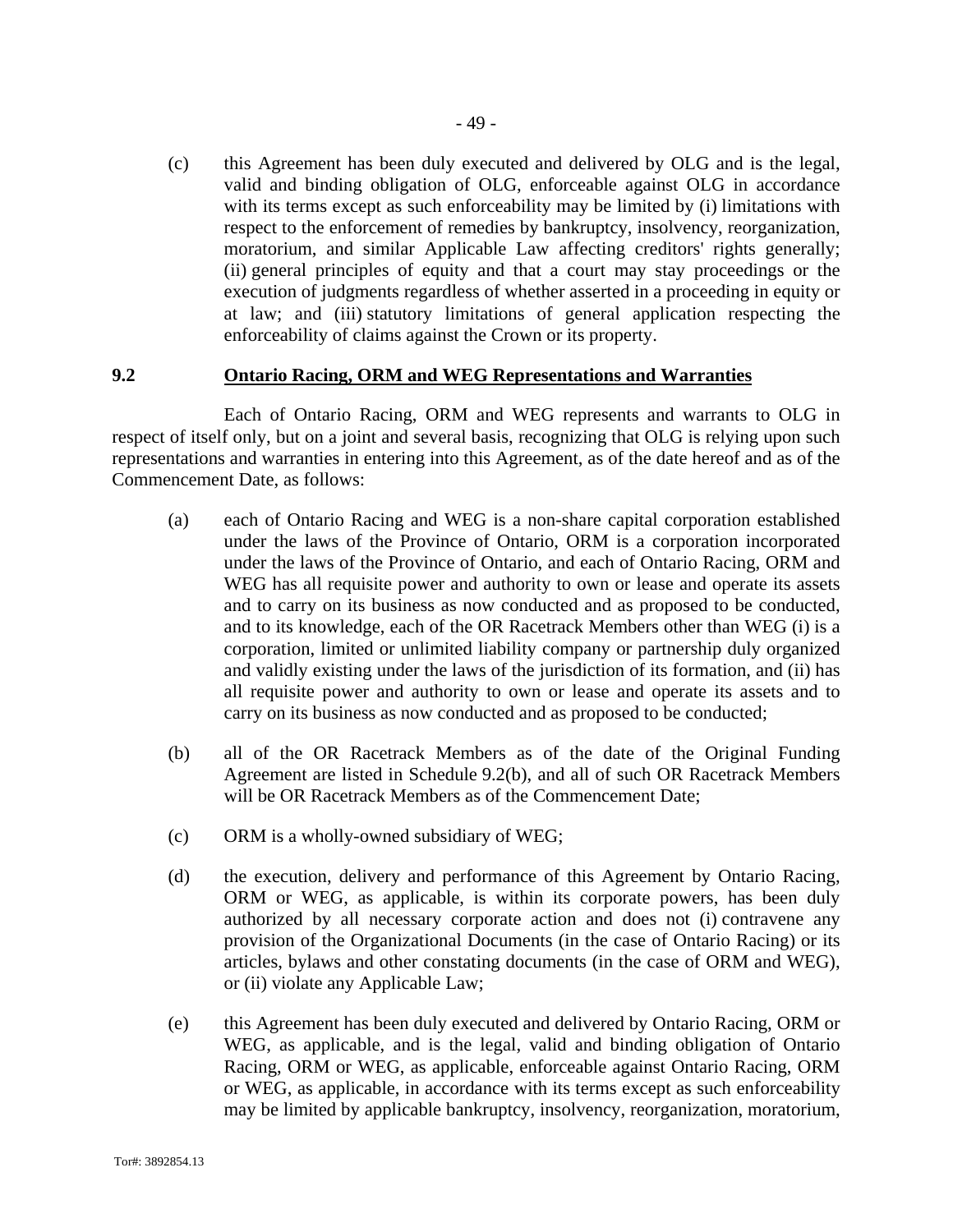and similar Applicable Law limiting the enforcement of creditors' rights generally and by general principles of equity;

- (f) no Act of Insolvency has occurred in respect of it, or to its knowledge, in respect of any other OR Racetrack Member;
- (g) Ontario Racing, ORM, WEG and, to its knowledge, each of the other OR Racetrack Members, (i) have obtained all Governmental Consents required to be obtained by any of them and that are necessary to perform the obligations, agreements and covenants under this Agreement or in connection with the operation of the Member Racetracks, and each of such Governmental Consents is valid, subsisting and in good standing; and (ii) is not in default thereunder or breach thereof; and, to the knowledge of Ontario Racing, ORM or WEG, there exists no circumstance or fact that, individually or together with any other existing circumstance or fact, could reasonably be expected to result in a default under or breach of any of such Governmental Consents or the revocation or limitation thereof;
- (h) each of the following Exhibits attaches true, correct and complete copies of the referenced documents:
	- (i) Exhibit  $9.2(h)(i)$  Articles and By-laws of Ontario Racing;
	- (ii) Exhibit  $9.2(h)(ii) OR$  Membership Agreement; and
	- (iii) Exhibit 9.2(h)(iii) ORM Management Agreement; and
- (i) each of the Material Agreements to which Ontario Racing, ORM or WEG is a party has been duly executed and delivered by Ontario Racing, ORM or WEG, as applicable, and to its knowledge, by the other parties thereto, and is the legal, valid and binding obligation of Ontario Racing, ORM or WEG, as applicable, and to its knowledge, of the other parties thereto, enforceable against Ontario Racing, ORM or WEG, as applicable, and to its knowledge, against the other parties thereto, in accordance with its terms except as such enforceability may be limited by applicable bankruptcy, insolvency, reorganization, moratorium, and similar Applicable Law limiting the enforcement of creditors' rights generally and by general principles of equity.

#### **ARTICLE 10 RELATIONSHIP MANAGEMENT**

#### **10.1 Relationship Leads**

Tor#: 3892854.13 Each of the Parties shall designate and identify to the other Parties a senior representative (collectively, the "**Relationship Leads**") to serve as the primary contact with the other Relationship Leads for the coordination and administration of matters related to this Agreement. Without limiting any other provision of this Agreement, the Parties shall ensure that each Relationship Lead (or any temporary or permanent replacement thereof) will be available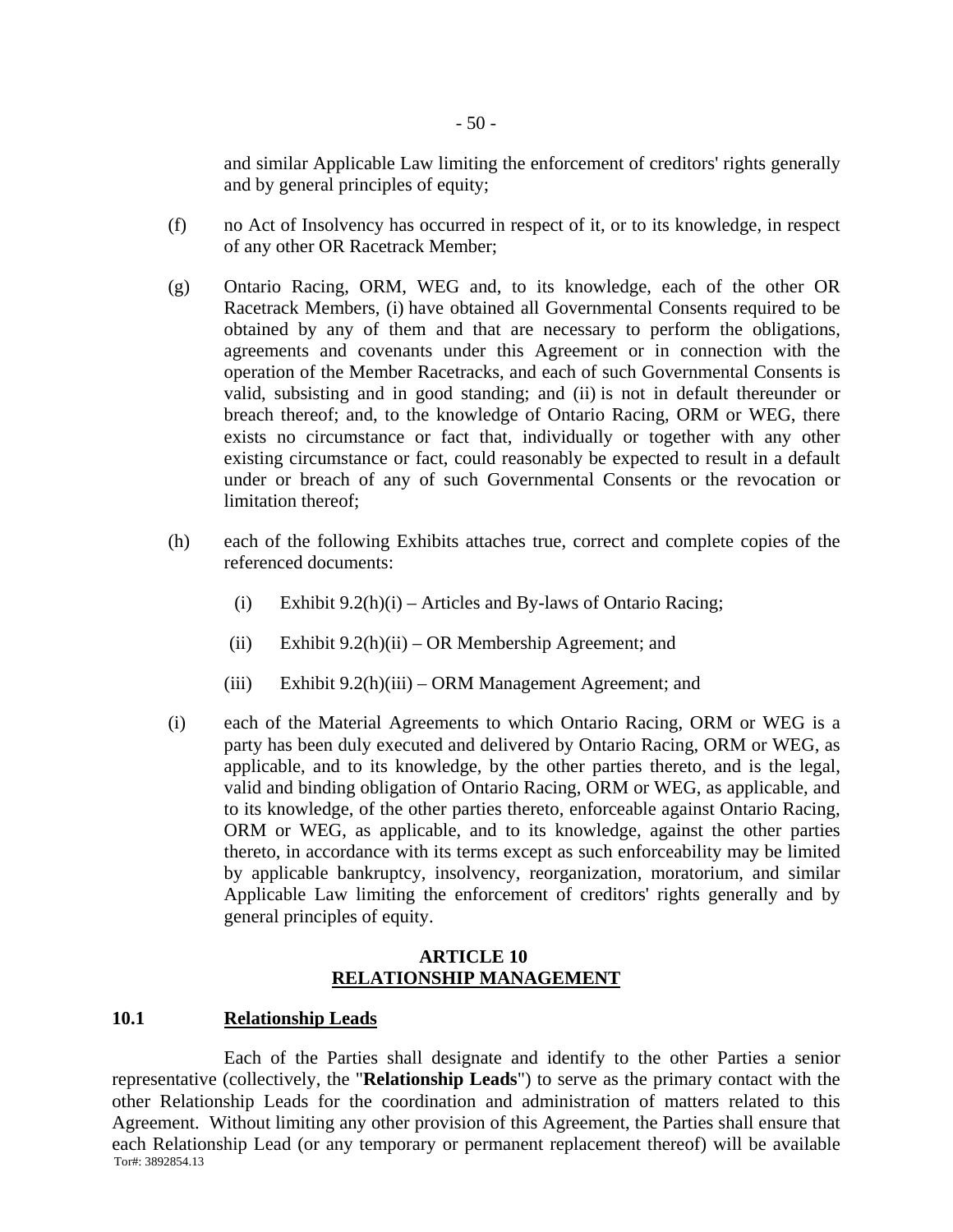upon the reasonable request from time to time of the other Relationship Leads to review and discuss issues and matters relating to this Agreement.

#### **10.2 Relationship Committees**

(a) OLG, Ontario Racing and ORM shall establish and maintain during the Pre-Funding Period and the Term the following committees (collectively, the "**Relationship Committees**"):

- (i) Level 1: an executive management committee (an "**Executive Management Committee**") comprised of three members, being one representative of each of OLG, Ontario Racing and ORM. Each of OLG, Ontario Racing and ORM shall ensure that its appointee to the Executive Management Committee will be in a position of authority with such party that is above all of such Party's appointees to the Relationship Management Committee. The Executive Management Committee will meet on an annual basis prior to the delivery of the Proposed Annual Business Plan to OLG by Ontario Racing; and
- (ii) Level 2: a relationship management committee (a "**Relationship Management Committee**") comprised of six members, being two representatives of each of OLG, Ontario Racing and ORM. The Relationship Management Committee will be responsible for the coordination and administration of matters relating to this Agreement. The Relationship Management Committee will meet at least quarterly during each Funding Year and at such other times as any member of the Relationship Management Committee may reasonably request from time to time.

(b) Each Party may from time to time replace (on a temporary or permanent basis) any of its appointees to the Relationship Committees, and thereafter it shall promptly advise the other Parties thereof.

(c) Each Relationship Committee shall, within 30 days following its first meeting, establish in writing the mandate, purpose, role, accountability and meeting procedures applicable in respect of such committee, which mandates and procedures must not be inconsistent with the provisions of this Agreement. Without limiting the generality of the foregoing:

- (i) an OLG-appointed member of each Relationship Committee will act as chair of all meetings, and such chair will be responsible for scheduling meetings, setting the agenda for each meeting in consultation with the other committee members, and directing the meetings;
- (ii) meetings of each Relationship Committee may take place in person, by teleconference or by similar means of electronic communication; and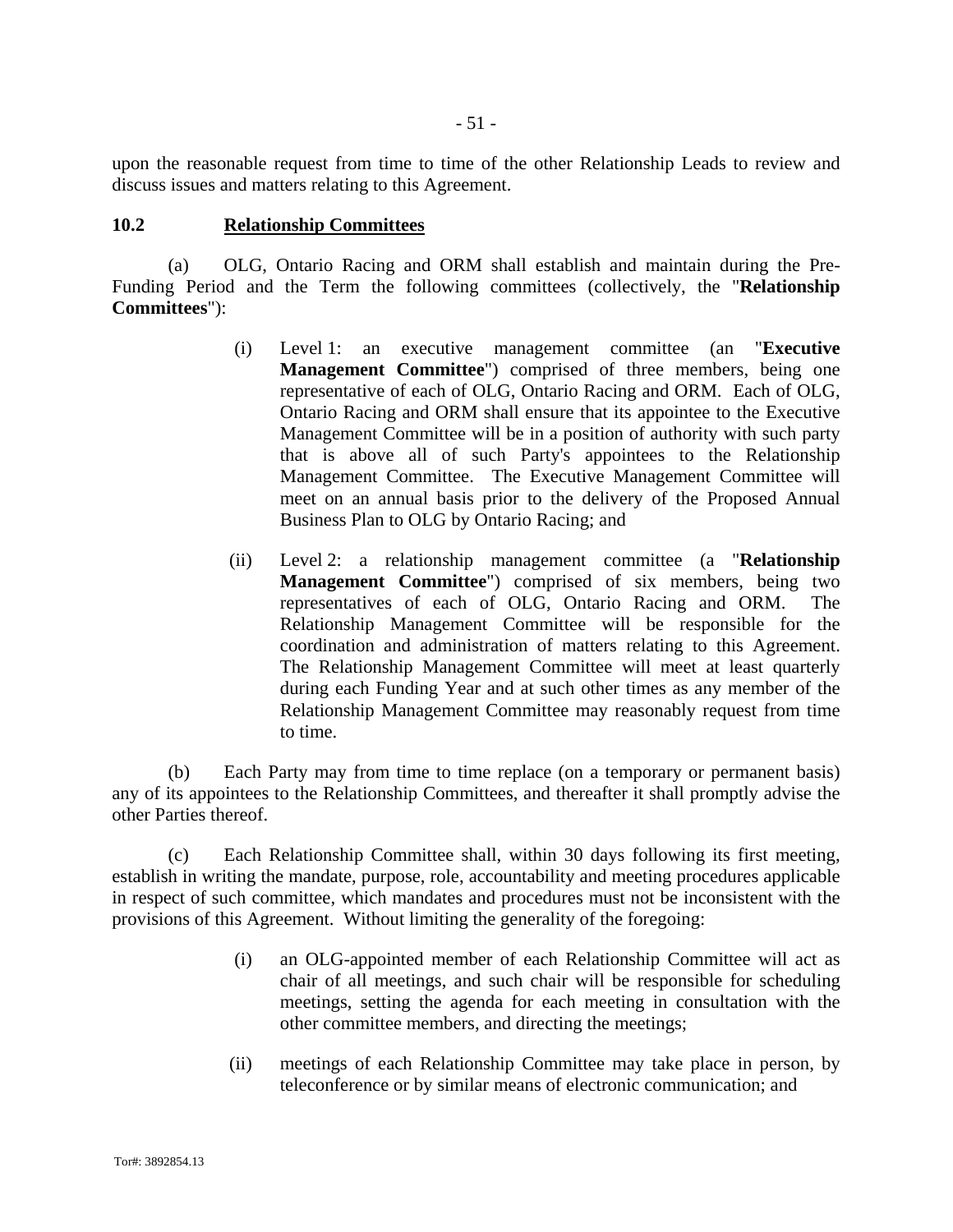(iii) in addition to the OLG-appointed members of each Relationship Committee, OLG will appoint an individual who will be responsible for maintaining written minutes of each meeting, which minutes will include a record of all action items discussed in such meetings relating to the Agreement, including the progress of all actions taken or to be taken following each meeting.

(d) Each Party shall use commercially reasonable efforts to ensure that all of its members on the Relationship Committees participate in every meeting scheduled in accordance with this Agreement or, if a member is not available to participate, the Party shall use commercially reasonable efforts to provide an appropriate replacement, whether temporary or permanent.

#### **ARTICLE 11 EVENTS OF DEFAULT**

## **11.1 Agreement Events of Default**

For the purposes of this Agreement, the occurrence of any of the following events or circumstances during the Pre-Funding Period or the Term will constitute an Agreement Event of Default (subject to the cure periods specified in this Section 11.1):

- (a) this Agreement or any Material Agreement to which Ontario Racing, ORM or WEG is a party ceases to be a legal, valid and binding obligation of Ontario Racing, ORM or WEG, as applicable, enforceable against Ontario Racing, ORM or WEG, as applicable, in accordance with its terms except as such enforceability may be limited by applicable bankruptcy, insolvency, reorganization, moratorium, and similar Applicable Law limiting the enforcement of creditors' rights generally and by general principles of equity;
- (b) in the event of (i) any termination of any Material Agreement, (ii) any amendment of a Material Agreement in any material respect, (iii) any waiver of any material provision of any Material Agreement, or (iv) any transfer, assignment or other disposition (whether contingent, absolute or otherwise) by Ontario Racing, ORM or WEG of the whole or any part of any Material Agreement to which it is a party, or any of Ontario Racing's, ORM's or WEG's respective rights under any Material Agreement to which it is party, in each case, without OLG's prior written consent;
- (c) Ontario Racing, ORM or WEG being in default under any Material Agreement to which it is a party and, if such default is capable of being cured, such default is not cured within 30 days after the earlier of (i) the date on which Ontario Racing, ORM or WEG becomes aware of such default, and (ii) the date on which OLG notifies Ontario Racing, ORM or WEG in writing of such default;
- (d) the Organizational Documents are amended in any material respect without the prior written consent of OLG;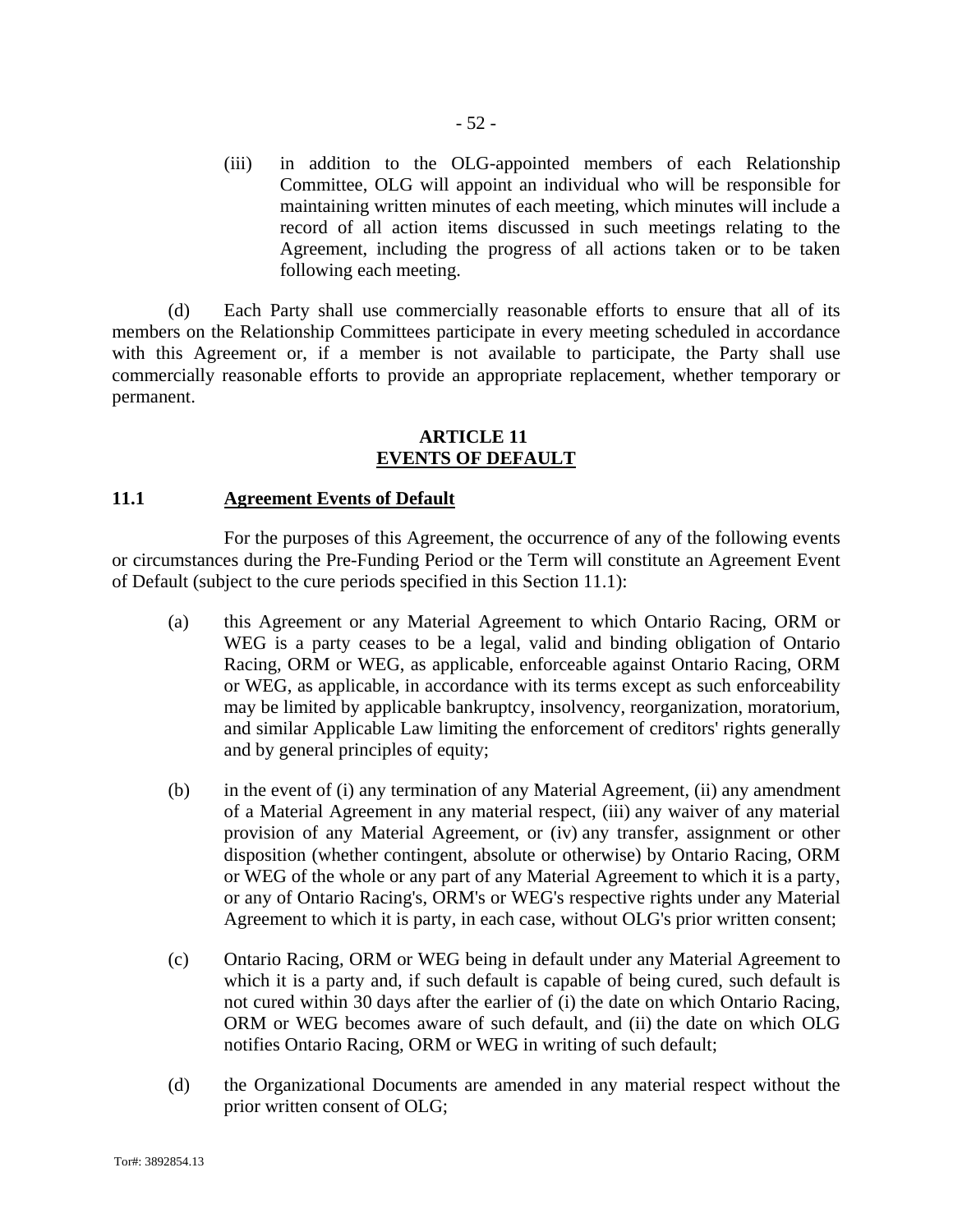- (e) WEG ceasing to be a member of Ontario Racing;
- (f) ORM ceasing to be a wholly-owned subsidiary of WEG;
- (g) ORM ceasing to be responsible for the management of Ontario Racing as contemplated by the ORM Management Agreement, whether as a result of (i) the repudiation or termination of the ORM Management Agreement by any party thereto, (ii) the suspension of ORM's obligations thereunder by Ontario Racing in accordance with the terms thereof for any reasons (subject to any applicable cure periods thereunder in the case of a default by ORM), or (iii) an assignment of the ORM Management Agreement by ORM, in whole or in part;
- (h) the occurrence of an Act of Insolvency in respect of Ontario Racing, ORM or WEG, unless such Act of Insolvency is the result of a failure by OLG to pay all or any portion of the Annual Payment in accordance with this Agreement to the extent the amount not paid was due and payable hereunder, or if any of Ontario Racing, ORM or WEG ceases or threatens to cease to carry on business generally or admits its inability to pay or fails to pay its debts generally;
- (i) the revocation or non-renewal of any Governmental Consents (in whole or in part) that are required by any of Ontario Racing, ORM or WEG to perform their respective obligations, agreements and covenants under this Agreement or, in the case of WEG, in connection with the operation of its Member Racetracks;
- (j) Ontario Racing, ORM or WEG, or any of their respective directors or senior officers, is convicted of a criminal offence, a quasi-criminal offence (other than traffic offences) or a regulatory offence, in each case, if such conviction constitutes a Material Adverse Effect as determined by OLG, acting reasonably;
- (k) if there is any inaccuracy or misrepresentation in any representation or warranty of Ontario Racing, ORM or WEG in this Agreement or in any document delivered to OLG by or on behalf of Ontario Racing, ORM or WEG pursuant to this Agreement, which inaccuracy or misrepresentation constitutes a Material Adverse Effect as determined by OLG, acting reasonably, and, if such inaccuracy or misrepresentation is capable of being cured, such inaccuracy or misrepresentation has not been cured within 30 days following the date on which OLG notifies Ontario Racing, ORM or WEG in writing of such inaccuracy or misrepresentation; or
- (l) if Ontario Racing, ORM or WEG fails to perform or comply with any one or more obligations, covenants or agreements of Ontario Racing, ORM or WEG, as applicable, in this Agreement that is not referred to elsewhere in this Section 11.1, and if such failure is capable of being cured, such failure has not been cured within 30 days following the date on which OLG notifies Ontario Racing, ORM or WEG in writing of such failure.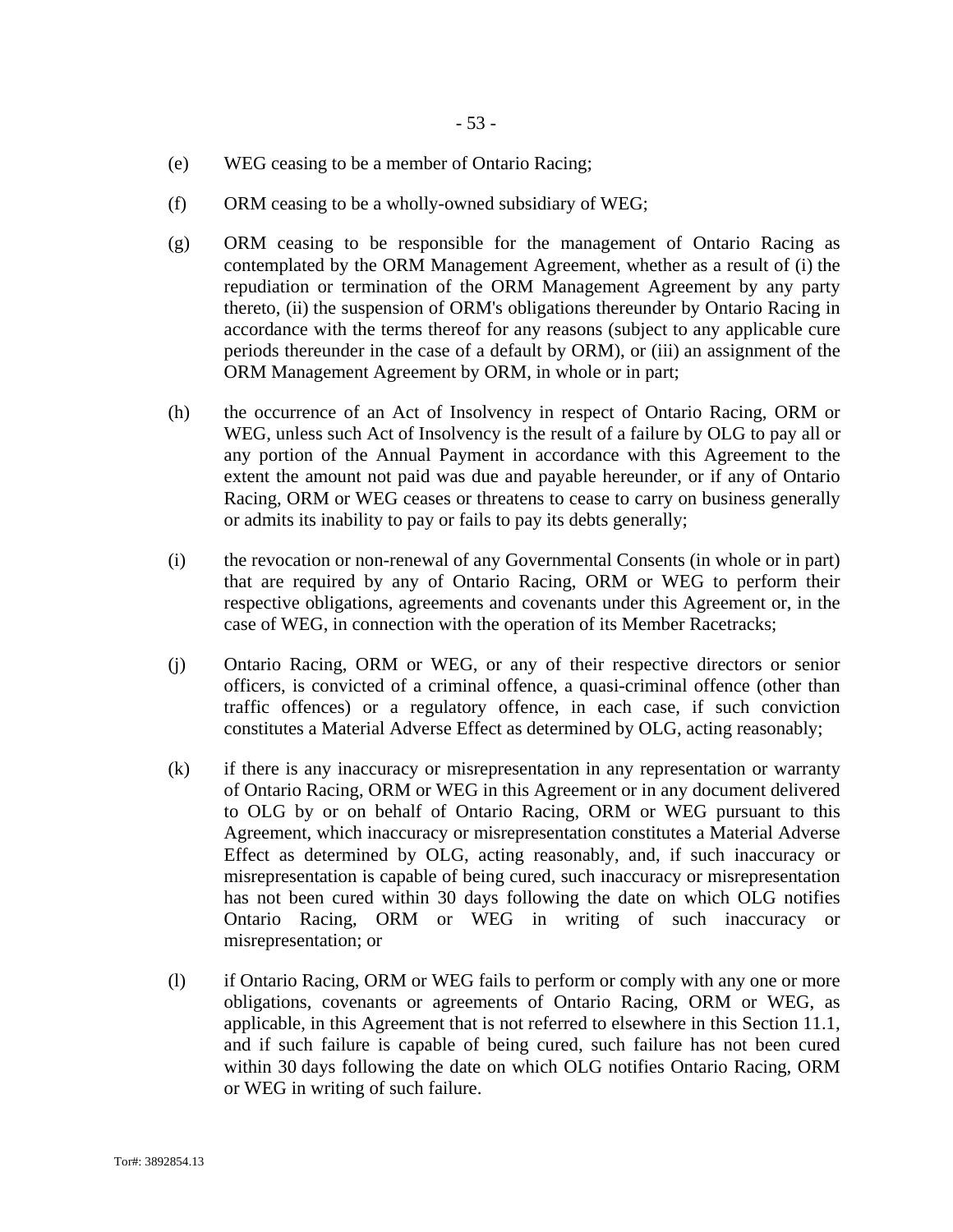- 54 -

# **11.2 Notification of Occurrence**

Ontario Racing, ORM and WEG shall notify OLG in writing of the occurrence and details of any Agreement Event of Default, and of any event or circumstance that is likely, with the passage of time, giving of notice, determination of any condition, or otherwise, to constitute or give rise to an Agreement Event of Default, in each case promptly upon Ontario Racing, ORM and WEG becoming aware of the occurrence thereof.

# **11.3 OLG's Rights Upon Agreement Event of Default**

Notwithstanding anything to the contrary in this Agreement, and without limiting OLG's right to terminate this Agreement in accordance with Section 13.1, following the occurrence of an Agreement Event of Default, OLG shall be entitled to withhold and not pay to Ontario Racing all or any portion of any future Annual Payments that are required to be paid hereunder until such time as the Agreement Event of Default has been remedied to OLG's satisfaction. OLG shall provide written notice to Ontario Racing regarding the exercise by OLG of its rights under this Section 11.3.

## **ARTICLE 12 TERM**

# **12.1 Initial Term**

Subject to the satisfaction of the Pre-Funding Period conditions in accordance with Section 1.14, the initial term of OLG's funding obligations under this Agreement (the "**Initial Term**") will commence on April 1, 2019 (the "**Commencement Date**") and, unless terminated earlier in accordance with its terms, will end on the seventh anniversary of the Commencement Date.

## **12.2 Extension Terms**

(a) Subject to Section 12.2(c), if, during the first five Funding Years of the Initial Term, the OR Racetrack Members conducted the number of race dates for each applicable breed as specified in the Approved Annual Business Plan for each of such Funding Years (subject to any Make-Up Tactic referred to in Section 6.1(h)), the Initial Term will automatically be extended for an additional six consecutive years (the "**First Extended Term**"). Prior to or on June 1, 2024, OLG shall provide written notice (the "**First Term Notice**") to Ontario Racing and WEG confirming that the criteria for such automatic extension have been satisfied. Subject to Section 12.2(c), if the criteria for such automatic extension have not been satisfied, OLG shall have the option (the "**First Extension Option**"), exercisable in OLG's sole discretion, to extend the Initial Term for the First Extended Term by providing notice thereof prior to or on June 1, 2024, and such notice shall be deemed to be the First Term Notice.

(b) Subject to Section 12.2(c), if the Initial Term is extended for the First Extended Term in accordance with Section 12.2(a), and if, during the sixth through eleventh Funding Years of the Term (inclusive), the OR Racetrack Members conducted the number of race dates for each applicable breed as specified in the Approved Annual Business Plan for each of such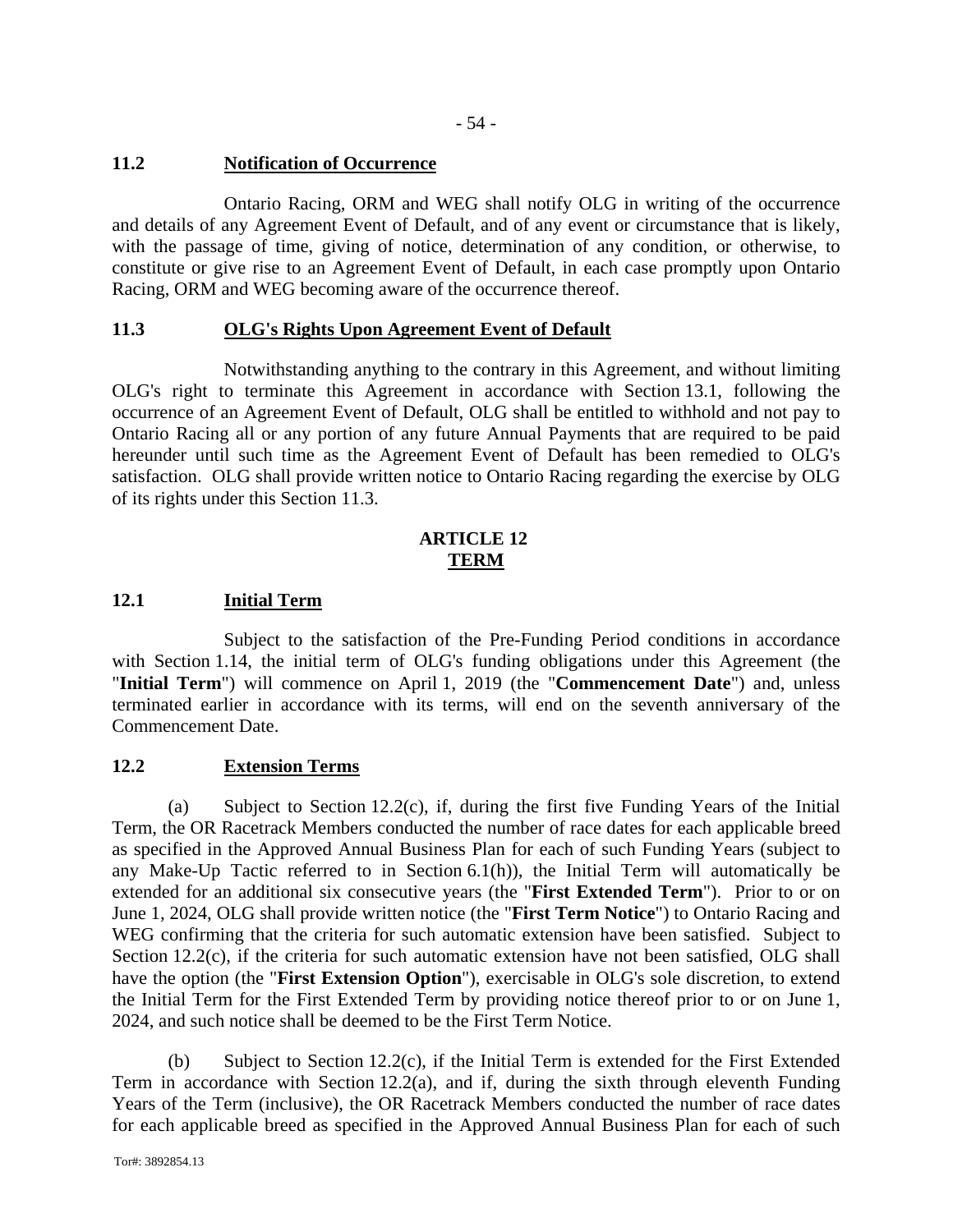Funding Years (subject to any Make-Up Tactic referred to in Section 6.1(h)), the First Extended Term will automatically be extended for an additional six consecutive years (the "**Second Extended Term**"). Prior to or on June 1, 2030, OLG shall provide written notice (the "**Second Term Notice**") to Ontario Racing and WEG confirming that the criteria for such automatic extension have been satisfied. Subject to Section 12.2(c), if the criteria for such automatic extension have not been satisfied, OLG shall have the option (the "**Second Extension Option**"), exercisable in OLG's sole discretion, to extend the First Extended Term for the Second Extended Term by providing notice thereof prior to or on June 1, 2030, and such notice shall be deemed to be the Second Term Notice.

(c) Within 30 days following receipt of the First Term Notice or the Second Term Notice, as applicable, Ontario Racing, ORM and WEG may deliver a joint written notice of the termination of this Agreement by them, such termination to be effective as of the end of the Initial Term or the First Extended Term, as applicable. In the absence of any such joint notice, all of the same terms and conditions of this Agreement will apply during the First Extended Term and the Second Extended Term, as applicable.

(d) No termination fee or other compensation whatsoever will be paid or payable by OLG to Ontario Racing, ORM, WEG any of the other OR Racetrack Members or any other person in the event that OLG does not exercise the First Extension Option or the Second Extension Option.

#### **ARTICLE 13 TERMINATION**

## **13.1 Termination for Agreement Event of Default**

OLG may, at its option and in its sole discretion, immediately terminate this Agreement by delivery of written notice thereof to the other Parties upon the occurrence of any Agreement Event of Default. Any delay in providing such notice will not in any way affect OLG's right to terminate this Agreement pursuant to this Section 13.1.

## **13.2 Termination for Invalidity or Illegality**

OLG may immediately terminate this Agreement by delivery of written notice thereof to the other Parties upon the coming into force or repeal of any Applicable Law, or any amendment or variation of any Applicable Law (in each case, without re-enactment or consolidation), including any final judgement or final decision of a court of competent jurisdiction that changes binding precedent of any Applicable Law, in each case, that renders this Agreement or the performance of this Agreement invalid or illegal, other than, in each case, any of the foregoing that may be cured or remedied in accordance with Section 1.7.

## **13.3 Termination if No Racetracks Payment is Payable**

If, for any three consecutive Funding Years during the First Extended Term or the Second Extended Term, if applicable, the Racetracks Payment will be zero after giving effect to the adjustments permitted under Article 4, Section  $6.1(g)$  and Section  $6.1(h)$ , OLG may, at its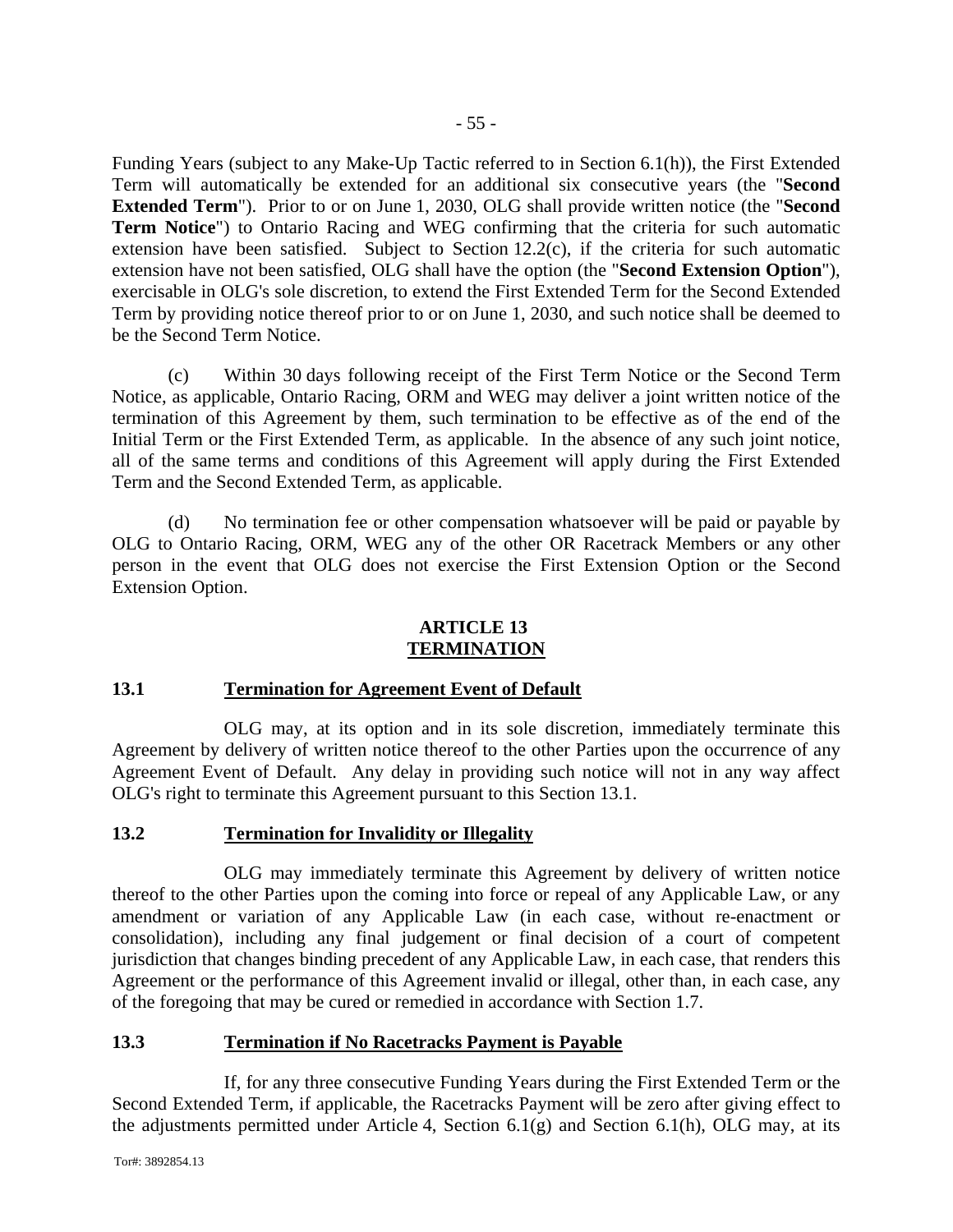option and in its sole discretion, immediately terminate this Agreement by delivery of written notice thereof to the other Parties.

## **13.4 Effects of Termination**

(a) Following the termination of this Agreement pursuant to Section 13.1, Section 13.2 or Section 13.3, Ontario Racing shall promptly repay to OLG:

- (i) that portion of the Annual Payment (other than the Administration Payment), if any, that OLG paid to Ontario Racing and that has not, as of the date of termination, been used to pay, or allocated to the payment of, Eligible Costs, Eligible Capital Costs, Transition Payment Eligible Costs, Operational Enhancement Eligible Costs or for a HIP Permitted Use that have been incurred prior to the date of termination, in each case in accordance with the Approved Annual Business Plan and the provisions of this Agreement; and
- (ii) an amount equal to the product of (x) the amount in respect of the Administration Payment paid to Ontario Racing by OLG pursuant to Section 2.2(a) in respect of the month in which termination occurs, if any, multiplied by (y) a fraction, the numerator of which is the number of days remaining in such month (including the date of termination), and the denominator of which is the number of days in such month.

(b) No termination fee or other compensation whatsoever will be paid or payable by OLG to Ontario Racing, ORM, WEG, any of the other OR Racetrack Members or any other person in the event that OLG terminates this Agreement pursuant to this Article 13.

#### **ARTICLE 14 DISPUTE RESOLUTION PROCEDURE**

#### **14.1 Dispute Resolution Procedure**

(a) Except as otherwise specifically contemplated herein, all disputes, controversies and claims arising out of or relating to this Agreement, or the interpretation, enforceability, performance, breach, increased monitoring, suspension, termination or validity of this Agreement (each, a "**Dispute**") will be resolved in accordance with, and the Parties shall comply with, the provisions of this Article 14 (the "**Dispute Resolution Procedure**").

- (b) The Parties may, by written agreement, on a Dispute by Dispute basis:
	- (i) extend or abridge any or all timelines set out in this Article 14; or
	- (ii) agree to resolve a Dispute by litigation rather than arbitration notwithstanding the requirements of Section 14.4.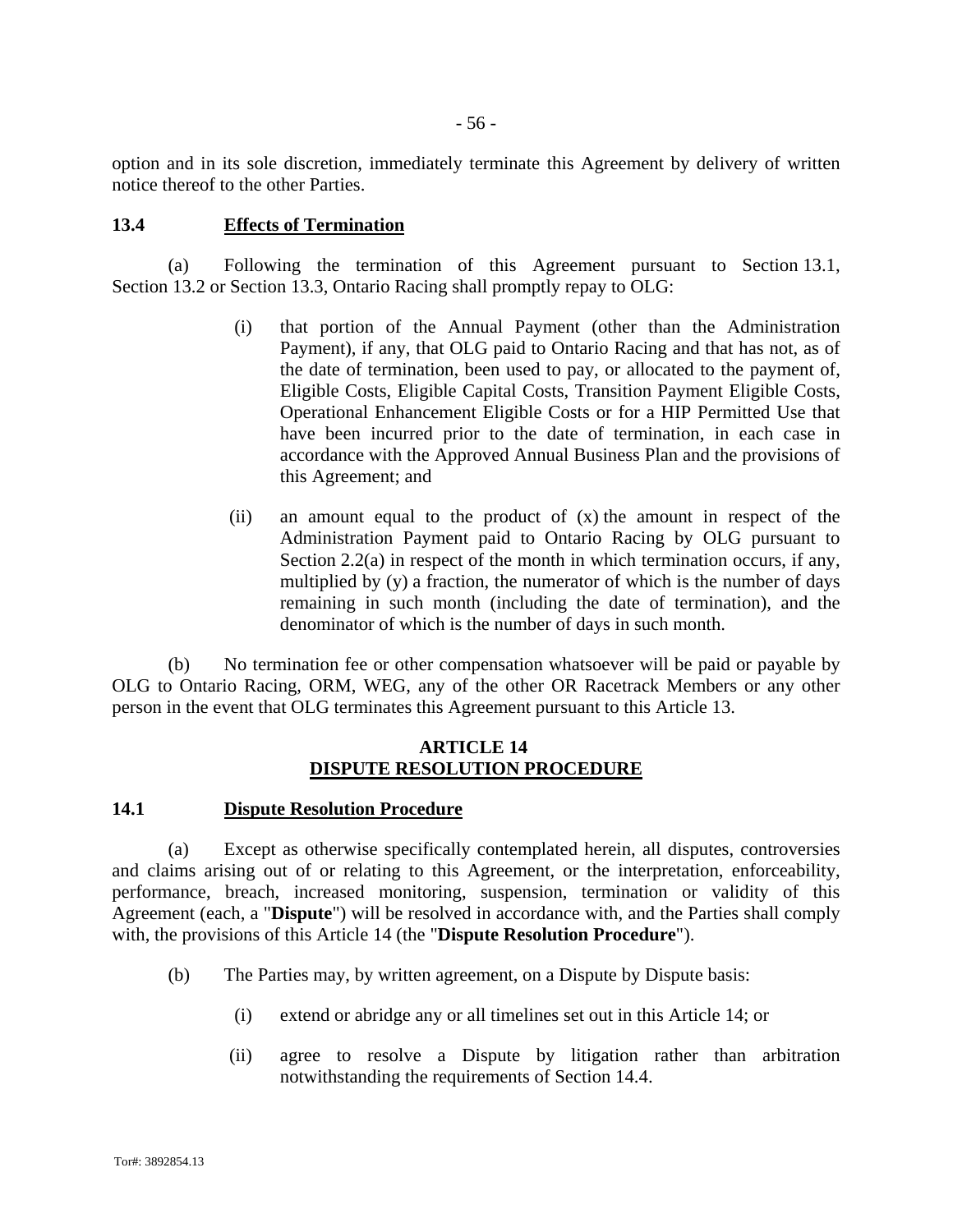- 57 -

# **14.2 Amicable Resolution**

The Parties agree that at all times, both during and after the Pre-Funding Period and the Term, each of them shall make *bona fide* efforts to resolve by amicable negotiations any and all Disputes arising between them on a without prejudice basis.

# **14.3 Escalation by Parties**

(a) If a Dispute arises, the Relationship Management Committee will meet at least once and will attempt in good faith to resolve the Dispute. For such purpose, any member of the Relationship Management Committee may request the other members to meet within ten days at a mutually agreed-upon place and time.

(b) If the Relationship Management Committee is not able to resolve the Dispute within 20 days after their first meeting (or such longer period as they may mutually agree upon), then any Party may request that the Executive Management Committee meet at least once to attempt in good faith to resolve the Dispute. For such purpose, any member of the Executive Management Committee may request the other members to meet within ten (10) days at a mutually agreed-upon place and time.

# **14.4 Resolution by Non-Binding Mediation**

(a) If the Executive Management Committee is not able to resolve the Dispute within 20 days after their first meeting (or such longer period as they may mutually agree upon), then the Parties may agree in writing to attempt to resolve the Dispute by non-binding and without prejudice mediation; provided, however, that, notwithstanding the foregoing, any disputing Party may give written notice to the other Parties at any time prior to the appointment of a mediator that such Party does not wish to attempt the resolution of such Dispute by non-binding mediation, in which case the Dispute will instead be resolved by arbitration.

(b) Any mediation conducted pursuant to this Section 14.4 will be conducted by a single mediator appointed jointly by the Parties, each acting reasonably, as soon as possible following their joint decision to resolve the Dispute by mediation.

(c) Each Party shall be responsible for its own costs related to the mediation, and the Parties shall share equally the costs of the mediator unless otherwise agreed in writing.

# **14.5 Referral of Disputes to Arbitration**

(a) Subject to first complying with Sections 14.2 and 14.3, any Party may, by written notice to the other Parties, require that the Dispute be resolved by arbitration. The arbitration will be governed by the *Arbitration Act, 1991* (Ontario), except to the extent otherwise provided in this Section 14.5.

(b) Any arbitration conducted pursuant to this Section 14.5 will be conducted by a single arbitrator appointed jointly by the Parties, each acting reasonably, as soon as possible following delivery of the notice referred to in Section 14.5(a).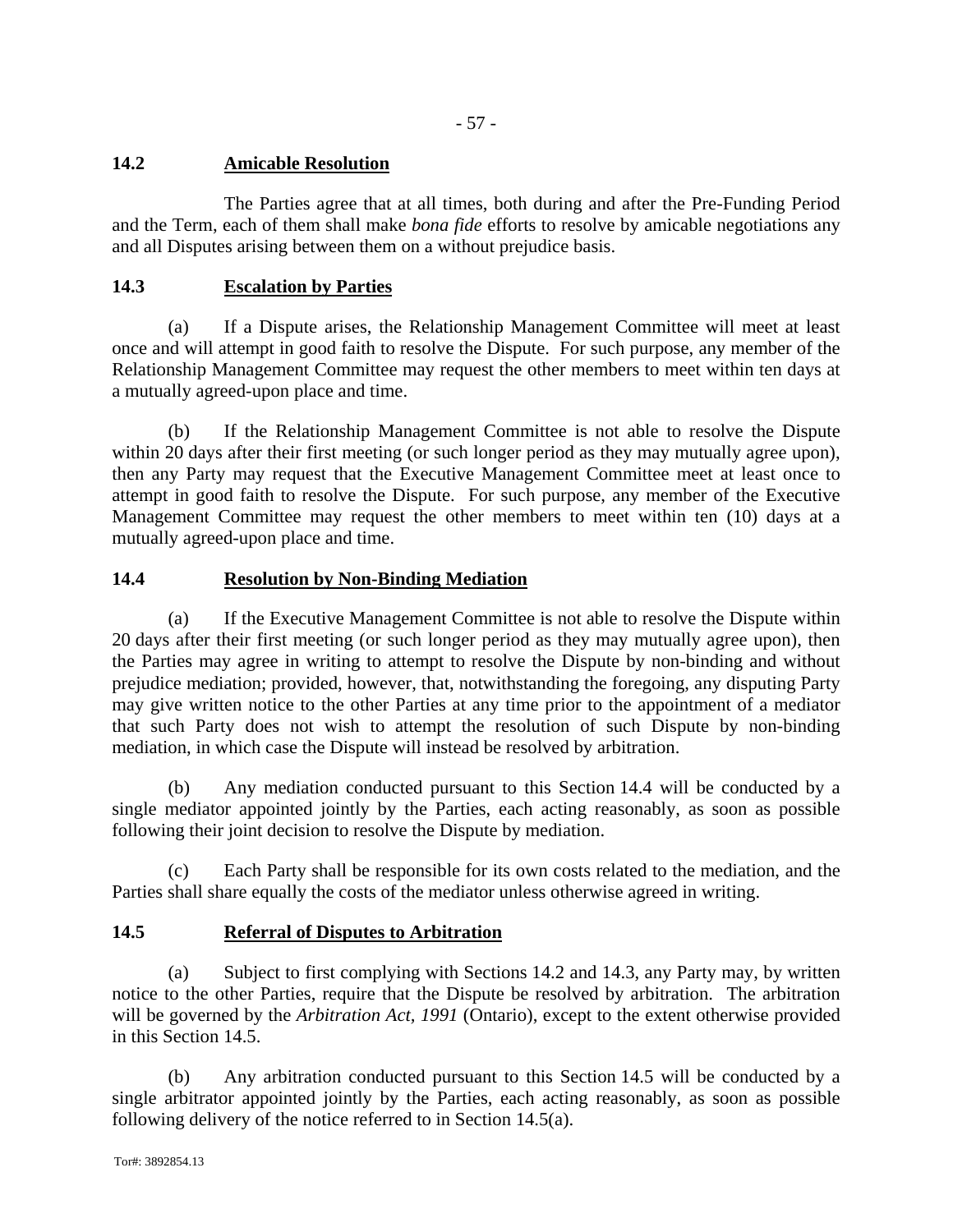- 58 -

(c) The Parties shall proceed with the arbitration expeditiously, including in respect of any hearing, in order that an award may be rendered as soon as practicable by the arbitrator, given the nature of the Dispute. The Parties shall require the arbitrator to render a decision as soon as possible and, in any event, to render a decision no later than 20 Business Days after the date of the hearing to the extent reasonably possible, or such longer period of time as agreed to in writing by the Parties.

(d) The costs of an arbitration will be in the discretion of the arbitrator; provided, however, that in exercising discretion to award costs, the arbitrator will take into account the desire of the Parties that costs should generally be awarded to each Party in proportion to the relative success that each Party has in the arbitration.

(e) Any award of the arbitration panel will be final and binding upon all Parties, and all Parties expressly waive all rights of appeal or judicial review in connection with any award of the arbitrator, including review under the *Arbitration Act, 1991* (Ontario). Judgment may be entered upon a final award in accordance with Applicable Law in the Ontario Superior Court of Justice and enforced as a judgment of that court.

#### **ARTICLE 15 CONFIDENTIALITY**

# **15.1 Confidential Information**

(a) For the purposes of this Agreement, "**Confidential Information**" means information of a Party that has been or may hereafter be disclosed in any form, whether in writing, orally, electronically or otherwise, by either Party or its representatives (collectively, a "**Disclosing Party**") to the other Party or its representatives (collectively, a "**Receiving Party**") and that has been identified by the Disclosing Party as "confidential"; provided, however, that "Confidential Information" does not include any of the foregoing that is:

- (i) publicly available when it is received by or becomes known to the Receiving Party or that subsequently becomes publicly available other than through a direct or indirect act or omission of the Receiving Party, but only after it becomes publicly available;
- (ii) established by evidence to have been already known to the Receiving Party at the time of its disclosure to the Receiving Party and is not known by the Receiving Party to be the subject of an obligation of confidence of any kind;
- (iii) independently developed or obtained by the Receiving Party without any use of or reference to the Confidential Information of the Disclosing Party as established by evidence that would be acceptable to a court of competent jurisdiction; or
- (iv) received by the Receiving Party in good faith without an obligation of confidence of any kind from a third party who the Receiving Party had no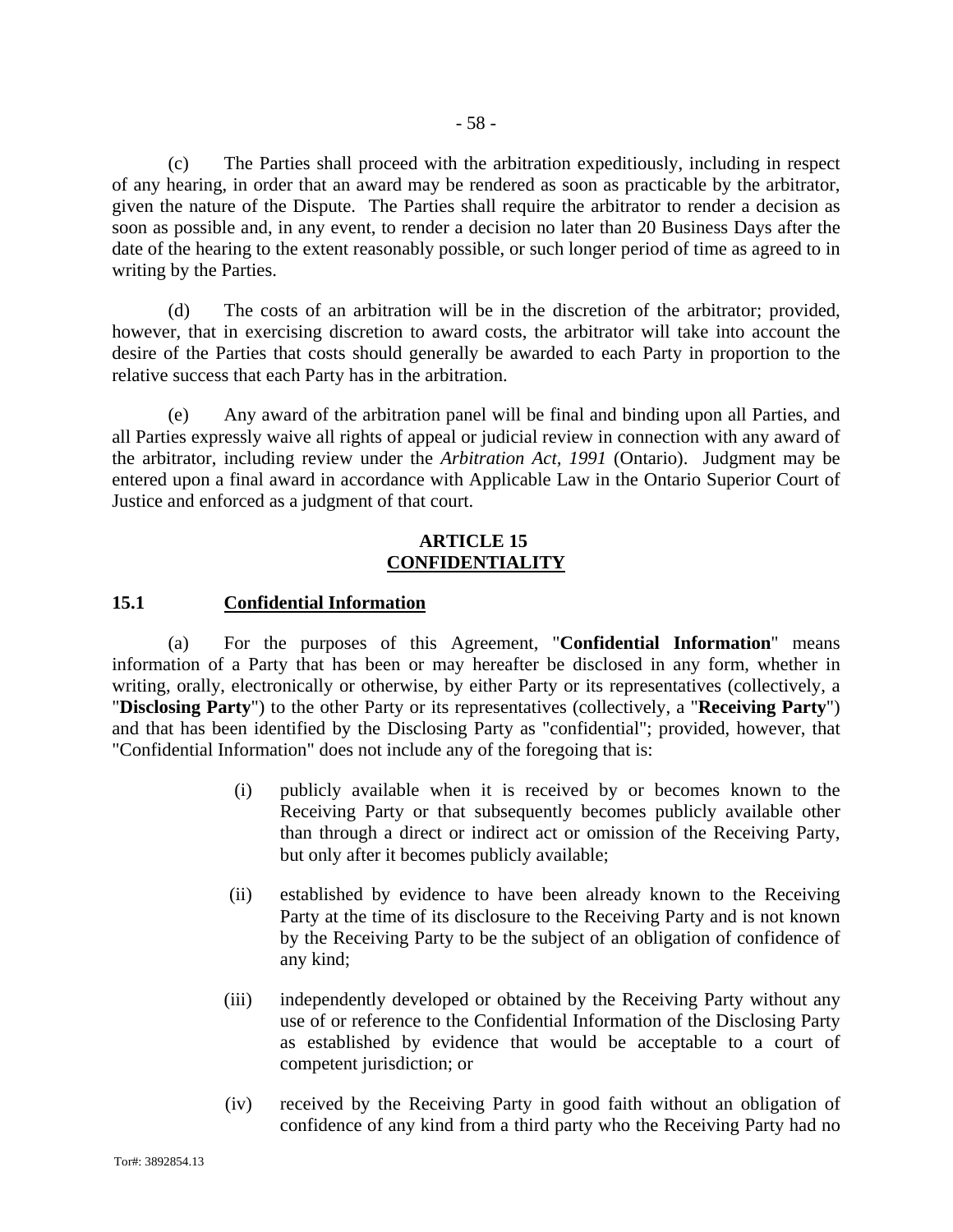reason to believe was not lawfully in possession of such information free of any obligation of confidence of any kind, but only until the Receiving Party subsequently comes to have reason to believe that such information was subject to an obligation of confidence of any kind when originally received.

(b) For greater certainty, subject to the limitations in clauses (i) through (iv) of Section 15.1(a), information regarding any OR Racetrack Member that is marked "confidential" and disclosed to OLG by Ontario Racing or ORM will be deemed to be Confidential Information of Ontario Racing or ORM, as the case may be, for purposes of this Agreement.

# **15.2 Confidentiality Covenant**

Each Receiving Party acknowledges the confidential and proprietary nature of the Confidential Information of the Disclosing Party and agrees that it shall keep such Confidential Information confidential and will not disclose, transfer or otherwise make available such Confidential Information to any person by the Receiving Party, except as and to the extent expressly permitted in this Agreement or with the prior written consent of the Disclosing Party.

# **15.3 Permitted Disclosures by Ontario Racing, ORM and WEG**

Notwithstanding any other provision of this Article 15 to the contrary, Ontario Racing, ORM and WEG are entitled to disclose OLG's Confidential Information:

- (a) on a confidential basis to (i) their respective directors, officers and employees, and (ii) the other OR Racetrack Members and their respective directors, officers and employees, in each case, if and to the extent that such persons may need to know such Confidential Information in connection with the performance of this Agreement; and
- (b) on a confidential basis to its accountants, internal and external auditors, legal counsel, actual or proposed institutional lenders, and other professional advisors, in each case, if and to the extent that such persons may need to know such Confidential Information in order to provide the applicable professional advisory or financing services relating to the business of Ontario Racing, ORM or WEG, as applicable;

provided, however, that in connection with any such disclosure described in this Section 15.3, Ontario Racing, ORM or WEG, as applicable, shall (i) advise such persons of the confidential nature of such Confidential Information, and (ii) use commercially reasonable efforts to cause such persons to maintain the confidentiality of such Confidential Information.

# **15.4 Permitted Disclosures by OLG**

(a) Notwithstanding any other provision of this Article 15 to the contrary, OLG is entitled to disclose the Confidential Information of Ontario Racing, ORM and WEG: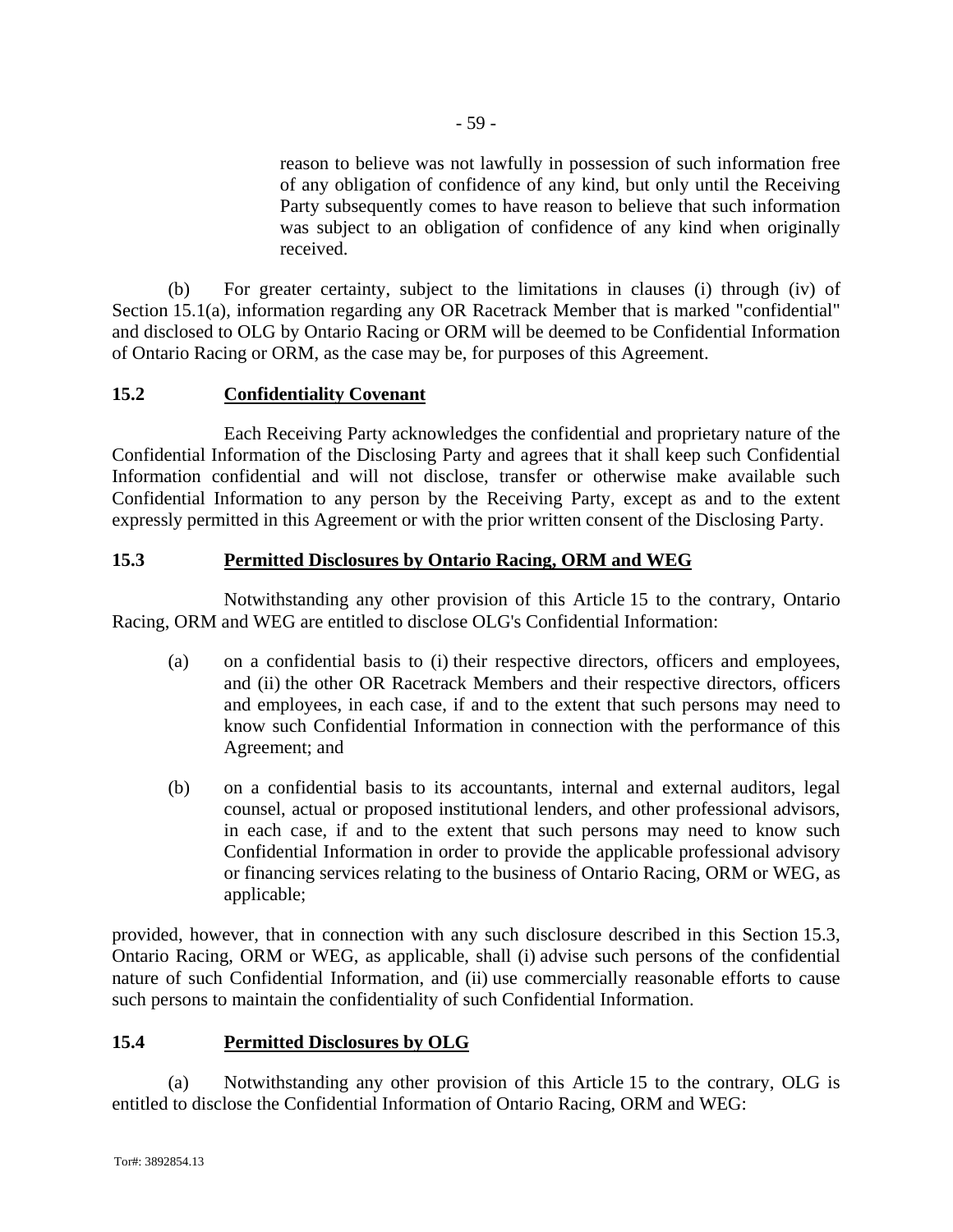- (i) on a confidential basis to any employees, agents or representatives of OLG, or any other persons engaged by OLG, in each case, if and to the extent that such persons may need to know such Confidential Information in connection with their duties and obligations; and
- (ii) on a confidential basis to its accountants, internal and external auditors, legal counsel, and other professional advisors if and to the extent that such persons may need to know such Confidential Information in order to provide the applicable professional advisory services to OLG;

provided, however, that in connection with any such disclosure described in this Section 15.4, OLG shall (i) advise such persons of the confidential nature of such Confidential Information and (ii) use commercially reasonable efforts to cause such persons to maintain the confidentiality of such Confidential Information.

(b) Notwithstanding anything to the contrary in this Article 15, OLG and other Provincial Entities shall be entitled to use Confidential Information received by OLG from Ontario Racing, ORM, WEG and the other OR Racetrack Members in connection with the development or preparation of data analytics, studies and other analyses by or on behalf of OLG or other Provincial Entities relating to the horse racing industry in Ontario or any segment or other aspect of such industry, and OLG and other Provincial Entities shall be entitled to publicly disclose any and all such data analytics, studies and other analyses as OLG or any of such other Provincial Entities, in each case in its sole discretion, determines to be appropriate.

## **15.5 Compelled Disclosure**

Subject to Section 15.7, if a Receiving Party or any other person to whom it has disclosed Confidential Information in accordance with this Agreement is required by Applicable Law or legal process to disclose any Confidential Information, the Receiving Party may make such disclosure but must first provide the Disclosing Party with prompt notice of such request or requirement, unless notice is prohibited by law, in order to enable the Disclosing Party to seek an appropriate protective order or other remedy or to waive compliance with the terms of this Agreement or both. The Receiving Party shall not oppose, and shall provide reasonable assistance to the Disclosing Party in connection with, any action by the Disclosing Party to seek such a protective order or other remedy. The Receiving Party shall support a request for standing by the Disclosing Party for standing to seek such order or remedy. If, failing the obtaining of a protective order or other remedy by the Disclosing Party, such disclosure is required, the Receiving Party shall use its commercially reasonable efforts to ensure that the disclosure will be made in a manner that minimizes the extent of disclosure (for example, redactions of non-relevant information). Each Party acknowledges and agrees that Applicable Law may require disclosure of Confidential Information.

# **15.6 Freedom of Information and Protection of Privacy**

Without limiting the generality of Section 15.5, Ontario Racing, ORM and WEG, in each case on their own behalf and on behalf of the other OR Racetrack Members, acknowledge and agree that the *Freedom of Information and Protection of Privacy Act* (Ontario)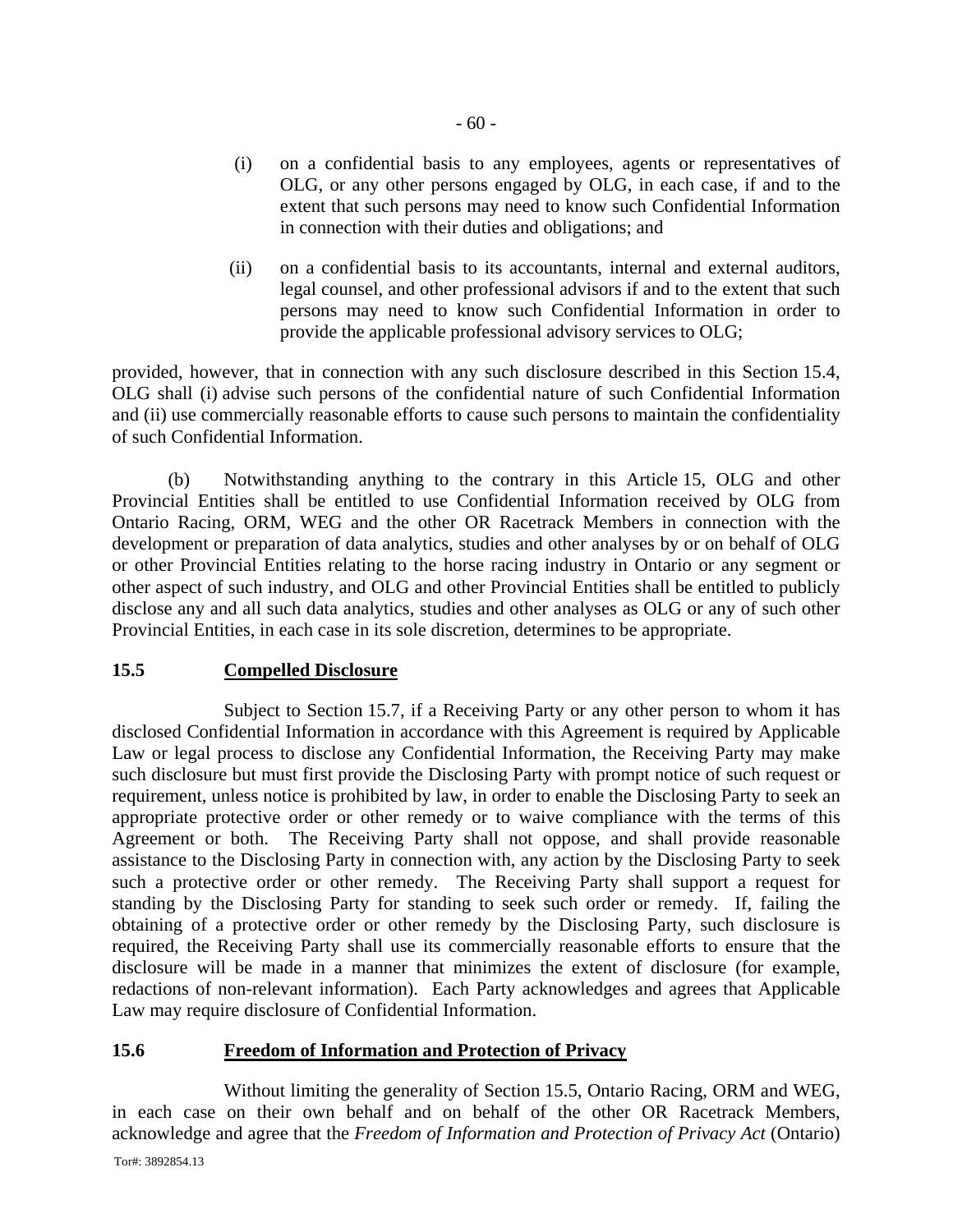("**FIPPA**") applies to, among other persons, OLG, the Crown and the Governmental Authorities having jurisdiction over OLG, and each of them is required to comply fully with FIPPA, including the requirement to protect the privacy of individuals with respect to personal information (as defined in FIPPA).

#### **15.7 Disclosure of Transaction**

Notwithstanding any other provision of this Agreement to the contrary, Ontario Racing, ORM and WEG, in each case on its own behalf and on behalf of the other OR Racetrack Members, acknowledges and agrees that OLG is entitled to disclose or publish (including on websites) this Agreement and any or all terms hereof, in each case, as OLG, in its sole and absolute discretion, may consider appropriate.

#### **15.8 Disclosure to Government**

Ontario Racing, ORM and WEG, in each case on its own behalf and on behalf of the other OR Racetrack Members, acknowledge and agree that OLG shall be free to disclose any information, including Confidential Information, to (i) any Provincial Entity and (ii) any other Governmental Authority to the extent that such Governmental Authority has or performs legislative, judicial, regulatory, administrative or other functions within its jurisdiction, in each case, including the employees, agents and representatives thereof.

#### **15.9 Other Disclosure Considerations**

The Parties shall be free to publicly disclose Confidential Information contained in any materials that have previously been approved for public disclosure by the other Party, without further approvals from the other Party under this Agreement, to the extent there have been no additions or changes thereto.

## **ARTICLE 16 MISCELLANEOUS**

## **16.1 Notices**

(a) Any notice, consent, approval, waiver or other communication required or permitted to be given or provided hereunder shall be in writing and shall be delivered in person, transmitted by e-mail or sent by registered mail, charges prepaid, addressed as follows:

 $(i)$  if to OLG, to:

Ontario Lottery and Gaming Corporation 4120 Yonge Street Suite 420 Toronto, Ontario M2P 2B8

Attention: Senior Vice President, Horse Racing E-mail: cbricker@olg.ca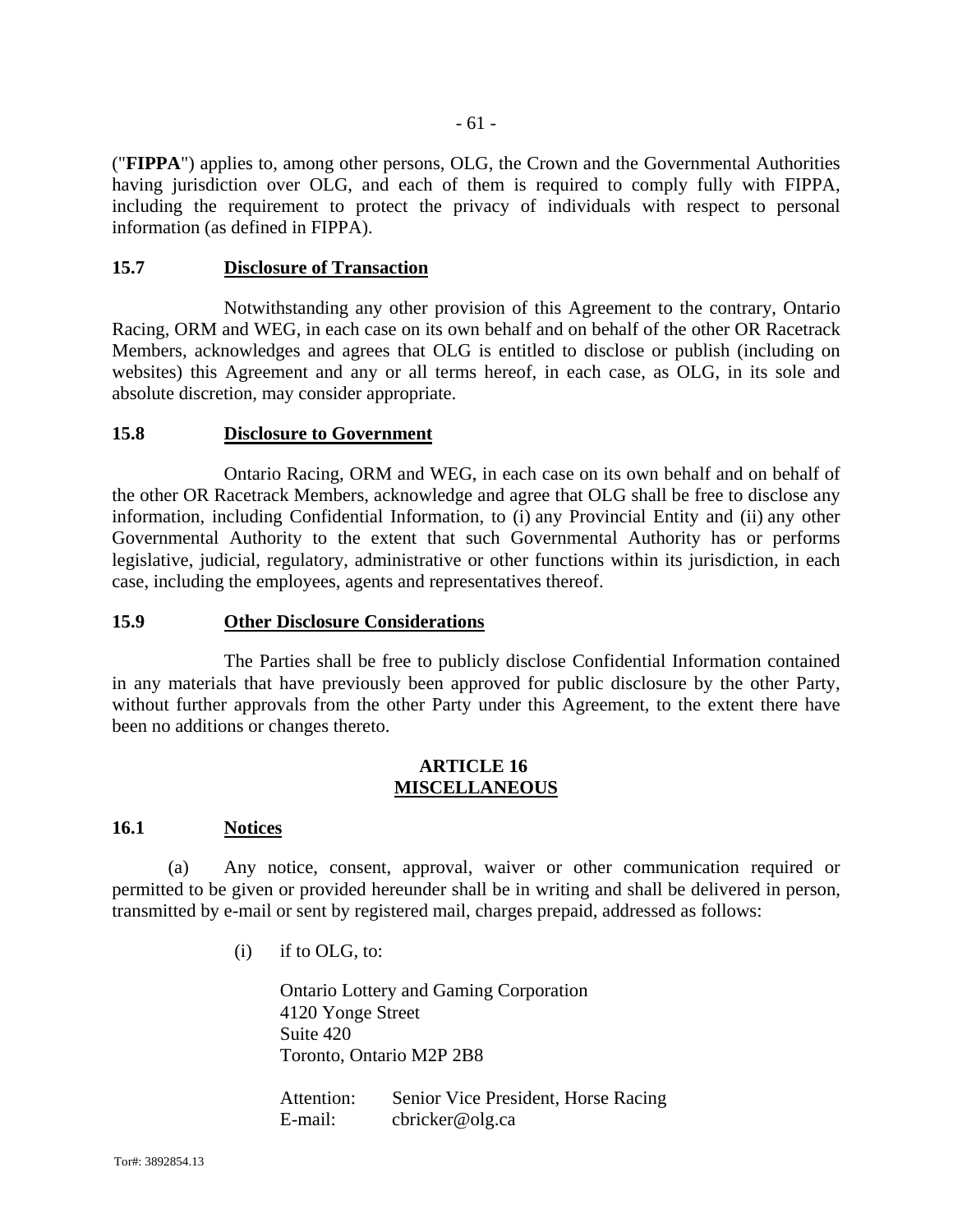with a copy to (but which copy will not constitute notice):

Ontario Lottery and Gaming Corporation 4120 Yonge Street Suite 420 Toronto, Ontario M2P 2B8

Attention: General Counsel E-mail: lsullivan@olg.ca

(ii) if to Ontario Racing, to:

Ontario Racing c/o Ontario Racing Management Inc. 555 Rexdale Blvd. Toronto, Ontario M9W 5L2

Attention: Executive Director E-mail: kcurry@woodbine.com

(iii) if to ORM, to:

Ontario Racing Management Inc. 555 Rexdale Blvd. Toronto, Ontario M9W 5L2

Attention: Executive Director E-mail: kcurry@woodbine.com

(iv) if to WEG, to:

Woodbine Entertainment Group 555 Rexdale Blvd. Toronto, Ontario M9W 5L2

| Attention: | <b>General Counsel</b> |
|------------|------------------------|
| E-mail:    | bford@woodbine.com     |

Tor#: 3892854.13 (b) Any notice, consent, approval, waiver or other communication given or granted in accordance with Section 16.1(a) will be deemed to have been given and received (i) if delivered in person, on the day on which it was delivered (or, if such day is not a Business Day or if delivery is made on a Business Day after 5:00 p.m. at the place of receipt, then on the next following Business Day), or (ii) if sent by registered mail, on the third Business Day following the date of mailing; provided, however, that if at the time of mailing or within three Business Days thereafter there is or occurs a labour dispute or other event that would reasonably be expected to disrupt the delivery of documents by mail, any notice, consent, approval, waiver or other communication hereunder will be delivered by means of personal delivery or transmitted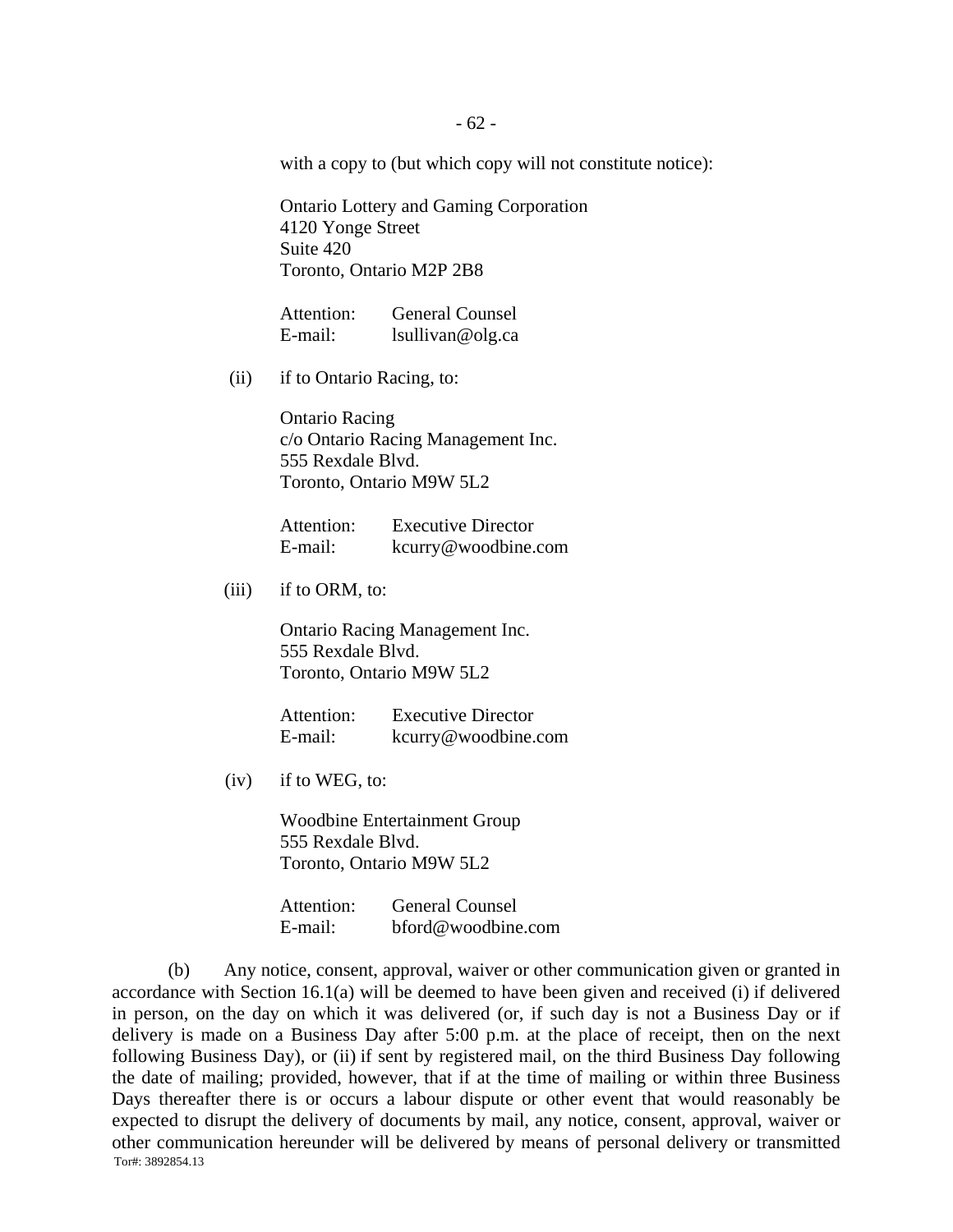by e-mail as aforesaid, or (iii) if transmitted by e-mail, upon the sender's receipt of an acknowledgement from the intended recipient (such as by the "return receipt requested" function, as available, return e-mail or other written acknowledgement). Any Party may at any time change or supplement its foregoing notice particulars from time to time by giving notice to the other Parties in accordance with this Section 16.1. Without limiting the foregoing, upon at least 15 days prior written notice to Ontario Racing, ORM and WEG, OLG may from time to time provide to Ontario Racing, ORM and WEG specific notice particulars to be used by Ontario Racing, ORM and WEG to effect the delivery of particular notices, consents, approvals, waivers or other communications and deliverables required or permitted to be given or provided hereunder.

## **16.2 Expenses**

Except as otherwise expressly provided in this Agreement, each Party shall pay for its own costs and expenses incurred in connection with the negotiation, preparation, execution and performance of this Agreement, the agreements contemplated herein, including the Material Agreements, and the transactions contemplated herein and therein, including the fees and expenses of legal counsel, financial advisors, accountants, consultants and other professional advisors.

## **16.3 Amendments and Waivers**

Except as provided in Sections 3.1(d) and  $5.1(a)(vi)$ , no amendment to this Agreement will be valid or binding unless set forth in writing and duly executed by all of the Parties. No waiver of any breach of any provision of this Agreement will be effective or binding unless made in writing and signed by the Party purporting to give the same and, unless otherwise provided, will be limited to the specific breach waived.

## **16.4 Benefit of the Agreement**

This Agreement will enure to the benefit of and be binding upon the respective successors and permitted assigns of the Parties.

## **16.5 No Third Party Beneficiaries**

Except as provided in Sections 1.13, 6.4 and 16.4, this Agreement is solely for the benefit of (i) Ontario Racing, ORM, WEG, and their respective successors and permitted assigns, with respect to the obligations of OLG under this Agreement, and (ii) OLG, and its successors and assigns, with respect to the obligations of Ontario Racing, ORM and WEG under this Agreement; and this Agreement will not be deemed to confer upon or give to any other person, including any OR Racetrack Member (other than WEG) or any Non-Member Racetrack any Claim or other right or remedy.

## **16.6 Time of the Essence**

Time is of the essence of this Agreement.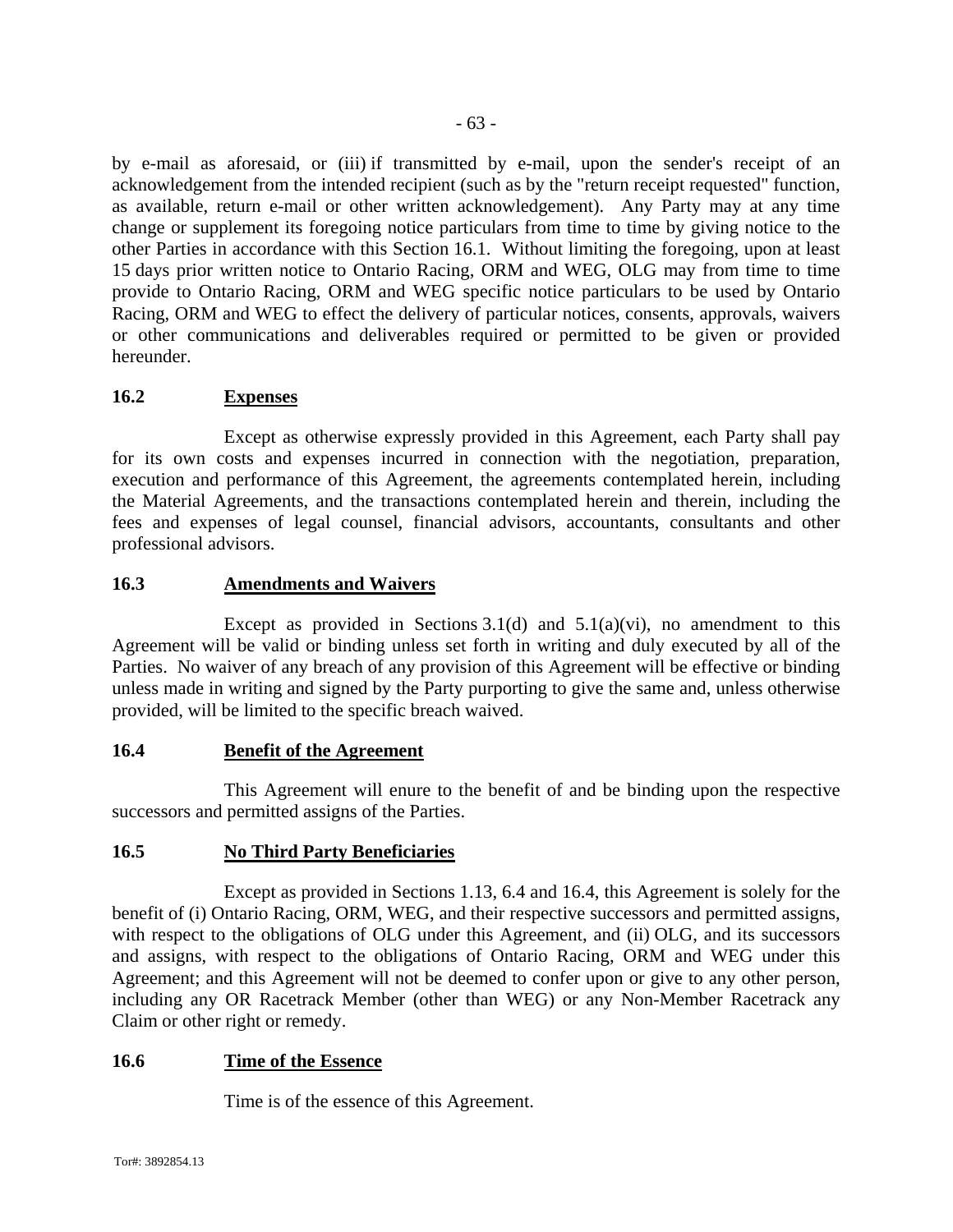- 64 -

# **16.7 Further Assurances**

The Parties shall execute and deliver all such further documents, do or cause to be done all such further acts and things and give all such further assurances as may be necessary or desirable to give full effect to the provisions, intent and purpose of this Agreement.

# **16.8 Remedies Cumulative**

Unless otherwise expressly provided herein, the remedies to which any Party may resort are cumulative and not exclusive of any other remedies allowed by law or equity to which such Party may be entitled, and each Party will be entitled to pursue any and all of its remedies concurrently, consecutively and alternatively.

# **16.9 Counterparts**

This Agreement may be executed in several counterparts, each of which will be deemed to be an original and all of which will together constitute one and the same instrument.

# **16.10 Facsimile and Electronic Delivery**

Delivery of an executed copy of this Agreement by electronic facsimile transmission or other means of electronic communication capable of producing a printed copy will be deemed to be execution and delivery of this Agreement as of the date set forth on page one of this Agreement.

[The next page is the signature page.]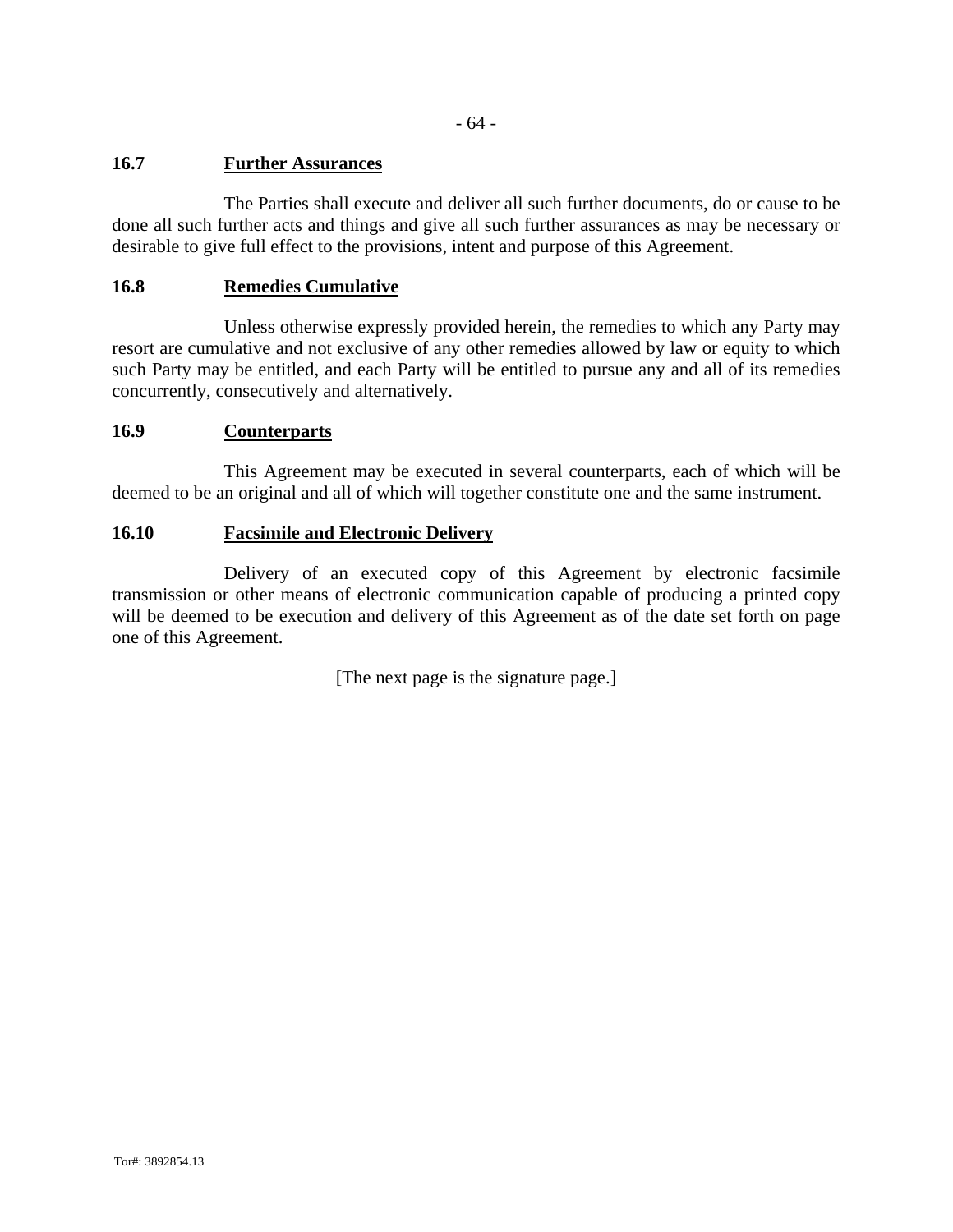IN WITNESS WHEREOF this Agreement has been executed by the Parties.

# **ONTARIO LOTTERY AND GAMING CORPORATION**

- by (signed) *Stephen Rigby*  Name: Stephen Rigby Title: President and Chief Executive Officer
	- (signed) *Lori Sullivan*
	- Name: Lori Sullivan Title: Senior Vice President, Governance, Legal and Compliance, General Counsel and Corporate Secretary

#### **HORSE RACING ONTARIO**

by (signed) *John Hayes*  Name: John Hayes Title: Chair

(signed) *Bill O'Donnell* 

 Name: Bill O'Donnell Title: Director

# **ONTARIO RACING MANAGEMENT INC.**

by (signed) *Katherine Curry*  Name: Katherine Curry Title: Executive Director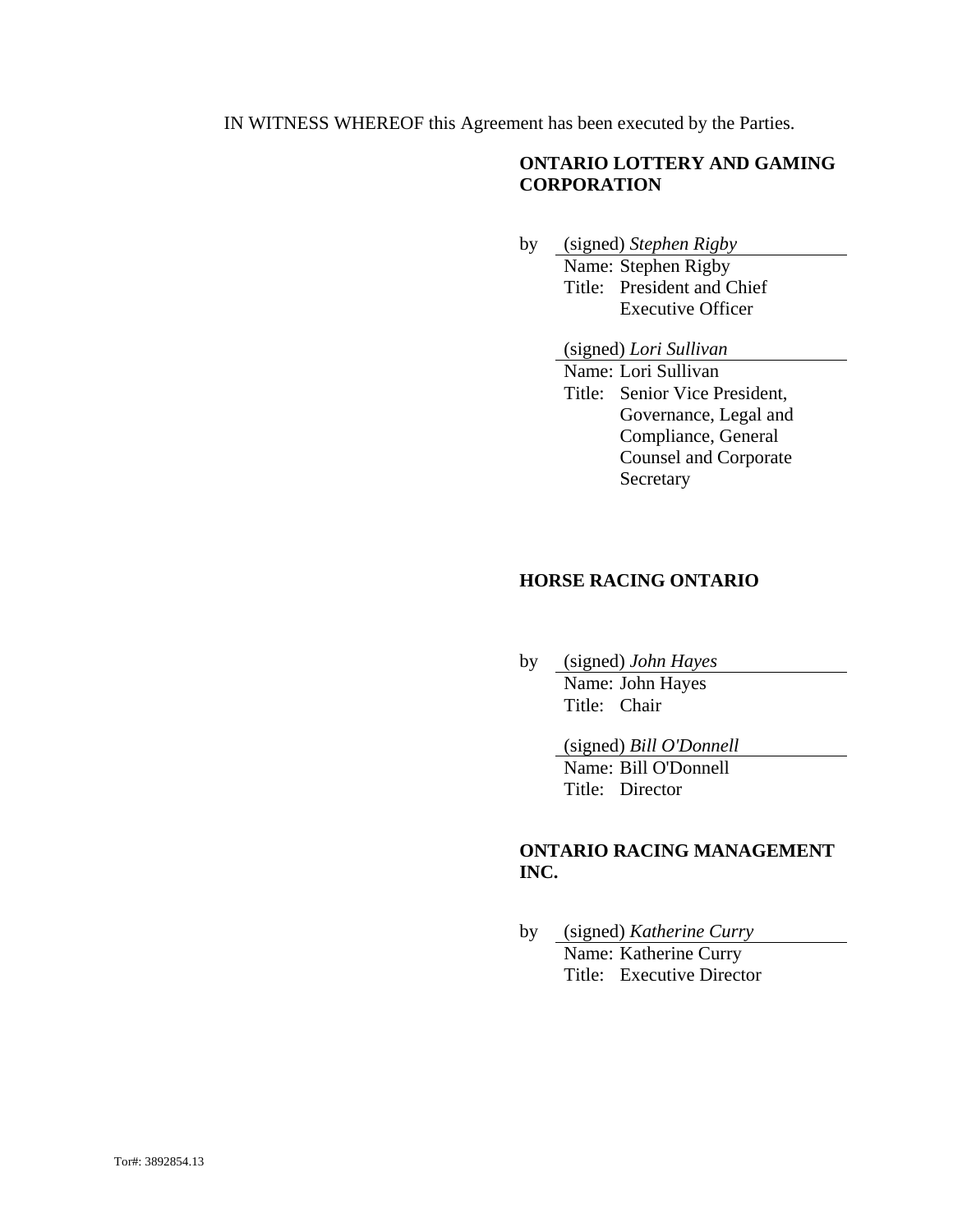# **WOODBINE ENTERTAINMENT GROUP**

by (signed) *James J. Lawson*  Name: James J. Lawson Title: CEO

> (signed) *William G. Ford*  Name: William G. Ford Title: General Counsel & Corporate Secretary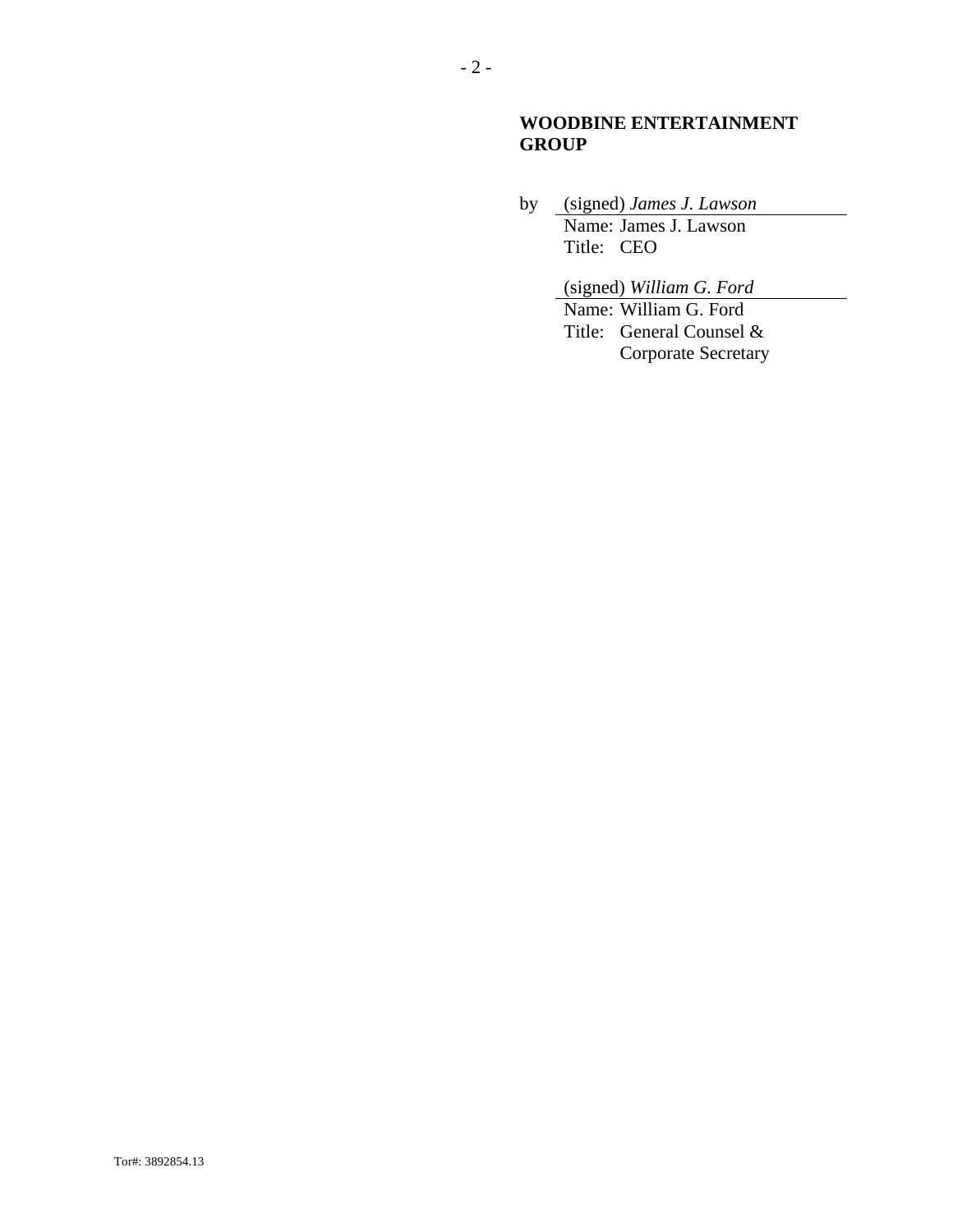## **SCHEDULE A LIST OF PURSE-RELATED AND OTHER ELIGIBLE COSTS**

1. For all Member Racetracks:

- o fees due to horse people's associations based on purse values (i.e., 1.5% of purse values to be paid to horse people's associations); and
- o Horse aftercare programs.

2. For all Member Racetracks (excluding WEG's Member Racetracks): Commencing with the third Funding Year of the Term, up to \$9,100,000, may be used for the following operating costs that are properly and reasonably incurred and necessary for the operation of any of the Member Racetracks, other than WEG's Member Racetracks:

- o racing facility employee base salary, benefits and pension costs;
- o security for racing facilities;
- o maintenance of racing facilities, including housekeeping and property services;
- o marketing the racing facilities;
- o food and beverage services for racing facilities;
- o administration of racing facilities; and
- o applicable taxes not rebated and applied to the aforementioned costs.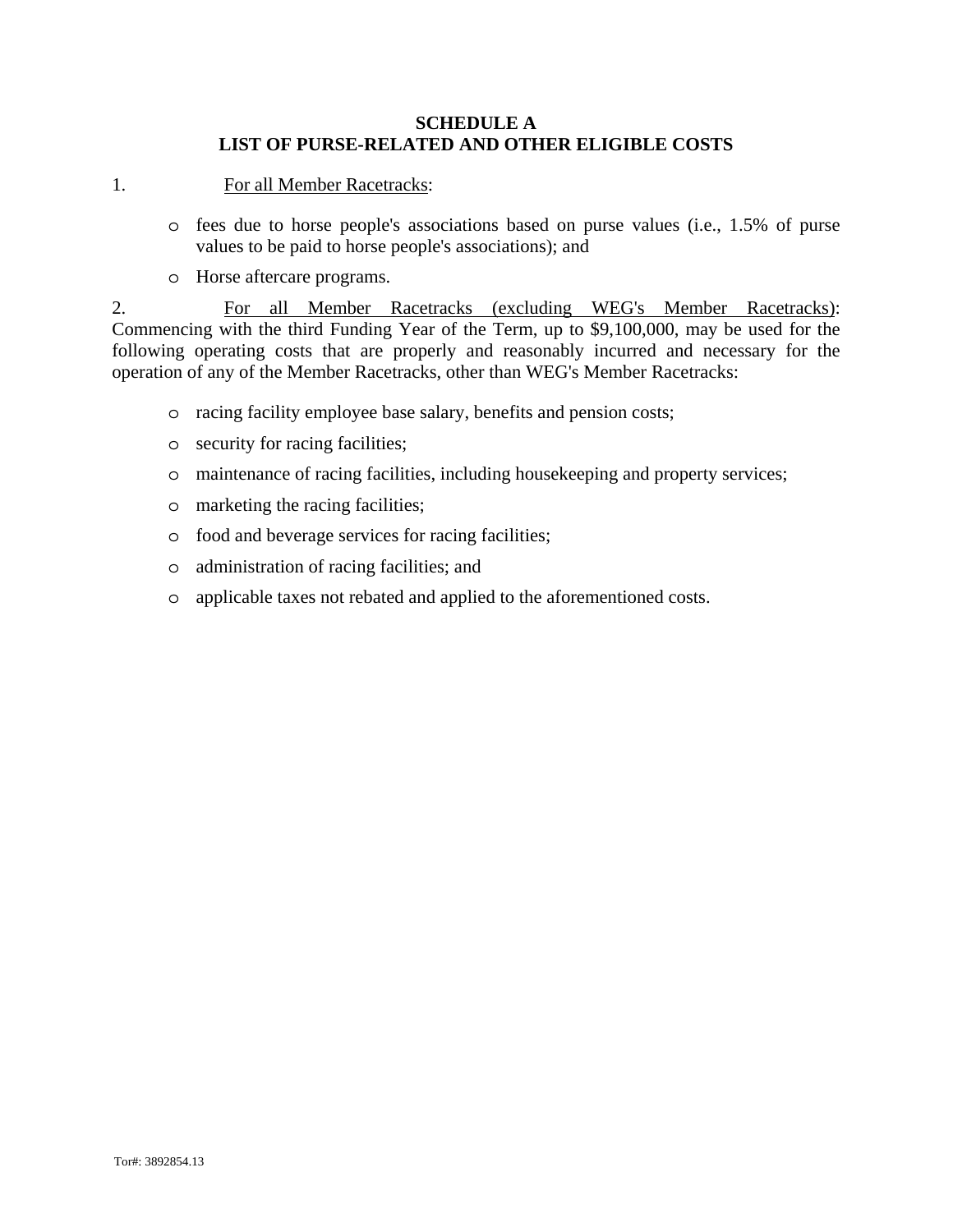### **SCHEDULE B LIST OF ELIGIBLE USES OF ADMINISTRATION PAYMENT**

- The reasonable base salary, employment benefits and pension of employees of Ontario Racing and ORM to the extent of the involvement of such employees in the performance of the obligations of Ontario Racing or ORM under this Agreement, the OR Membership Agreement and the ORM Management Agreement (but excluding any other compensation for the benefit of any such employees, including bonuses and profit sharing arrangements)
- Costs and expenses relating to the operation and administration of Ontario Racing, including tote costs for the placement of wagers and race office costs, other overhead costs including travel, insurance, audit fees and supplies**,** and administration of Horse Improvement Programs
- Bank fees associated with the bank accounts described in Section 2.3 of the Agreement
- Costs and expenses relating to stakeholder relations and communications functions, including stakeholder outreach, communications/social media and publications (e.g., preparation and distribution of annual report)
- Costs and expenses relating to industry development functions, including continuing initiatives to further the horse ownership program, safety, compliance, efficiency and governance of the industry (e.g., equine health and safety, working with the AGCO as industry regulator)
- Costs and expenses relating to marketing and brand promotion of the industry and industry participants
- Fee to ORM (including applicable HST)
- Non-recoverable Taxes related to the foregoing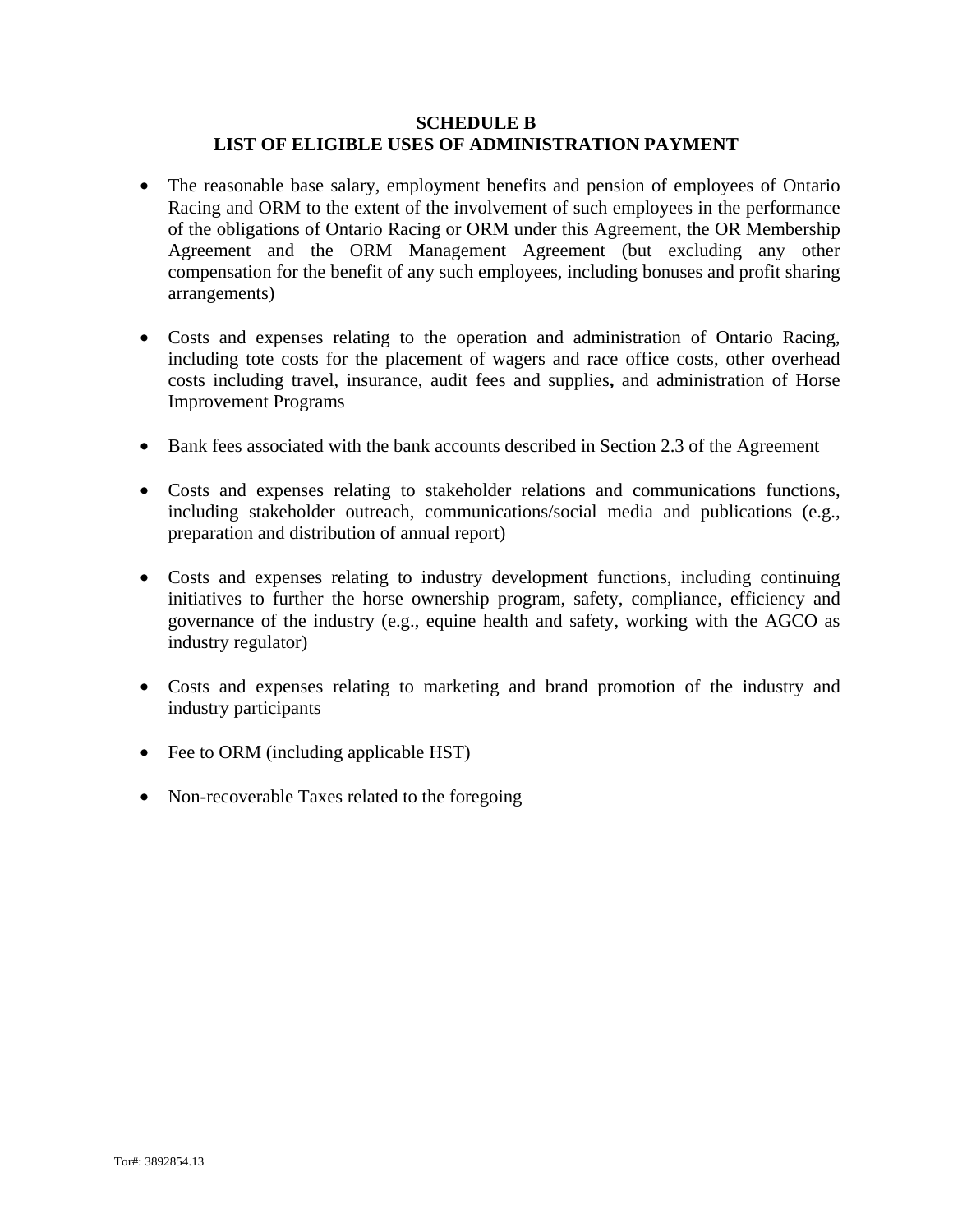#### **SCHEDULE 1.14 LIST OF TRANSFER PAYMENT AGREEMENTS**

- 1. Agreement made effective April 1, 2014 between Her Majesty the Queen in right of Ontario, as represented by the Minister of Finance (as represented by Ontario Lottery and Gaming Corporation), as assignee of The Ontario Racing Commission, and Picov Downs Inc., as amended by the Addendum dated April 14, 2015, as further amended by the letter agreement dated March 6, 2017, as further amended by the letter agreement dated April 24, 2018, as further amended from time to time.
- 2. Agreement made effective April 1, 2014 between Her Majesty the Queen in right of Ontario, as represented by the Minister of Finance (as represented by Ontario Lottery and Gaming Corporation), as assignee of The Ontario Racing Commission, and Clinton Raceway Inc., as amended by Addendum #1 dated April 30, 2015, as further amended by Addendum #2 dated July 14, 2015, as further amended by the letter agreement dated March 6, 2017, as further amended by the letter agreement dated October 1, 2017, as further amended by the letter agreement dated April 24, 2018, as further amended from time to time.
- 3. Agreement made effective April 1, 2014 between Her Majesty the Queen in right of Ontario, as represented by the Minister of Finance (as represented by Ontario Lottery and Gaming Corporation), as assignee of The Ontario Racing Commission, and Dresden Agricultural Society, as amended by the letter agreement dated March 6, 2017, as further amended by the letter agreement dated April 24, 2018, as further amended from time to time.
- 4. Agreement made effective April 1, 2014 between Her Majesty the Queen in right of Ontario, as represented by the Minister of Finance (as represented by Ontario Lottery and Gaming Corporation), as assignee of The Ontario Racing Commission, and Great Canadian Gaming Corporation, operating as Flamboro Downs Limited, including Great Canadian Gaming (Ontario) Ltd., as amended by Addendum #1 dated April 29, 2015, as further amended by Addendum #2 dated July 14, 2015, as further amended by the letter agreement dated March 6, 2017, as further amended by the letter agreement dated October 1, 2017, as further amended by the letter agreement dated April 24, 2018, as further amended from time to time.
- 5. Agreement made effective April 1, 2014 between Her Majesty the Queen in right of Ontario, as represented by the Minister of Finance (as represented by Ontario Lottery and Gaming Corporation), as assignee of The Ontario Racing Commission, and Fort Erie Live Racing Consortium, as amended by the Addendum dated June 22, 2015, as further amended by an Amending Agreement dated June 30, 2016, as further amended by the letter agreement dated March 6, 2017, as further amended by the letter agreement dated April 9, 2018, as further amended from time to time.
- 6. Agreement made effective April 1, 2014 between Her Majesty the Queen in right of Ontario, as represented by the Minister of Finance (as represented by Ontario Lottery and Gaming Corporation), as assignee of The Ontario Racing Commission, and Great Canadian Gaming Corporation, operating as Georgian Downs Limited, including Great Canadian Gaming (Ontario) Ltd., as amended by Addendum #1 dated April 29, 2015, as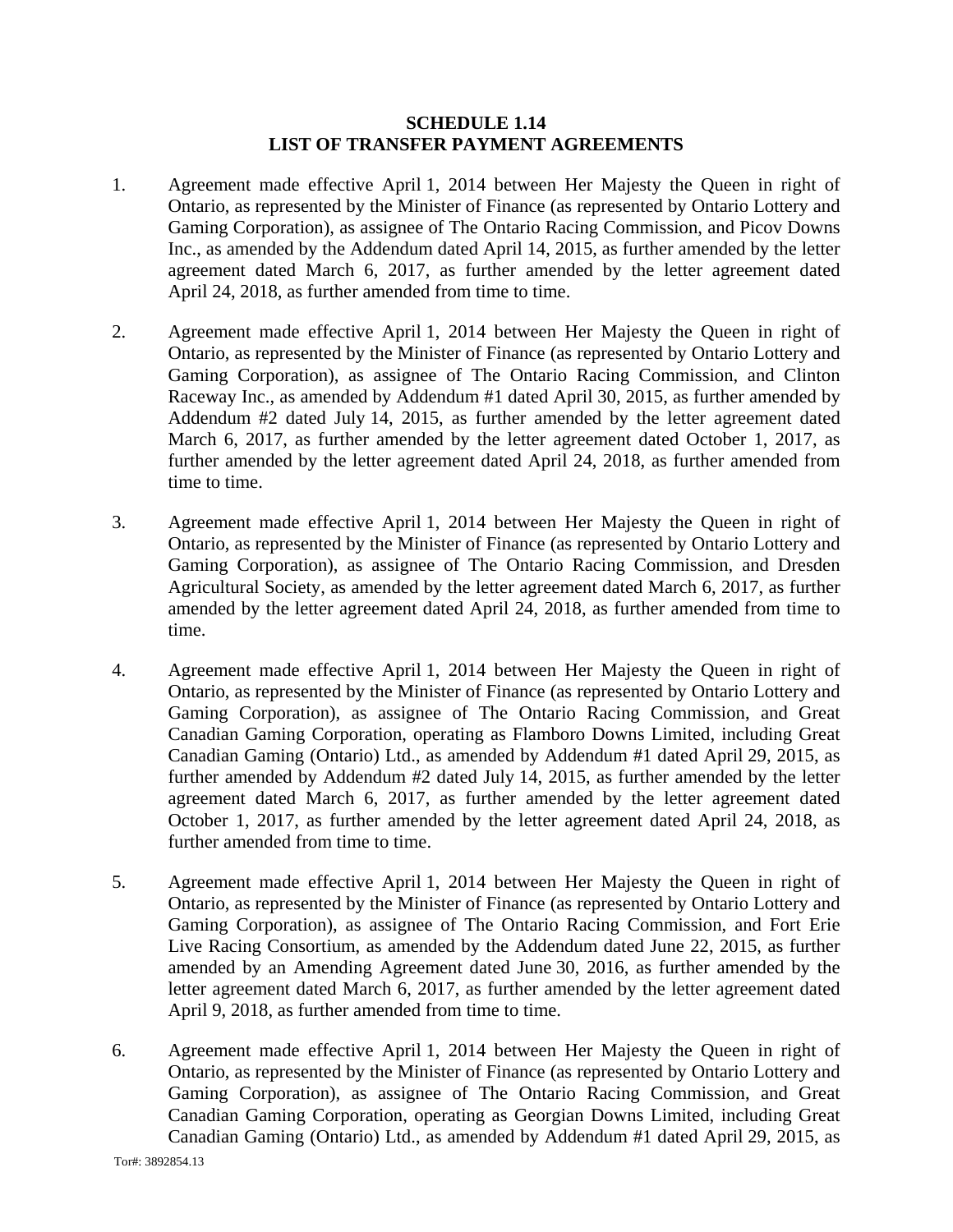further amended by Addendum #2 dated July 14, 2015, as further amended by the letter agreement dated March 6, 2017, as further amended by the letter agreement dated October 1, 2017, as further amended by the letter agreement dated April 24, 2018, as further amended from time to time.

- 7. Agreement made effective April 1, 2014 between Her Majesty the Queen in right of Ontario, as represented by the Minister of Finance (as represented by Ontario Lottery and Gaming Corporation), as assignee of The Ontario Racing Commission, and Grand River Agricultural Society, as amended by Addendum #1 dated April 29, 2015, as further amended by Addendum #2 dated July 14, 2015, as further amended by the letter agreement dated March 6, 2017, as further amended by the letter agreement dated October 1, 2017, as further amended by the letter agreement dated April 24, 2018, as further amended from time to time.
- 8. Agreement made effective April 1, 2014 between Her Majesty the Queen in right of Ontario, as represented by the Minister of Finance (as represented by Ontario Lottery and Gaming Corporation), as assignee of The Ontario Racing Commission, and Hanover, Bentinck and Brant Agricultural Society, as amended by Addendum #1 dated April 29, 2015, as further amended by Addendum #2 dated July 14, 2015, as further amended by the letter agreement dated March 6, 2017, as further amended by the letter agreement dated October 1, 2017, as further amended by the letter agreement dated April 24, 2018, as further amended from time to time.
- 9. Agreement made effective April 1, 2014 between Her Majesty the Queen in right of Ontario, as represented by the Minister of Finance (as represented by Ontario Lottery and Gaming Corporation), as assignee of The Ontario Racing Commission, and Rideau Carleton Raceway Holdings Ltd., as amended by the letter agreement dated March 6, 2017, as further amended by the letter agreement dated October 1, 2017, as further amended by the letter agreement dated April 24, 2018, as further amended from time to time.
- 10. Agreement made effective April 1, 2014 between Her Majesty the Queen in right of Ontario, as represented by the Minister of Finance (as represented by Ontario Lottery and Gaming Corporation), as assignee of The Ontario Racing Commission, and Woodbine Entertainment Group, as amended by Addendum #1 dated April 29, 2015, as further amended by Addendum #2 dated July 14, 2015, as further amended by the letter agreement dated March 6, 2017, as further amended by the letter agreement dated October 1, 2017, as further amended from time to time.
- 11. Agreement made effective April 1, 2014 between Her Majesty the Queen in right of Ontario, as represented by the Minister of Finance (as represented by Ontario Lottery and Gaming Corporation), as assignee of The Ontario Racing Commission, and Western Fair Association and The WFA Raceway Corporation, as amended by Addendum #1 dated April 29, 2015, as amended by Addendum #2 dated July 14, 2015 as further amended by the letter agreement dated March 6, 2017, as further amended by the letter agreement dated October 1, 2017, as further amended by the letter Agreement dated April 24, 2018, as further amended from time to time.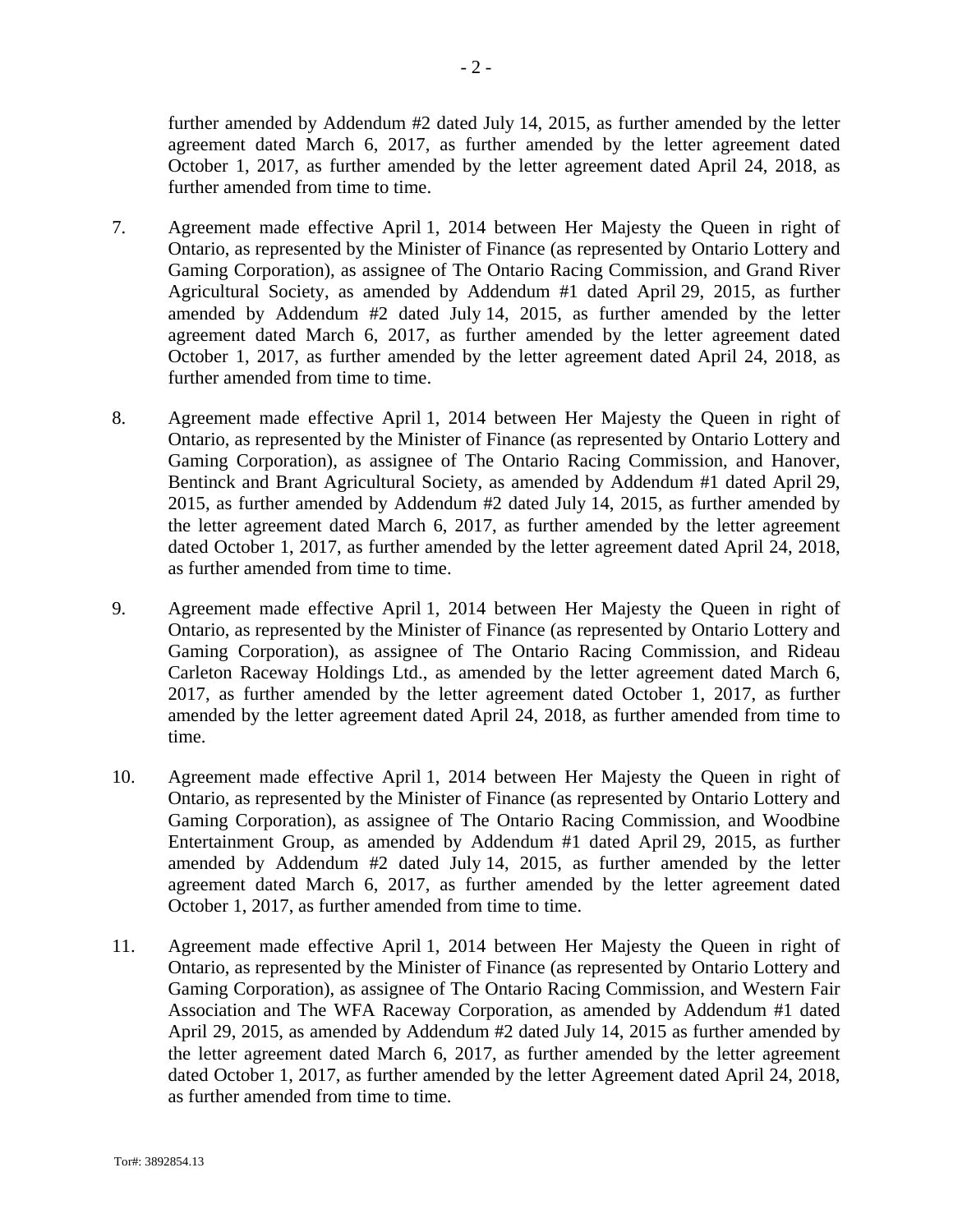- 12. Agreement made effective April 1, 2014 between Her Majesty the Queen in right of Ontario, as represented by the Minister of Finance (as represented by Ontario Lottery and Gaming Corporation), as assignee of The Ontario Racing Commission, and Kawartha Downs Limited, as amended by the Addendum dated June 16, 2015.
- 13. Agreement made effective April 1, 2014 between Her Majesty the Queen in right of Ontario, as represented by the Minister of Finance (as represented by Ontario Lottery and Gaming Corporation), as assignee of The Ontario Racing Commission, and 405730 Ontario Limited, operating as "Hiawatha Horse Park & Entertainment Centre", as amended by the letter agreement dated March 6, 2017.
- 14. Agreement made effective April 1, 2014 between Her Majesty the Queen in right of Ontario, as represented by the Minister of Finance (as represented by Ontario Lottery and Gaming Corporation), as assignee of The Ontario Racing Commission, and Lakeshore Horse Racing Association, as amended by the Addendum dated July 14, 2015, as further amended by the letter agreement dated March 6, 2017.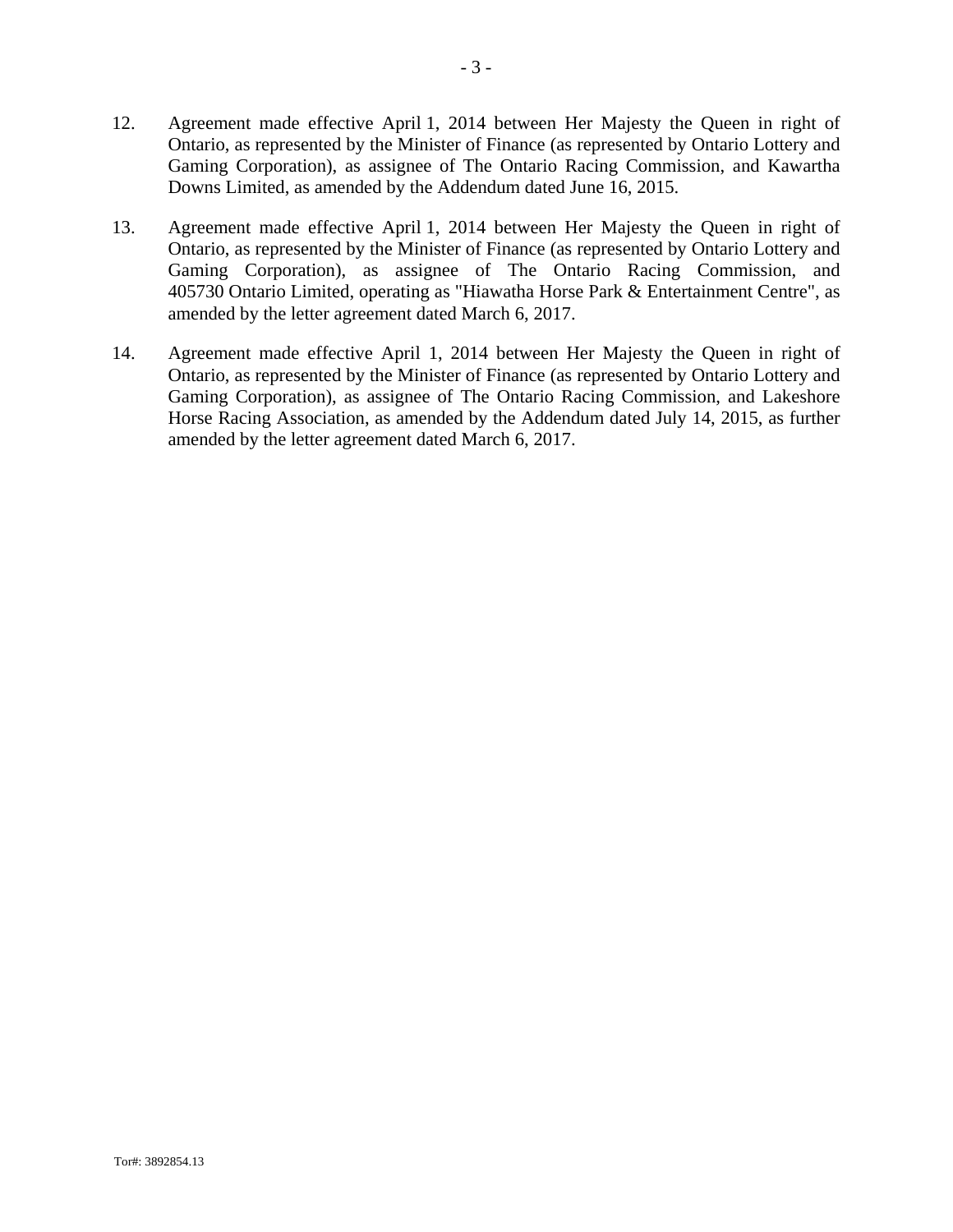## **SCHEDULE 3.4(A) LIST OF OPERATIONAL ENHANCEMENT PAYMENT RECIPIENTS**

## 1. Fort Erie Live Racing Consortium

| <b>Funding</b><br>Year | <b>Operational</b><br><b>Enhancement</b><br><b>Payment</b> |
|------------------------|------------------------------------------------------------|
| 1                      | \$1,800,000                                                |
| 2                      | \$1,746,000                                                |
| 3                      | \$1,693,620                                                |
| 4                      | \$1,642,811                                                |
| 5                      | \$1,593,527                                                |
| 6                      | \$1,545,721                                                |
|                        | \$1,499,350                                                |

## 2. Dresden Agricultural Society

No Operational Enhancement Payment will be paid to Dresden Agricultural Society until the first Funding Year in which the Chatham casino opens to the public. In that Funding Year, the Operational Enhancement Payment that will be paid to Dresden Agricultural Society will be \$250,000, commencing as of the date on which the Chatham casino opens to the public (the "**Chatham Casino Opening Date**"); provided, however, that if the Chatham Casino Opening Date occurs on a day other than April 1, the Operational Enhancement Payment that will be paid to Dresden Agricultural Society during such Funding Year will be an amount equal to the product of \$250,000 multiplied by  $(A)/(B)$ , where  $(A)$  is the number of days from and including the Chatham Casino Opening Date to the next March 31st, and (B) is 365. In the next following Funding Year, the Operational Enhancement Payment will be the amount equal to \$242,500. Thereafter, in each of the following Funding Years, during the Initial Term only, the amount of such payment will equal 97% of the amount of the payment to Dresden Agricultural Society in the immediately preceding Funding Year from the funds comprising the Operational Enhancement Payment.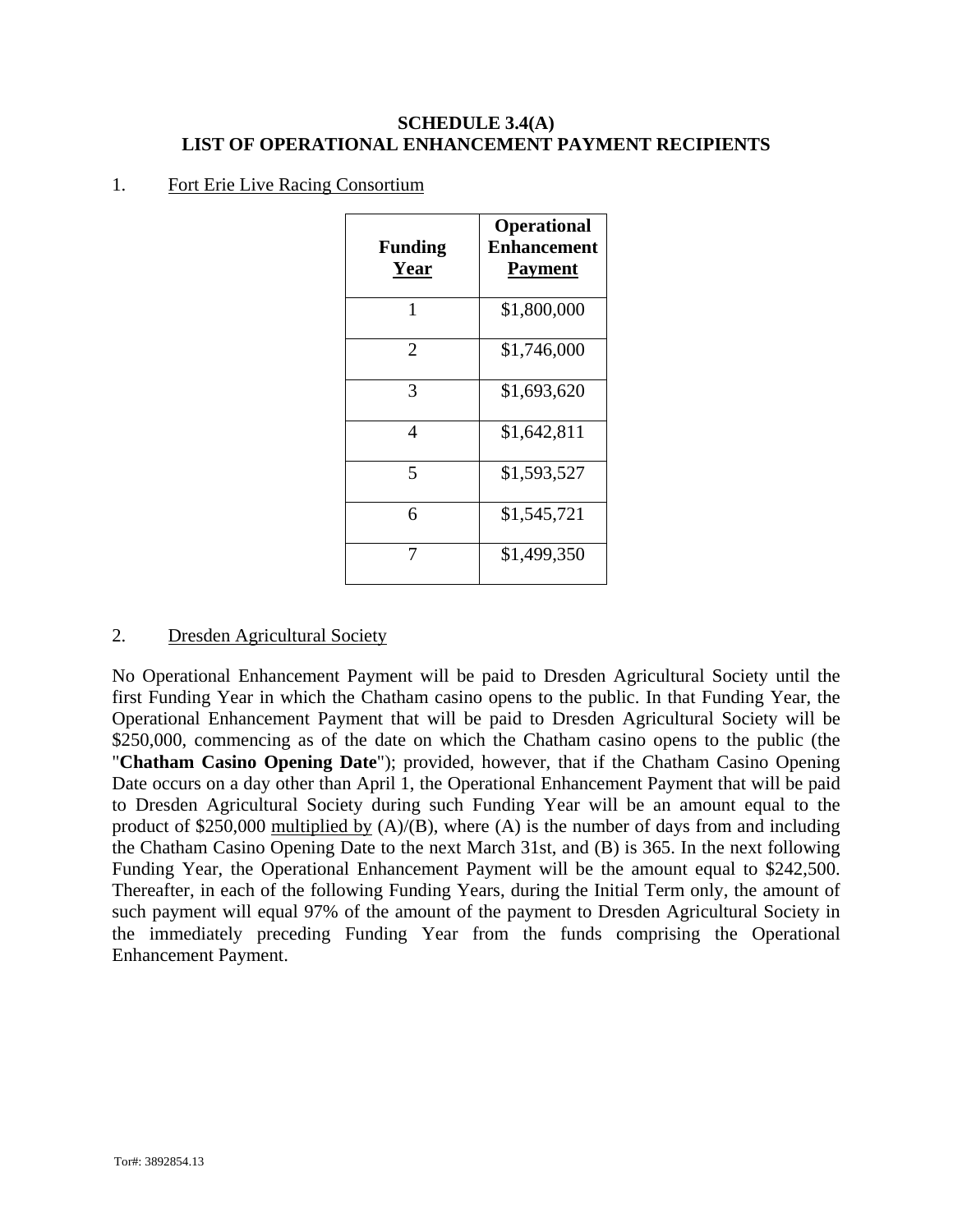#### **SCHEDULE 5.1(A) CONTENT FOR PROPOSED ANNUAL BUSINESS PLAN**

Note: Ontario Racing is not obligated to include any information regarding any Non-Member Racetrack in any Proposed Annual Business Plan.

In each Proposed Annual Business Plan, Ontario Racing shall include, at a minimum, the following information:

### 1. Assumptions

Describe key planning assumptions (operational and financial) underlying the Proposed Annual Business Plan. Unique track-specific assumptions should also be disclosed to highlight fundamental differences in performance targets set to account for such nuances.

#### 2. Operational Objectives/Goals

Describe specific operational objectives and goals for each OR Racetrack Member for the upcoming Funding Year as they relate to the three-year strategic objectives and goals, together with the strategies and tactics to accomplish these goals.

Describe any new products, capital investments and any associated incremental revenue.

Include any upcoming policy or operational changes and their impact to racing and wagering.

#### 3. Key Performance Indicators

Complete the table attached to this Schedule as Appendix 1, for each Member Racetrack and each other member of Ontario Racing (i.e., the industry associations), to provide quarterly or annual targets, as applicable, for the upcoming Funding Year for the KPIs within the control of the applicable OR Racetrack Member or such other member.

The projections should align with the information submitted for the upcoming year in the Three-Year Strategic Plan.

A rationale for the targets should also be included.

## 4. Racing Information *[Subject to OLG approval.]*

Provide a calendar of all scheduled race dates and races for each Member Racetrack, and describe the parameters that were used as guiding principles to set and optimize the racing calendar (including overnight racing, Ontario Sires Stakes and special events).

Include an assessment of how the current horse population (both Ontario and ex-Ontario) guided the planned race schedule.

Provide a summary of the number of race dates for the upcoming Funding Year for each Member Racetrack in the following format: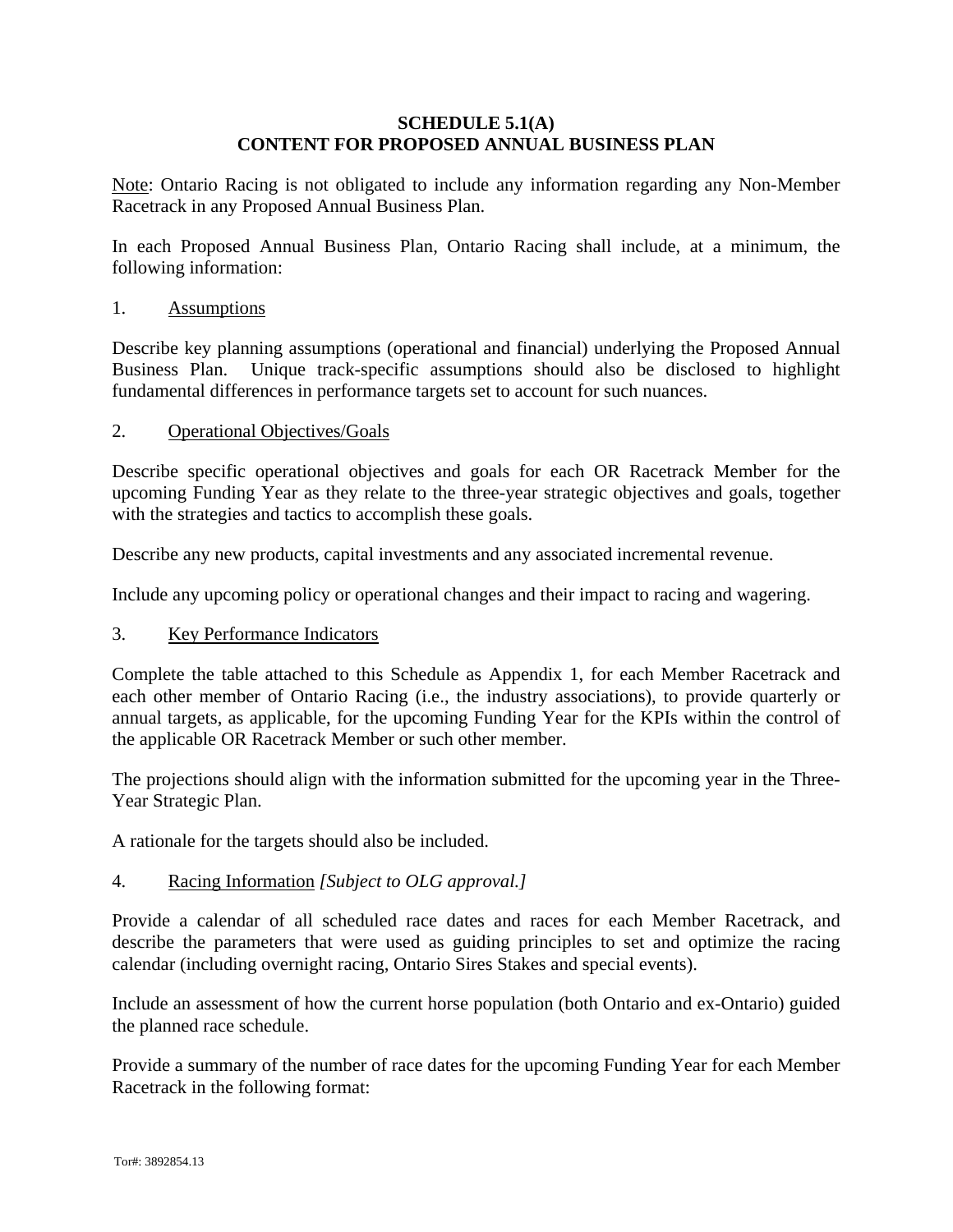| <b>Racetrack</b>   | <b>Count of Race Dates</b> |
|--------------------|----------------------------|
| Ajax               |                            |
| Clinton            |                            |
| Dresden            |                            |
| Flamboro           |                            |
| Fort Erie          |                            |
| Georgian           |                            |
| <b>Grand River</b> |                            |
| Hanover            |                            |
| Hiawatha           |                            |
| Kawartha           |                            |
| Lakeshore          |                            |
| Mohawk             |                            |
| Rideau             |                            |
| Woodbine - TB      |                            |
| Western Fair       |                            |

# **Count of Race Dates by Racetrack**

# 5. Purses *[Subject to OLG approval.]*

Provide a description of the purse allocation model/framework to demonstrate how purse levels are set and optimized for Ontario Racing and the OR Racetrack Members. Details on purse administration costs should also be included.

Provide a purse funding breakdown to capture the different sources of funds for each Member Racetrack in the following format:

|                  | Sources of Purse Funding (\$)       |            |                                                          |                           |                                                                           |                                                     |              |  |  |
|------------------|-------------------------------------|------------|----------------------------------------------------------|---------------------------|---------------------------------------------------------------------------|-----------------------------------------------------|--------------|--|--|
| <b>Racetrack</b> | <b>Racetracks</b><br><b>Payment</b> | <b>HIP</b> | <b>Surplus</b><br><b>Carryover</b><br>from Prior<br>Year | <b>Wagering</b><br>Top-up | <b>Additional</b><br><b>Purse</b><br><b>Enhancement</b><br><b>Payment</b> | <b>Other</b><br>(Please<br><b>Define</b><br>Source) | <b>Total</b> |  |  |
| Ajax             |                                     |            |                                                          |                           |                                                                           |                                                     |              |  |  |
| Clinton          |                                     |            |                                                          |                           |                                                                           |                                                     |              |  |  |
| Dresden          |                                     |            |                                                          |                           |                                                                           |                                                     |              |  |  |

## **Sources of Purse Funding by Racetrack**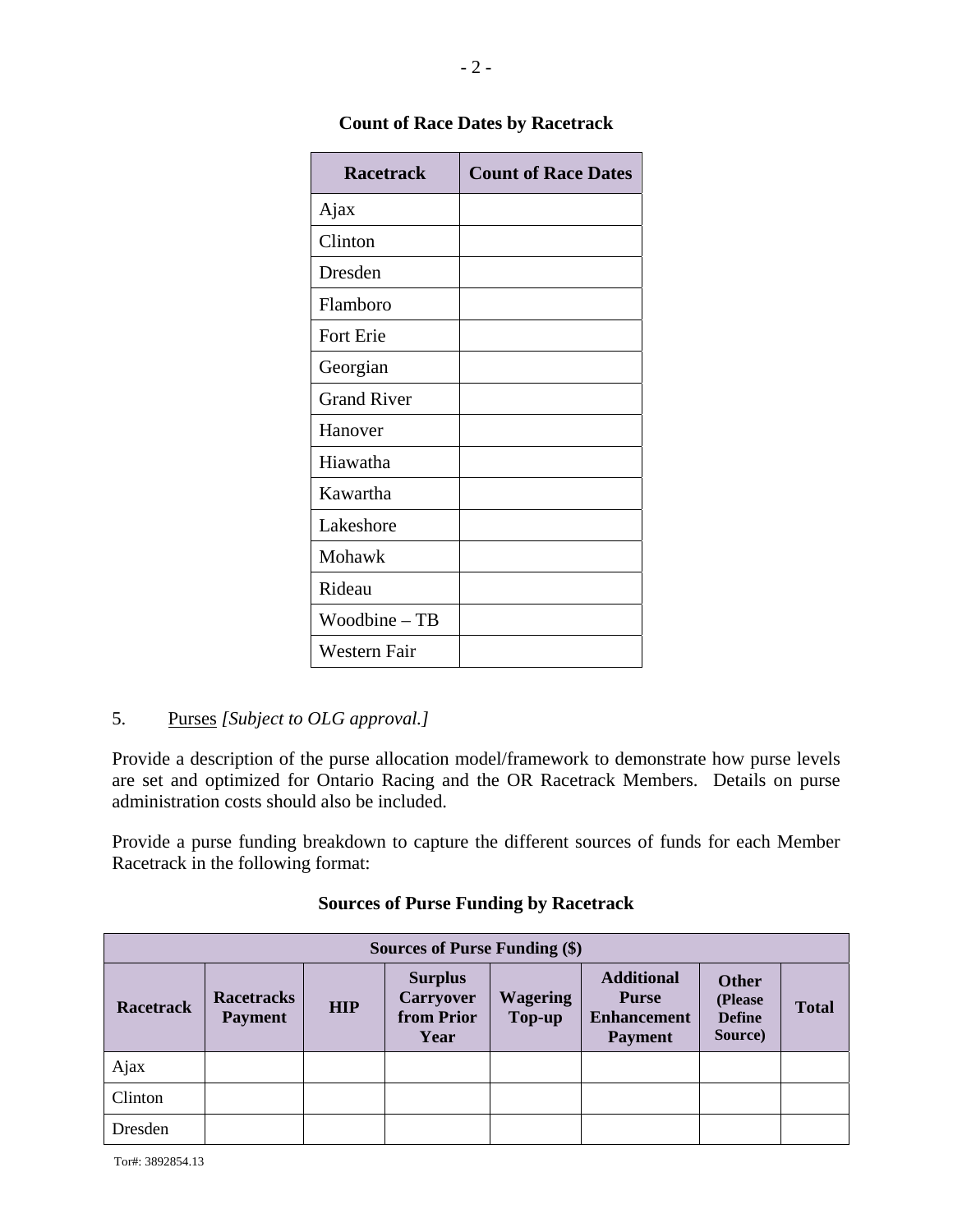| Flamboro                |  |  |  |  |
|-------------------------|--|--|--|--|
| Fort Erie               |  |  |  |  |
| Georgian                |  |  |  |  |
| Grand<br>River          |  |  |  |  |
| Hanover                 |  |  |  |  |
| Hiawatha                |  |  |  |  |
| Kawartha                |  |  |  |  |
| Lakeshore               |  |  |  |  |
| Mohawk                  |  |  |  |  |
| Rideau                  |  |  |  |  |
| Woodbine -<br>$\rm{TB}$ |  |  |  |  |
| Western<br>Fair         |  |  |  |  |

# 6. Capital Improvements Payment *[Subject to OLG approval.]*

Provide a description of the capital cost allocation to the OR Racetrack Members, together with details regarding capital plans and costs.

# 7. Financial Information

Provide a Projected Profit & Loss Statement for each OR Racetrack Member.

The Projected Profit & Loss Statement should contain the line items specified in Appendix 2 which is attached to this Schedule.

The Operations forecast should include:

- (a) a detailed forecast of racing related expenses per Member Racetrack
- (b) a forecast of number of Full Time Equivalents per Member Racetrack
- (c) a forecast of total salaries and wages per Member Racetrack
- (d) a forecast of revenue sharing results
- (e) a detailed forecast of marketing investments per Member Racetrack

## 8. Proposed Annual Business Plan Risks

Describe the major risks underpinning the upcoming Funding Year for the strategic objectives and goals identified.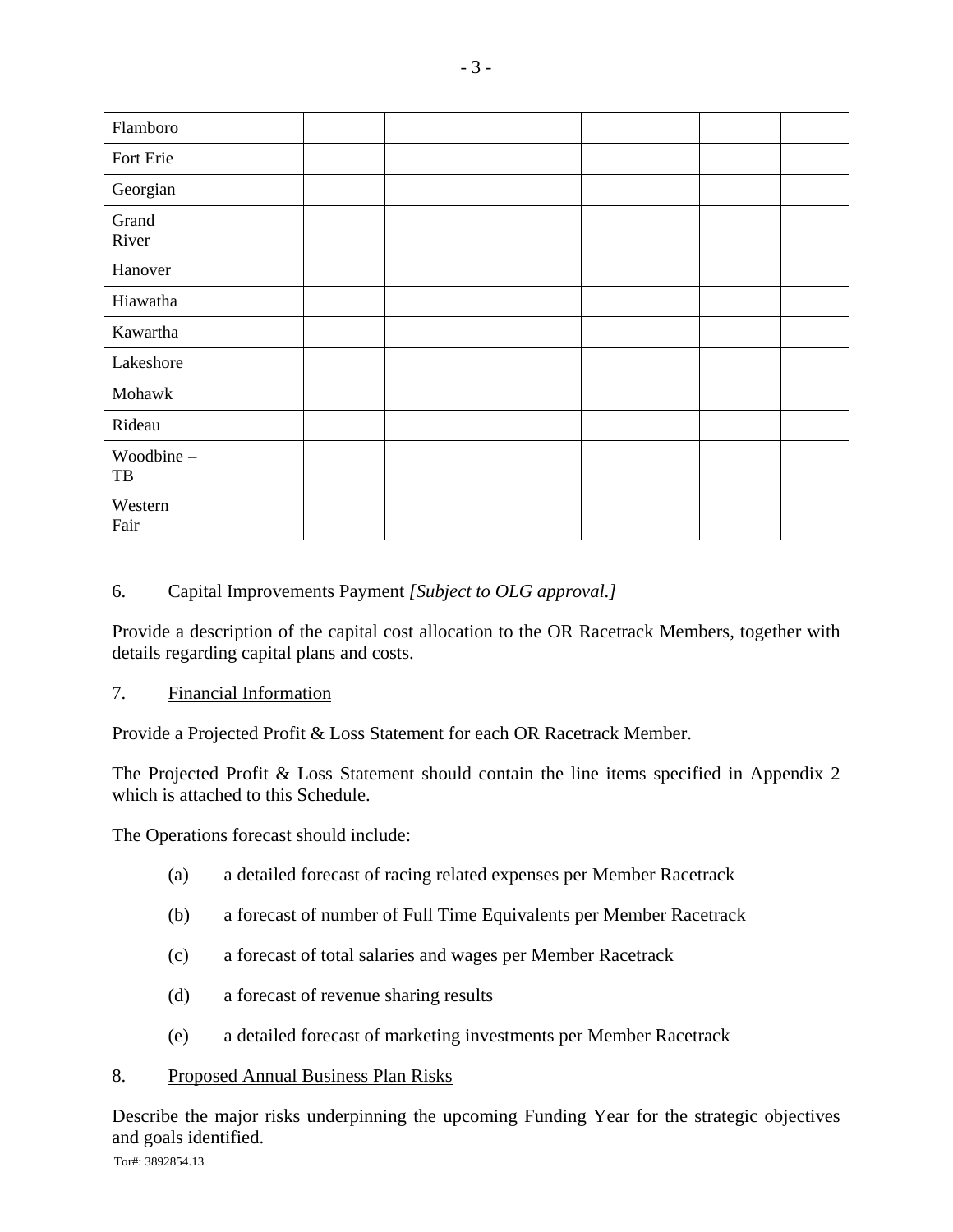#### 9. Responsible Gambling

Provide an updated RG plan for the next Funding Year.

#### 10. Ontario Teletheatre Network

Describe the following:

- (a) Strategy:
	- (i) Approach to existing Teletheatres (evaluation framework and/or assumptions)
	- (ii) Strategy to increase wagering in existing markets
	- (iii) Opportunity for new product offerings
- (b) Financials:
	- (i) Profit model capturing how revenue and costs will be allocated for the benefit of Ontario Racing and the OR Racetrack Members
	- (ii) Plans for reinvestment into live horse racing and racing-related capital

#### 11. Horse Improvement Program *[Subject to OLG approval.]*

- (a) Strategy:
	- (i) Describe the objectives of the program and how they support a stronger and more sustainable live racing product in Ontario that attracts enhanced wagering.
	- (ii) Specify the criteria for allocating the Horse Improvement Payment to different programs and race conditions.
	- (iii) Describe the measures that will be used to demonstrate program objectives are being met and how these measures support applicable industry metrics.
- (b) Financials:
	- (i) Provide a detailed financial budget that specifies the allocation by:
		- (A) Program (e.g., breeders awards, equine research, etc.)
		- (B) Breed
		- (C) Category (e.g., purses, stakes supplements, etc.)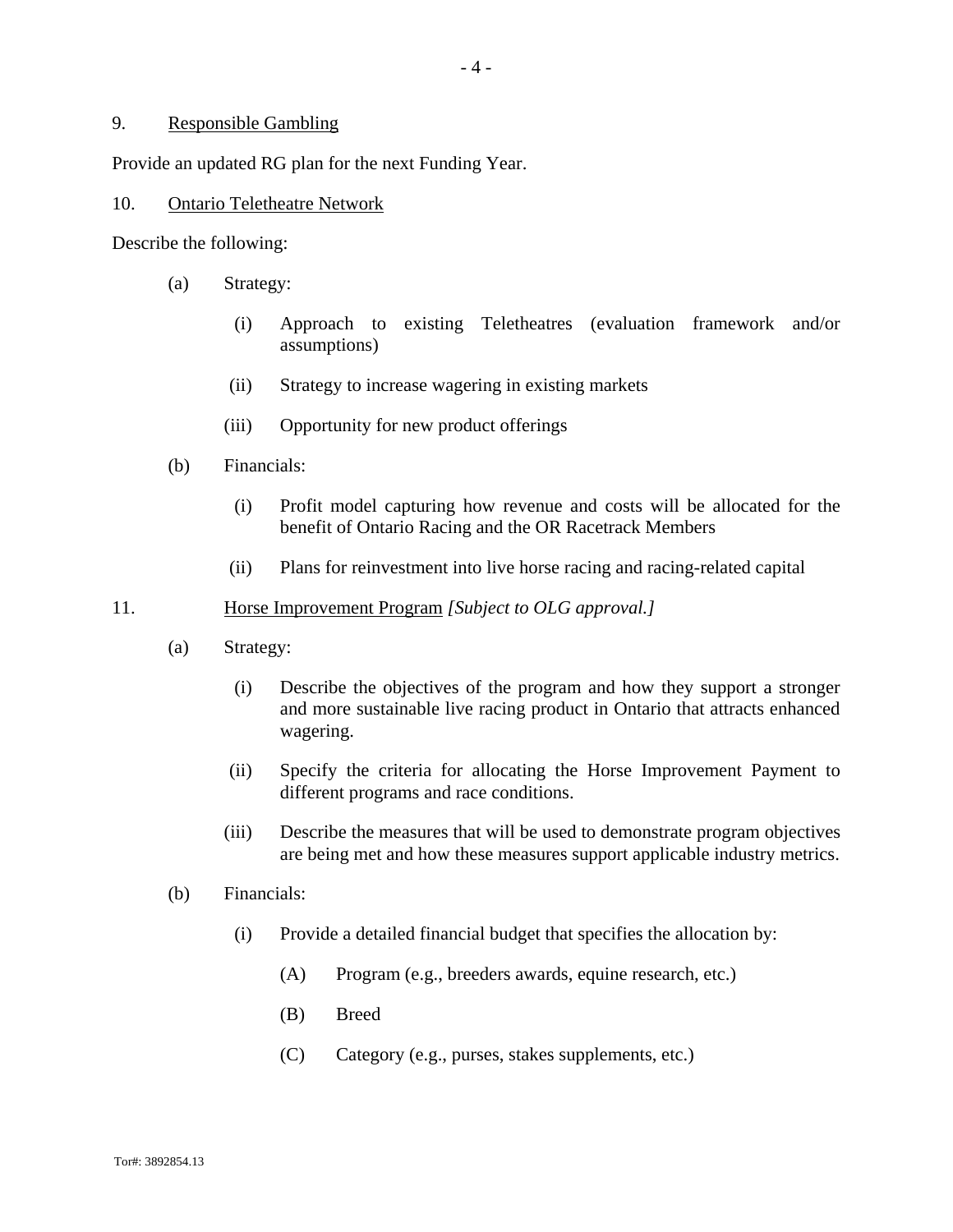# **APPENDIX 1 TO SCHEDULE 5.1(A) TARGETS – KEY PERFORMANCE INDICATORS**

|                | $\mathbf{1}$                                                               | $\overline{2}$                                                                                                                            | 3                                       |  | 4  |                |                | 5              |                              |
|----------------|----------------------------------------------------------------------------|-------------------------------------------------------------------------------------------------------------------------------------------|-----------------------------------------|--|----|----------------|----------------|----------------|------------------------------|
| #              | <b>Metric Name</b>                                                         | <b>Data Point</b>                                                                                                                         | <b>Precision of</b><br><b>Reporting</b> |  |    | <b>Targets</b> |                |                | <b>Rationale for Targets</b> |
|                |                                                                            |                                                                                                                                           |                                         |  | Q1 | Q2             | Q <sub>3</sub> | Q <sub>4</sub> | FY                           |
| $\mathbf{1}$   | Gross Bet on<br>Ontario Races<br>(M\$)                                     | Gross Bet on<br>Ontario Races<br>(M\$)                                                                                                    | 2 decimal places                        |  |    |                |                |                |                              |
| $\sqrt{2}$     | Total Count of<br>Tickets Sold at<br>Racetracks                            | Total Count of<br>Tickets Sold at<br>Racetracks                                                                                           | <b>Whole Number</b>                     |  |    |                |                |                |                              |
| $\mathfrak{Z}$ | Average Field<br>Size<br>(Starters/Race)                                   | Total number<br>of Starters [A]                                                                                                           | Whole Number                            |  |    |                |                |                |                              |
|                |                                                                            | Total number<br>of Races [B]                                                                                                              | <b>Whole Number</b>                     |  |    |                |                |                |                              |
|                |                                                                            | Average Field<br>Size $[A]/[B]$                                                                                                           | 2 decimal places                        |  |    |                |                |                |                              |
| $\overline{4}$ | Gross<br>Wagering<br>Commissions<br>(Revenue)<br>to<br>Racetracks<br>(M\$) | $\rm Gross$<br>commissions<br>received,<br>$\mbox{all}$<br>through<br>available<br>channels (i.e.,<br>Live,<br>Simulcast,<br>Teletheatre, | 2 decimal places                        |  |    |                |                |                |                              |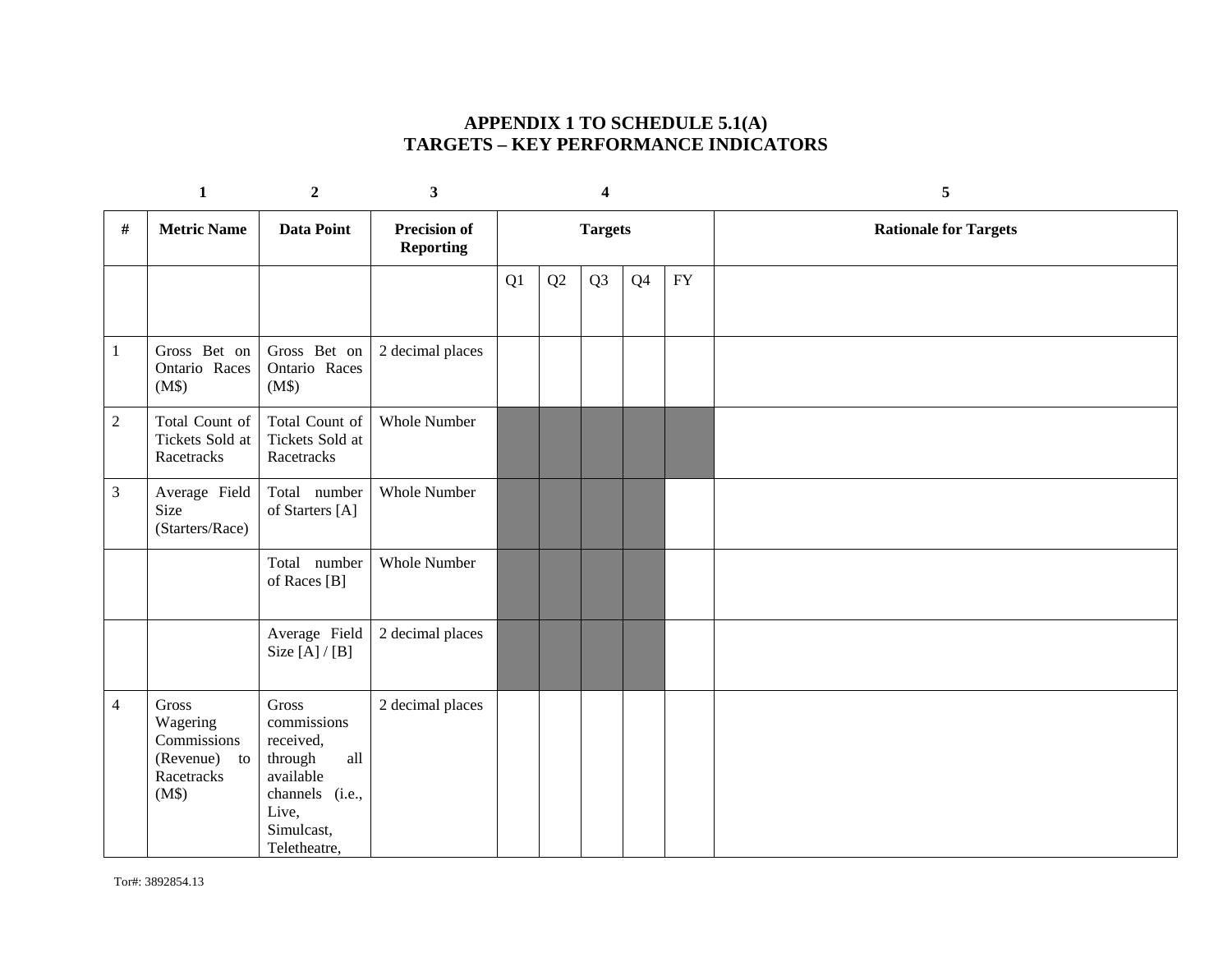|      | $\mathbf 1$                          | $\boldsymbol{2}$                                                                                                                                                                                                                                                               | $\mathbf{3}$                            | $\overline{\mathbf{4}}$ |  | ${\mathbf 5}$                |  |
|------|--------------------------------------|--------------------------------------------------------------------------------------------------------------------------------------------------------------------------------------------------------------------------------------------------------------------------------|-----------------------------------------|-------------------------|--|------------------------------|--|
| $\#$ | <b>Metric Name</b>                   | Data Point                                                                                                                                                                                                                                                                     | <b>Precision of</b><br><b>Reporting</b> | <b>Targets</b>          |  | <b>Rationale for Targets</b> |  |
|      |                                      | TAB/HPI),<br>from:<br>(i) Ontario<br>customers<br>placing pari-<br>mutuel bets on<br>races<br>conducted<br>at<br>Racetrack<br>Members'<br>tracks<br>(ii) HMA Joint<br>Venture Gross<br>Wagering<br>Handle<br>(iii) Remotes<br>Joint Venture<br>Gross<br>Wagering<br>Handle [C] |                                         |                         |  |                              |  |
|      |                                      | PMTR [D]                                                                                                                                                                                                                                                                       | 2 decimal places                        |                         |  |                              |  |
|      |                                      | <b>Breakage</b><br>Revenue [E]                                                                                                                                                                                                                                                 | 2 decimal places                        |                         |  |                              |  |
|      |                                      | Outstanding<br>Ticket<br>Revenue [F]                                                                                                                                                                                                                                           | 2 decimal places                        |                         |  |                              |  |
| 5    | Racetrack<br>Capital<br>Reinvestment | Total Capital<br>Expenditures<br>$(\$)$ [I]                                                                                                                                                                                                                                    | 2 decimal places                        |                         |  |                              |  |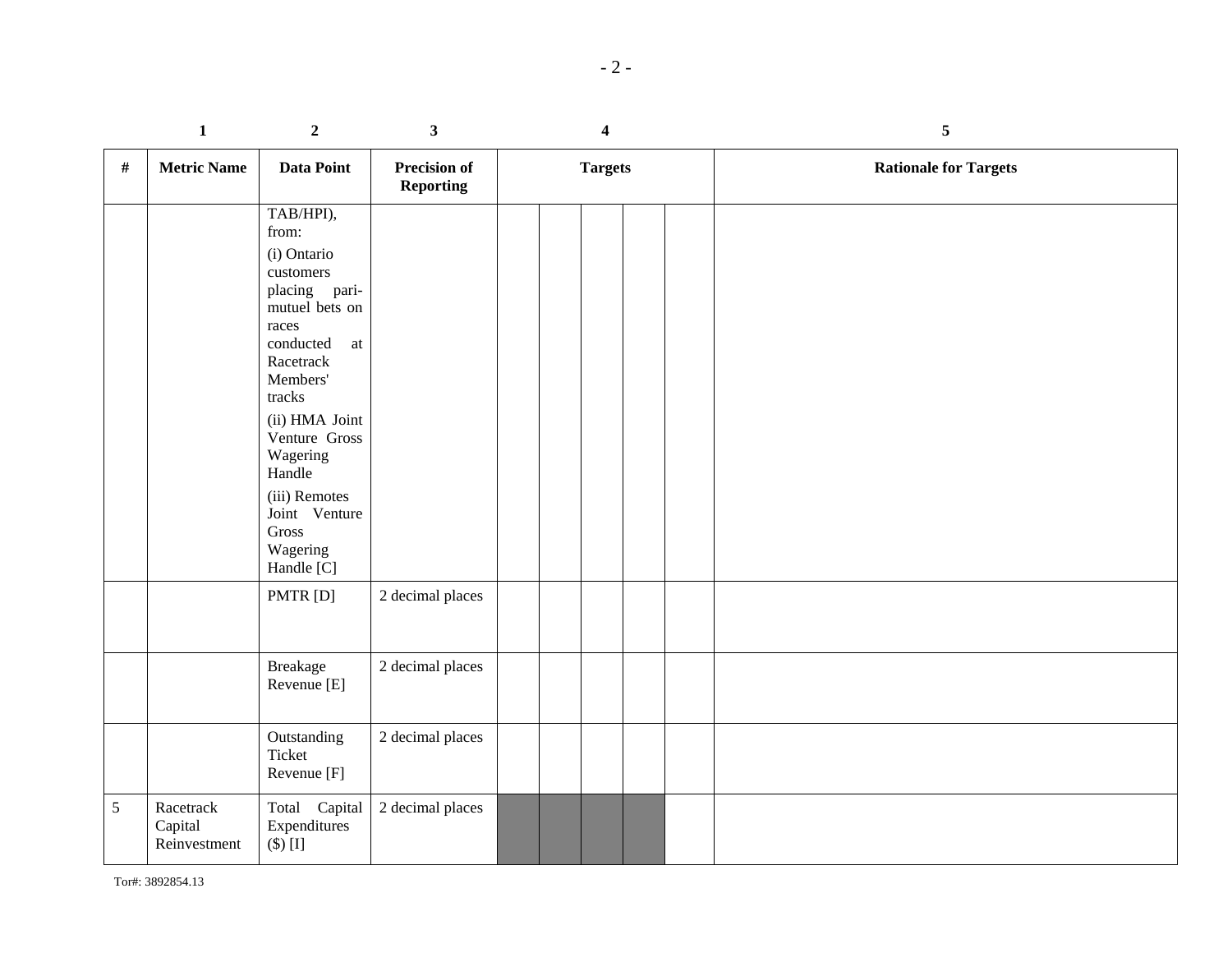|                | $\mathbf{1}$                                 | $\overline{2}$                                                                     | 3 <sup>1</sup>                          | $\overline{\mathbf{4}}$ |  | 5                            |
|----------------|----------------------------------------------|------------------------------------------------------------------------------------|-----------------------------------------|-------------------------|--|------------------------------|
| $\#$           | <b>Metric Name</b>                           | Data Point                                                                         | <b>Precision of</b><br><b>Reporting</b> | <b>Targets</b>          |  | <b>Rationale for Targets</b> |
|                | Rate $(\%)$                                  |                                                                                    |                                         |                         |  |                              |
|                |                                              | Total<br>Government<br>Support<br>to<br>Racetracks<br>$\left(\text{\$}\right)$ [J] | 2 decimal places                        |                         |  |                              |
| 6              | Total<br>Other<br>Racetrack<br>Revenue (M\$) | Total<br>Other<br>Racetrack<br>Revenue (M\$)                                       | 2 decimal places                        |                         |  |                              |
| $\overline{7}$ | Wager<br>to<br>Purse (Ratio)                 | Gross Bet on<br>Ontario Races<br>(M\$) [K]                                         | 2 decimal places                        |                         |  |                              |
|                |                                              | Purse funded<br>from TPA $(\$)$<br>$[{\rm L}]$                                     | 2 decimal places                        |                         |  |                              |
|                |                                              | Purse funded<br>from $HIP$ (\$)<br>[M]                                             | 2 decimal places                        |                         |  |                              |
|                |                                              | funded<br>Purse<br>Surplus<br>from<br>Carryover (\$)<br>[N]                        | 2 decimal places                        |                         |  |                              |
|                |                                              | funded<br>Purse<br>from<br>Wagering<br>Top-up $(\$)$ [O]                           | 2 decimal places                        |                         |  |                              |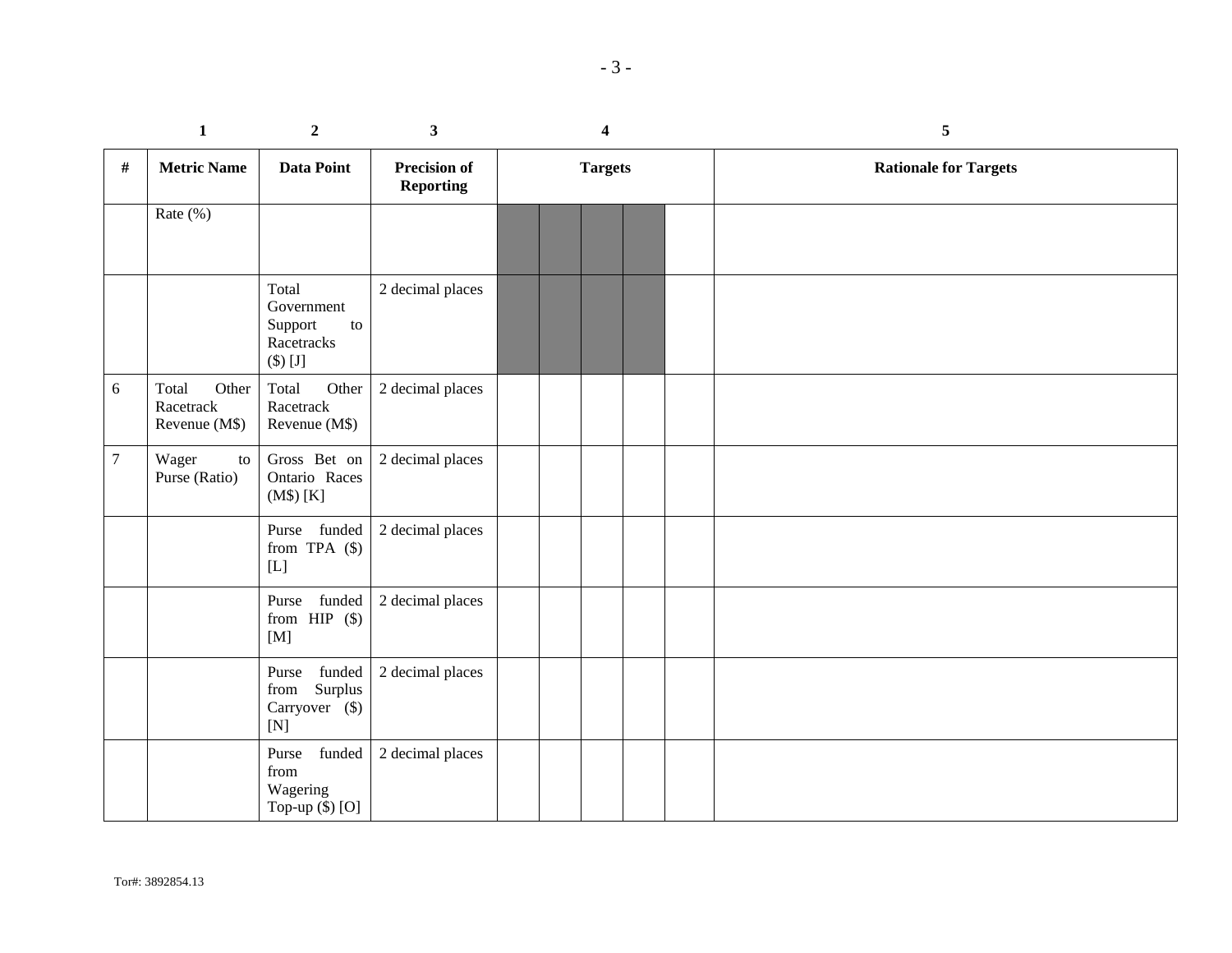|         | $\mathbf{1}$                                                                                                                                               | $\overline{2}$                                                      | $\mathbf{3}$                            | $\overline{\mathbf{4}}$ |  |  | 5                            |
|---------|------------------------------------------------------------------------------------------------------------------------------------------------------------|---------------------------------------------------------------------|-----------------------------------------|-------------------------|--|--|------------------------------|
| #       | <b>Metric Name</b>                                                                                                                                         | <b>Data Point</b>                                                   | <b>Precision of</b><br><b>Reporting</b> | <b>Targets</b>          |  |  | <b>Rationale for Targets</b> |
|         |                                                                                                                                                            | funded<br>Purse<br>Other<br>from<br>sources (\$) [P]                | 2 decimal places                        |                         |  |  |                              |
|         |                                                                                                                                                            | Total Purse (\$)<br>[Q]<br>$\equiv$<br>$[L]+[M]+[N]+$<br>$[O]+[P]$  | 2 decimal places                        |                         |  |  |                              |
|         |                                                                                                                                                            | Wager<br>${\rm to}$<br>Purse (Ratio)<br>$[K]/[Q]$                   | 2 decimal places                        |                         |  |  |                              |
| $\,8\,$ | Average<br>Ontario<br>Yearling Sales<br>Price<br>(\$/yearling)                                                                                             | Average<br>Ontario<br>Yearling Sales<br>Price<br>(\$/yearling)      | For fiscal                              |                         |  |  |                              |
|         |                                                                                                                                                            | Average<br>Ontario<br>Yearling Sales<br>Price - TB<br>(\$/yearling) | For fiscal                              |                         |  |  |                              |
|         |                                                                                                                                                            | Average<br>Ontario<br>Yearling Sales<br>Price - SB<br>(\$/yearling) | For fiscal                              |                         |  |  |                              |
| 9       | Total Number<br>$% \left( \left( \mathcal{A},\mathcal{A}\right) \right) =\left( \mathcal{A},\mathcal{A}\right)$ of<br>Unique<br><b>Starters</b><br>(Count) | Total Number<br>of<br>Unique<br><b>Starters</b><br>(Count)          | Whole number                            |                         |  |  |                              |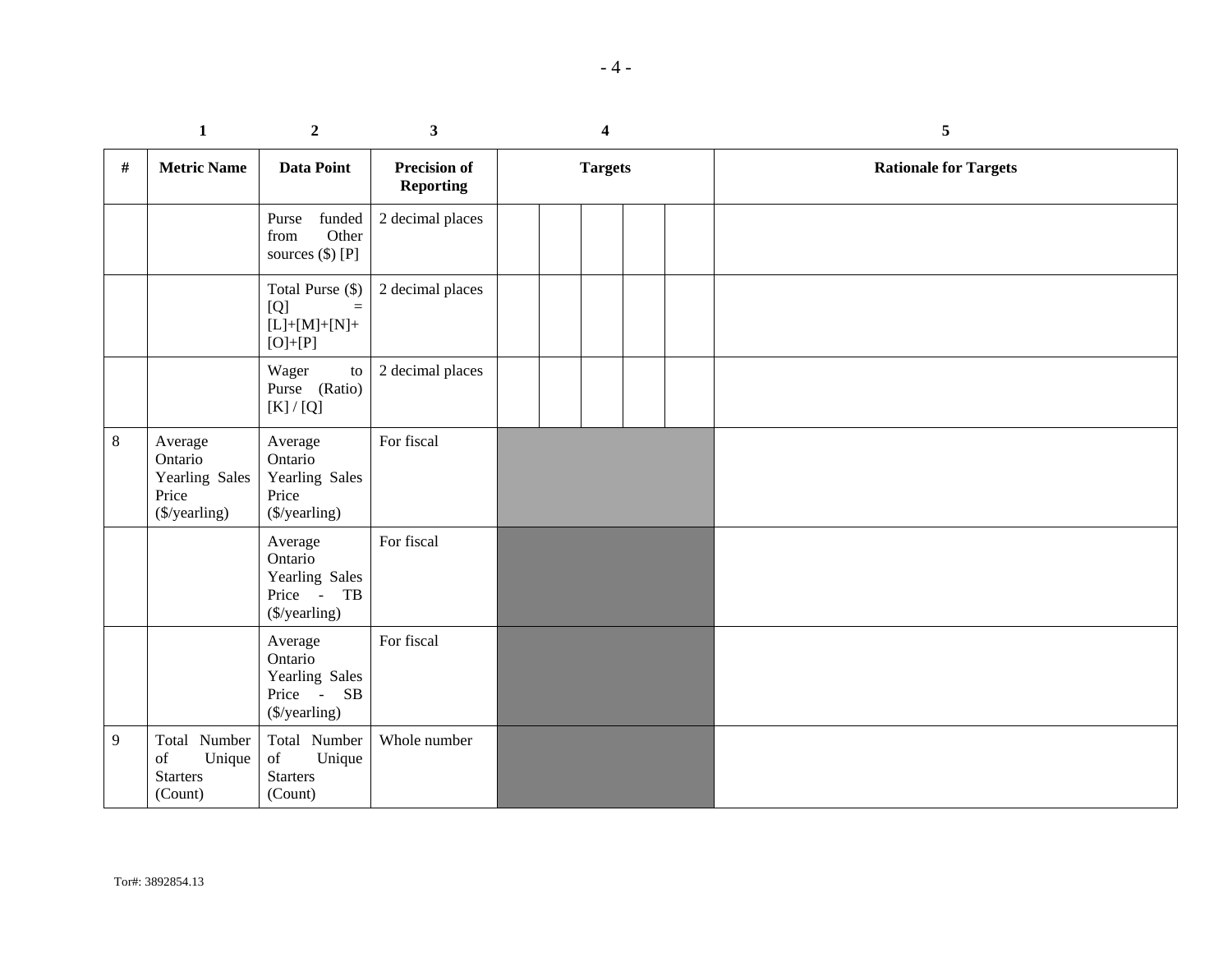|    | $\mathbf{1}$                                                      | $\overline{2}$                                                       | $\mathbf{3}$                            | 4              | 5                            |
|----|-------------------------------------------------------------------|----------------------------------------------------------------------|-----------------------------------------|----------------|------------------------------|
| #  | <b>Metric Name</b>                                                | Data Point                                                           | <b>Precision of</b><br><b>Reporting</b> | <b>Targets</b> | <b>Rationale for Targets</b> |
|    |                                                                   | Total Number<br>Unique<br>of<br>Starters - TB<br>(Count)             | Whole number                            |                |                              |
|    |                                                                   | Total Number<br>Unique<br>of<br>Starters - SB<br>(Count)             | Whole number                            |                |                              |
| 10 | Total Number<br>of Registered<br>Foals (Count)                    | Number<br>of<br>Registered<br>Foals (Count)                          | Whole number                            |                |                              |
|    |                                                                   | Number<br>of<br>Registered<br>Foals -<br>TB<br>(Count)               | Whole number                            |                |                              |
|    |                                                                   | Number<br>of<br>Registered<br>Foals –<br>SB<br>(Count)               | Whole number                            |                |                              |
| 11 | <b>FTEs</b><br>employed per<br>Government<br>Funding<br>(FTE/M\$) | <b>FTEs</b><br>employed<br>per<br>Government<br>Funding<br>(FTE/M\$) |                                         |                |                              |

Please refer to the table below for definitions of the data points that are to be submitted: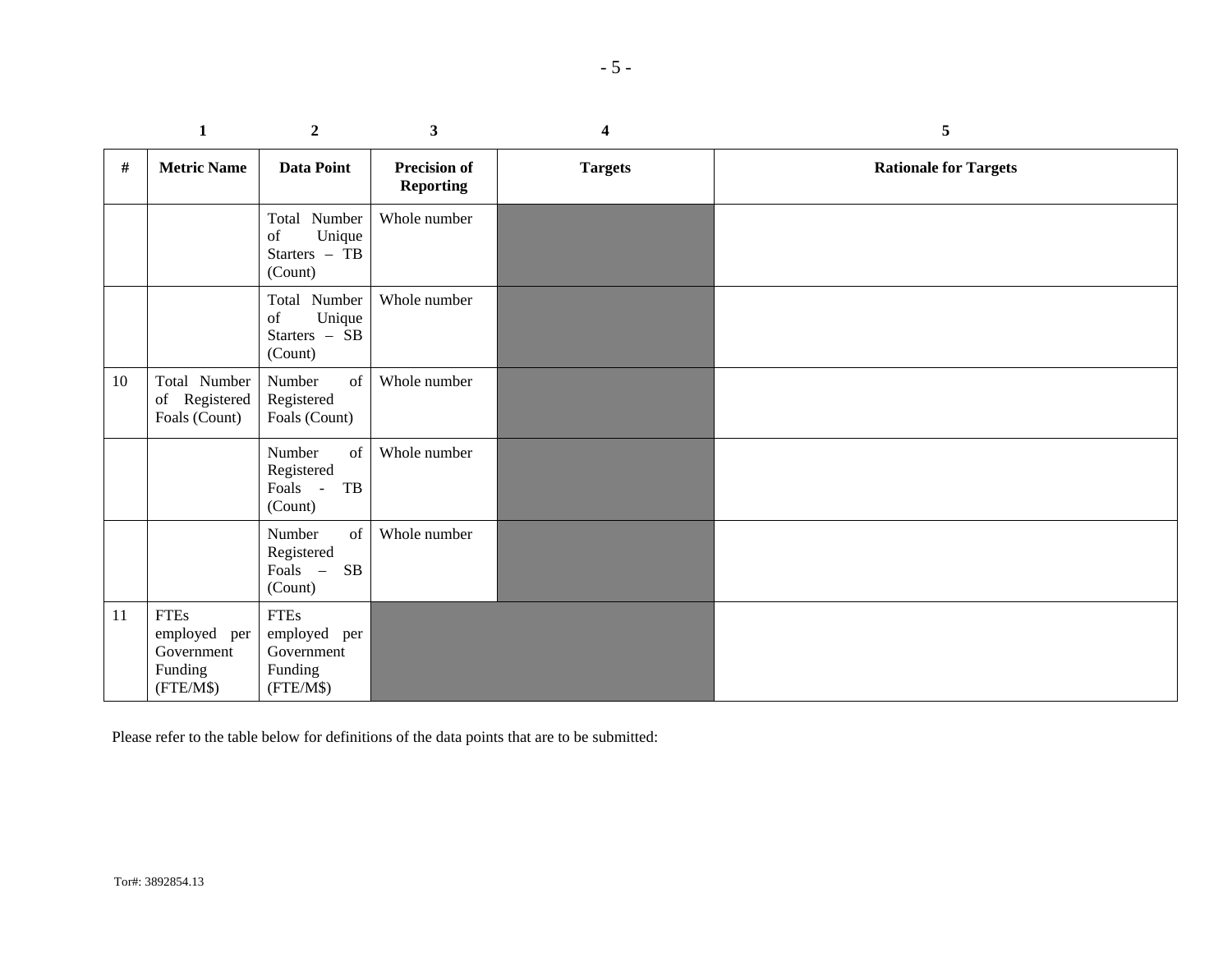| #              | <b>Metric Name</b>                                          | <b>Data Point</b>                                                                                                                                                                                                                                                                                                                            | <b>Definition</b>                                                                                                                                                                                                                                                                                                                  |
|----------------|-------------------------------------------------------------|----------------------------------------------------------------------------------------------------------------------------------------------------------------------------------------------------------------------------------------------------------------------------------------------------------------------------------------------|------------------------------------------------------------------------------------------------------------------------------------------------------------------------------------------------------------------------------------------------------------------------------------------------------------------------------------|
| 1              | Gross Bet on Ontario Races<br>(M\$)                         | Gross Bet on Ontario Races (M\$)                                                                                                                                                                                                                                                                                                             | Total gross Ontario and foreign wagering on Ontario Races                                                                                                                                                                                                                                                                          |
| $\overline{2}$ | Total Count of Tickets Sold at<br>Racetracks                | <b>Total Count of Tickets Sold at Racetracks</b>                                                                                                                                                                                                                                                                                             | Total number of wagering tickets sold live at all racetracks<br>across Ontario                                                                                                                                                                                                                                                     |
| 3              | Field<br>Size<br>Average<br>(Starters/Race)                 | Total number of Starters [A]                                                                                                                                                                                                                                                                                                                 | Total number of starters (not unique)                                                                                                                                                                                                                                                                                              |
|                |                                                             | Total number of Races [B]                                                                                                                                                                                                                                                                                                                    | Total number of races held                                                                                                                                                                                                                                                                                                         |
|                |                                                             | Average Field Size [A] / [B]                                                                                                                                                                                                                                                                                                                 | Average number of starters (not unique) per race in Ontario                                                                                                                                                                                                                                                                        |
| 4              | Gross Wagering Commissions<br>(Revenue) to Racetracks (M\$) | Gross commissions received, through all available<br>channels (i.e., Live, Simulcast,<br>Teletheatre,<br>TAB/HPI, from:<br>Ontario customers placing pari-mutuel bets<br>$\bullet$<br>on races conducted at Racetrack Members'<br>tracks<br>HMA Joint Venture Gross Wagering<br>Handle<br>Remotes Joint Venture Gross Wagering<br>Handle [C] | Gross commissions received, through all available channels<br>(i.e., Live, Simulcast, Teletheatre, TAB/HPI), from: (i) Ontario<br>customers placing pari-mutuel bets on races conducted at<br>Racetrack Members' tracks; (ii) HMA Joint Venture Gross<br>Wagering Handle; and (iii) Remotes Joint Venture Gross<br>Wagering Handle |
|                |                                                             | PMTR [D]                                                                                                                                                                                                                                                                                                                                     | Gross PMTR \$ amounts that are kept by the racetrack<br>(Customer Share; Racetrack Share)                                                                                                                                                                                                                                          |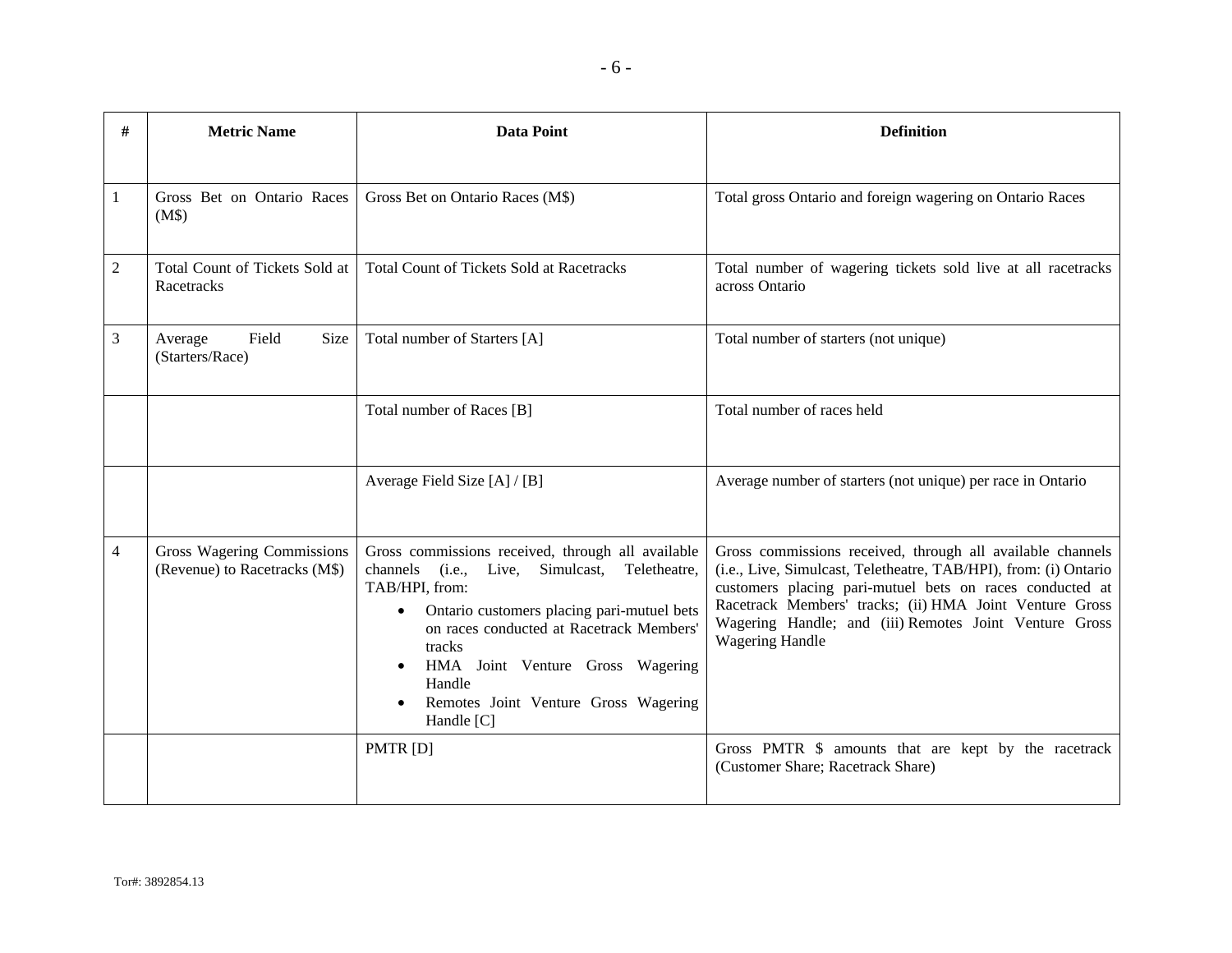| # | <b>Metric Name</b>                            | <b>Data Point</b>                               | <b>Definition</b>                                                                                                                       |
|---|-----------------------------------------------|-------------------------------------------------|-----------------------------------------------------------------------------------------------------------------------------------------|
|   |                                               |                                                 |                                                                                                                                         |
|   |                                               | Breakage Revenue [E]                            | Breakage revenue generated from wagering                                                                                                |
|   |                                               | <b>Outstanding Ticket Revenue [F]</b>           | Revenue from a winning ticket (or voucher) that has not been<br>cashed before the end of the racing day for which it was issued         |
| 5 | Racetrack<br>Capital<br>Reinvestment Rate (%) | Total Capital Expenditures (\$) [I]             | Total amount of Capital (\$) expenditures incurred in support of<br>horse racing operations                                             |
|   |                                               | Total Government Support to Racetracks (\$) [J] | Total amount of Government funding (\$) received i.e. Funding<br>Agreement- Purses & Administration Funding, PMTR to<br>Racetracks, HIP |
| 6 | Total<br>Other<br>Racetrack<br>Revenue (M\$)  | Total Other Racetrack Revenue (M\$)             | Revenue generated from non-racing activities ie F&B, Program<br>Sales, Community Events and Festivals                                   |
| 7 | Wager to Purse (Ratio)                        | Gross Bet on Ontario Races (M\$) [K]            | Total gross Ontario and foreign wagering on Ontario Races                                                                               |
|   |                                               | Purse funded from TPA (\$) [L]                  | Total amount of purse funded through TPA funds                                                                                          |
|   |                                               | Purse funded from HIP (\$) [M]                  | Total amount of purse funded through HIP funds                                                                                          |
|   |                                               | Purse funded from Surplus Carryover (\$) [N]    | Total amount of purse funded from surplus purse account<br>carryover                                                                    |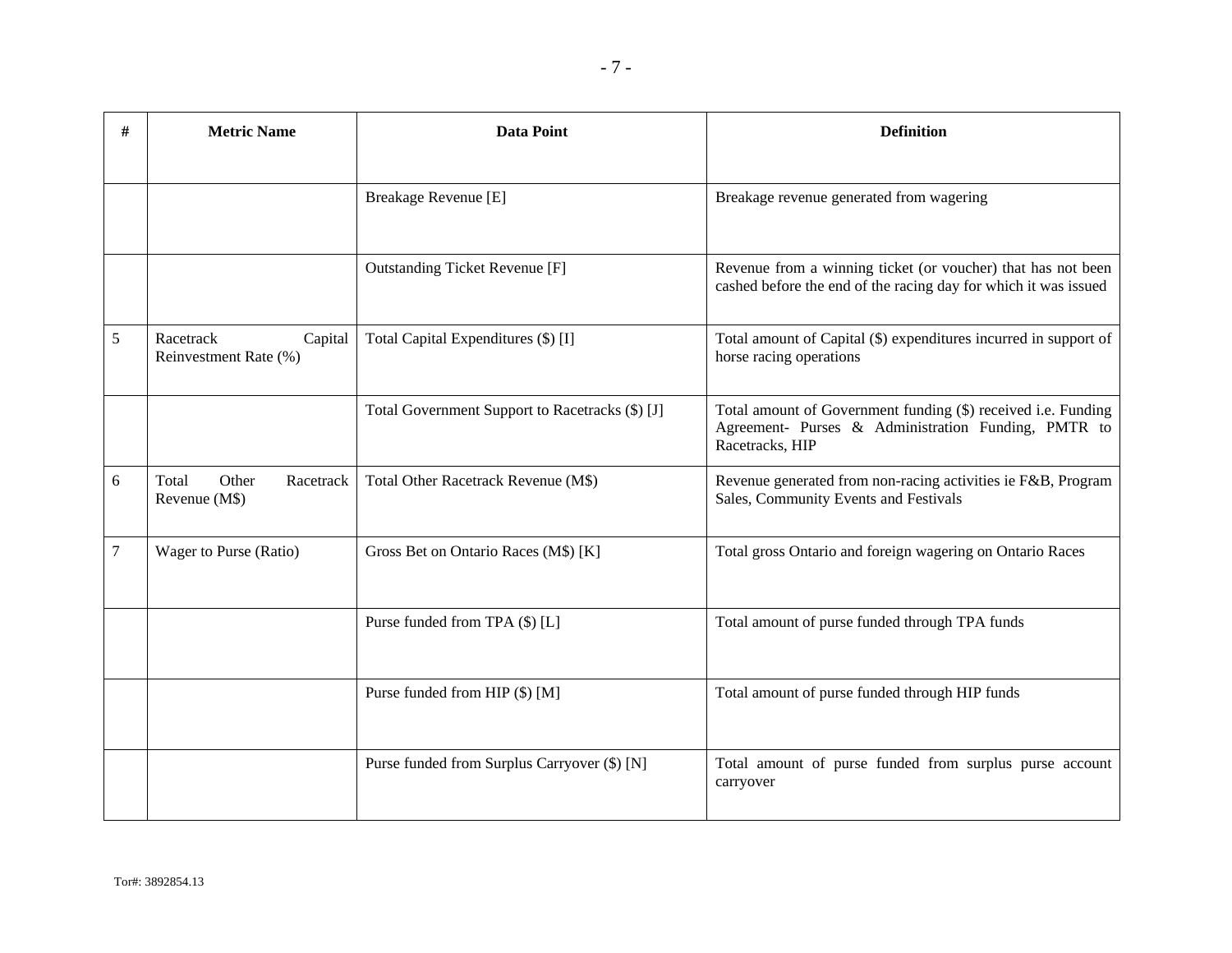| # | <b>Metric Name</b> | Data Point                                   | <b>Definition</b>                                   |
|---|--------------------|----------------------------------------------|-----------------------------------------------------|
|   |                    |                                              |                                                     |
|   |                    | Purse funded from Wagering Top-up (\$) [O]   | Total amount of purse funded from wagering          |
|   |                    | Purse funded from Other sources (\$) [P]     | Total amount of purse from other sources of funding |
|   |                    | Total Purse (\$) $[Q] = [L]+[M]+[N]+[O]+[P]$ | Total amount of purse                               |
|   |                    | Wager to Purse (Ratio) [K] / [Q]             | Amount of wagering revenue generated per purse dol  |

|    |                                                                      | Wager to Purse (Ratio) $[K]/[Q]$                   | Amount of wagering revenue generated per purse dollar                                                   |
|----|----------------------------------------------------------------------|----------------------------------------------------|---------------------------------------------------------------------------------------------------------|
| 8  | Ontario<br>Yearling<br>Average<br>Sales Price (\$/yearling)          | Average Ontario Yearling Sales Price (\$/yearling) | Average sales price of Ontario yearlings sold<br>at all<br>thoroughbred and Standardbred yearling sales |
| 9  | Number<br>of<br>Unique<br>Total<br>Starters (Count)                  | Total Number of Unique Starters (Count)            | Total number of unique horses that started a race                                                       |
| 10 | Total Number of Registered<br>Foals (Count)                          | Number of Registered Foals (Count)                 | Total number of foals registered in a horse improvement<br>program                                      |
| 11 | <b>FTEs</b><br>employed<br>per<br>Government<br>Funding<br>(FTE/M\$) | FTEs employed per Government Funding (FTE/M\$)     | Total FTEs employed per M\$ of government funding                                                       |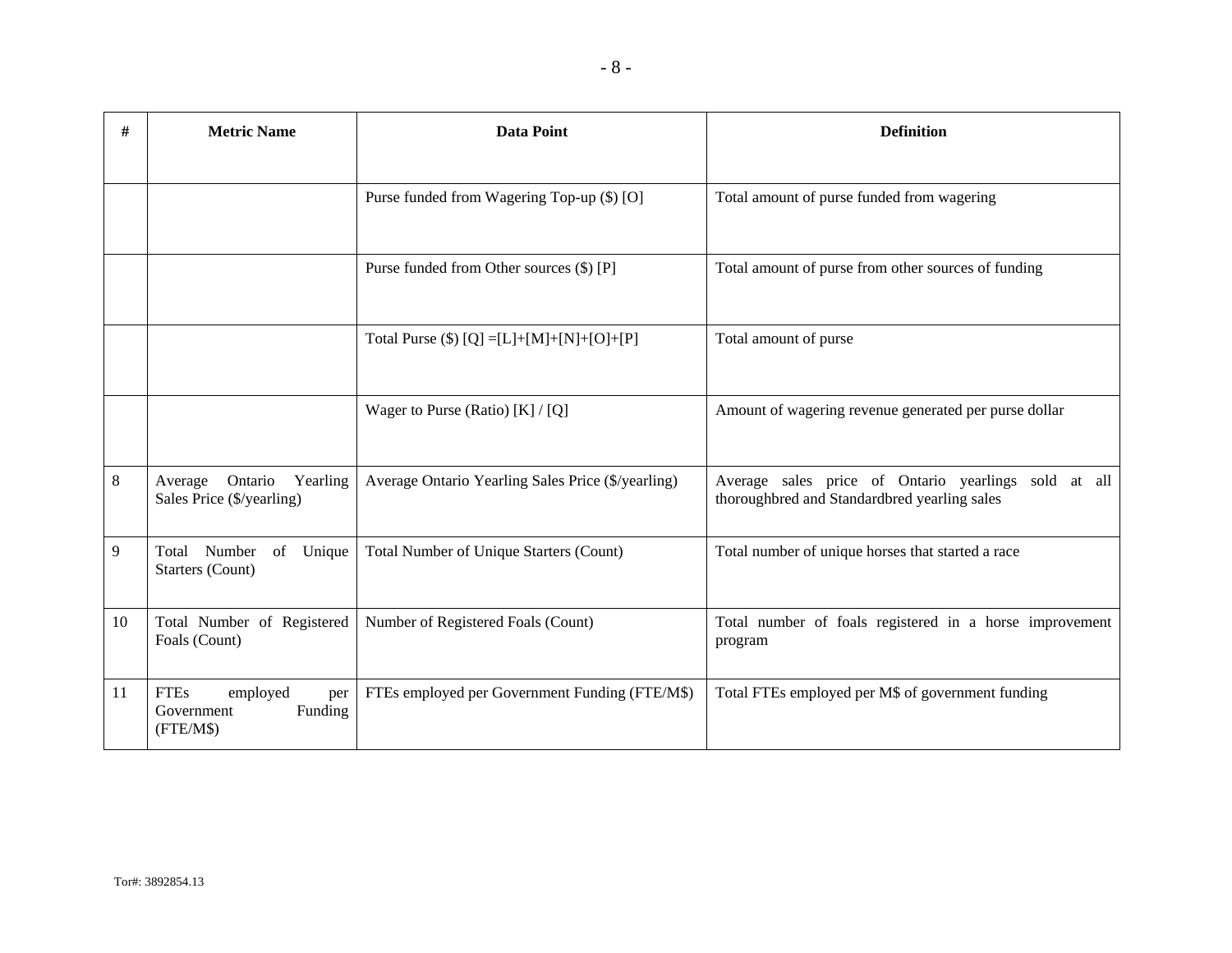# **APPENDIX 2 TO SCHEDULE 5.1(A) HORSE RACING PROFIT AND LOSS STATEMENT BY RACETRACK**

|                                                                                     | <b>Six Months</b><br>Ending | <b>Six Months</b><br>Ending | Year-End      |
|-------------------------------------------------------------------------------------|-----------------------------|-----------------------------|---------------|
|                                                                                     | September 30th              | March 31st                  | <b>Target</b> |
| <b>Revenues</b>                                                                     |                             |                             |               |
| <b>Customer Wagering Commissions</b>                                                |                             |                             |               |
| Live On-track                                                                       | \$                          | \$                          | \$            |
| Simulcast                                                                           | \$                          | \$                          |               |
| <b>HPI/TAB</b>                                                                      | \$                          | \$                          | \$            |
| Teletheatre                                                                         | \$                          | \$                          | \$            |
| Digital (e.g., Horse Racing 3.0)                                                    | \$                          | \$                          |               |
| Joint Venture Revenue - Ontario Product                                             | \$                          | \$                          | \$            |
| Joint Venture Revenue - Non-Ontario Product                                         | \$                          | \$                          | \$            |
| <b>Breakage</b>                                                                     | \$                          | \$                          | \$            |
| <b>Outstanding Ticket Revenue</b>                                                   | \$                          | \$                          | \$            |
| <b>Subtotal – Wagering Related Revenue</b>                                          | \$                          | \$                          | \$            |
| Difference between Net Revenue Allocation &<br><b>Subtotal Wagering Commissions</b> | \$                          | \$                          | \$            |
| Food and Beverage                                                                   | \$                          | \$                          | \$            |
| Other - Misc (i.e. program, promotional product)                                    | \$                          | \$                          | \$            |
| <b>Lease Revenue</b>                                                                |                             |                             |               |
| <b>Base + Additional Rent</b>                                                       | \$                          | \$                          | \$            |
| <b>Gross Revenue</b>                                                                | \$                          | \$                          | \$            |
| <b>Expenditures</b>                                                                 |                             |                             |               |
| <b>Cost of Racetrack Operations:</b>                                                |                             |                             |               |
| <b>Racing Related Expenses</b>                                                      | \$                          | \$                          | \$            |
| Salaries & Wages                                                                    | \$                          | \$                          |               |
| Marketing                                                                           | \$                          | \$                          | \$            |
|                                                                                     | \$                          | \$                          | \$            |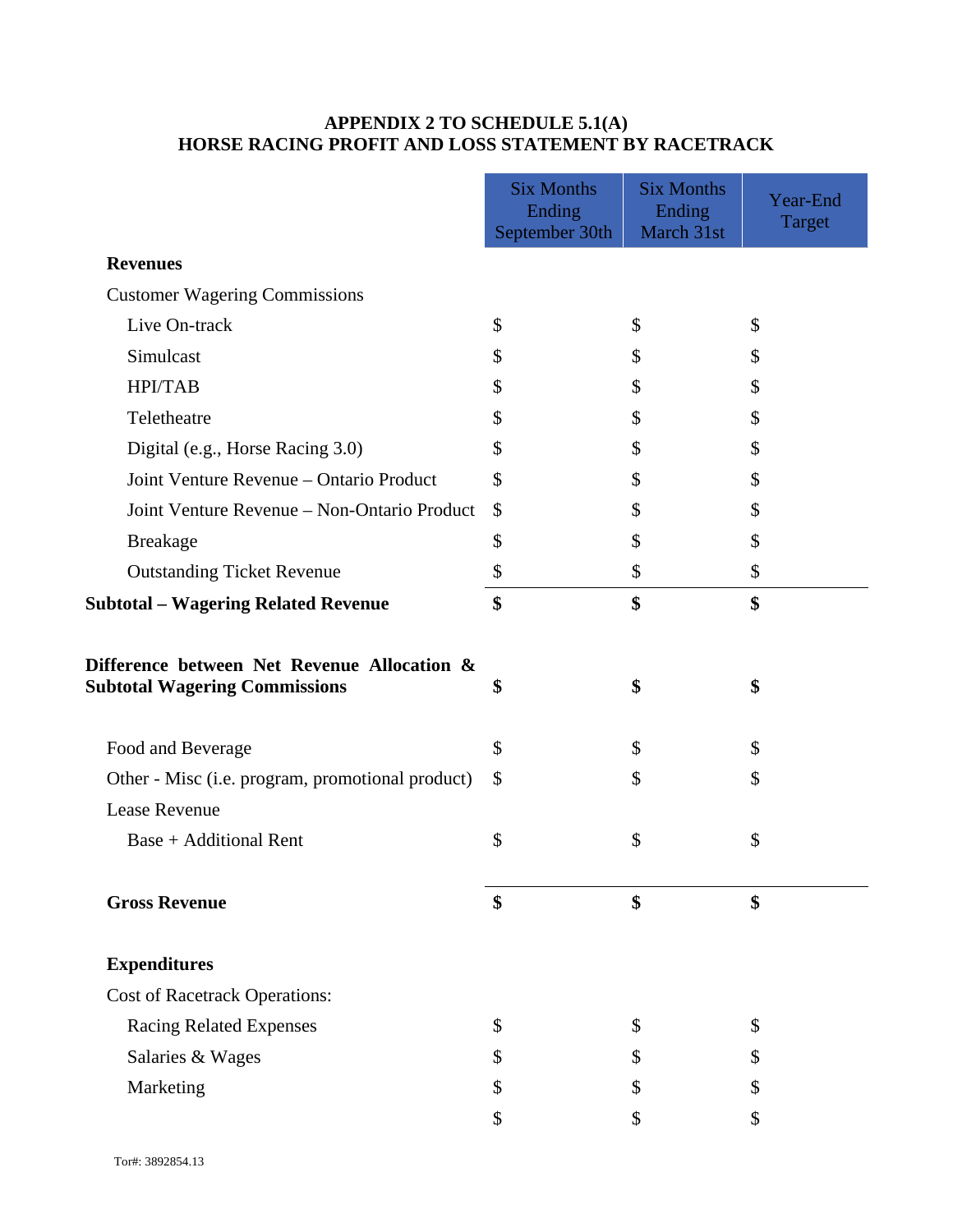|                                                                                                                                                   | <b>Six Months</b><br>Ending<br>September 30th | <b>Six Months</b><br>Ending<br>March 31st | Year-End<br>Target |
|---------------------------------------------------------------------------------------------------------------------------------------------------|-----------------------------------------------|-------------------------------------------|--------------------|
| Deductions from Home Market Area Gross<br>Wagering:                                                                                               |                                               |                                           |                    |
| PMTR Deductions (6.9% less 0.75% ORC<br><b>Regulatory Fee)</b>                                                                                    | \$                                            | \$                                        | \$                 |
| CPMA Levy (0.8%)                                                                                                                                  | \$                                            | \$                                        | \$                 |
| Ontario Tax (0.5%)                                                                                                                                | \$                                            | \$                                        | \$                 |
| The cost of providing cash awards to wagering<br>customers participating in the provincial loyalty<br>program administered by or on behalf of the |                                               |                                           |                    |
| Corporation                                                                                                                                       | \$                                            | \$                                        | \$                 |
| Cost of Other:                                                                                                                                    |                                               |                                           |                    |
| Loss on Foreign Exchange                                                                                                                          | \$                                            | \$                                        | \$                 |
| Depreciation                                                                                                                                      | \$                                            | \$                                        | \$                 |
| <b>Total Expenditure</b>                                                                                                                          | \$                                            | \$                                        | \$                 |
| <b>Gross Profit Before Ontario Racing Shared</b><br>Services Costs & Total Ontario Racing<br><b>Funding</b>                                       | $\mathbf{\$}$                                 | \$                                        | \$                 |
| <b>Gross Profit Before Ontario Racing Shared</b><br>Services Costs & Total Ontario<br>Racing<br><b>Funding as % of Gross Revenue</b>              | $\frac{6}{9}$                                 | $\frac{0}{0}$                             | $\frac{0}{0}$      |
| Shared Services Costs of Ontario Racing <sup>1</sup>                                                                                              | \$                                            | \$                                        | \$                 |
| Gross Profit Before Total Ontario Racing<br><b>Funding</b>                                                                                        | \$                                            | \$                                        | \$                 |
| Gross Profit Before Total Ontario Racing<br>Funding as a % of Gross Revenue                                                                       | $\frac{6}{9}$                                 | $\frac{0}{0}$                             | $\frac{0}{0}$      |
| Pari-Mutuel Tax Reduction (PMTR):                                                                                                                 |                                               |                                           |                    |
| Regulatory (0.75%)                                                                                                                                | \$                                            | \$                                        | \$                 |

 $\frac{1}{1}$ Costs shared by OR Members that may include items such as tote system administrative costs.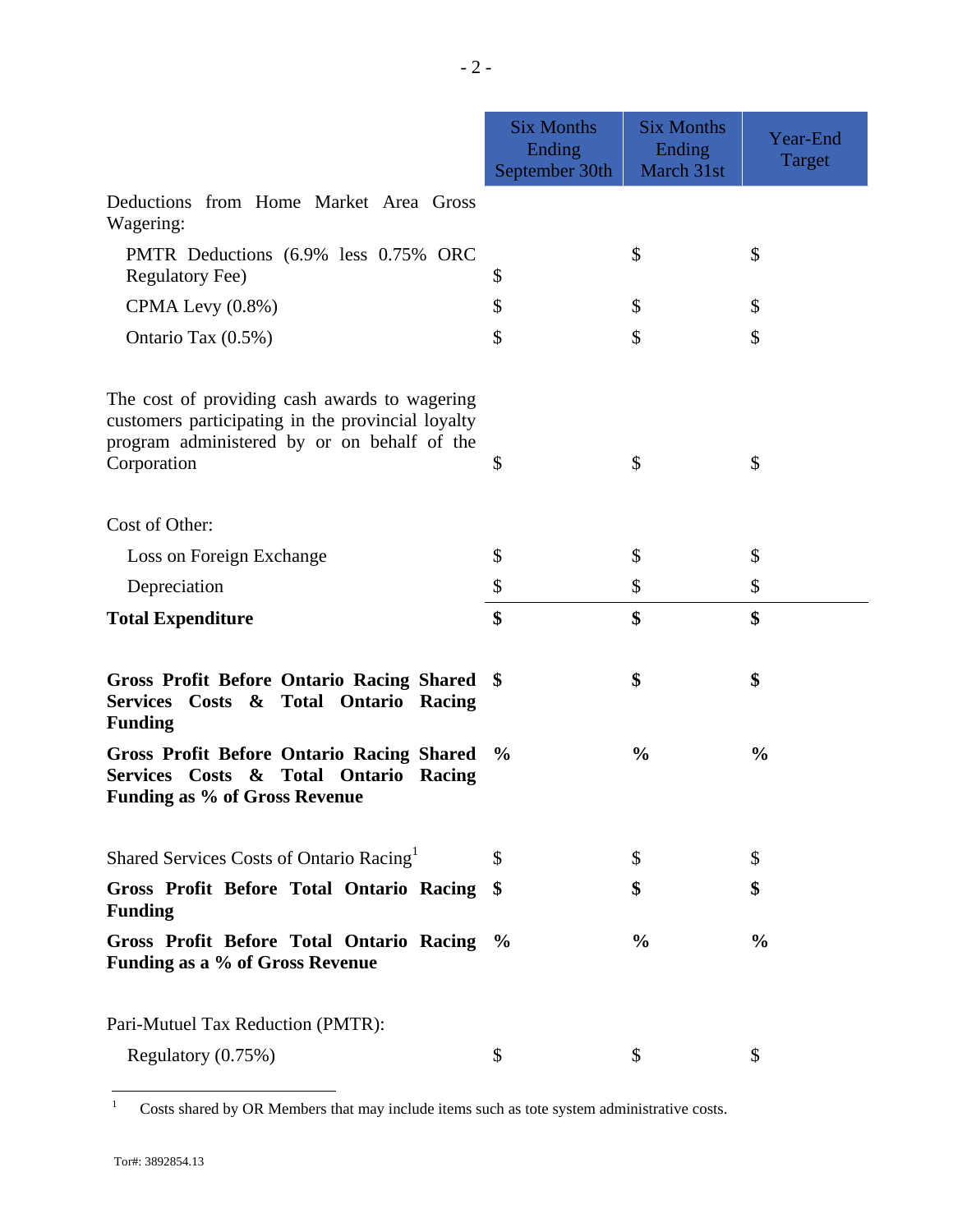|                                                                              | <b>Six Months</b><br>Ending<br>September 30th | <b>Six Months</b><br>Ending<br>March 31st | Year-End<br>Target |
|------------------------------------------------------------------------------|-----------------------------------------------|-------------------------------------------|--------------------|
| Tracks (1.25%)                                                               | \$                                            | \$                                        | \$                 |
| Customers $(1.5\%)$                                                          | \$                                            | \$                                        | \$                 |
| <b>Operational Funding from Ontario Racing</b>                               |                                               |                                           |                    |
| Racetrack Payment – Operational Support<br>Allocation                        | \$                                            | \$                                        | \$                 |
| <b>Operational Enhancement Payment</b>                                       | \$                                            | \$                                        | \$                 |
| Other (i.e. Transition Payment Operating<br>Costs)                           | \$                                            | \$                                        | \$                 |
| <b>Total Funding from Ontario Racing</b>                                     | \$                                            | \$                                        | \$                 |
| Gross Profit After Funding from Ontario \$<br>Racing                         |                                               | \$                                        | \$                 |
| Gross Profit After Total Ontario Racing %<br>Funding as a % of Gross Revenue |                                               | $\frac{0}{0}$                             | $\frac{0}{0}$      |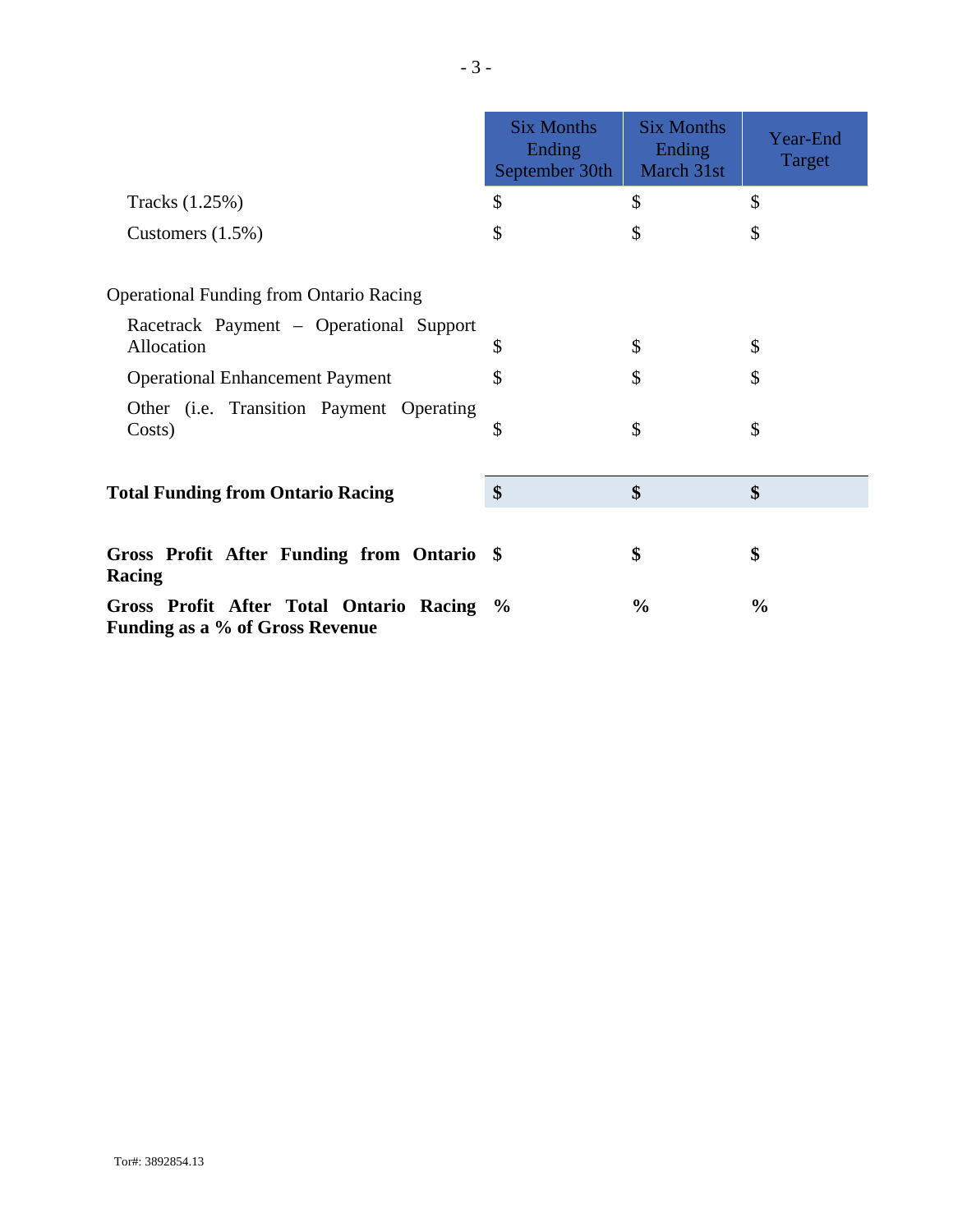## **SCHEDULE 5.4 THREE-YEAR STRATEGIC PLAN REQUIREMENTS AND TEMPLATE**

In each Three-Year Strategic Plan, Ontario Racing shall include, at a minimum, the following information:

#### 1. Executive Summary

Present a summary, in narrative form, of the content of the Three-Year Strategic Plan that includes a description of key factors that are anticipated to impact Ontario Racing's operating and planning environment, the strategic pillars underpinning the plan over the three-year outlook period and an overview of plan-over-plan variances from the prior year's Three-Year Strategic Plan.

Conclude with the most notable strategic risks relating to uncertainties and untapped opportunities contemplated within the Three-Year Strategic Plan.

## 2. Key Strategic Planning Assumptions

Describe the key planning assumptions (operational and financial) underlying the Three-Year Strategic Plan. These assumptions should inform the performance targets set in Section 4 of this Schedule and the residual (unmitigated) strategic risks documented under Section 5 of this Schedule. Unique track-specific assumptions should also be disclosed to highlight fundamental differences in performance targets set to account for such nuances.

The following elements should guide Ontario Racing's description of strategic assumptions:

- the needs of customers (i.e., evidence of customer-centric decision making based on research outcomes, recommendations for action and opportunities for growth);
- technological disruption (i.e., the possible emergence of a new dominant technology that may impact certain distribution channels such as simulcast);
- funding availability and allocation methodology;
- horse improvement programming factors that drive positive results (i.e., measurement of horse supply);
- horse supply expectations and their impact on the Ontario product;
- race calendar optimization principles;
- availability of an appropriate pool of skilled labour during the next five years;
- wagering growth opportunities tied to untapped Teletheatre locations; and
- cost management drivers (i.e., synergies through strategic sourcing; cost of new funds).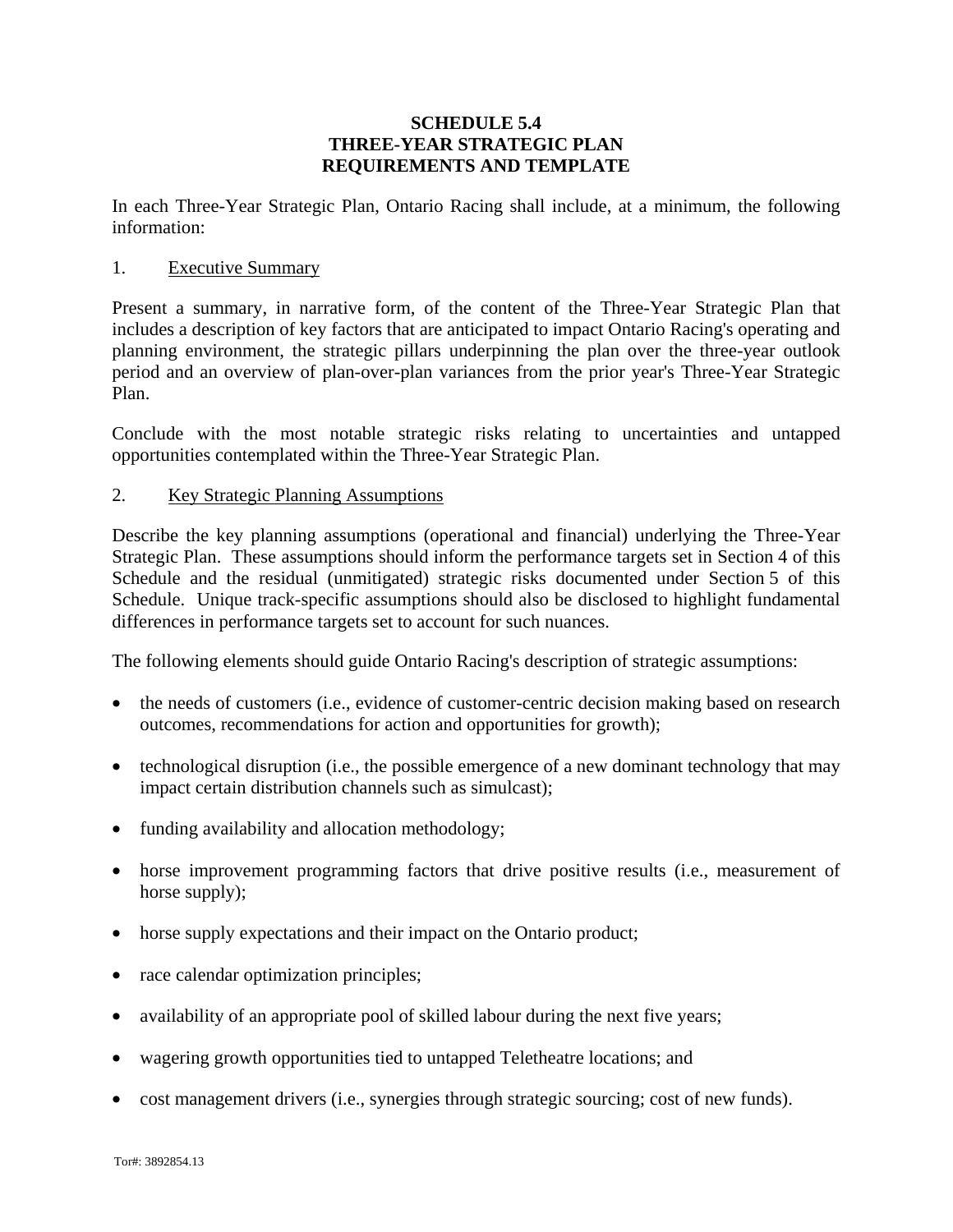## 3. Strategic Objectives and Goals

Provide a set of long-term strategic objectives and goals for the three-year planning horizon that will drive Ontario Racing's strategic direction, using the following table format (examples below are included for reference purposes only):

## **Strategic Objectives & Goals**

| <b>STRATEGIC OBJECTIVE</b>                 | <b>STRATEGIC GOAL</b>                                                                             |
|--------------------------------------------|---------------------------------------------------------------------------------------------------|
| e.g., Create an exciting racing<br>product | e.g., Create strong and quality racing programs that optimize<br>attendance and wagering outcomes |
| e.g., Build a passion for the<br>sport     | e.g., Broaden the appeal of racing, grow the fan base and<br>increase attendance.                 |
|                                            |                                                                                                   |
|                                            |                                                                                                   |
|                                            |                                                                                                   |

# 4. Performance Target Initiatives

Please complete the table attached as Appendix 1 to this Schedule.

#### 5. Strategic Risks

Provide the major risks underpinning the strategic plan submission for the objectives and goals.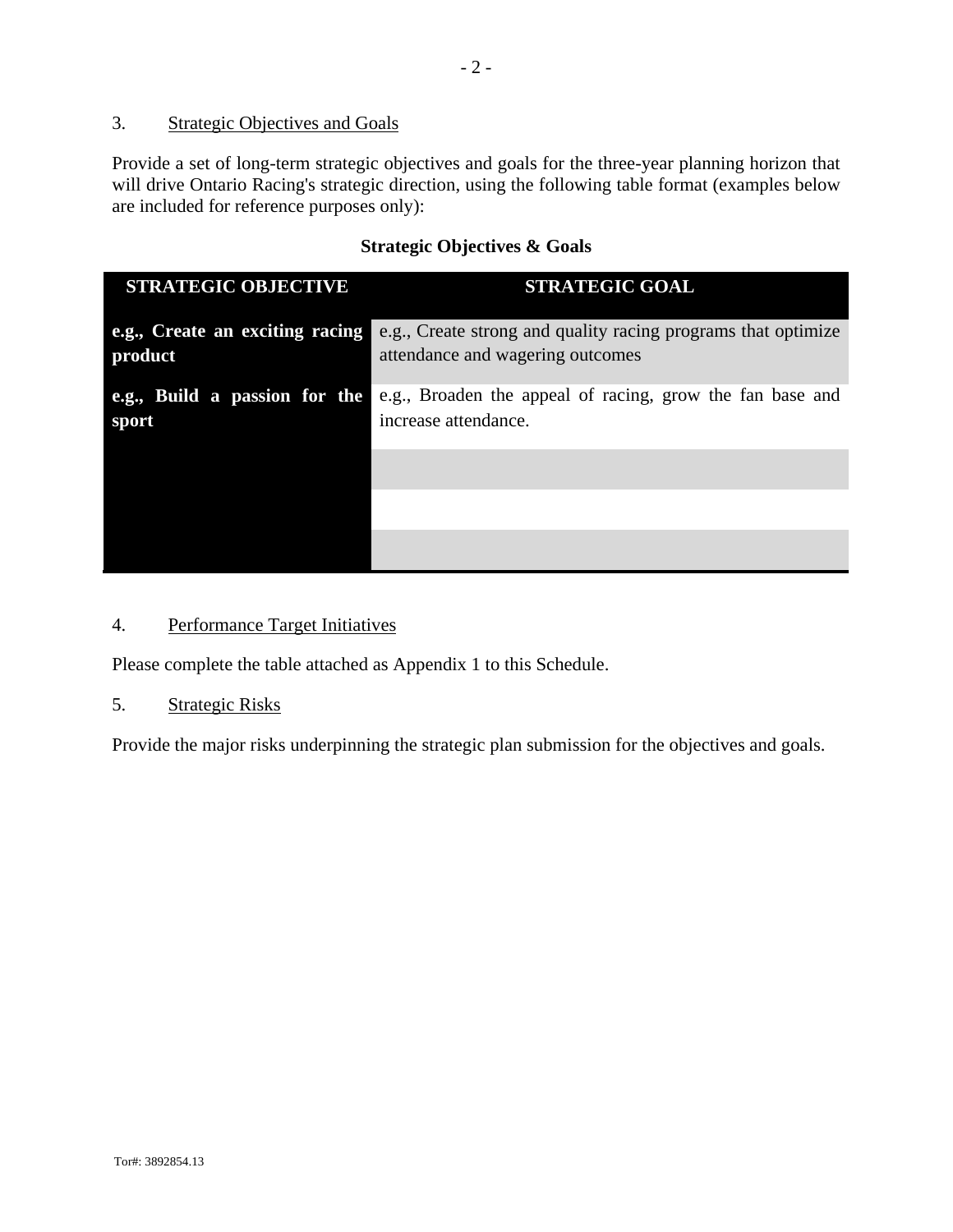## **APPENDIX 1 TO SCHEDULE 5.4 PERFORMANCE TARGET INITIATIVES**

|     |                                                             |                               | 3                                                   |           |        |                          | $\mathbf{5}$             |                              |                                                                       |                |  |  |
|-----|-------------------------------------------------------------|-------------------------------|-----------------------------------------------------|-----------|--------|--------------------------|--------------------------|------------------------------|-----------------------------------------------------------------------|----------------|--|--|
|     |                                                             | $\overline{2}$                | <b>Historical (Actual)</b><br><b>Annual Results</b> |           |        |                          |                          |                              | <b>Year-End</b><br>Projection for<br><b>Current Operating</b><br>Year | <b>Targets</b> |  |  |
| #   | <b>Name</b>                                                 | <b>Precision of Reporting</b> | $FY_{-2}$                                           | $FY_{-1}$ | $FY_0$ | $\mathbf{F}\mathbf{Y}_1$ | $\mathbf{F}\mathbf{Y}_2$ | <b>Rationale for Targets</b> |                                                                       |                |  |  |
| -1. | Gross Bet on Ontario Races (M\$)                            | 2 decimal places              |                                                     |           |        |                          |                          |                              |                                                                       |                |  |  |
| 2.  | <b>Total Count of Tickets Sold at Racetracks</b>            | <b>Whole Number</b>           |                                                     |           |        |                          |                          |                              |                                                                       |                |  |  |
| 3.  | Average Field Size (Starters/Race)                          | <b>Whole Number</b>           |                                                     |           |        |                          |                          |                              |                                                                       |                |  |  |
| 4.  | Gross Wagering Commissions (Revenue)<br>to Racetracks (M\$) | 2 decimal places              |                                                     |           |        |                          |                          |                              |                                                                       |                |  |  |
| 5.  | Racetrack Capital Reinvestment Rate (%)                     | 2 decimal places              |                                                     |           |        |                          |                          |                              |                                                                       |                |  |  |
| 6.  | Total Other Racetrack Revenue (M\$)                         | 2 decimal places              |                                                     |           |        |                          |                          |                              |                                                                       |                |  |  |
| 7.  | Wager to Purse (Ratio)                                      | 2 decimal places              |                                                     |           |        |                          |                          |                              |                                                                       |                |  |  |
| 8.  | Average Ontario Yearling Sales Price<br>(\$/yearling)       | For fiscal                    |                                                     |           |        |                          |                          |                              |                                                                       |                |  |  |
| 9.  | Total Number of Unique Starters (Count)                     | <b>Whole Number</b>           |                                                     |           |        |                          |                          |                              |                                                                       |                |  |  |
| 10. | Total Number of Registered Foals (Count)                    | <b>Whole Number</b>           |                                                     |           |        |                          |                          |                              |                                                                       |                |  |  |
| 11. | FTEs employed per Government Funding<br>(FTE/M\$)           | For fiscal                    |                                                     |           |        |                          |                          |                              |                                                                       |                |  |  |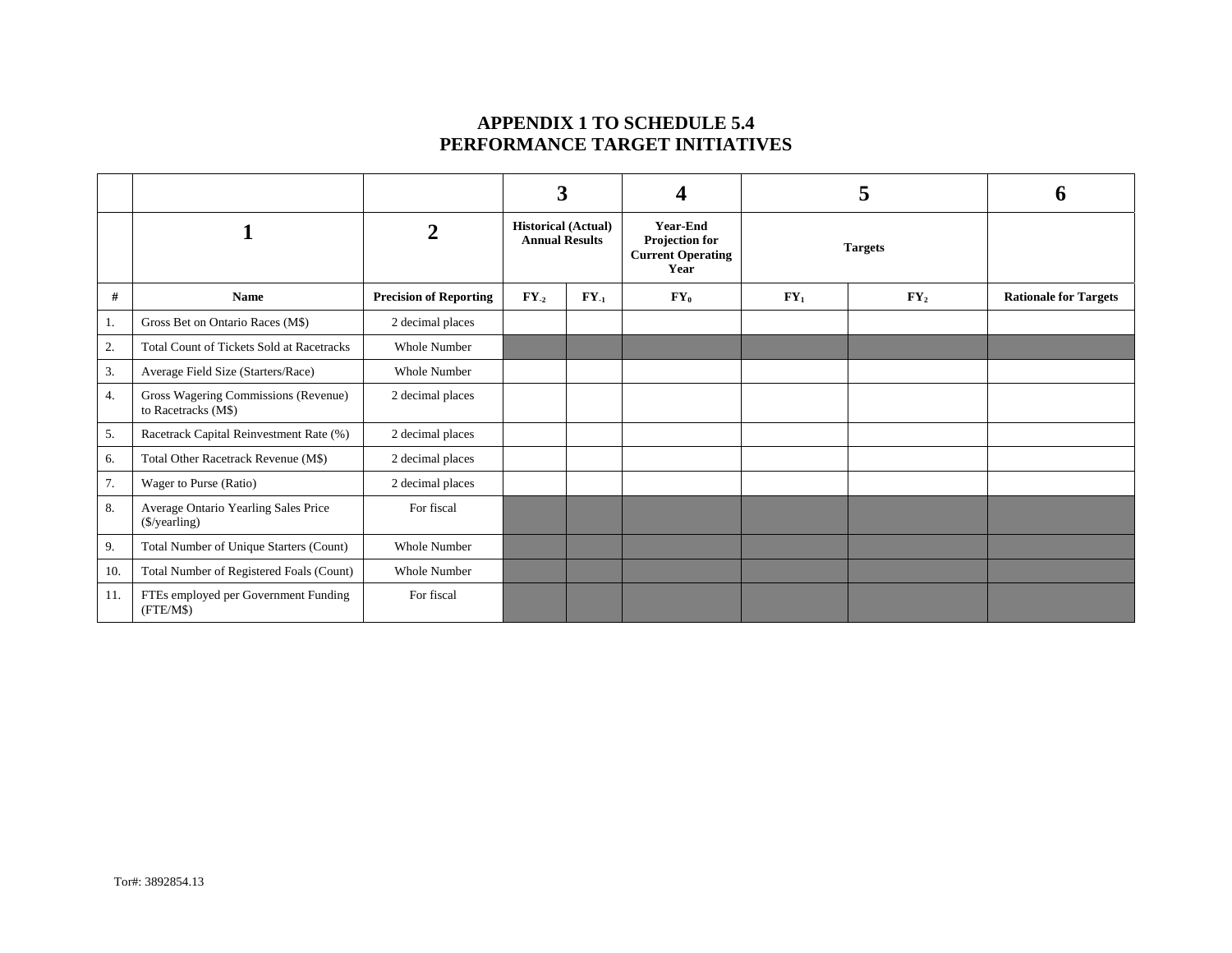## 1. Name:

This field captures the industry key performance indicator name.

2. Precision of Reporting:

This is the number of decimal places to be reported for the designated metric.

3. Historical (Actual) Annual Results:

The two columns (FY-1 and FY-2) represent historical results for the two full Funding Years preceding the current Funding Year (FY0). (For the first and second Funding Years under this Agreement, historical results should be included for the previous two 12-month fiscal years.)

4. Year-End Projection for Current Operating Year:

This field captures the projected (estimated) year-end result for the current operating year based on performance to date and forecasts for the balance of the current operating year.

5. Targets:

This section of the table will capture the targets set by racetrack for the two years following the current operating year (FY1 to FY2).

6. Rationale for Targets:

This column will document the rationale underpinning the target glidepath. Targets are expected to be set based on historical performance, industry benchmarks, future planning assumptions and known risks and opportunities over the three-year planning window. Notable year over year fluctuations in targets should be clarified under this section with a focus on performanceinformed business management.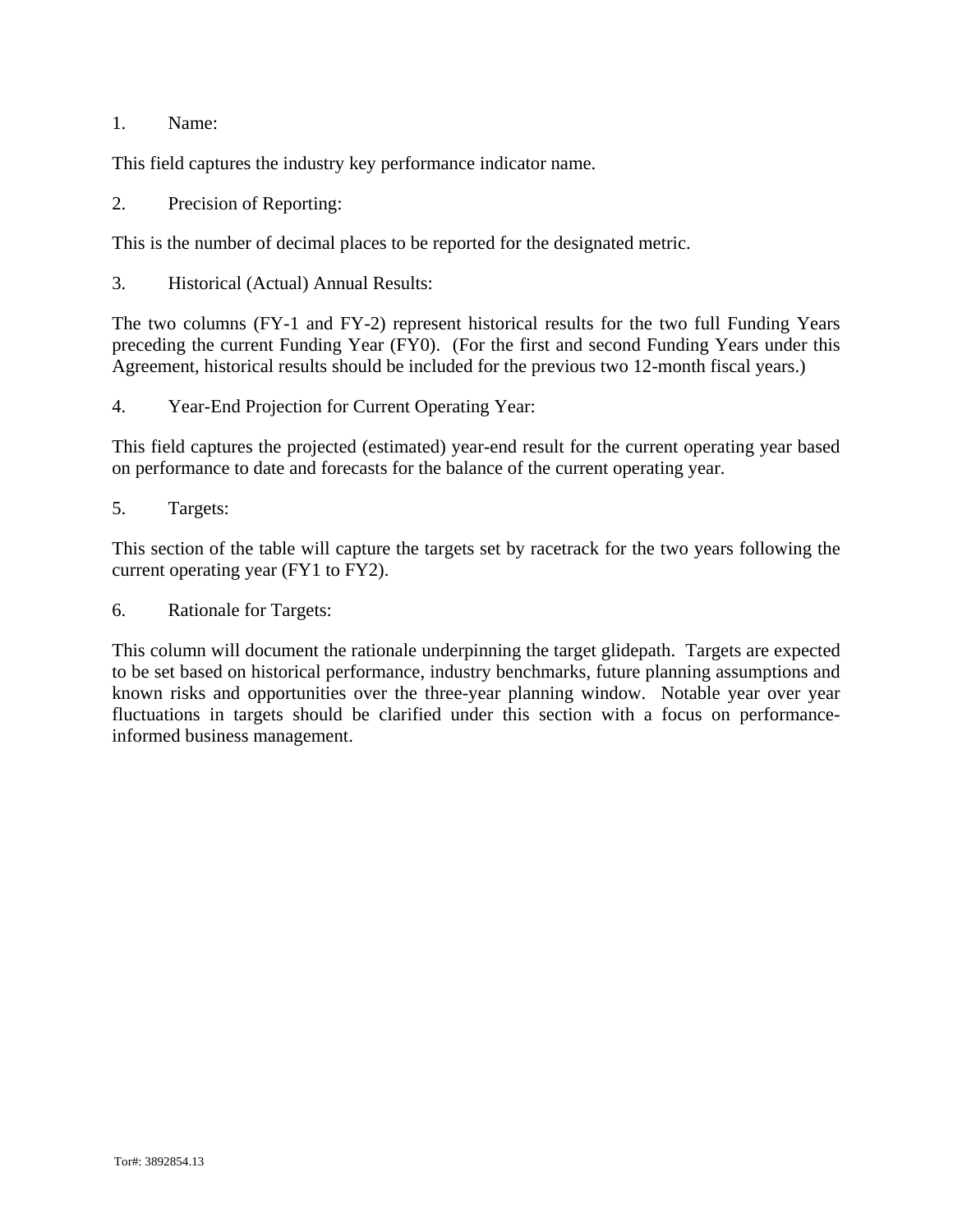| <b>OR Racetrack Member*</b>                                                                | <b>Allocation of</b><br><b>Transition Payment</b> | <b>Transition Payment</b><br><b>Eligible Costs**</b>                                                                                                      |
|--------------------------------------------------------------------------------------------|---------------------------------------------------|-----------------------------------------------------------------------------------------------------------------------------------------------------------|
| Clinton Raceway Inc.                                                                       | \$60,000                                          | <b>TP Purse Enhancements</b>                                                                                                                              |
| <b>Flamboro Downs Limited</b>                                                              | \$160,000                                         | <b>TP Purse Enhancements</b>                                                                                                                              |
| Georgian Downs Limited                                                                     | \$46,000                                          | TP Purse Enhancements                                                                                                                                     |
| <b>Grand River Agricultural</b><br>Society                                                 | \$58,000                                          | <b>TP Purse Enhancements</b>                                                                                                                              |
| Hanover, Bentinck and Brant<br><b>Agricultural Society</b>                                 | \$60,000                                          | <b>TP Purse Enhancements</b>                                                                                                                              |
| <b>Rideau Carleton Raceway</b><br>Holdings Ltd.                                            | \$86,000                                          | <b>TP Purse Enhancements</b>                                                                                                                              |
| The WFA Raceway<br>Corporation                                                             | \$150,000                                         | <b>TP Purse Enhancements</b>                                                                                                                              |
| Picov Downs Inc.                                                                           | \$1,500,000                                       | TP Purses (Funding Year 2019/2020:<br>\$1,500,000; Funding Year 2020/2021:<br>$$500,000$ ;<br>TP Operating Costs (Funding Year<br>2020/2021: \$1,000,000) |
| Fort Erie Live Racing<br>Consortium                                                        | \$500,000                                         | <b>TP Operating Costs</b>                                                                                                                                 |
| <b>Dresden Agricultural Society</b>                                                        | \$44,000                                          | <b>TP Purse Enhancements</b>                                                                                                                              |
| <b>Operator of Kawartha Downs</b>                                                          | \$200,000                                         | TP Purses (\$100,000); TP Operating<br>Costs (\$100,000)                                                                                                  |
| 405730 Ontario Limited,<br>operating as "Hiawatha<br>Horse Park & Entertainment<br>Centre" | \$84,000                                          | <b>TP Purse Enhancements</b>                                                                                                                              |
|                                                                                            | <b>TOTAL</b>                                      | $$2,948,000***$                                                                                                                                           |

## **SCHEDULE 5.6(A)(II) LIST OF TRANSITION PAYMENT RECIPIENTS**

\* Notwithstanding that Non-Member Racetracks may be listed in this Schedule, no payments will be made to Non-Member Racetracks unless and until they become OR Racetrack Members, and all such payments are otherwise subject to the terms and conditions specified in the Agreement.

\*\* OR Racetrack Member, where applicable, may allocate funds from TP Operating Costs to TP Purse Enhancements in a Funding Year.

\*\*\* To the extent that any portion of the Transition Payment is not paid by OLG to Ontario Racing for the benefit of OR Racetrack Members listed in this Schedule, the balance of the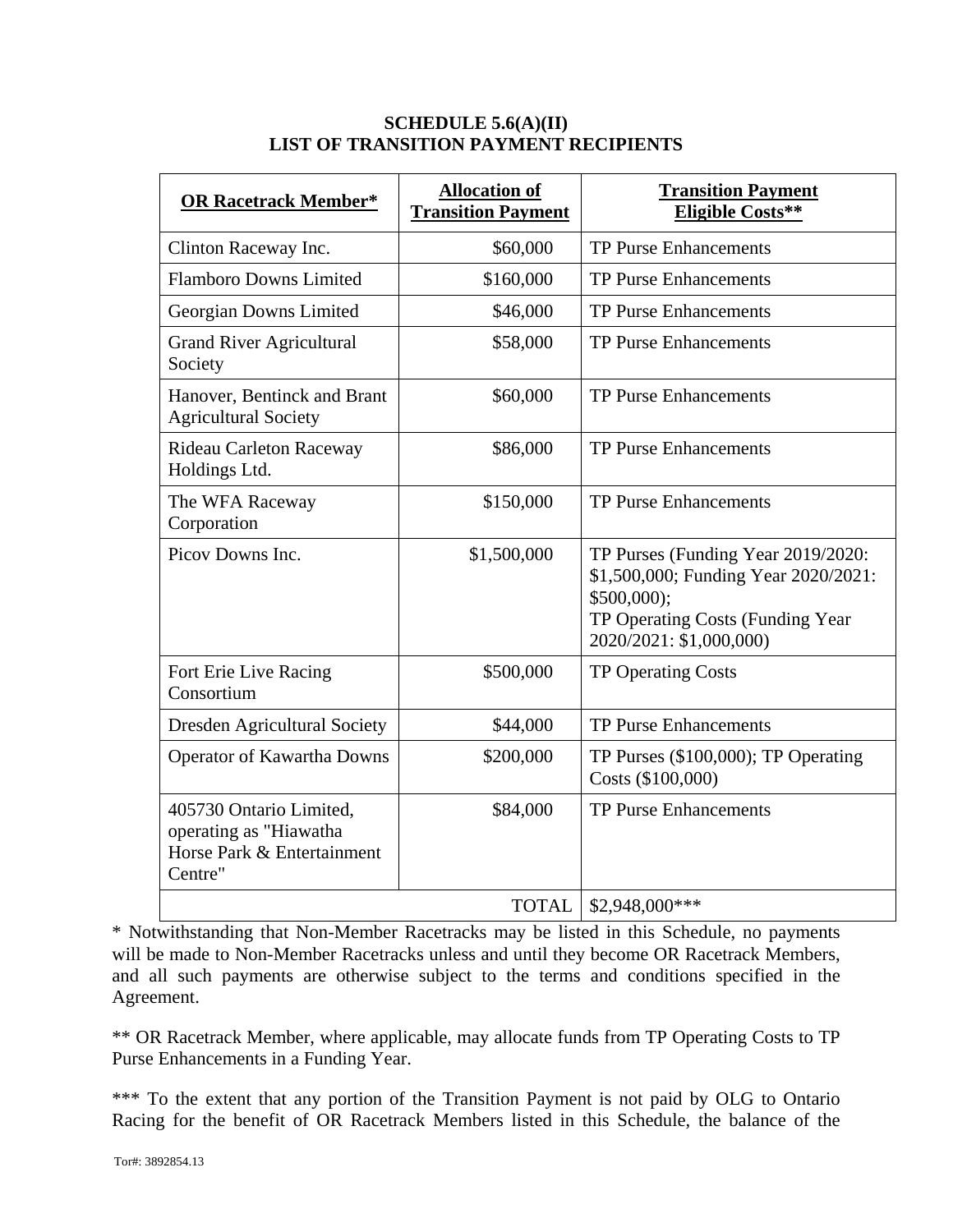Transition Payment may be allocated to OR Racetrack Members in such amounts (if any) and on such timing as OLG determines in its sole and absolute discretion.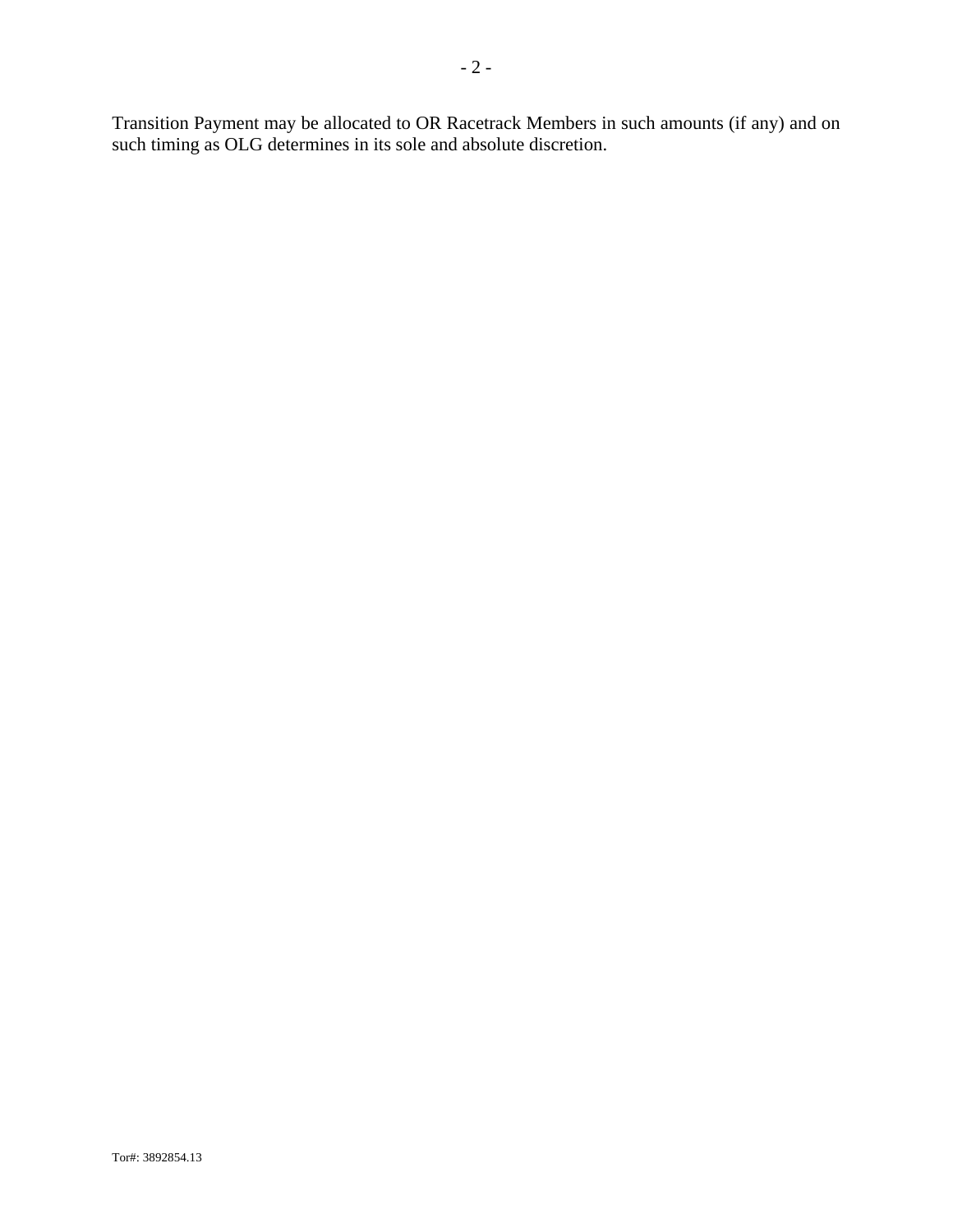# **SCHEDULE 7.2(A) QUARTERLY WAGERING REPORTS**

Note: Ontario Racing is not obligated to include any information regarding any Non-Member Racetrack in any Quarterly Wagering Reports.

|                                        |                          |                                                     |                |                    |                |                          | Start                                          | dd-mm-yy            |
|----------------------------------------|--------------------------|-----------------------------------------------------|----------------|--------------------|----------------|--------------------------|------------------------------------------------|---------------------|
|                                        |                          | Wagers Placed In Ontario - UNDER WEG BETTING PERMIT |                |                    |                |                          | End<br><b>Wagers Placed Outside of Ontario</b> | dd-mm-yy            |
|                                        |                          |                                                     |                |                    |                |                          | Foreign                                        | <b>Domestic</b>     |
| FOR TRACKS ACCEPTING BETS UNDER A CPMA |                          |                                                     |                | <b>OTB</b>         |                |                          | Outside of                                     | Outside of          |
| PERMIT                                 | Total                    | Live on Track                                       | Simulcast      | <b>Teletheatre</b> | <b>TAB/HPI</b> | <b>Total</b>             | Canada                                         | Ontario             |
| <b>WAGERING</b>                        |                          |                                                     |                |                    |                |                          |                                                |                     |
| HANDLE - TB                            | $\sim$                   |                                                     |                |                    |                | $\sim$                   |                                                |                     |
| <b>HANDLE - SB</b>                     | $\sim$                   |                                                     |                |                    |                | $\blacksquare$           |                                                |                     |
| HANDLE - QH                            | $\overline{\phantom{a}}$ |                                                     |                |                    |                | $\blacksquare$           |                                                |                     |
| <b>TOTAL HANDLE</b>                    | $\blacksquare$           | $\sim$                                              | $\blacksquare$ | Ξ                  | ÷.             | $\omega$                 | ÷.                                             | $\omega_{\rm{eff}}$ |
|                                        |                          |                                                     |                |                    |                |                          |                                                |                     |
| <b>REVENUES</b>                        |                          |                                                     |                |                    |                |                          |                                                |                     |
| <b>GROSS TAKEOUT</b>                   | $\overline{\phantom{a}}$ |                                                     |                |                    |                | $\blacksquare$           |                                                |                     |
| <b>BREAKAGE REVENUE</b>                | $\overline{\phantom{a}}$ |                                                     |                |                    |                | $\overline{\phantom{a}}$ |                                                |                     |
|                                        |                          |                                                     |                |                    |                |                          |                                                |                     |
| OUTSTANDING TICKET REVENUE             | $\blacksquare$           |                                                     |                |                    |                | $\overline{\phantom{a}}$ |                                                |                     |
| <b>GROSS REVENUE</b>                   | $\sim$                   |                                                     | $\sim$         | $\sim$             |                | $\sim$                   | $\sim$                                         | $\sim$              |
| TAXES, LEVIES AND OTHER REVENUE        |                          |                                                     |                |                    |                |                          |                                                |                     |
| <b>DEDUCTIONS</b>                      |                          |                                                     |                |                    |                |                          |                                                |                     |
| CPMA LEVY (0.80%)                      | $\sim$                   |                                                     |                |                    |                |                          |                                                |                     |
| ONTARIO TAX (0.50%)                    | $\overline{\phantom{a}}$ |                                                     |                |                    |                |                          |                                                |                     |
| PMTR - OR HIP LEVY (3%)                | $\blacksquare$           |                                                     |                |                    |                |                          |                                                |                     |
| PMTR - HORSEMEN'S SHARE (0.4%)         | $\overline{\phantom{a}}$ |                                                     |                |                    |                |                          |                                                |                     |
| <b>AGCO REGULATORY FEE</b>             | $\sim$                   |                                                     |                |                    |                |                          |                                                |                     |
| INCOMING SIMULCASTS - HOST TRACK SHARE | $\overline{\phantom{a}}$ |                                                     |                |                    |                |                          |                                                |                     |
| <b>NET REVENUE</b>                     | ٠                        |                                                     |                |                    |                |                          |                                                |                     |
| <b>FOOTNOTE:</b>                       |                          |                                                     |                |                    |                |                          |                                                |                     |
| <b>RETAINED REBATES</b>                |                          |                                                     |                |                    |                |                          |                                                |                     |
| PMTR - CUSTOMER SHARE (1.5%)           | $\overline{\phantom{a}}$ |                                                     |                |                    |                |                          |                                                |                     |
| PMTR - TRACK SHARE (1.25%)             | $\overline{\phantom{a}}$ |                                                     |                |                    |                |                          |                                                |                     |
| <b>TOTAL RETAINED REBATES</b>          | ٠                        | $\sim$                                              | ÷              | $\equiv$           | $\sim$         |                          |                                                |                     |
|                                        |                          |                                                     |                |                    |                |                          |                                                |                     |
|                                        |                          |                                                     |                |                    |                |                          |                                                |                     |
| PMTR - REGULATORY FEE (0.75%)          | $\overline{\phantom{a}}$ |                                                     |                |                    |                |                          |                                                |                     |
|                                        |                          |                                                     |                |                    |                |                          |                                                |                     |

JOINT VENTURE SIMULCAST REVENUE AU DE LA CHARLE AND LA CHARLE AND LA CHARLE AND LA CHARLE AND LA CHARLE AND LA

#### **DISTRIBUTION TO TRACKS:**

| Ajax             |  |
|------------------|--|
| Clinton          |  |
| Dresden          |  |
| Fort Erie        |  |
| Georgian         |  |
| Tor#: 3892854.13 |  |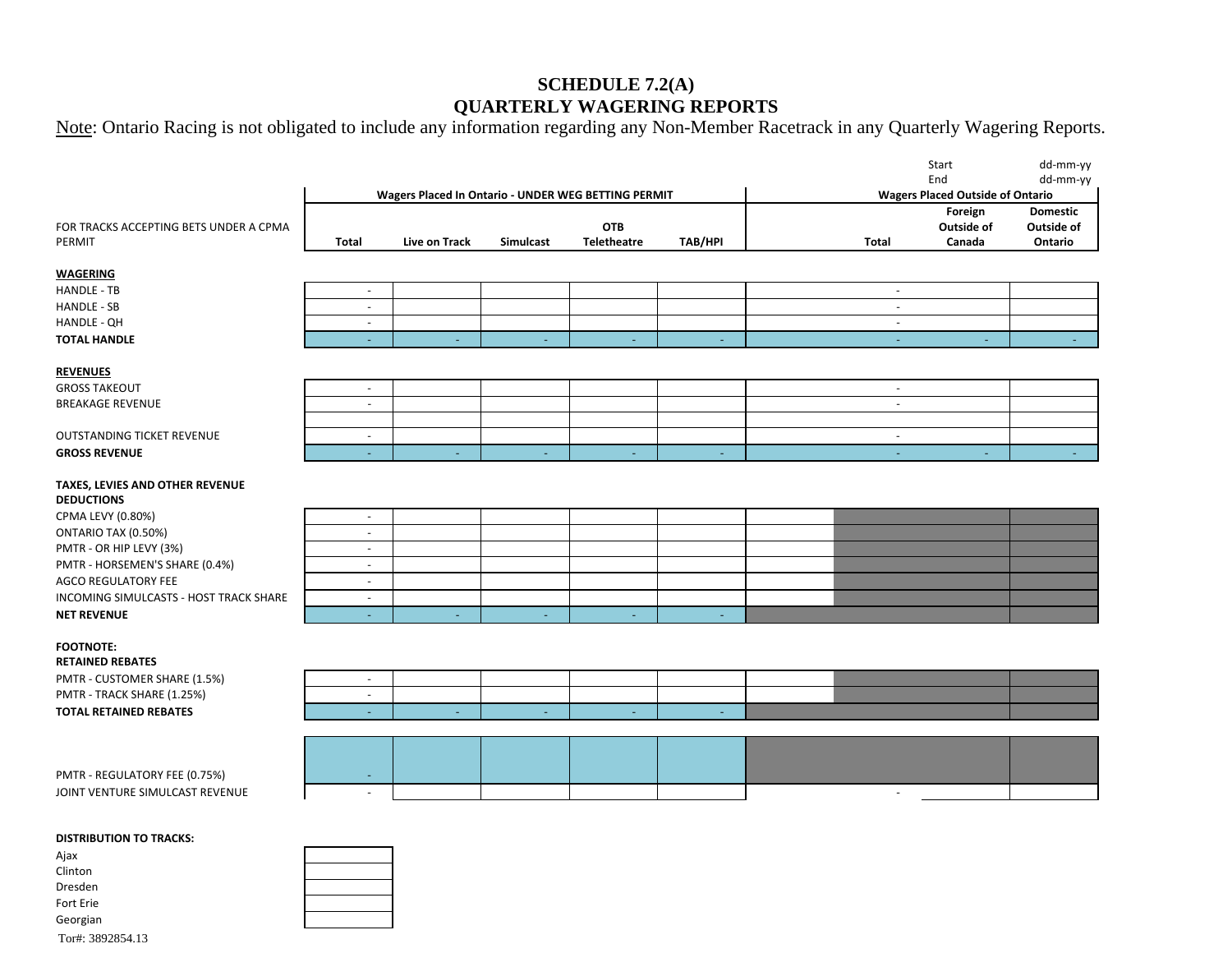| <b>Grand River</b>  |  |
|---------------------|--|
| Hanover             |  |
| Hiawatha            |  |
| Kawartha            |  |
| Lakeshore           |  |
| Mohawk              |  |
| Rideau              |  |
| <b>WEG SB</b>       |  |
| <b>WEG TB</b>       |  |
| <b>Western Fair</b> |  |
| <b>TOTAL</b>        |  |
|                     |  |

.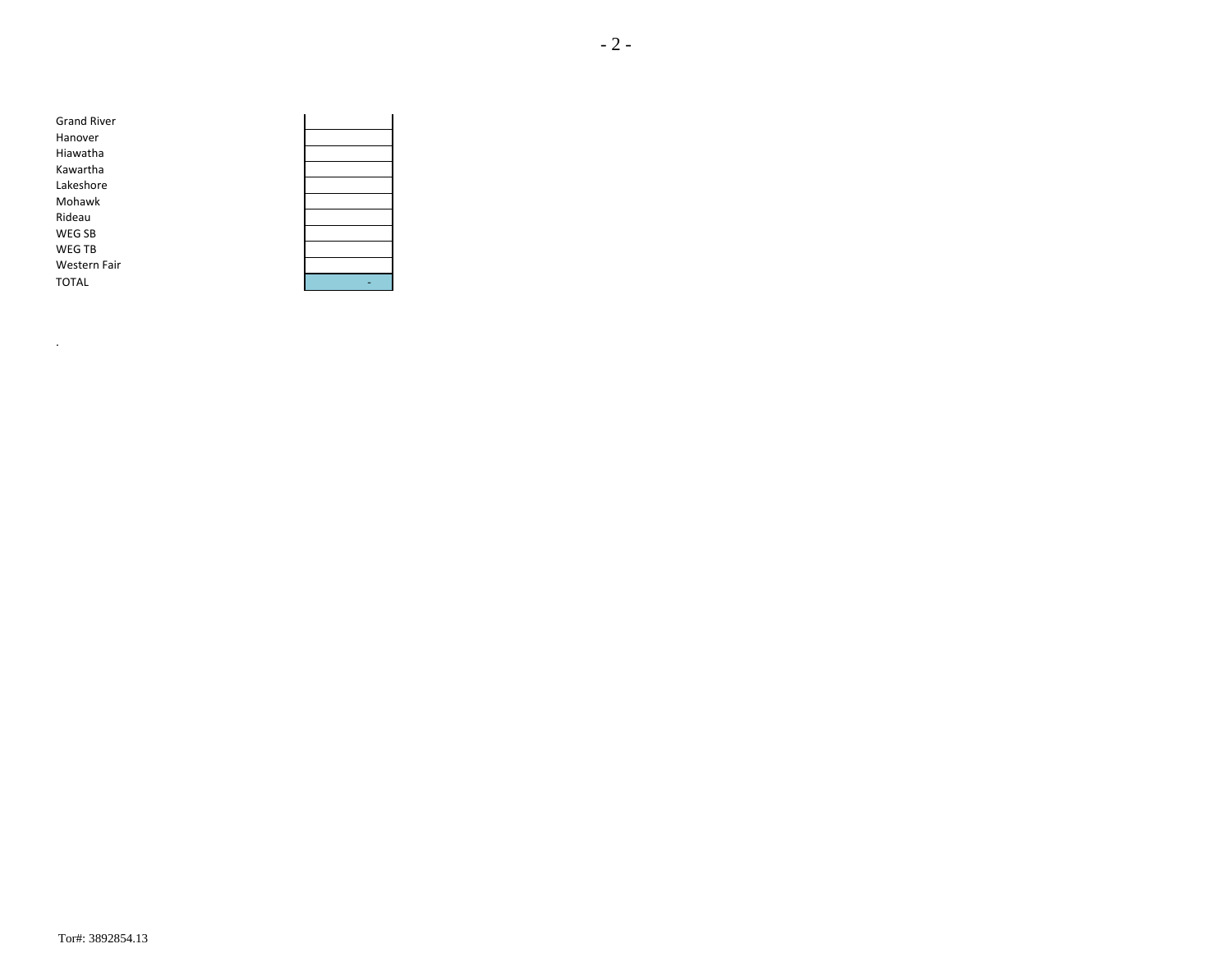| <b>Quarterly Wagering Report</b> |                    |               |           |             |                |
|----------------------------------|--------------------|---------------|-----------|-------------|----------------|
|                                  |                    |               |           |             |                |
|                                  |                    |               |           |             |                |
|                                  | Wagers Accepted:   |               |           | In Ontario  |                |
|                                  |                    |               |           |             |                |
|                                  |                    |               |           |             |                |
|                                  |                    | Live on Track | Simulcast | Teletheatre | <b>TAB/HPI</b> |
| Alliance                         | Ajax               |               |           |             |                |
|                                  | Clinton            |               |           |             |                |
|                                  | Dresden            |               |           |             |                |
|                                  | Fort Erie          |               |           |             |                |
|                                  | Georgian           |               |           |             |                |
|                                  | <b>Grand River</b> |               |           |             |                |
|                                  | Hanover            |               |           |             |                |
|                                  | Hiawatha           |               |           |             |                |
|                                  | Kawartha           |               |           |             |                |
|                                  | Lakeshore          |               |           |             |                |
|                                  | Mohawk             |               |           |             |                |
|                                  | Rideau             |               |           |             |                |
|                                  | WEG SB             |               |           |             |                |
|                                  | WEB TB             |               |           |             |                |
|                                  | Western Fair       |               |           |             |                |
| Non-Ontario                      | Non-Ontario Tracks |               |           |             |                |

#### - 3 -

#### Tor#: 3892854.13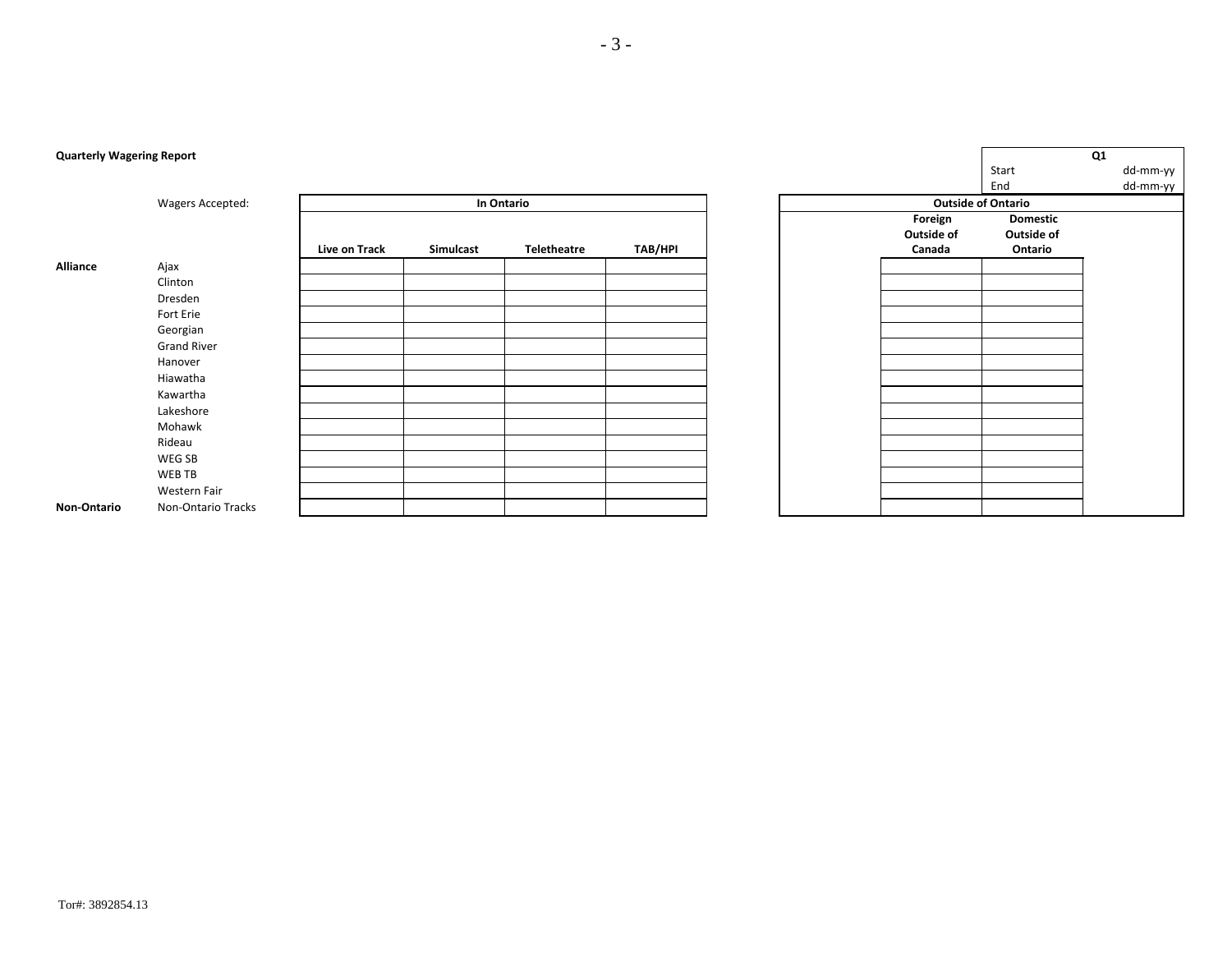**Quarterly Takeout Commissions Report** 

|                    |                    |               |           |                    |                |  |            | End                       |
|--------------------|--------------------|---------------|-----------|--------------------|----------------|--|------------|---------------------------|
|                    | Wagers Accepted:   |               |           | In Ontario         |                |  |            | <b>Outside of Ontario</b> |
|                    |                    |               |           |                    |                |  | Foreign    | Dor                       |
|                    |                    |               |           |                    |                |  | Outside of | Outs                      |
|                    |                    | Live on Track | Simulcast | <b>Teletheatre</b> | <b>TAB/HPI</b> |  | Canada     | On                        |
| <b>Alliance</b>    | Ajax               |               |           |                    |                |  |            |                           |
|                    | Clinton            |               |           |                    |                |  |            |                           |
|                    | Dresden            |               |           |                    |                |  |            |                           |
|                    | Fort Erie          |               |           |                    |                |  |            |                           |
|                    | Georgian           |               |           |                    |                |  |            |                           |
|                    | <b>Grand River</b> |               |           |                    |                |  |            |                           |
|                    | Hanover            |               |           |                    |                |  |            |                           |
|                    | Hiawatha           |               |           |                    |                |  |            |                           |
|                    | Kawartha           |               |           |                    |                |  |            |                           |
|                    | Lakeshore          |               |           |                    |                |  |            |                           |
|                    | Mohawk             |               |           |                    |                |  |            |                           |
|                    | Rideau             |               |           |                    |                |  |            |                           |
|                    | WEG SB             |               |           |                    |                |  |            |                           |
|                    | WEB TB             |               |           |                    |                |  |            |                           |
|                    | Western Fair       |               |           |                    |                |  |            |                           |
| <b>Non-Ontario</b> | Non-Ontario Tracks |               |           |                    |                |  |            |                           |

|                           | Q1              |  |          |  |  |  |
|---------------------------|-----------------|--|----------|--|--|--|
|                           | Start           |  | dd-mm-yy |  |  |  |
|                           | End             |  | dd-mm-yy |  |  |  |
| <b>Outside of Ontario</b> |                 |  |          |  |  |  |
| Foreign                   | <b>Domestic</b> |  |          |  |  |  |
| Outside of                | Outside of      |  |          |  |  |  |
| Canada                    | Ontario         |  |          |  |  |  |
|                           |                 |  |          |  |  |  |
|                           |                 |  |          |  |  |  |
|                           |                 |  |          |  |  |  |
|                           |                 |  |          |  |  |  |
|                           |                 |  |          |  |  |  |
|                           |                 |  |          |  |  |  |
|                           |                 |  |          |  |  |  |
|                           |                 |  |          |  |  |  |
|                           |                 |  |          |  |  |  |
|                           |                 |  |          |  |  |  |
|                           |                 |  |          |  |  |  |
|                           |                 |  |          |  |  |  |
|                           |                 |  |          |  |  |  |
|                           |                 |  |          |  |  |  |
|                           |                 |  |          |  |  |  |
|                           |                 |  |          |  |  |  |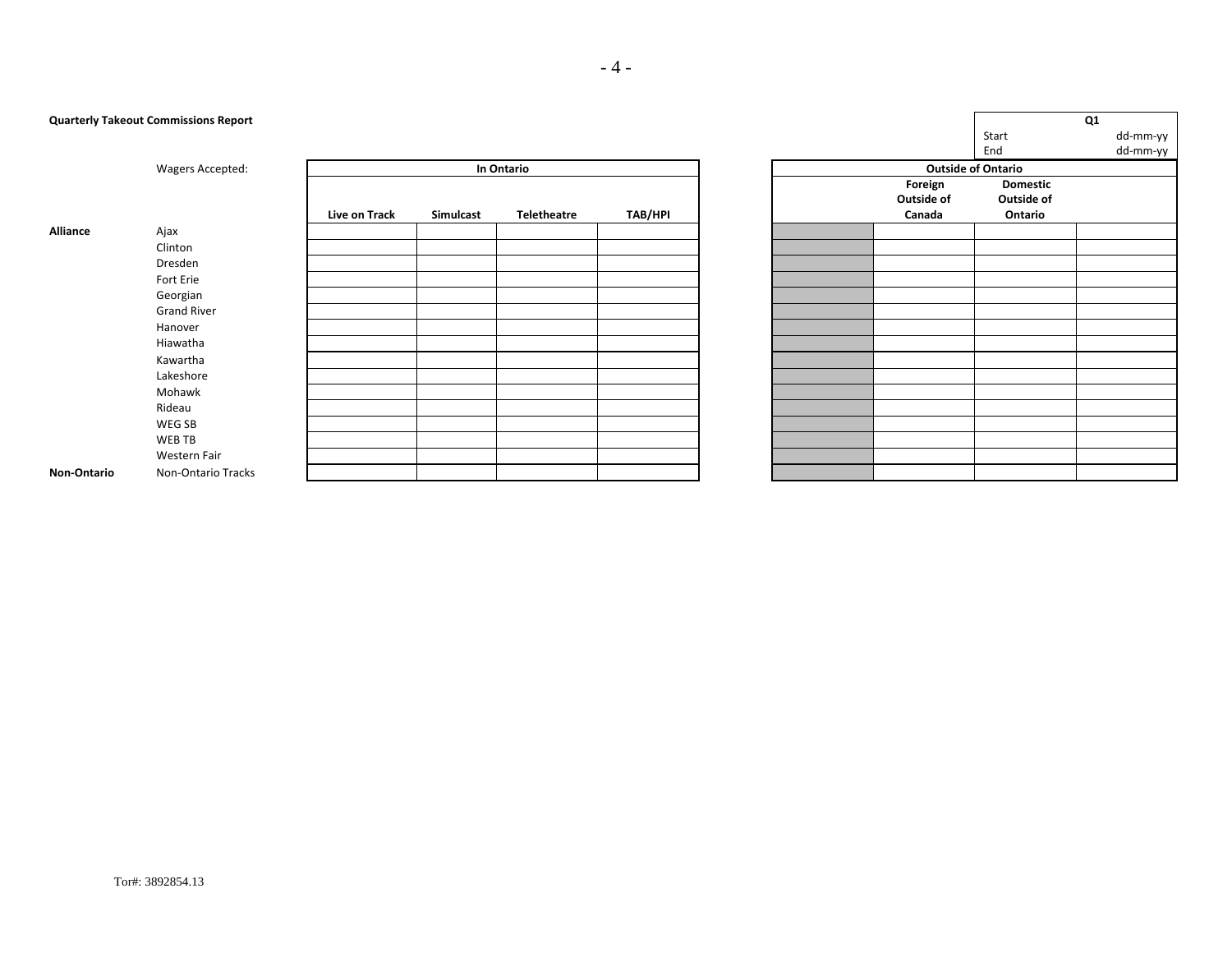# **SCHEDULE 7.2(B)(II) SEMI-ANNUAL FINANCIAL REPORTING REQUIREMENTS (OR RACETRACK MEMBERS)**

# **Horse Racing Profit and Loss Statement by Member Racetrack**

|                                                                                                                              | <b>Actual</b><br>September 30/<br>March 31 | <b>Target</b><br>September 30/<br>March 31 | <b>Variance</b> | <b>YTD</b><br><b>Total</b> | <b>Year End</b><br>Projection |
|------------------------------------------------------------------------------------------------------------------------------|--------------------------------------------|--------------------------------------------|-----------------|----------------------------|-------------------------------|
| <b>Revenues</b>                                                                                                              |                                            |                                            |                 |                            |                               |
| <b>Customer Wagering Commissions</b>                                                                                         |                                            |                                            |                 |                            |                               |
| Live Racing                                                                                                                  | \$                                         | \$                                         | \$              | \$                         | \$                            |
| Simulcast                                                                                                                    | \$                                         | \$                                         | \$              | \$                         | \$                            |
| <b>HPI/TAB</b>                                                                                                               | \$                                         | \$                                         | \$              | \$                         | \$                            |
| Teletheatre                                                                                                                  | \$                                         | \$                                         | \$              | \$                         | \$                            |
| Digital (e.g., Horse Racing 3.0)                                                                                             | \$                                         | \$                                         | \$              | \$                         | \$                            |
| Joint Venture Revenue - Ontario<br>Product                                                                                   | \$                                         | \$                                         | \$              | \$                         | \$                            |
| Joint Venture Revenue - Non- $\frac{\$}{}$<br><b>Ontario Product</b>                                                         |                                            | \$                                         | \$              | \$                         | \$                            |
| <b>Breakage</b>                                                                                                              | \$                                         | \$                                         | \$              | \$                         | \$                            |
| <b>Outstanding Ticket Revenue</b>                                                                                            | \$                                         | \$                                         | \$              | \$                         | \$                            |
| <b>Subtotal - Wagering Related Revenue</b>                                                                                   | \$                                         | \$                                         | \$              | \$                         | \$                            |
| <b>Difference</b><br><b>Net</b><br>between<br><b>Revenue</b><br><b>Allocation</b><br><b>Wagering</b><br>&<br><b>Subtotal</b> | \$                                         | \$                                         | \$              | \$                         | \$                            |

**Commissions**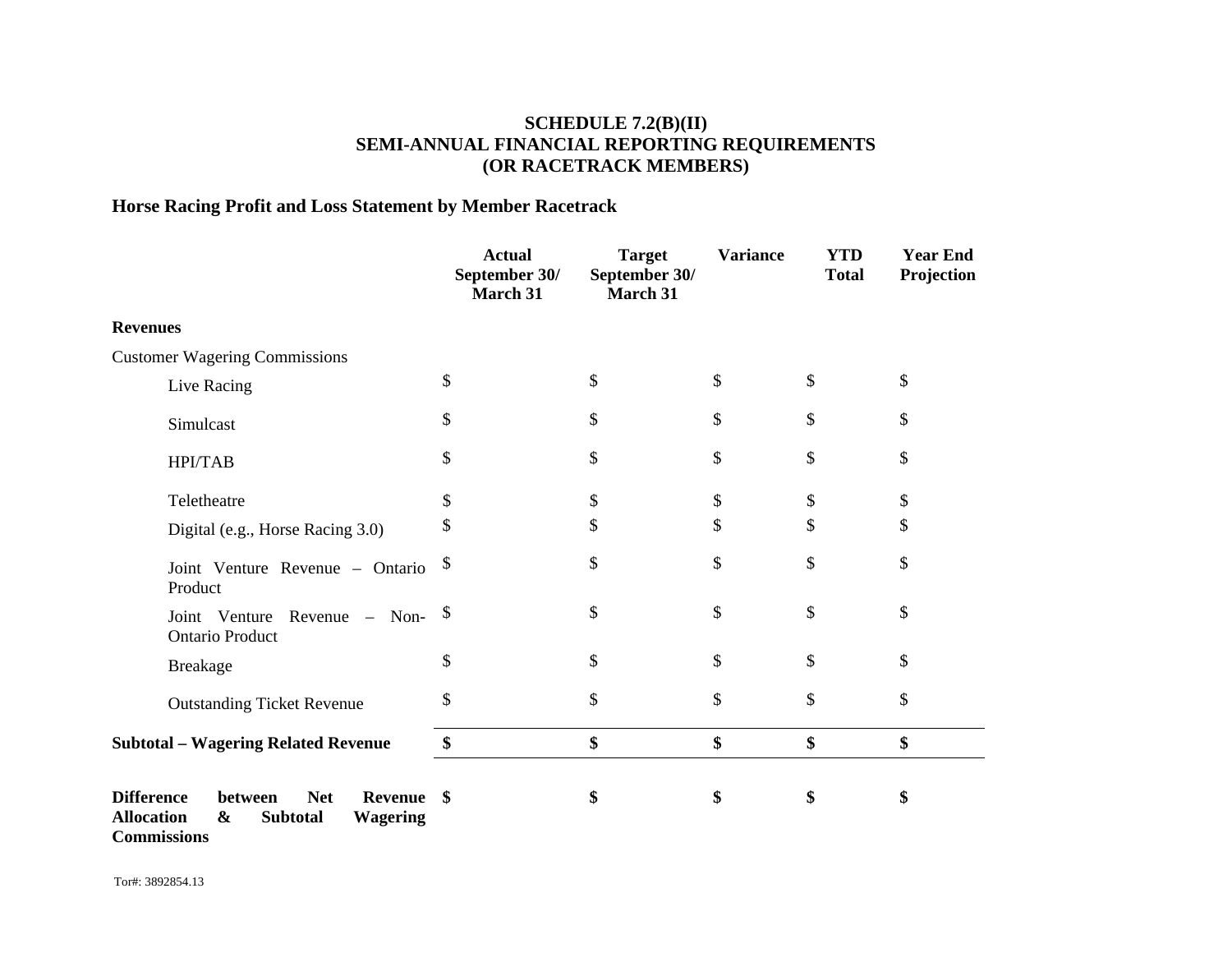|                                                                | <b>Actual</b><br>September 30/<br>March 31 | <b>Target</b><br>September 30/<br>March 31 | <b>Variance</b> | <b>YTD</b><br><b>Total</b> | <b>Year End</b><br>Projection |
|----------------------------------------------------------------|--------------------------------------------|--------------------------------------------|-----------------|----------------------------|-------------------------------|
| Food and Beverage                                              | \$                                         | \$                                         | \$              | \$                         | \$                            |
| Other - Misc (i.e. program, promotional<br>product)            | \$                                         | \$                                         | \$              | \$                         | \$                            |
| Lease Revenue                                                  |                                            |                                            |                 |                            |                               |
| <b>Base + Additional Rent</b>                                  | \$                                         | \$                                         | \$              | $\$$                       | \$                            |
| <b>Gross Revenue</b>                                           | \$                                         | \$                                         | \$              | \$                         | \$                            |
| <b>Expenditures</b>                                            |                                            |                                            |                 |                            |                               |
| <b>Cost of Racetrack Operations:</b>                           |                                            |                                            |                 |                            |                               |
| <b>Racing Related Expenses</b>                                 | \$                                         | \$                                         | \$              | \$                         | \$                            |
| Salaries & Wages                                               | \$                                         | \$                                         | \$              | \$                         | \$                            |
| Marketing                                                      | \$                                         | \$                                         | \$              | \$                         | \$                            |
| Deductions from Home Market Area Gross<br>Wagering::           |                                            |                                            |                 |                            |                               |
| PMTR Deductions (6.9% less 0.75%<br><b>ORC</b> Regulatory Fee) | \$                                         | \$                                         | \$              | \$                         | \$                            |
| CPMA Levy (0.8%)                                               | \$                                         | \$                                         | \$              | \$                         | \$                            |
| Ontario Tax (0.5%)                                             | \$                                         | \$                                         | \$              | \$                         | \$                            |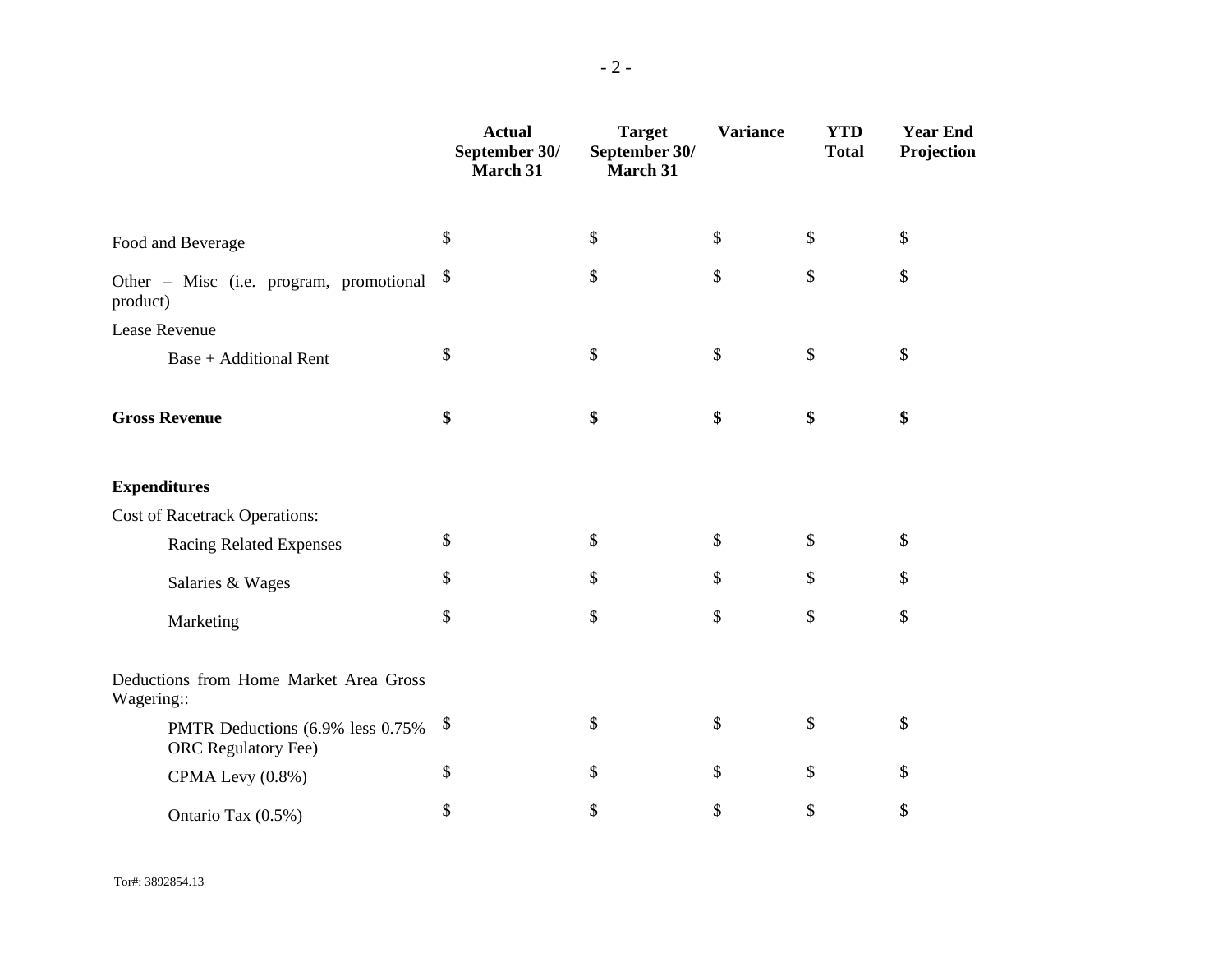|                                                                                                                                                                                | <b>Actual</b><br>September 30/<br>March 31 | <b>Target</b><br>September 30/<br>March 31 | <b>Variance</b> | <b>YTD</b><br><b>Total</b> | <b>Year End</b><br>Projection |
|--------------------------------------------------------------------------------------------------------------------------------------------------------------------------------|--------------------------------------------|--------------------------------------------|-----------------|----------------------------|-------------------------------|
| The cost of providing cash awards to $\frac{1}{3}$<br>wagering customers participating in the<br>provincial loyalty program administered by<br>or on behalf of the Corporation |                                            | \$                                         | \$              | \$                         | \$                            |
| Cost of Other                                                                                                                                                                  |                                            |                                            |                 |                            |                               |
| Loss on Foreign Exchange                                                                                                                                                       | \$                                         | \$                                         | \$              | \$                         | \$                            |
| Depreciation                                                                                                                                                                   | \$                                         | \$                                         | \$              | \$                         | \$                            |
| <b>Total Expenditure</b>                                                                                                                                                       | \$                                         | \$                                         | \$              | \$                         | \$                            |
| Gross Profit Before Ontario Racing \$<br>Shared Services Costs & Total Ontario<br><b>Racing Funding</b>                                                                        |                                            | \$                                         | \$              | \$                         | \$                            |
| Gross Profit Before Ontario Racing<br>Shared Services Costs & Total Ontario<br>Racing Funding as a % of Gross Revenue                                                          | $\frac{0}{0}$                              | $\frac{0}{0}$                              | $\frac{0}{0}$   | $\frac{0}{0}$              | $\frac{0}{0}$                 |
| Shared Services Costs of Ontario Racing <sup>2</sup>                                                                                                                           | \$                                         | \$                                         | \$              | \$                         | \$                            |
| Gross Profit Before Total Ontario Racing \$<br><b>Funding</b>                                                                                                                  |                                            | \$                                         | \$              | \$                         | \$                            |

<sup>&</sup>lt;sup>2</sup> Costs shared by OR Members that may include items such as tote system administrative costs.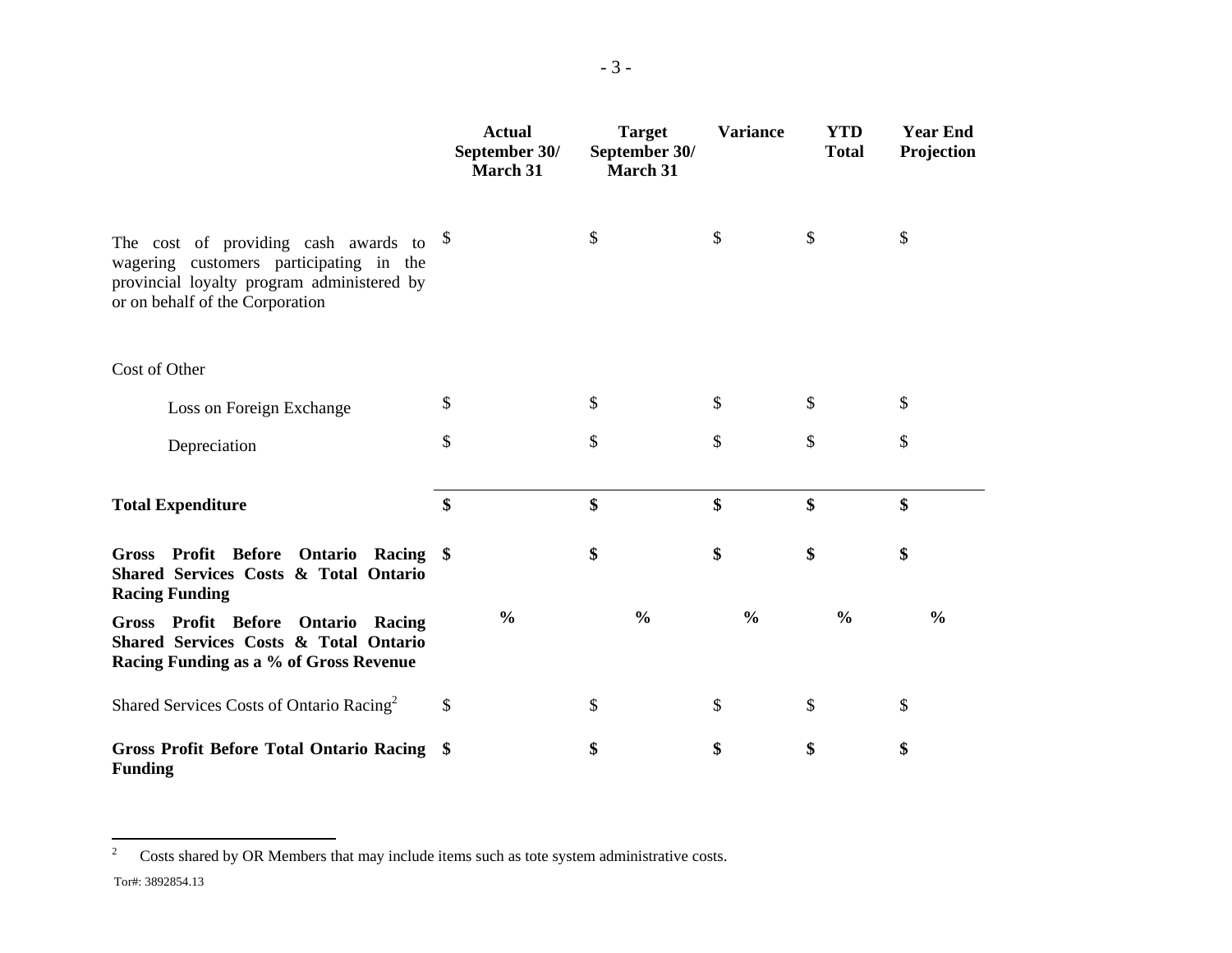|                                                                                    | <b>Actual</b><br>September 30/<br>March 31 | <b>Target</b><br>September 30/<br>March 31 | <b>Variance</b> | <b>YTD</b><br><b>Total</b> | <b>Year End</b><br>Projection |
|------------------------------------------------------------------------------------|--------------------------------------------|--------------------------------------------|-----------------|----------------------------|-------------------------------|
| <b>Gross Profit Before Total Ontario Racing</b><br>Funding as a % of Gross Revenue | $\frac{0}{0}$                              | $\frac{0}{0}$                              | $\frac{0}{0}$   | $\frac{0}{0}$              | $\frac{0}{0}$                 |
| Pari-Mutuel Tax Reduction (PMTR):                                                  |                                            |                                            |                 |                            |                               |
| Regulatory (0.75%)                                                                 | \$                                         | \$                                         | \$              | \$                         | \$                            |
| Tracks (1.25%)                                                                     | \$                                         | \$                                         | \$              | \$                         | \$                            |
| Customers (1.5%)                                                                   | \$                                         | \$                                         | \$              | \$                         | \$                            |
| <b>Operational Funding from Ontario Racing</b>                                     |                                            |                                            |                 |                            |                               |
| Racetrack Payment – Operational<br><b>Support Allocation</b>                       | \$                                         | \$                                         | \$              | \$                         | \$                            |
| <b>Operational Enhancement Payment</b>                                             | \$                                         | \$                                         | \$              | \$                         | \$                            |
| Transition<br>(i.e.<br>Payment<br>Other<br><b>Operating Costs)</b>                 | \$                                         | \$                                         | \$              | \$                         | \$                            |
| <b>Total Funding from Ontario Racing</b>                                           | \$                                         | \$                                         | \$              | \$                         | \$                            |
| Gross Profit After Funding from Ontario \$<br>Racing                               |                                            | \$                                         | \$              | \$                         | \$                            |
| <b>Gross Profit After Total Ontario Racing</b><br>Funding as a % of Gross Revenue  | $\frac{0}{0}$                              | $\frac{0}{0}$                              | $\frac{0}{0}$   | $\frac{0}{0}$              | $\frac{0}{0}$                 |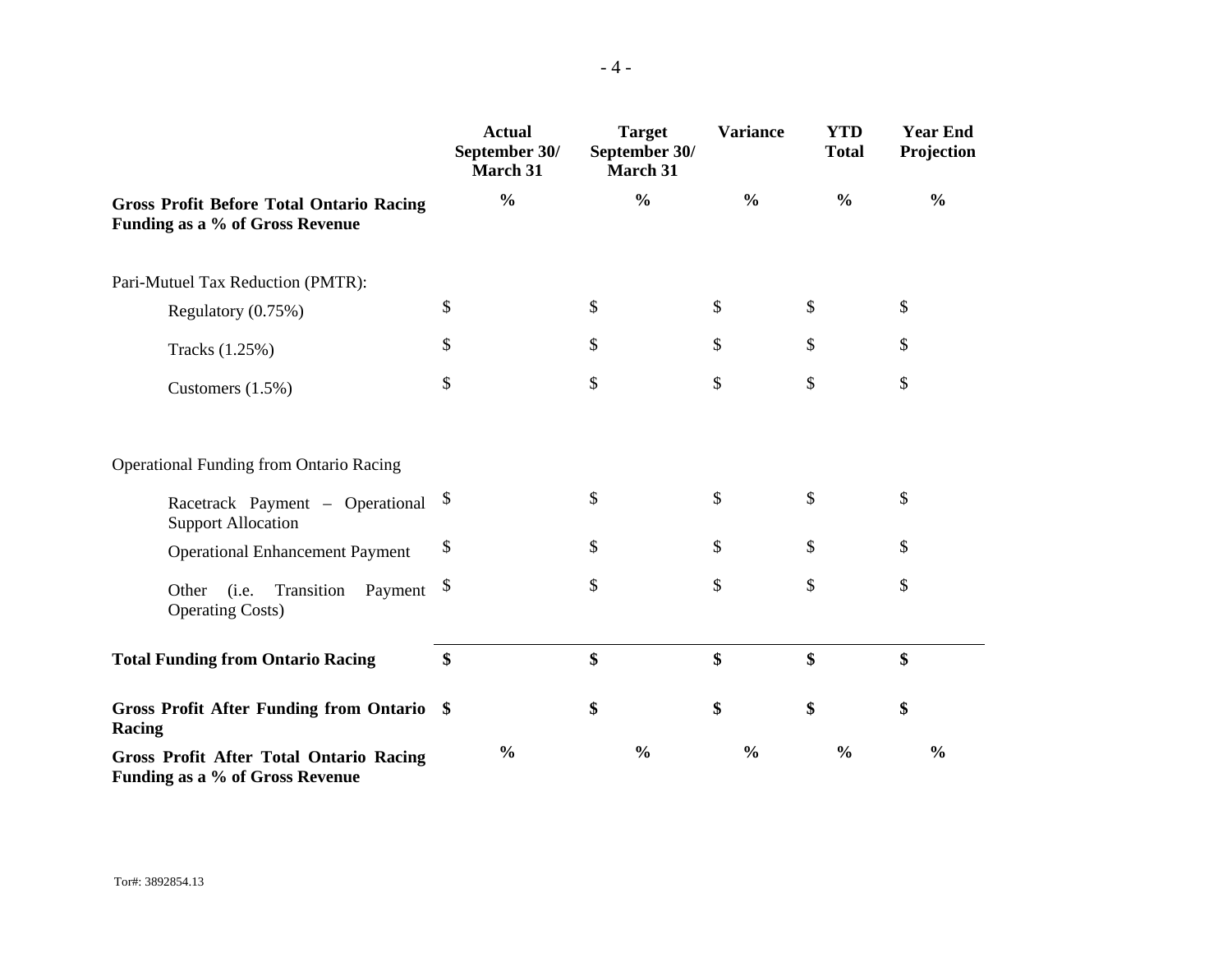#### **SCHEDULE 7.3 KEY PERFORMANCE INDICATORS**

# **1. Performance Target Results by Member Racetrack**

|                | $\mathbf{1}$                                                                     | $\overline{2}$                                                                                                                        | 3 <sup>1</sup>                             |    |    |                       | $\overline{\mathbf{4}}$ |                          |                                                                      |    |    | 5              |                          |                              |
|----------------|----------------------------------------------------------------------------------|---------------------------------------------------------------------------------------------------------------------------------------|--------------------------------------------|----|----|-----------------------|-------------------------|--------------------------|----------------------------------------------------------------------|----|----|----------------|--------------------------|------------------------------|
| #              | <b>Metric Name</b>                                                               | <b>Data Point</b>                                                                                                                     | <b>Precision</b><br>of<br><b>Reporting</b> |    |    | <b>Actual Results</b> |                         |                          | Variation (%) to Targets submitted in<br><b>Annual Business Plan</b> |    |    |                |                          | <b>Rationale for Results</b> |
|                |                                                                                  |                                                                                                                                       |                                            | Q1 | Q2 | Q <sub>3</sub>        | Q <sub>4</sub>          | Cumulative<br><b>YTD</b> | Q1                                                                   | Q2 | Q3 | Q <sub>4</sub> | Cumulative<br><b>YTD</b> |                              |
| $\mathbf{1}$   | Gross Bet on<br>Ontario Races<br>(M\$)                                           | Gross Bet on<br>Ontario Races<br>(M\$)                                                                                                | 2 decimal<br>places                        |    |    |                       |                         |                          |                                                                      |    |    |                |                          |                              |
| $\sqrt{2}$     | Total Count of<br>Tickets Sold at<br>Racetracks                                  | Total Count of<br>Tickets Sold<br>at Racetracks                                                                                       | Whole<br>Number                            |    |    |                       |                         |                          |                                                                      |    |    |                |                          |                              |
| $\mathfrak{Z}$ | Average Field<br>Size<br>(Starters/Race)                                         | Total number<br>of Starters [A]                                                                                                       | Whole<br>Number                            |    |    |                       |                         |                          |                                                                      |    |    |                |                          |                              |
|                |                                                                                  | Total number<br>of Races [B]                                                                                                          | Whole<br>Number                            |    |    |                       |                         |                          |                                                                      |    |    |                |                          |                              |
|                |                                                                                  | Average Field<br>Size $[A]/[B]$                                                                                                       | 2 decimal<br>places                        |    |    |                       |                         |                          |                                                                      |    |    |                |                          |                              |
| $\overline{4}$ | $\rm Gross$<br>Wagering<br>Commissions<br>(Revenue)<br>to<br>Racetracks<br>(M\$) | Gross<br>commissions<br>received,<br>$\mathbf{all}$<br>through<br>available<br>channels (i.e.,<br>Live,<br>Simulcast,<br>Teletheatre, | 2 decimal<br>places                        |    |    |                       |                         |                          |                                                                      |    |    |                |                          |                              |

Tor#: 3892854.13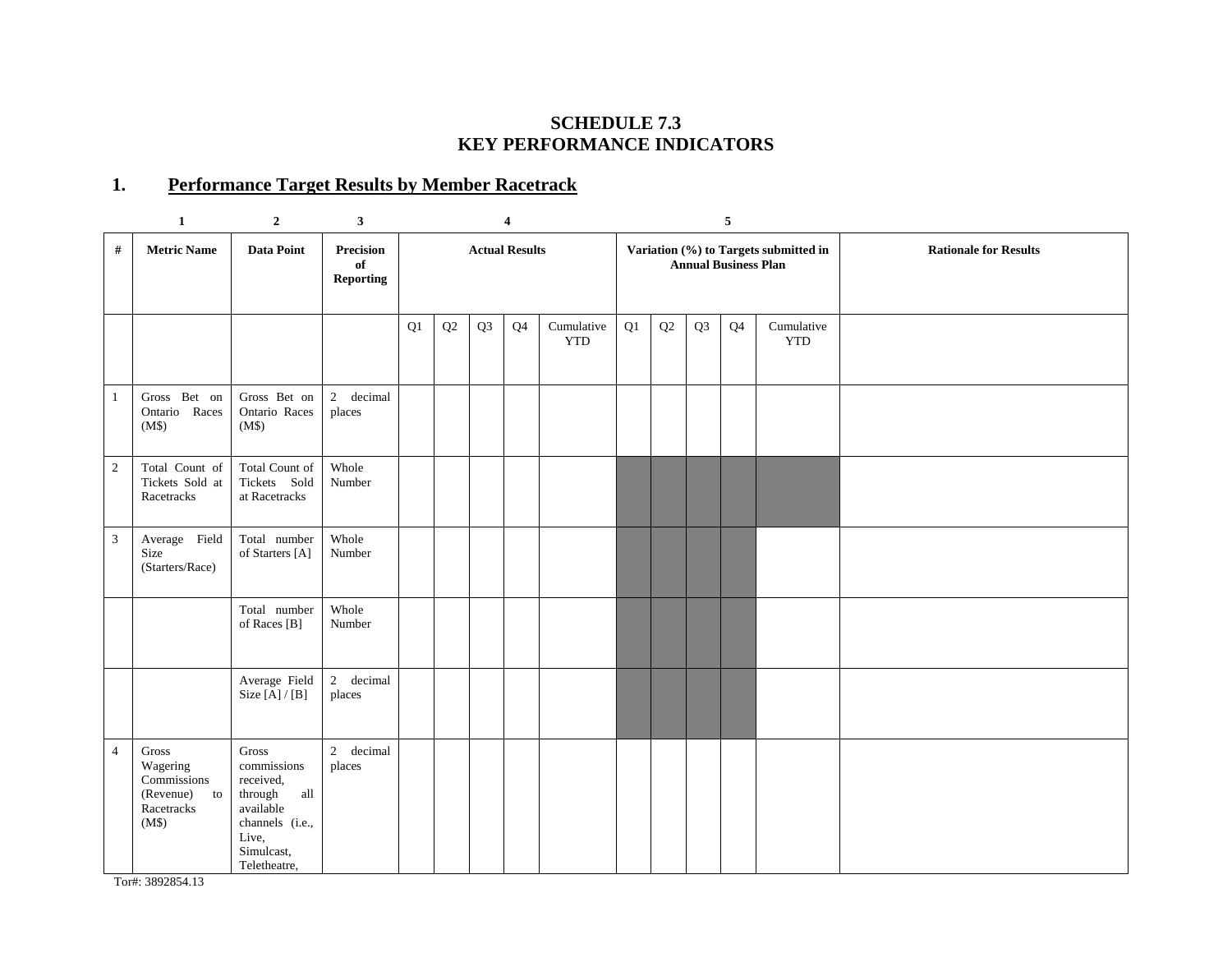|--|--|

|            | $\mathbf{1}$                                     | $\boldsymbol{2}$                                                                                                                                                                                                                                                                  | $\mathbf{3}$                            |  | $\overline{\mathbf{4}}$ |  | $\sqrt{5}$                                                           |  |  |  |  |                              |
|------------|--------------------------------------------------|-----------------------------------------------------------------------------------------------------------------------------------------------------------------------------------------------------------------------------------------------------------------------------------|-----------------------------------------|--|-------------------------|--|----------------------------------------------------------------------|--|--|--|--|------------------------------|
| #          | <b>Metric Name</b>                               | Data Point                                                                                                                                                                                                                                                                        | Precision<br>$\mathbf{of}$<br>Reporting |  | <b>Actual Results</b>   |  | Variation (%) to Targets submitted in<br><b>Annual Business Plan</b> |  |  |  |  | <b>Rationale for Results</b> |
|            |                                                  | TAB/HPI,<br>from:<br>(i) Ontario<br>$\cos$ tomers<br>placing pari-<br>mutuel bets on<br>races<br>conducted at<br>Racetrack<br>Members'<br>tracks<br>(ii) HMA<br>Joint Venture<br>Gross<br>Wagering<br>Handle<br>(iii) Remotes<br>Joint Venture<br>Gross<br>Wagering<br>Handle [C] |                                         |  |                         |  |                                                                      |  |  |  |  |                              |
|            |                                                  | PMTR [D]                                                                                                                                                                                                                                                                          | 2 decimal<br>places                     |  |                         |  |                                                                      |  |  |  |  |                              |
|            |                                                  | Breakage<br>Revenue [E]                                                                                                                                                                                                                                                           | 2 decimal<br>places                     |  |                         |  |                                                                      |  |  |  |  |                              |
|            |                                                  | Outstanding<br>Ticket<br>Revenue [F]                                                                                                                                                                                                                                              | 2 decimal<br>places                     |  |                         |  |                                                                      |  |  |  |  |                              |
| $\sqrt{5}$ | Racetrack<br>Capital<br>Reinvestment<br>Rate (%) | Total Capital<br>Expenditures<br>$(\$)$ [I]                                                                                                                                                                                                                                       | 2 decimal<br>places                     |  |                         |  |                                                                      |  |  |  |  |                              |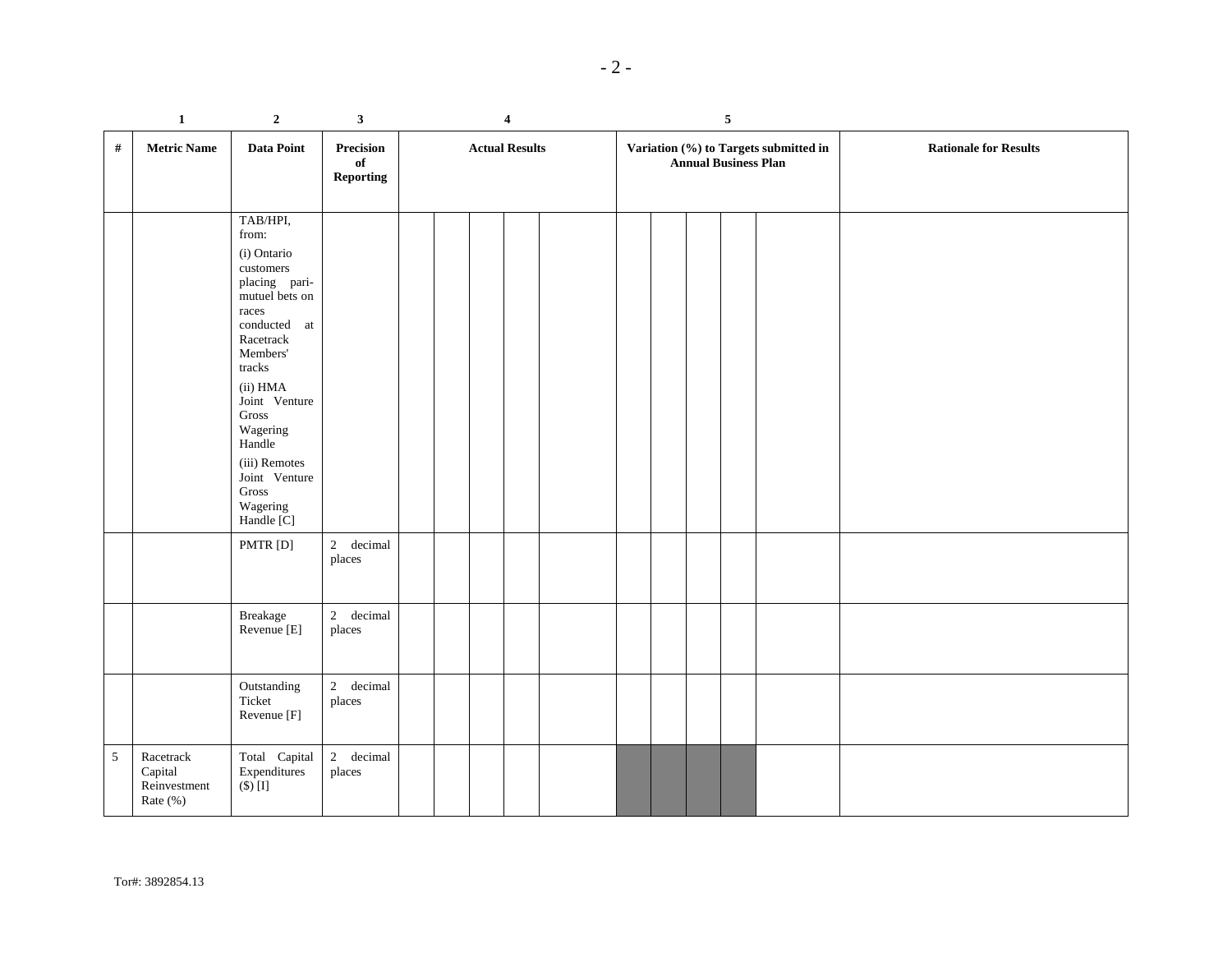|                | $\mathbf 1$                                  | $\boldsymbol{2}$                                                                                                                            | $\mathbf{3}$                        |                       | 4 |  |  | $\sqrt{5}$ |  |  |  |                             |                                       |                              |
|----------------|----------------------------------------------|---------------------------------------------------------------------------------------------------------------------------------------------|-------------------------------------|-----------------------|---|--|--|------------|--|--|--|-----------------------------|---------------------------------------|------------------------------|
| $\#$           | <b>Metric Name</b>                           | Data Point                                                                                                                                  | Precision<br>of<br><b>Reporting</b> | <b>Actual Results</b> |   |  |  |            |  |  |  | <b>Annual Business Plan</b> | Variation (%) to Targets submitted in | <b>Rationale for Results</b> |
|                |                                              | Total<br>Government<br>Support<br>$\,$ to<br>Racetracks<br>$(\$) [J]$                                                                       | 2 decimal<br>places                 |                       |   |  |  |            |  |  |  |                             |                                       |                              |
| 6              | Other<br>Total<br>Racetrack<br>Revenue (M\$) | Total<br>Other<br>Racetrack<br>Revenue (M\$)                                                                                                | 2 decimal<br>places                 |                       |   |  |  |            |  |  |  |                             |                                       |                              |
| $\overline{7}$ | Wager to Purse<br>(Ratio)                    | Gross Bet on<br>Ontario Races<br>(M\$) [K]                                                                                                  | 2 decimal<br>places                 |                       |   |  |  |            |  |  |  |                             |                                       |                              |
|                |                                              | Purse funded<br>from TPA $(\$)$<br>$[{\rm L}]$                                                                                              | 2 decimal<br>places                 |                       |   |  |  |            |  |  |  |                             |                                       |                              |
|                |                                              | Purse funded<br>from HIP $(\$)$<br>[M]                                                                                                      | 2 decimal<br>places                 |                       |   |  |  |            |  |  |  |                             |                                       |                              |
|                |                                              | Purse funded<br>${\rm from \quad Surplus}$<br>Carryover (\$)<br>$[{\rm N}]$                                                                 | 2 decimal<br>places                 |                       |   |  |  |            |  |  |  |                             |                                       |                              |
|                |                                              | Purse funded<br>from<br>Wagering<br>Top-up<br>$(\$)$<br>[O]                                                                                 | 2 decimal<br>places                 |                       |   |  |  |            |  |  |  |                             |                                       |                              |
|                |                                              | Purse funded<br>Other<br>from<br>sources (\$) [P]                                                                                           | 2 decimal<br>places                 |                       |   |  |  |            |  |  |  |                             |                                       |                              |
|                |                                              | Total Purse<br>$($ \$) $[$ Q] $=$<br>$\label{eq:decomposition} \text{[L]+[M]+[N]+}$<br>$\left[{\rm O}\right]{\rm{ + }}\left[{\rm P}\right]$ | 2 decimal<br>places                 |                       |   |  |  |            |  |  |  |                             |                                       |                              |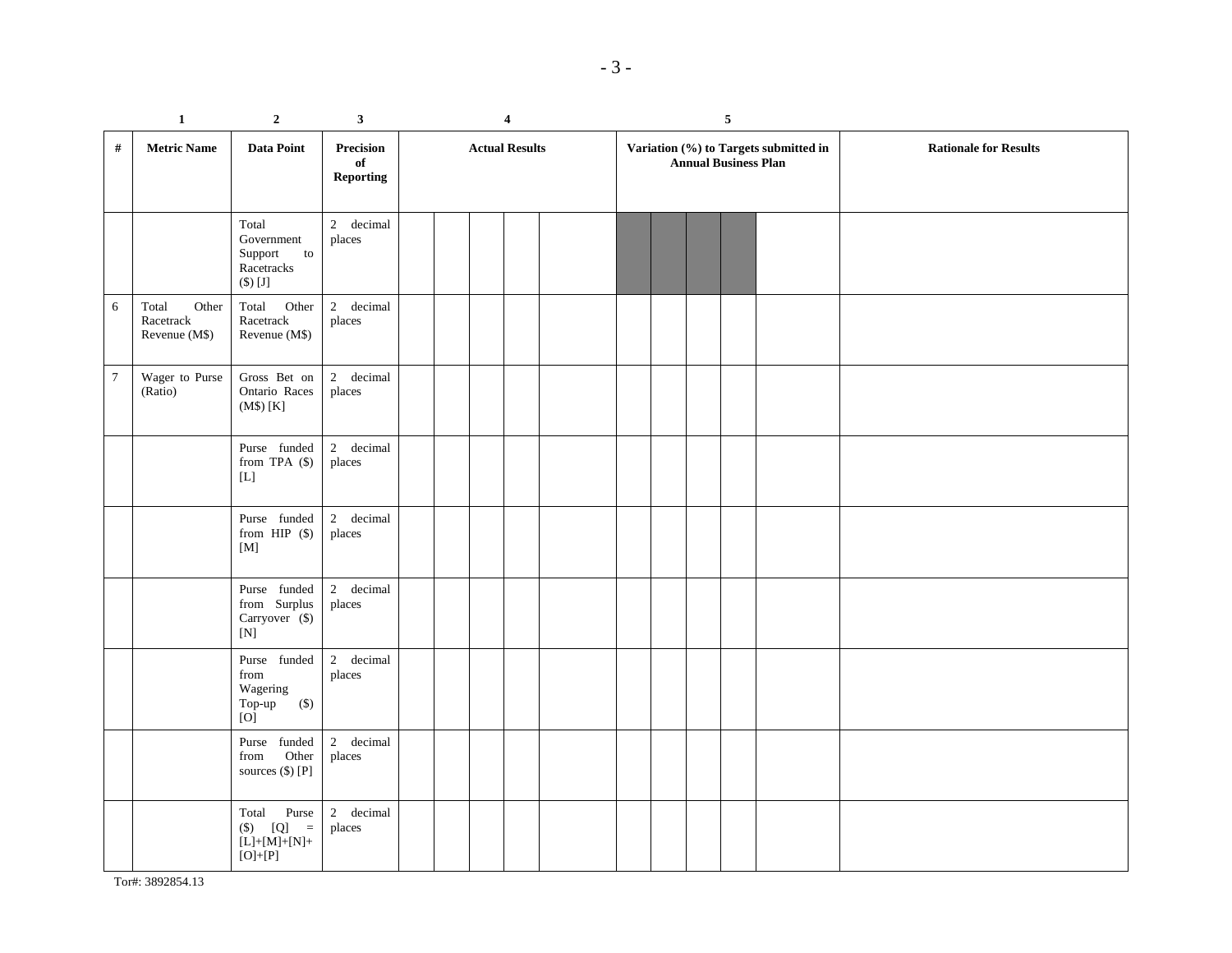|--|

|                | 1                                                              | $\boldsymbol{2}$                                                    | 3                                   | 4                     |  |  |  |  | 5 |                             |                                       |                              |
|----------------|----------------------------------------------------------------|---------------------------------------------------------------------|-------------------------------------|-----------------------|--|--|--|--|---|-----------------------------|---------------------------------------|------------------------------|
| #              | <b>Metric Name</b>                                             | Data Point                                                          | Precision<br>of<br><b>Reporting</b> | <b>Actual Results</b> |  |  |  |  |   | <b>Annual Business Plan</b> | Variation (%) to Targets submitted in | <b>Rationale for Results</b> |
|                |                                                                | Wager<br>to<br>Purse (Ratio)<br>$[K]/[Q]$                           | 2 decimal<br>places                 |                       |  |  |  |  |   |                             |                                       |                              |
| $\,8\,$        | Average<br>Ontario<br>Yearling Sales<br>Price<br>(\$/yearling) | Average<br>Ontario<br>Yearling Sales<br>Price<br>(\$/yearling)      | For fiscal                          |                       |  |  |  |  |   |                             |                                       |                              |
|                |                                                                | Average<br>Ontario<br>Yearling Sales<br>Price - TB<br>(\$/yearling) | For fiscal                          |                       |  |  |  |  |   |                             |                                       |                              |
|                |                                                                | Average<br>Ontario<br>Yearling Sales<br>Price - SB<br>(\$/yearling) | For fiscal                          |                       |  |  |  |  |   |                             |                                       |                              |
| $\overline{9}$ | Total Number<br>Unique<br>of<br>Starters (Count)               | Total Number<br>Unique<br>of<br>Starters<br>(Count)                 | Whole<br>number                     |                       |  |  |  |  |   |                             |                                       |                              |
|                |                                                                | Total Number<br>Unique<br>of<br>Starters - TB<br>(Count)            | Whole<br>number                     |                       |  |  |  |  |   |                             |                                       |                              |
|                |                                                                | Total Number<br>Unique<br>of<br>Starters - SB<br>(Count)            | Whole<br>number                     |                       |  |  |  |  |   |                             |                                       |                              |
| 10             | Total Number<br>Registered<br>of<br>Foals (Count)              | Number<br>of<br>Registered<br>Foals (Count)                         | Whole<br>number                     |                       |  |  |  |  |   |                             |                                       |                              |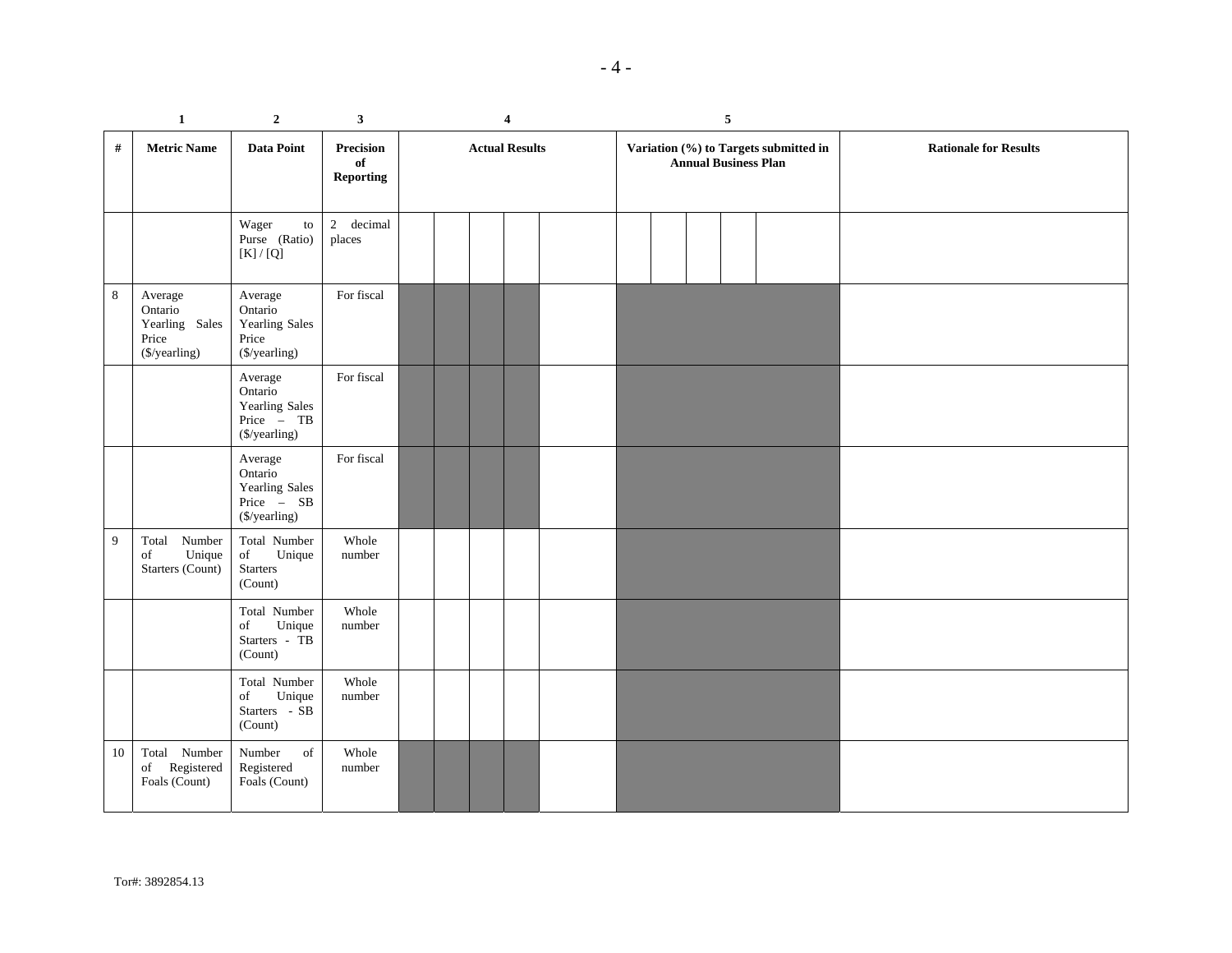|    | $\mathbf{1}$                                               | $\overline{2}$                                                    | 3                            |                       |  |  | 4 | 5                                                                    |                              |
|----|------------------------------------------------------------|-------------------------------------------------------------------|------------------------------|-----------------------|--|--|---|----------------------------------------------------------------------|------------------------------|
| #  | <b>Metric Name</b>                                         | <b>Data Point</b>                                                 | Precision<br>of<br>Reporting | <b>Actual Results</b> |  |  |   | Variation (%) to Targets submitted in<br><b>Annual Business Plan</b> | <b>Rationale for Results</b> |
|    |                                                            | Number<br>of<br>Registered<br>Foals - TB<br>(Count)               | Whole<br>number              |                       |  |  |   |                                                                      |                              |
|    |                                                            | Number<br>of<br>Registered<br>Foals - SB<br>(Count)               | Whole<br>number              |                       |  |  |   |                                                                      |                              |
| 11 | FTEs employed<br>per<br>Government<br>Funding<br>(FTE/M\$) | <b>FTEs</b><br>employed per<br>Government<br>Funding<br>(FTE/M\$) | For fiscal                   |                       |  |  |   |                                                                      |                              |

1.Metric Name:

This field captures the industry key performance indicator name.

#### 2.Data Point:

This field lists the specific data points used in the calculation of the metrics.

#### 3.Precision of Reporting:

This field lists the precision of reporting to be used when reporting the data points.

#### 4.Actual Results:

The five columns in this section represent actual results for the current Funding Year on a quarterly and cumulative YTD basis.

5. Variation (%) to Forecasts submitted in Annual Business Plan: These five columns represent the variation % of the Actual Results (4) to the forecasts that were submitted in the Annual Business Plan on a quarterly and cumulative YTD basis.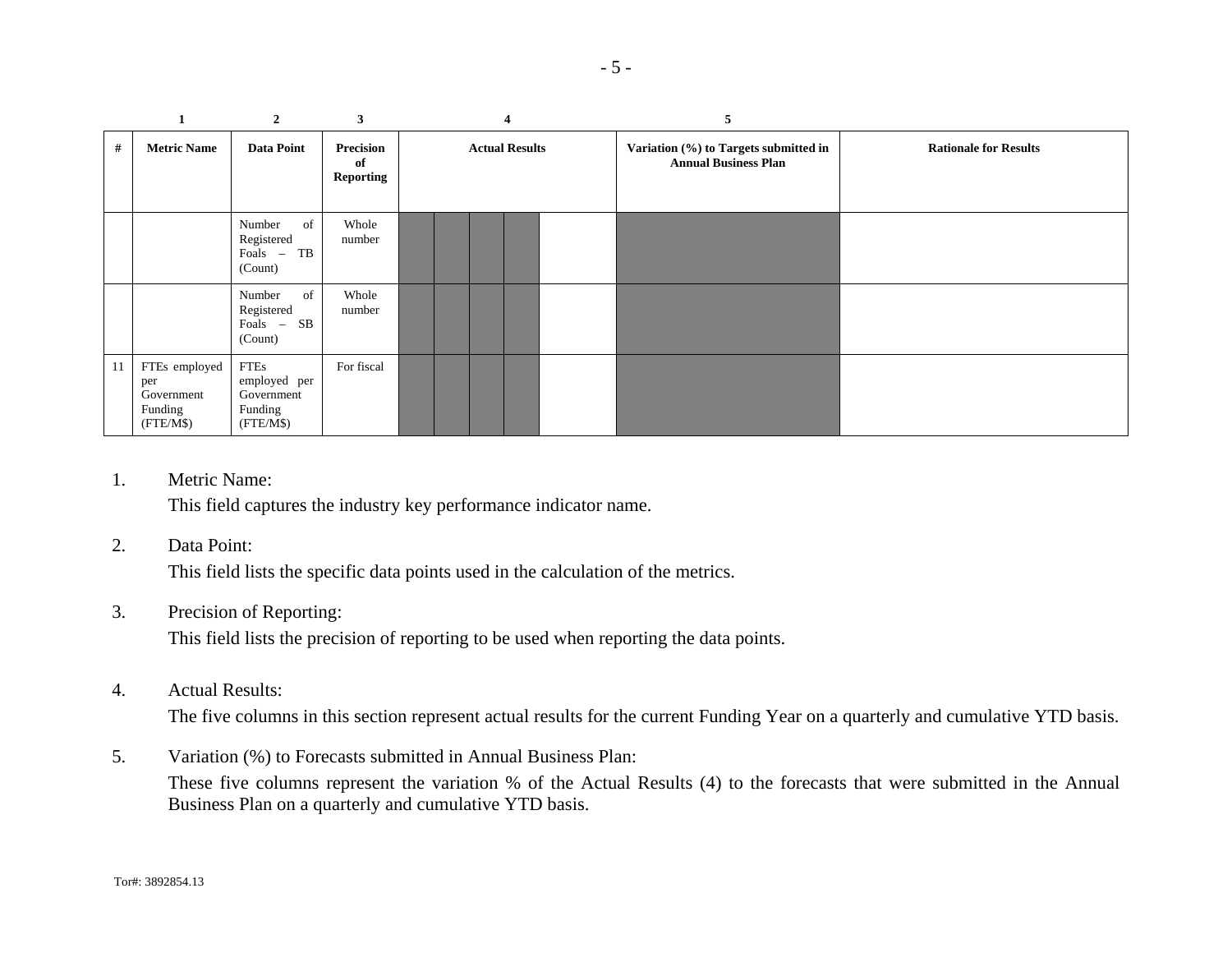### **SCHEDULE 7.4 FORM OF ANNUAL COMPLIANCE CERTIFICATE**

## **Annual Compliance Statement**

To: Ontario Lottery and Gaming Corporation

From: [Horse Racing Ontario or Ontario Racing Management Inc.]

Date: [insert date]

Re: Funding Year – April 1, [year] to March 31, [year] (the "**Applicable Period**"), under the Funding Agreement dated as of May 7, 2018 between OLG, Horse Racing Ontario, Ontario Racing Management Inc. and Woodbine Entertainment Group (as amended, the "**Funding Agreement**")

Capitalized terms that are used but not defined herein have the respective meanings specified in the Funding Agreement.

\_\_\_\_\_\_\_\_\_\_\_\_\_\_\_\_\_\_\_\_\_\_\_\_\_\_\_\_\_\_\_\_\_\_\_\_\_\_\_\_\_\_\_\_\_\_\_\_\_\_\_\_\_\_\_\_\_\_\_\_\_\_\_\_\_\_\_\_\_\_\_\_\_\_\_\_\_\_

On behalf of **[Horse Racing Ontario / Ontario Racing Management Inc.]**, the undersigned directors certify to OLG that, to the best knowledge of the undersigned after making due enquiries, **[Horse Racing Ontario / Ontario Racing Management Inc.]** complied with and fulfilled its obligations under the Funding Agreement during the Applicable Period and prior thereto since the Commencement Date.

[Name – Director 1] [Name – Director 2]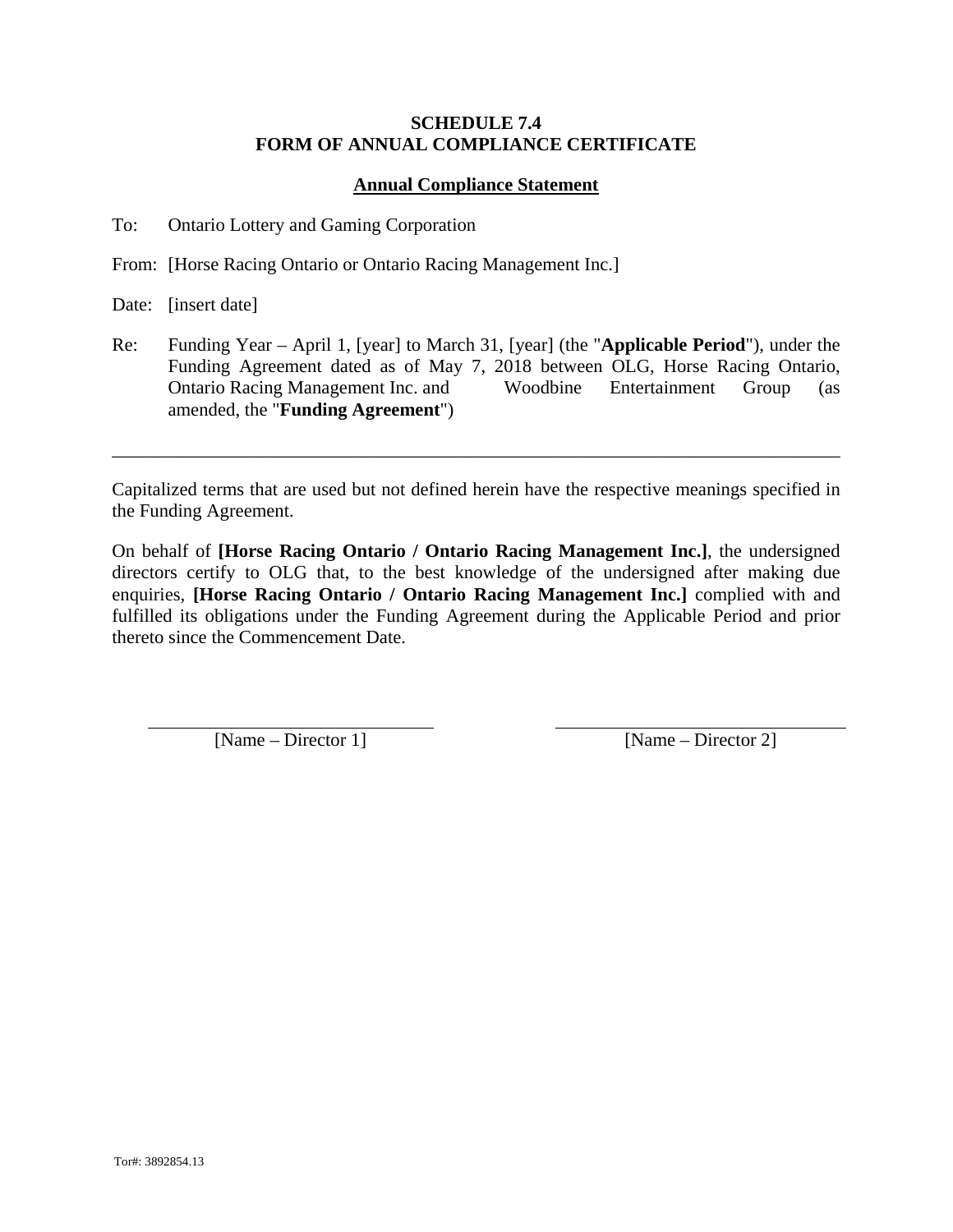### **SCHEDULE 7.6(A) QUARTERLY OPERATIONAL REPORTING**

On a quarterly basis within 15 Business Days following the end of each quarter of each Funding Year, or more frequently upon OLG's request:

- 1. a summary of key RG initiatives completed;
- 2. purse statement including interest reporting;
- 3. details of payments and disbursements comprising Eligible Uses of Administration Payment;
- 4. details of payments and disbursements of Eligible Costs and Transition Payment Eligible Costs that are operating costs of the type listed in item 2 of Schedule A; and
- 5. provide actual vs budget for the Horse Improvement Payment using the categories from the Approved Annual Business Plan with associated variance explanations, as well as provide program levels results as follows:
	- (a) number of registered mares in Ontario;
	- (b) number of registered standing stallions in Ontario; and
	- (c) number of Ontario sired and Ontario bred and Ontario owned horses.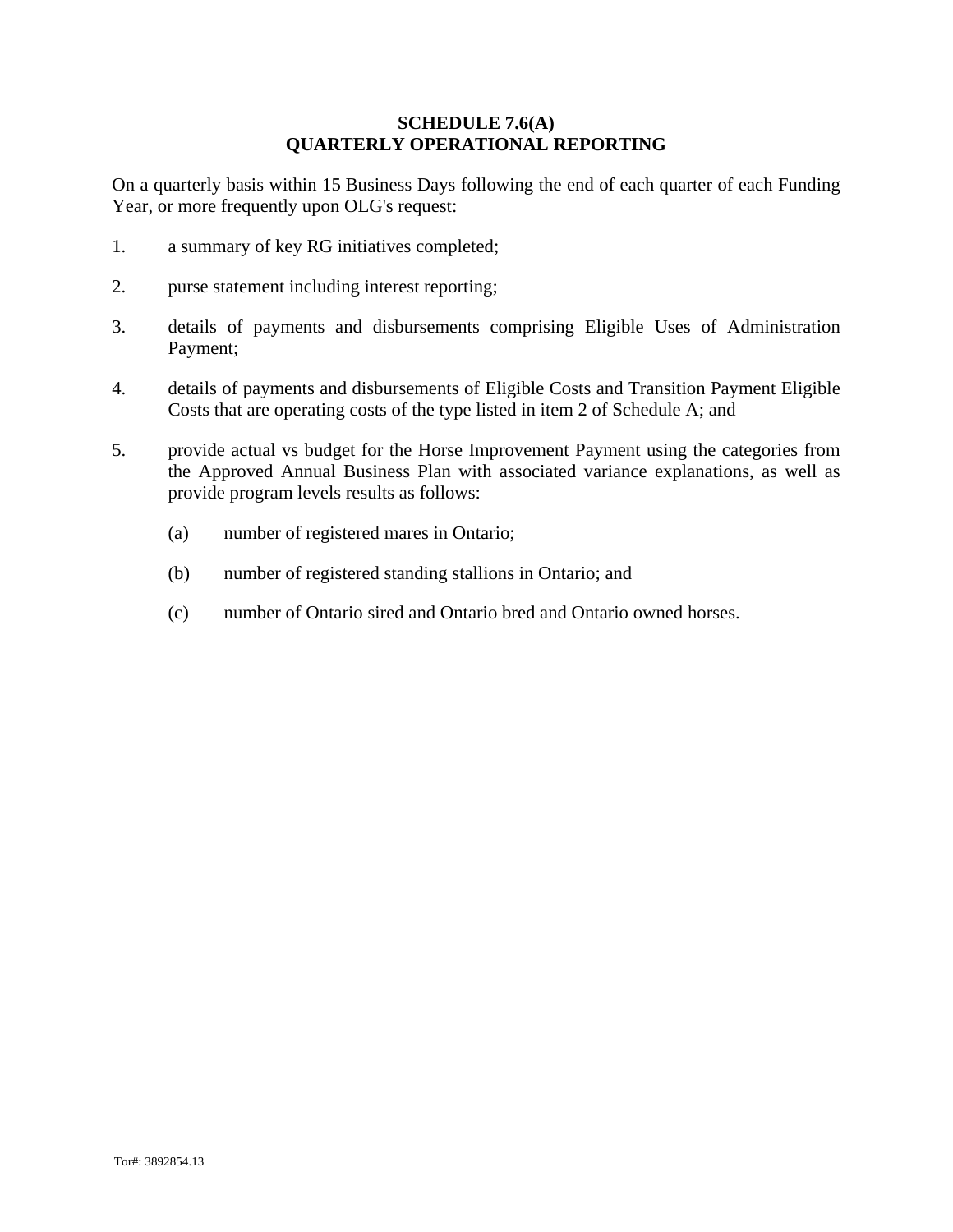### **SCHEDULE 9.2(B) LIST OF OR RACETRACK MEMBERS AS OF THE DATE OF THE ORIGINAL FUNDING AGREEMENT**

Picov Downs Inc.

- Clinton Raceway Inc.
- Dresden Agricultural Society
- Flamboro Downs Limited
- Fort Erie Live Racing Consortium
- Georgian Downs Limited
- Grand River Agricultural Society
- Hanover, Bentinck and Brant Agricultural Society
- Rideau Carleton Raceway Holdings Ltd.
- Woodbine Entertainment Group
- The WFA Raceway Corporation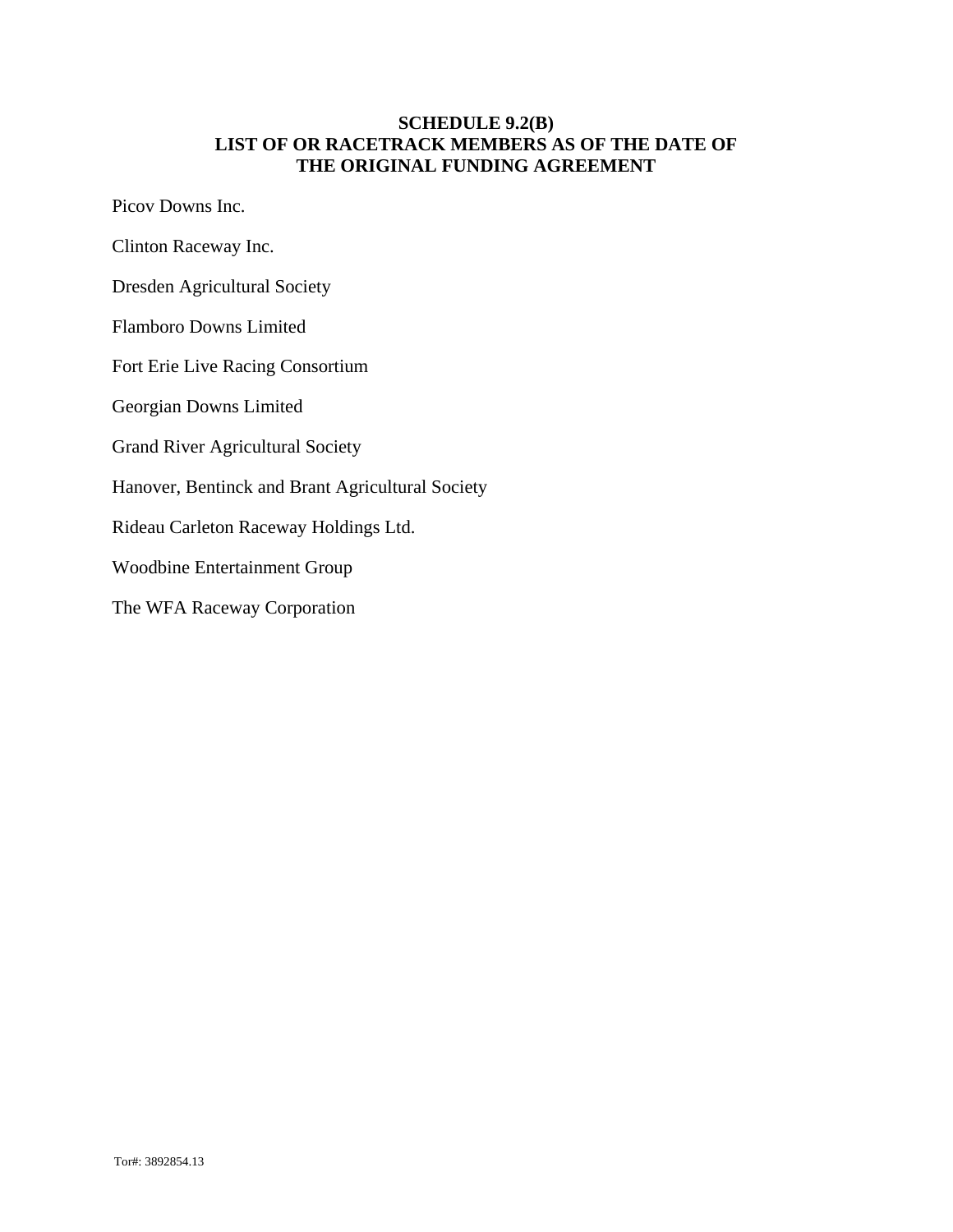# **EXHIBIT 9.2(H)(I) ARTICLES AND BY-LAWS OF ONTARIO RACING**

(attached)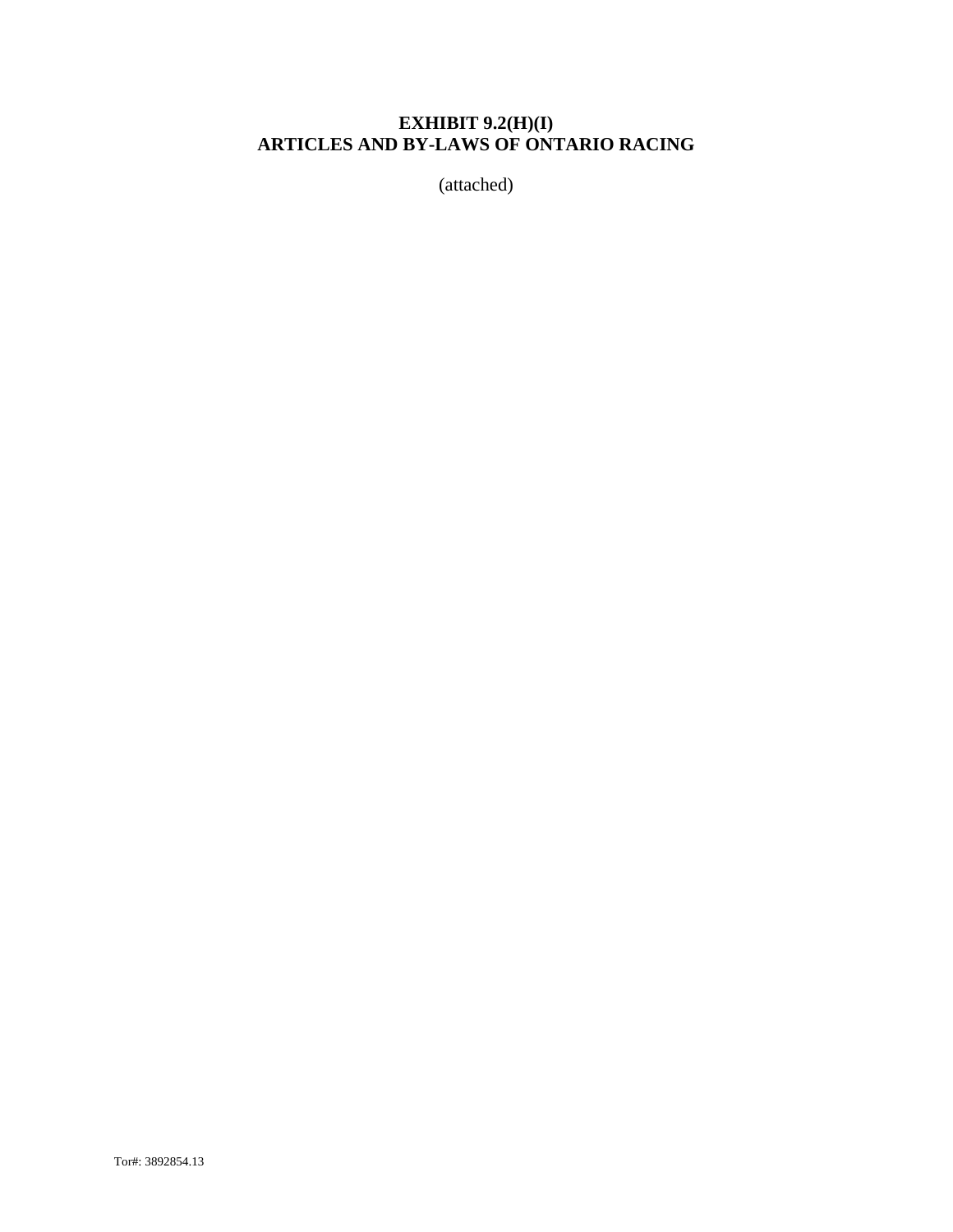# **EXHIBIT 9.2(H)(II) OR MEMBERSHIP AGREEMENT**

(attached)